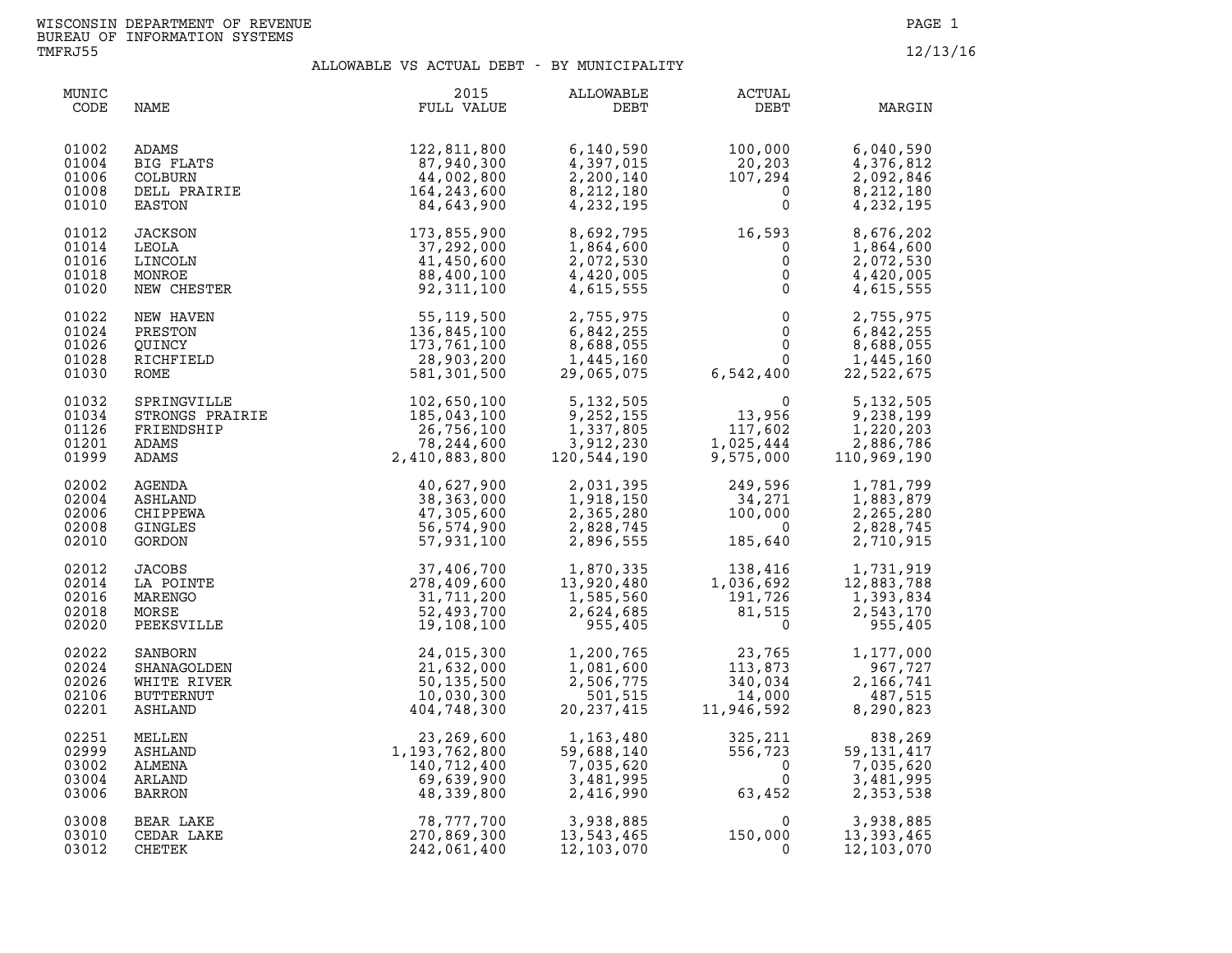| MUNIC<br>CODE                             | NAME                                                       | 2015<br>FULL VALUE                                                                                                                                                                                                                                           | ALLOWABLE<br>DEBT                                                                                                                                              | ACTUAL<br>DEBT                                                                                                                                                                                                                                                                                                                               | MARGIN                                                                         |
|-------------------------------------------|------------------------------------------------------------|--------------------------------------------------------------------------------------------------------------------------------------------------------------------------------------------------------------------------------------------------------------|----------------------------------------------------------------------------------------------------------------------------------------------------------------|----------------------------------------------------------------------------------------------------------------------------------------------------------------------------------------------------------------------------------------------------------------------------------------------------------------------------------------------|--------------------------------------------------------------------------------|
| 03014<br>03016                            | CLINTON<br>CRYSTAL LAKE                                    | 82,907,500<br>70,951,300                                                                                                                                                                                                                                     |                                                                                                                                                                |                                                                                                                                                                                                                                                                                                                                              | 4, 145, 375<br>3,488,678                                                       |
| 03018<br>03020<br>03022<br>03024<br>03026 | CUMBERLAND<br>DALLAS<br><b>DOVRE</b><br>DOYLE<br>LAKELAND  | D<br>$76,149,900$<br>$36,937,400$<br>$115,641,700$<br>$47,317,800$<br>$136,793,600$                                                                                                                                                                          | 3,807,495<br>1,846,870<br>5,782,085<br>2,365,890<br>6,839,680                                                                                                  | $54,570$<br>0<br>240,568<br>198,750<br>טכ <i>י,</i> 198<br>26,078                                                                                                                                                                                                                                                                            | 3,752,925<br>1,846,870<br>5, 541, 517<br>2,167,140<br>6,813,602                |
| 03028<br>03030<br>03032<br>03034<br>03036 |                                                            | MAPLE GROVE 50,292,200 2,514,610 0<br>MAPLE PLAIN 172,828,600 8,641,430 30,000<br>OAK GROVE 68,433,200 3,421,660 0<br>PRAIRIE FARM 35,734,200 1,786,710 0<br>PRAIRIE LAKE 158,314,100 7,915,705 79,404                                                       |                                                                                                                                                                | $0$<br>79,404                                                                                                                                                                                                                                                                                                                                | 2,514,610<br>8,611,430<br>3,421,660<br>1,786,710<br>7,836,301                  |
| 03038<br>03040<br>03042<br>03044<br>03046 | RICE LAKE<br>SIOUX CREEK<br>STANFOLD<br>STANLEY<br>SUMNER  | 207, 648, 900<br>62, 364, 600<br>52, 894, 900<br>194, 057, 200<br>64, 631, 300<br>3, 231, 565<br>552, 894, 900<br>9, 702, 860<br>64, 631, 300<br>3, 231, 565                                                                                                 |                                                                                                                                                                | $\begin{smallmatrix}&&&0\0&78\,,790\0&14\,,400\end{smallmatrix}$<br>$\begin{smallmatrix}&&&0\14,400\end{smallmatrix}$                                                                                                                                                                                                                        | 10,382,445<br>10,382,445<br>3,118,230<br>2,565,955<br>9,702,860<br>3, 217, 165 |
| 03048<br>03050<br>03101<br>03111<br>03116 | TURTLE LAKE<br>VANCE CREEK<br>ALMENA<br>CAMERON<br>DALLAS  |                                                                                                                                                                                                                                                              | $\begin{array}{llll} 51,912,100 & 2,595,605 \\ 37,412,500 & 1,870,625 \\ 28,084,700 & 1,404,235 \\ 85,571,600 & 4,278,580 \\ 12,443,300 & 622,165 \end{array}$ | $\begin{array}{cccc} 2,595,605 & 59,900 & 2,535,705 \\ 1,870,625 & 0 & 1,870,625 \\ 1,404,235 & 0 & 1,404,235 \\ 4,278,580 & 1,926,980 & 2,351,600 \\ 622,165 & 160,000 & 462,165 \end{array}$                                                                                                                                               |                                                                                |
| 03136<br>03171<br>03186<br>03206<br>03211 | HAUGEN<br>PRAIRIE FARM<br>TURTLE LAKE<br>BARRON<br>CHETEK  |                                                                                                                                                                                                                                                              |                                                                                                                                                                | $\begin{array}{cccc} 12\, , 751\, , 100 \qquad \qquad & 637\, , 555 \qquad \qquad & 0 \\ 17\, , 657\, , 800 \qquad \qquad & 882\, , 890 \qquad \qquad & 0 \\ 93\, , 277\, , 200 \qquad \qquad & 4\, , 663\, , 860 \qquad \qquad & 872\, , 894 \qquad \ 126\, , 737\, , 100 \qquad \qquad & 6\, , 336\, , 855 \qquad \qquad & 3\, , 125\, , $ | 637,555<br>882,890<br>3,790,966<br>3,211,065<br>5,077,222                      |
| 03212<br>03276<br>03999<br>04002<br>04004 | CUMBERLAND<br>RICE LAKE<br>BARRON<br>BARKSDALE<br>BARNES   |                                                                                                                                                                                                                                                              |                                                                                                                                                                | $\begin{array}{llllll} 8,002,050 & 4,472,773 & 3,529,277 \\ 31,285,215 & 12,843,818 & 18,441,397 \\ 92,559,625 & 17,117,851 & 175,441,774 \\ 3,688,810 & 200,324 & 3,488,486 \\ 15,233,775 & 0 & 15,233,775 \end{array}$                                                                                                                     |                                                                                |
| 04006<br>04008<br>04010<br>04012<br>04014 | BAYFIELD<br>BAYVIEW<br>BELL<br>CABLE<br>CLOVER             | $134,913,900$<br>$1,000,913$<br>$1,000,913$<br>$1,000,913$<br>$1,000,913$<br>$1,000,913$<br>$1,000,913$<br>$1,000,912,859,625$<br>$17,117,851$<br>$17,117,851$<br>$17,137,76,200$<br>$15,233,775$<br>$15,231,776,200$<br>$15,231,776$<br>$15,231,776$<br>$1$ |                                                                                                                                                                |                                                                                                                                                                                                                                                                                                                                              | 8,064,271<br>3,922,743<br>4,165,479<br>8,709,570<br>3,140,101                  |
| 04016<br>04018<br>04020<br>04021<br>04022 | DELTA<br>DRUMMOND<br><b>EILEEN</b><br>GRAND VIEW<br>HUGHES |                                                                                                                                                                                                                                                              |                                                                                                                                                                |                                                                                                                                                                                                                                                                                                                                              | 3,674,779<br>9,799,160<br>2,940,778<br>7,344,905<br>3,457,820                  |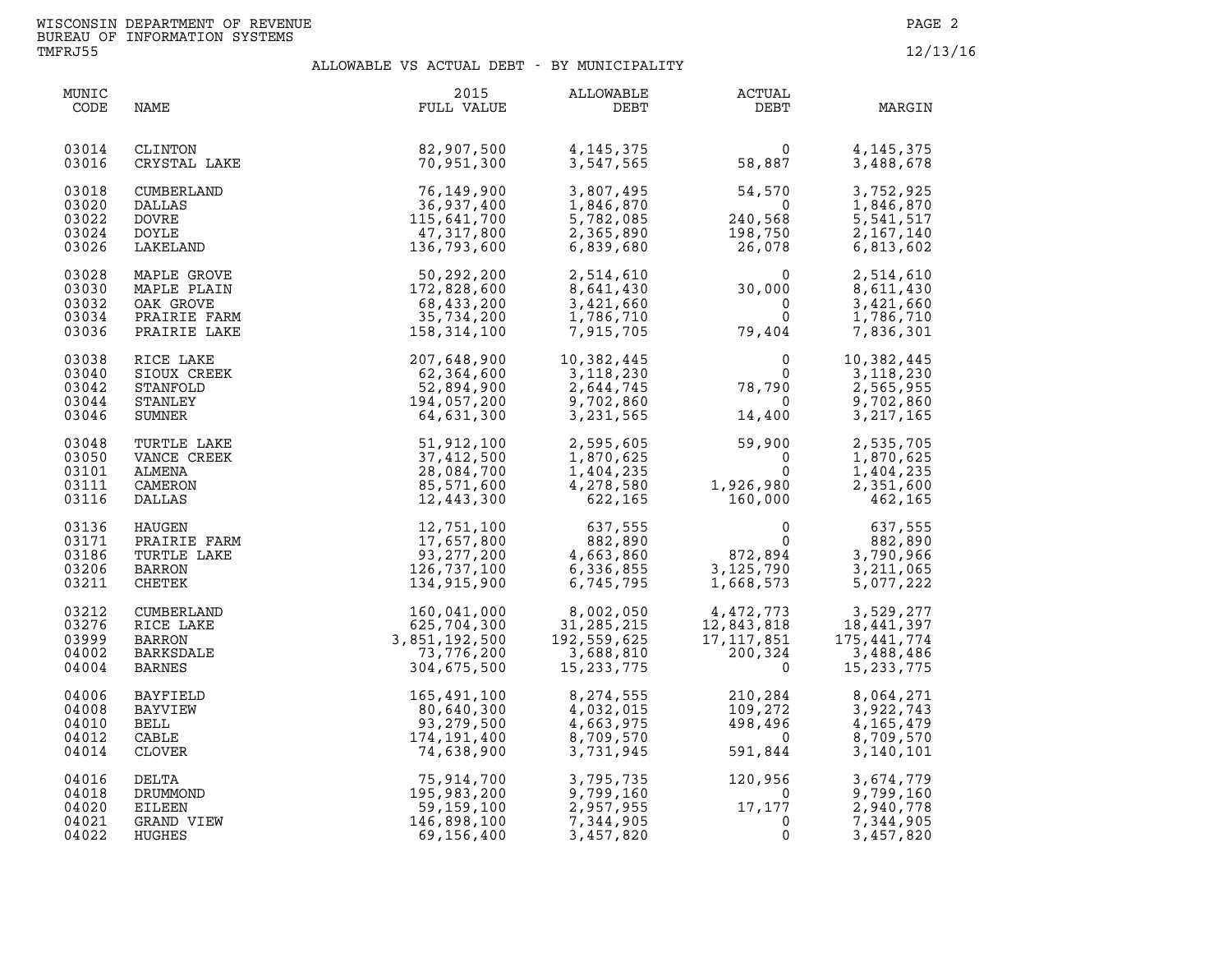| MUNIC<br>CODE                             | NAME                                                     | 2015<br>FULL VALUE                                                      | ALLOWABLE<br>DEBT                                               | <b>ACTUAL</b><br>DEBT                                                                                  | MARGIN                                                          |
|-------------------------------------------|----------------------------------------------------------|-------------------------------------------------------------------------|-----------------------------------------------------------------|--------------------------------------------------------------------------------------------------------|-----------------------------------------------------------------|
| 04024                                     | IRON RIVER                                               | 193,598,600                                                             | 9,679,930                                                       | 615,360                                                                                                | 9,064,570                                                       |
| 04026                                     | KELLY                                                    | 32,478,000                                                              | 1,623,900                                                       | 181,705                                                                                                | 1,442,195                                                       |
| 04028                                     | KEYSTONE                                                 | 26,837,900                                                              | 1,341,895                                                       | 439,645                                                                                                | 902,250                                                         |
| 04030                                     | LINCOLN                                                  | 35,392,700                                                              | 1,769,635                                                       | $\overline{0}$                                                                                         | 1,769,635                                                       |
| 04032                                     | MASON                                                    | 19,945,600                                                              | 997,280                                                         | 62,630                                                                                                 | 934,650                                                         |
| 04034<br>04036<br>04038<br>04040<br>04042 | NAMAKAGON<br>ORIENTA<br>OULU<br>PILSEN<br>PORT WING      | 259,331,100<br>44,742,200<br>30,394,900<br>16,231,500<br>46,978,000     | 12,966,555<br>2,237,110<br>1,519,745<br>811,575<br>2,348,900    | $\begin{array}{c} 0 \\ 18,378 \\ 366,448 \\ 0 \\ 488,176 \end{array}$<br>488,176                       | 12,966,555<br>2,218,732<br>1,153,297<br>811,575<br>1,860,724    |
| 04046                                     | RUSSELL                                                  | 33,194,700                                                              | 1,659,735                                                       | $\begin{array}{r} 93,125 \\ 236,864 \\ -138,540 \\ 9,142 \\ 1,934,107 \end{array}$                     | 1,566,610                                                       |
| 04048                                     | TRIPP                                                    | 21,475,500                                                              | 1,073,775                                                       |                                                                                                        | 836,911                                                         |
| 04050                                     | WASHBURN                                                 | 52,844,000                                                              | 2,642,200                                                       |                                                                                                        | 2,780,740                                                       |
| 04151                                     | MASON                                                    | 3,312,600                                                               | 165,630                                                         |                                                                                                        | 156,488                                                         |
| 04206                                     | <b>BAYFIELD</b>                                          | 108,376,400                                                             | 5,418,820                                                       |                                                                                                        | 3,484,713                                                       |
| 04291                                     | WASHBURN                                                 | 117,317,200                                                             | 5,865,860                                                       | 3,606,223                                                                                              | 2,259,637                                                       |
| 04999                                     | BAYFIELD                                                 | 2,556,255,300                                                           | 127,812,765                                                     | 4,570,000                                                                                              | 123, 242, 765                                                   |
| 05010                                     | EATON                                                    | 138,877,200                                                             | 6,943,860                                                       | $\Omega$                                                                                               | 6,943,860                                                       |
| 05012                                     | GLENMORE                                                 | 105,847,600                                                             | 5,292,380                                                       | $\mathbf 0$                                                                                            | 5,292,380                                                       |
| 05014                                     | GREEN BAY                                                | 213,495,000                                                             | 10,674,750                                                      | 136,790                                                                                                | 10,537,960                                                      |
| 05018<br>05022<br>05024<br>05025<br>05026 | HOLLAND<br>HUMBOLDT<br>LAWRENCE<br>LEDGEVIEW<br>MORRISON | 146,224,100<br>104,846,300<br>510,494,900<br>787,402,500<br>119,176,700 | 7,311,205<br>5,242,315<br>25,524,745<br>39,370,125<br>5,958,835 | $\begin{array}{r} 1322, \\ 25, 879 \\ 148, 534 \\ 7, 790, 799 \\ 13, 850, 000 \end{array}$<br>$\Omega$ | 7,285,326<br>5,093,781<br>17,733,946<br>25,520,125<br>5,958,835 |
| 05028                                     | NEW DENMARK                                              | 144,828,200                                                             | 7,241,410                                                       | $\Omega$                                                                                               | 7,241,410                                                       |
| 05030                                     | PITTSFIELD                                               | 240,734,800                                                             | 12,036,740                                                      | 1,065,000                                                                                              | 10,971,740                                                      |
| 05034                                     | ROCKLAND                                                 | 192,582,300                                                             | 9,629,115                                                       | -49                                                                                                    | 9,629,164                                                       |
| 05036                                     | <b>SCOTT</b>                                             | 338,918,700                                                             | 16,945,935                                                      | 491,048                                                                                                | 16,454,887                                                      |
| 05040                                     | WRIGHTSTOWN                                              | 188,442,600                                                             | 9,422,130                                                       | 687,103                                                                                                | 8,735,027                                                       |
| 05102                                     | ALLOUEZ                                                  | 891,500,700                                                             | 44,575,035                                                      | 26,071,720                                                                                             | 18,503,315                                                      |
| 05104                                     | ASHWAUBENON                                              | 2,223,348,000                                                           | 111, 167, 400                                                   | 36,438,229                                                                                             | 74,729,171                                                      |
| 05106                                     | <b>BELLEVUE</b>                                          | 1,181,183,000                                                           | 59,059,150                                                      | 25,325,000                                                                                             | 33,734,150                                                      |
| 05116                                     | DENMARK                                                  | 149,514,800                                                             | 7,475,740                                                       | 3,255,661                                                                                              | 4,220,079                                                       |
| 05126                                     | HOBART                                                   | 751,542,900                                                             | 37,577,145                                                      | 24,811,134                                                                                             | 12,766,011                                                      |
| 05136                                     | HOWARD                                                   | 1,519,608,200                                                           | 75,980,410                                                      | 12,545,000                                                                                             | 63,435,410                                                      |
| 05171                                     | PULASKI                                                  | 190,570,800                                                             | 9,528,540                                                       | 3,694,636                                                                                              | 5,833,904                                                       |
| 05178                                     | SUAMICO                                                  | 1,099,558,700                                                           | 54,977,935                                                      | 18,078,475                                                                                             | 36,899,460                                                      |
| 05191                                     | WRIGHTSTOWN                                              | 216,241,400                                                             | 10,812,070                                                      | 4,000,000                                                                                              | 6,812,070                                                       |
| 05216                                     | DE PERE                                                  | 1,898,625,300                                                           | 94,931,265                                                      | 33,337,706                                                                                             | 61,593,559                                                      |
| 05231                                     | <b>GREEN BAY</b>                                         | 6,009,465,500                                                           | 300, 473, 275                                                   | 148,085,194                                                                                            | 152,388,081                                                     |
| 05999                                     | BROWN                                                    | 19,332,586,900                                                          | 966,629,345                                                     | 124,991,207                                                                                            | 841,638,138                                                     |
| 06002                                     | ALMA                                                     | 43,037,100                                                              | 2,151,855                                                       | $\Omega$                                                                                               | 2,151,855                                                       |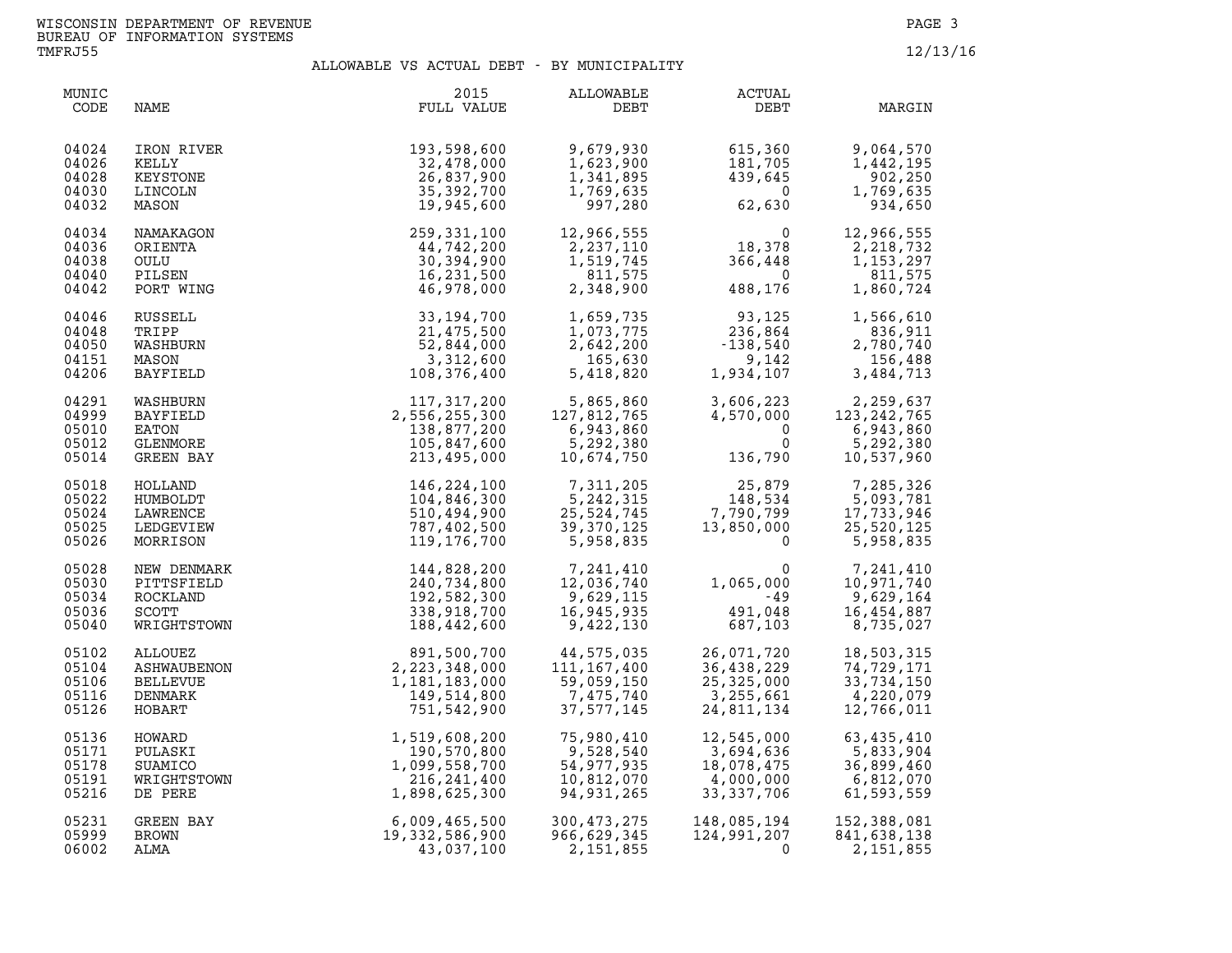| MUNIC<br>CODE                             | NAME                                                                                                                                           | 2015<br>FULL VALUE                                                              | ALLOWABLE<br>DEBT                                                             | <b>ACTUAL</b><br>DEBT                                                             | MARGIN                                                                                                    |
|-------------------------------------------|------------------------------------------------------------------------------------------------------------------------------------------------|---------------------------------------------------------------------------------|-------------------------------------------------------------------------------|-----------------------------------------------------------------------------------|-----------------------------------------------------------------------------------------------------------|
| 06004<br>06006                            | BELVIDERE<br>BUFFALO                                                                                                                           | 55,617,200<br>65,500,700                                                        | 2,780,860<br>3,275,035                                                        | $\begin{smallmatrix}&&&0\&4\end{smallmatrix}$                                     | 2,780,860<br>3,270,633                                                                                    |
| 06008<br>06010<br>06012<br>06014<br>06016 | CANTON<br>CROSS<br><b>DOVER</b><br>GILMANTON<br><b>GLENCOE</b>                                                                                 | 28,538,900<br>40,248,100<br>34,642,400<br>41,091,700<br>36,408,700              | 1,426,945<br>2,012,405<br>1,732,120<br>2,054,585<br>1,820,435                 | 21,405<br>$\overline{0}$<br>$\begin{bmatrix} 20,537 \\ 0 \\ 0 \\ 0 \end{bmatrix}$ | 1,405,540<br>2,012,405<br>1,711,583<br>2,054,585<br>1,820,435                                             |
| 06018<br>06020<br>06022<br>06024<br>06026 | LINCOLN<br>MAXVILLE<br>MILTON<br>MODENA                                                                                                        | 28,926,100<br>36,083,700<br>50,093,400<br>32, 313, 800<br>36,822,200            | 1,446,305<br>1,804,185<br>2,504,670<br>1,615,690<br>1,841,110                 | $\begin{smallmatrix}&&&0\0&&&0\0&&&0\34&073\\6&419\end{smallmatrix}$              | 1,446,305<br>1,754,185<br>2,504,670<br>1,581,617<br>1,834,691                                             |
| 06028<br>06030<br>06032<br>06034<br>06111 | NEWS<br>NEWS<br>NEWS<br>NEWS<br>NEWS<br>COCHRANE<br>NELSON<br>NELSON<br>ALMA<br>BUFFALO CITY<br>FOUNTAIN CITY<br>FOUNTAIN CITY<br>MONDOVI<br>1 | 34,645,500<br>48,443,800<br>67,070,200<br>50,581,100<br>23, 339, 700            | 1,732,275<br>2,422,190<br>3,353,510<br>2,529,055<br>1,166,985                 | $\begin{smallmatrix}&&&0\196,700\0\122,588\0\end{smallmatrix}$                    | 1,732,275<br>2,225,490<br>3,353,510<br>2,406,467<br>1,166,985                                             |
| 06154<br>06201<br>06206<br>06226<br>06251 |                                                                                                                                                | 18,007,000<br>53, 554, 700<br>71,287,200<br>49,847,200<br>142,166,800           | 900,350<br>2,677,735<br>3,564,360<br>2,492,360<br>7,108,340                   | $642,830$<br>0<br>297,053<br>4,217,320                                            | 900,350<br>2,034,905<br>3,564,360<br>2,195,307<br>2,891,020                                               |
| 06999<br>07002<br>07004<br>07006<br>07008 | <b>BUFFALO</b><br>ANDERSON<br>BLAINE<br>DANIELS<br>DEWEY                                                                                       | $1,088,267,200$<br>$31,495,500$<br>$37,630,500$<br>$82,899,200$<br>$48,669,900$ | 54,413,360<br>1,574,775<br>1,881,525<br>4,144,960<br>2,433,495                | $1,694,942$<br>0<br>$407,321$<br>$18,498$                                         | 52,718,418<br>1,574,775<br>1,881,525<br>3,737,639<br>2,414,997                                            |
| 07010<br>07012<br>07014<br>07016<br>07018 | GRANTSBURG<br><b>JACKSON</b><br>LA FOLLETTE<br>LINCOLN<br>MEENON                                                                               | 64,119,400<br>236,608,100<br>99,458,000<br>35,485,700<br>130,817,200            | 3,205,970<br>11,830,405<br>4,972,900<br>1,774,285<br>6,540,860                | $0$<br>$89,368$<br>$58,663$<br>$199,266$<br>$398,386$                             | 3,205,970<br>$\begin{array}{c} 0 \\ 368 \end{array}$<br>11,741,037<br>4,914,237<br>1,575,019<br>6,142,474 |
| 07020<br>07022<br>07024<br>07026<br>07028 | OAKLAND<br>ROOSEVELT<br>RUSK<br>SAND LAKE<br>SCOTT                                                                                             | 236,437,000<br>26,156,200<br>84,145,300<br>95,424,000<br>242,346,000            | 11,821,850<br>11,821,850<br>1,307,810<br>4,207,265<br>4,771,200<br>12,117,300 | $\mathbf 0$<br>$\Omega$<br>$0$<br>9,336<br>35,143                                 | 11,821,850<br>1,307,810<br>4,207,265<br>4,761,864<br>12,082,157                                           |
| 07030<br>07032<br>07034<br>07036<br>07038 | SIREN<br>SWISS<br>TRADE LAKE<br>UNION<br>WEBB LAKE                                                                                             | 145,634,400<br>158,731,300<br>110,788,800<br>96,061,200<br>212,711,800          | 7,281,720<br>7,936,565<br>5,539,440<br>4,803,060<br>10,635,590                | 232,278<br>$\mathbf{0}$<br>0<br>$\mathbf 0$<br>304,430                            | 7,049,442<br>7,936,565<br>5,539,440<br>4,803,060<br>10,331,160                                            |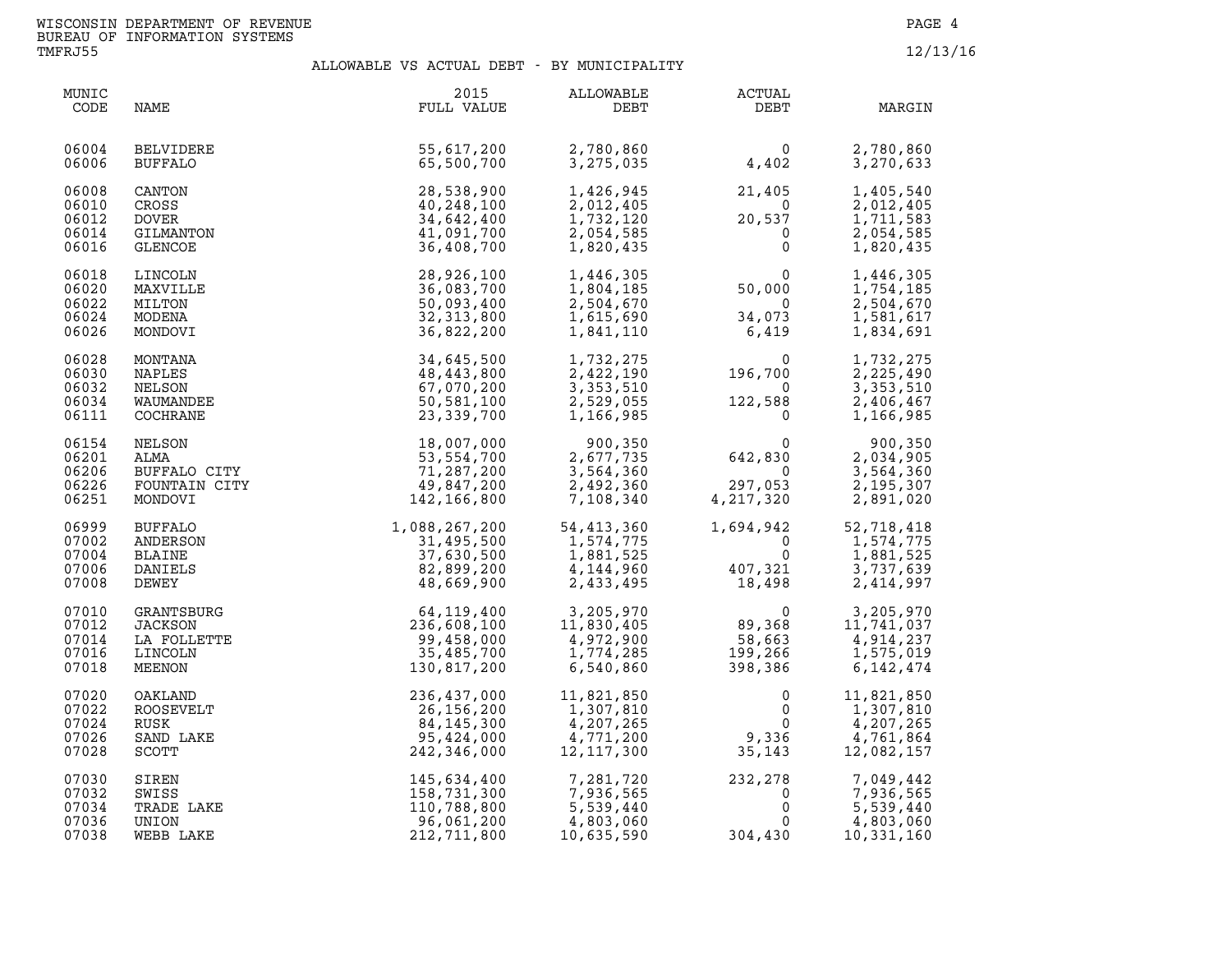| MUNIC<br>CODE                             | NAME                                                                                                                  | 2015<br>FULL VALUE                                                                                                                                                                                                                                                                                                                                                                                                   | ALLOWABLE<br>DEBT                                                 | <b>ACTUAL</b><br>DEBT                                                                     | MARGIN                                                                            |
|-------------------------------------------|-----------------------------------------------------------------------------------------------------------------------|----------------------------------------------------------------------------------------------------------------------------------------------------------------------------------------------------------------------------------------------------------------------------------------------------------------------------------------------------------------------------------------------------------------------|-------------------------------------------------------------------|-------------------------------------------------------------------------------------------|-----------------------------------------------------------------------------------|
| 07040<br>07042<br>07131<br>07181<br>07191 | WEST MARSHLAND<br>WOOD RIVER<br>GRANTSBURG<br>SIREN<br>WEBSTER                                                        | 27,574,900<br>107,639,300<br>58,148,700<br>68,465,400<br>31,305,600                                                                                                                                                                                                                                                                                                                                                  | 1,378,745<br>5,381,965<br>2,907,435<br>3,423,270<br>1,565,280     | $\begin{smallmatrix}&&&0\01,344,324\1,701,946\end{smallmatrix}$<br>1,344,324<br>1,701,946 | 1,378,745<br>5,381,965<br>1,563,111<br>1,721,324<br>848,121                       |
| 07999<br>08002<br>08004<br>08006<br>08008 | BURNETT<br><b>BRILLION</b><br>BROTHERTOWN<br>CHARLESTOWN<br>CHILTON                                                   | $\begin{array}{r} \texttt{51,305,600} \\ \texttt{2,468,753,400} \\ \texttt{101,418,400} \\ \texttt{136,632,800} \\ \texttt{N} \\ \texttt{N} \\ \texttt{N} \\ \texttt{N} \\ \texttt{N} \\ \texttt{N} \\ \texttt{N} \\ \texttt{N} \\ \texttt{N} \\ \texttt{N} \\ \texttt{N} \\ \texttt{N} \\ \texttt{N} \\ \texttt{N} \\ \texttt{N} \\ \texttt{N} \\ \texttt{N} \\ \texttt{N} \\ \texttt{N} \\ \texttt{N} \\ \texttt{$ | 123,437,670<br>5,070,920<br>6,831,640<br>3,203,170<br>5,353,650   | $717, 16$<br>3, 672, 957<br>100, 850<br>100,850<br>$\mathbf 0$<br>$\mathbf 0$             | 119,764,713<br>4,970,070<br>6,831,640<br>3,203,170<br>5,353,650                   |
| 08010                                     | HARRISON                                                                                                              | 92,467,700                                                                                                                                                                                                                                                                                                                                                                                                           | 4,623,385                                                         |                                                                                           | 4,623,385                                                                         |
| 08012                                     | NEW HOLSTEIN                                                                                                          | 116,654,400                                                                                                                                                                                                                                                                                                                                                                                                          | 5,832,720                                                         |                                                                                           | 5,832,720                                                                         |
| 08014                                     | RANTOUL                                                                                                               | 70,140,000                                                                                                                                                                                                                                                                                                                                                                                                           | 3,507,000                                                         |                                                                                           | 3,459,026                                                                         |
| 08016                                     | STOCKBRIDGE                                                                                                           | 164,466,100                                                                                                                                                                                                                                                                                                                                                                                                          | 8,223,305                                                         |                                                                                           | 8,223,305                                                                         |
| 08018                                     | WOODVILLE                                                                                                             | 75,405,100                                                                                                                                                                                                                                                                                                                                                                                                           | 3,770,255                                                         |                                                                                           | 3,770,255                                                                         |
| 08131                                     | HARRISON                                                                                                              | 816,884,500                                                                                                                                                                                                                                                                                                                                                                                                          | 40,844,225                                                        | 1,500,000                                                                                 | 39, 344, 225                                                                      |
| 08136                                     | HILBERT                                                                                                               | 61,345,600                                                                                                                                                                                                                                                                                                                                                                                                           | 3,067,280                                                         | 354,994                                                                                   | 2,712,286                                                                         |
| 08160                                     | POTTER                                                                                                                | 13,051,000                                                                                                                                                                                                                                                                                                                                                                                                           | 652,550                                                           | 42,919                                                                                    | 609,631                                                                           |
| 08179                                     | SHERWOOD                                                                                                              | 258,830,700                                                                                                                                                                                                                                                                                                                                                                                                          | 12,941,535                                                        | 3,798,897                                                                                 | 9,142,638                                                                         |
| 08181                                     | STOCKBRIDGE                                                                                                           | 69,217,800                                                                                                                                                                                                                                                                                                                                                                                                           | 3,460,890                                                         | 205,000                                                                                   | 3,255,890                                                                         |
| 08206<br>08211<br>08261<br>08999<br>09002 | CHILITON<br>NEW HOLSTEIN<br>CALUMET<br>ANSON<br>VRTHUR<br>UBURN<br>IRCH CREEK<br>000MER<br>EVELAND<br>BURN<br>RS VATT | 197,683,500<br>240,531,500<br>168,947,300<br>3,669,398,400<br>200,571,300                                                                                                                                                                                                                                                                                                                                            | 9,884,175<br>12,026,575<br>8,447,365<br>183,469,920<br>10,028,565 | 7,840,648<br>$2,165,000$<br>$4,224,095$<br>$12,365,000$<br>$129,858$<br>129,858           | 2,043,527<br>9,861,575<br>4,223,270<br>171,104,920<br>9,898,707                   |
| 09004                                     |                                                                                                                       | 57,605,100                                                                                                                                                                                                                                                                                                                                                                                                           | 2,880,255                                                         | $\mathsf{O}$                                                                              | 2,880,255                                                                         |
| 09006                                     |                                                                                                                       | 58,786,100                                                                                                                                                                                                                                                                                                                                                                                                           | 2,939,305                                                         | $\mathbf 0$                                                                               | 2,939,305                                                                         |
| 09008                                     |                                                                                                                       | 105,365,500                                                                                                                                                                                                                                                                                                                                                                                                          | 5,268,275                                                         | $\mathsf{O}$                                                                              | 5,268,275                                                                         |
| 09010                                     |                                                                                                                       | 80,107,700                                                                                                                                                                                                                                                                                                                                                                                                           | 4,005,385                                                         | $\overline{0}$                                                                            | 4,005,385                                                                         |
| 09012                                     |                                                                                                                       | 76,197,200                                                                                                                                                                                                                                                                                                                                                                                                           | 3,809,860                                                         | $\mathsf{O}$                                                                              | 3,809,860                                                                         |
| 09014<br>09016<br>09018<br>09020<br>09022 | COOKS VALLEY<br>DELMAR<br>EAGLE POINT<br>EDSON                                                                        | 88,082,500<br>64,829,400<br>53, 255, 300<br>332,803,400<br>61,967,200                                                                                                                                                                                                                                                                                                                                                | 4,404,125<br>3, 241, 470<br>2,662,765<br>16,640,170<br>3,098,360  | $\overline{0}$<br>$\mathbf 0$<br>128,500                                                  | 4,404,125<br>3, 241, 470<br>$\frac{0}{2}$<br>2,662,765<br>16,511,670<br>3,098,360 |
| 09024                                     | ESTELLA                                                                                                               | 40,582,100                                                                                                                                                                                                                                                                                                                                                                                                           | 2,029,105                                                         | 0                                                                                         | 2,029,105                                                                         |
| 09026                                     | GOETZ                                                                                                                 | 50,615,400                                                                                                                                                                                                                                                                                                                                                                                                           | 2,530,770                                                         | 0                                                                                         | 2,530,770                                                                         |
| 09028                                     | HALLIE                                                                                                                | 13,620,300                                                                                                                                                                                                                                                                                                                                                                                                           | 681,015                                                           | 0                                                                                         | 681,015                                                                           |
| 09032                                     | HOWARD                                                                                                                | 64,661,700                                                                                                                                                                                                                                                                                                                                                                                                           | 3,233,085                                                         | 50,149<br>294.290                                                                         | 3,182,936                                                                         |
| 09034                                     | LAFAYETTE                                                                                                             | 599,797,800                                                                                                                                                                                                                                                                                                                                                                                                          | 29,989,890                                                        | 294,290                                                                                   | 29,695,600                                                                        |
| 09035                                     | LAKE HOLCOMBE                                                                                                         | 168,061,000                                                                                                                                                                                                                                                                                                                                                                                                          | 8,403,050                                                         | $\Omega$                                                                                  | 8,403,050                                                                         |
| 09036                                     | RUBY                                                                                                                  | 35,078,000                                                                                                                                                                                                                                                                                                                                                                                                           | 1,753,900                                                         | 41,870                                                                                    | 1,712,030                                                                         |
| 09038                                     | SAMPSON                                                                                                               | 211,890,000                                                                                                                                                                                                                                                                                                                                                                                                          | 10,594,500                                                        | $\Omega$                                                                                  | 10,594,500                                                                        |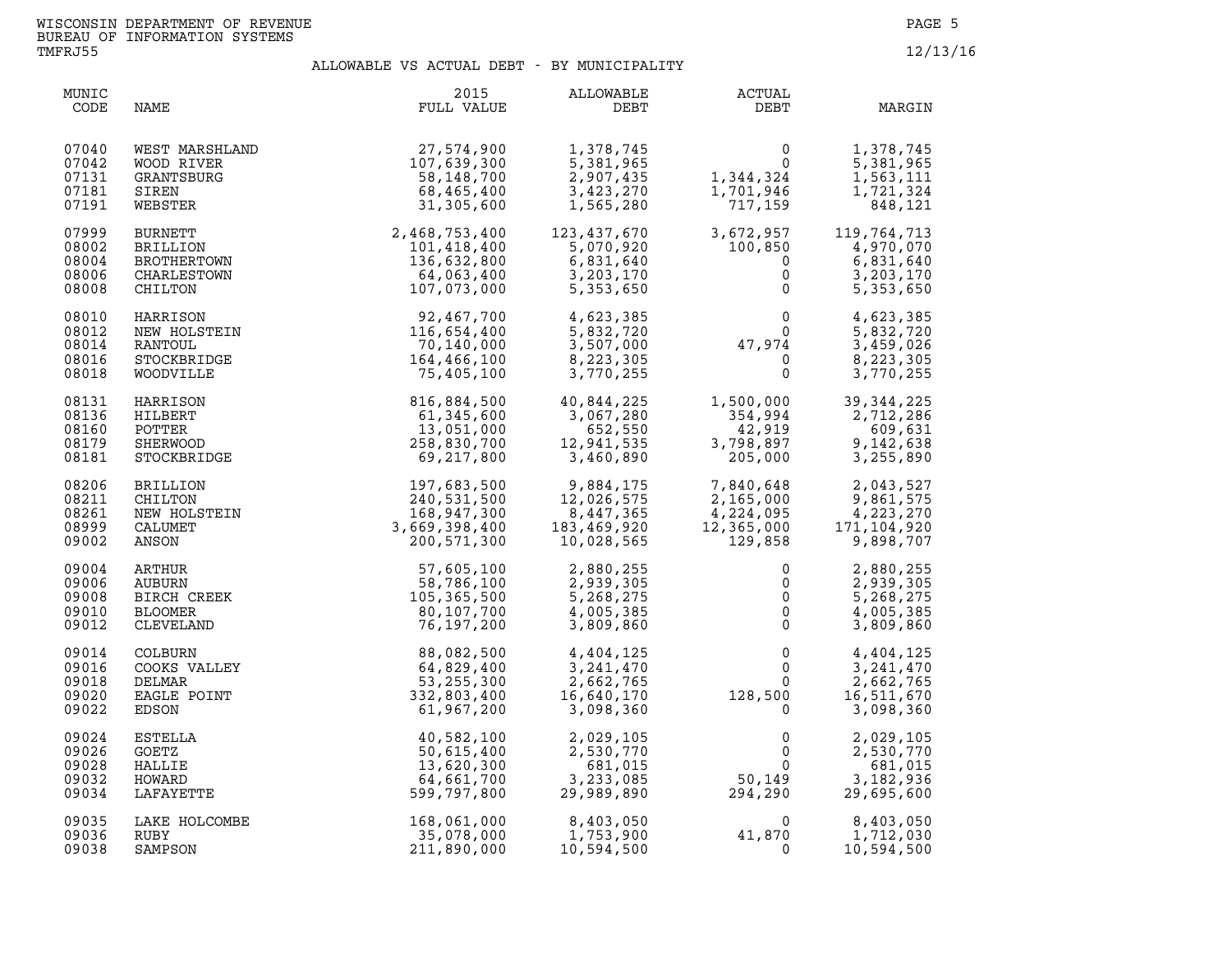| MUNIC<br>CODE                             | NAME                                                                     | 2015<br>FULL VALUE                                                    | ALLOWABLE<br>DEBT                                                 | <b>ACTUAL</b><br>DEBT                                        | MARGIN                                                         |
|-------------------------------------------|--------------------------------------------------------------------------|-----------------------------------------------------------------------|-------------------------------------------------------------------|--------------------------------------------------------------|----------------------------------------------------------------|
| 09040                                     | SIGEL                                                                    | 74,538,600                                                            | 3,726,930                                                         | 0                                                            | 3,726,930                                                      |
| 09042                                     | TILDEN                                                                   | 119,608,000                                                           | 5,980,400                                                         | $\mathbf{0}$                                                 | 5,980,400                                                      |
| 09044                                     | WHEATON                                                                  | 233,798,000                                                           | 11,689,900                                                        | $\mathbf{0}$                                                 | 11,689,900                                                     |
| 09046                                     | WOODMOHR                                                                 | 75,128,800                                                            | 3,756,440                                                         | $\Omega$                                                     | 3,756,440                                                      |
| 09106                                     | <b>BOYD</b>                                                              | 24,539,100                                                            | 1,226,955                                                         | 235,509                                                      | 991,446                                                        |
| 09111                                     | CADOTT                                                                   | 75,269,300                                                            | 3,763,465                                                         | 2,310,607                                                    | 1,452,858                                                      |
| 09128                                     | LAKE HALLIE                                                              | 571,726,400                                                           | 28,586,320                                                        | 6,292,009                                                    | 22, 294, 311                                                   |
| 09161<br>09206<br>09211<br>09213<br>09281 | NEW AUBURN<br>BLOOMER<br>CHIPPEWA FALLS<br>COPNEIL<br>CORNELL<br>STANLEY | 51,356,500<br>232,007,300<br>839,938,100<br>61,020,000<br>102,667,900 | 2,567,825<br>11,600,365<br>41,996,905<br>3,051,000<br>5, 133, 395 | 154,611<br>5,315,000<br>22, 281, 295<br>385,000<br>2,208,310 | 2,413,214<br>6,285,365<br>19,715,610<br>2,666,000<br>2,925,085 |
| 09999                                     | CHIPPEWA                                                                 | $4,971,654,200\n 41,855,400\n 10,667,700\n 37,677,300\n 89,322,600$   | 248,582,710                                                       | 8,600,000                                                    | 239,982,710                                                    |
| 10002                                     | BEAVER                                                                   |                                                                       | 2,092,770                                                         | $\mathbf{0}$                                                 | 2,092,770                                                      |
| 10004                                     | <b>BUTLER</b>                                                            |                                                                       | 533,385                                                           | $\mathbf 0$                                                  | 533,385                                                        |
| 10006                                     | <b>COLBY</b>                                                             |                                                                       | 1,883,865                                                         | $\mathbf{0}$                                                 | 1,883,865                                                      |
| 10008                                     | DEWHURST                                                                 |                                                                       | 4,466,130                                                         | 138,500                                                      | 4,327,630                                                      |
| 10010                                     | EATON                                                                    | 54,681,100                                                            | 2,734,055                                                         | $\mathbf{0}$                                                 | 2,734,055                                                      |
| 10012                                     | FOSTER                                                                   | 24,424,900                                                            | 1,221,245                                                         | $\Omega$                                                     | 1,221,245                                                      |
| 10014                                     | FREMONT                                                                  | 56,079,300                                                            | 2,803,965                                                         | 33,096                                                       | 2,770,869                                                      |
| 10016                                     | GRANT                                                                    | 45,449,300                                                            | 2,272,465                                                         | 93,869                                                       | 2,178,596                                                      |
| 10018                                     | GREEN GROVE                                                              | 37,915,500                                                            | 1,895,775                                                         | $\mathbf 0$                                                  | 1,895,775                                                      |
| 10020                                     | HENDREN                                                                  | 34,090,700                                                            | 1,704,535                                                         | 100,000                                                      | 1,604,535                                                      |
| 10022                                     | HEWETT                                                                   | 25,036,500                                                            | 1,251,825                                                         | $\overline{0}$                                               | 1,251,825                                                      |
| 10024                                     | HIXON                                                                    | 41,148,400                                                            | 2,057,420                                                         | $\mathbf 0$                                                  | 2,057,420                                                      |
| 10026                                     | HOARD                                                                    | 33,778,900                                                            | 1,688,945                                                         | $\Omega$                                                     | 1,688,945                                                      |
| 10028                                     | LEVIS                                                                    | 36, 137, 500                                                          | 1,806,875                                                         | 20,304                                                       | 1,786,571                                                      |
| 10030                                     | LONGWOOD                                                                 | 42,125,500                                                            | 2,106,275                                                         | 46,709                                                       | 2,059,566                                                      |
| 10032                                     | LOYAL                                                                    | 40,355,000                                                            | 2,017,750                                                         | 42,297                                                       | 1,975,453                                                      |
| 10034                                     | LYNN                                                                     | 45,786,200                                                            | 2,289,310                                                         | $\overline{0}$                                               | 2,289,310                                                      |
| 10036                                     | MAYVILLE                                                                 | 48,710,600                                                            | 2,435,530                                                         | 0                                                            | 2,435,530                                                      |
| 10038                                     | MEAD                                                                     | 41,678,600                                                            | 2,083,930                                                         | $\mathbf 0$                                                  | 2,083,930                                                      |
| 10040                                     | MENTOR                                                                   | 34,368,000                                                            | 1,718,400                                                         | 70,875                                                       | 1,647,525                                                      |
| 10042                                     | PINE VALLEY                                                              | 85,587,700                                                            | 4,279,385                                                         | $\mathsf{O}$                                                 | 4,279,385                                                      |
| 10044                                     | RESEBURG                                                                 | 36,823,900                                                            | 1,841,195                                                         | 113,840                                                      | 1,727,355                                                      |
| 10046                                     | SEIF                                                                     | 19,109,400                                                            | 955,470                                                           | 32,331                                                       | 923,139                                                        |
| 10048                                     | <b>SHERMAN</b>                                                           | 50,296,300                                                            | 2,514,815                                                         | $\mathbf 0$                                                  | 2,514,815                                                      |
| 10050                                     | SHERWOOD                                                                 | 20,619,600                                                            | 1,030,980                                                         | $\Omega$                                                     | 1,030,980                                                      |
| 10052                                     | THORP                                                                    | 46,524,100                                                            | 2,326,205                                                         | 26,947                                                       | 2,299,258                                                      |
| 10054                                     | UNITY                                                                    | 42,810,200                                                            | 2,140,510                                                         | $\mathbf 0$                                                  | 2,140,510                                                      |
| 10056                                     | WARNER                                                                   | 31,509,600                                                            | 1,575,480                                                         | 0                                                            | 1,575,480                                                      |
| 10058                                     | WASHBURN                                                                 | 21,812,800                                                            | 1,090,640                                                         | $\mathbf 0$                                                  | 1,090,640                                                      |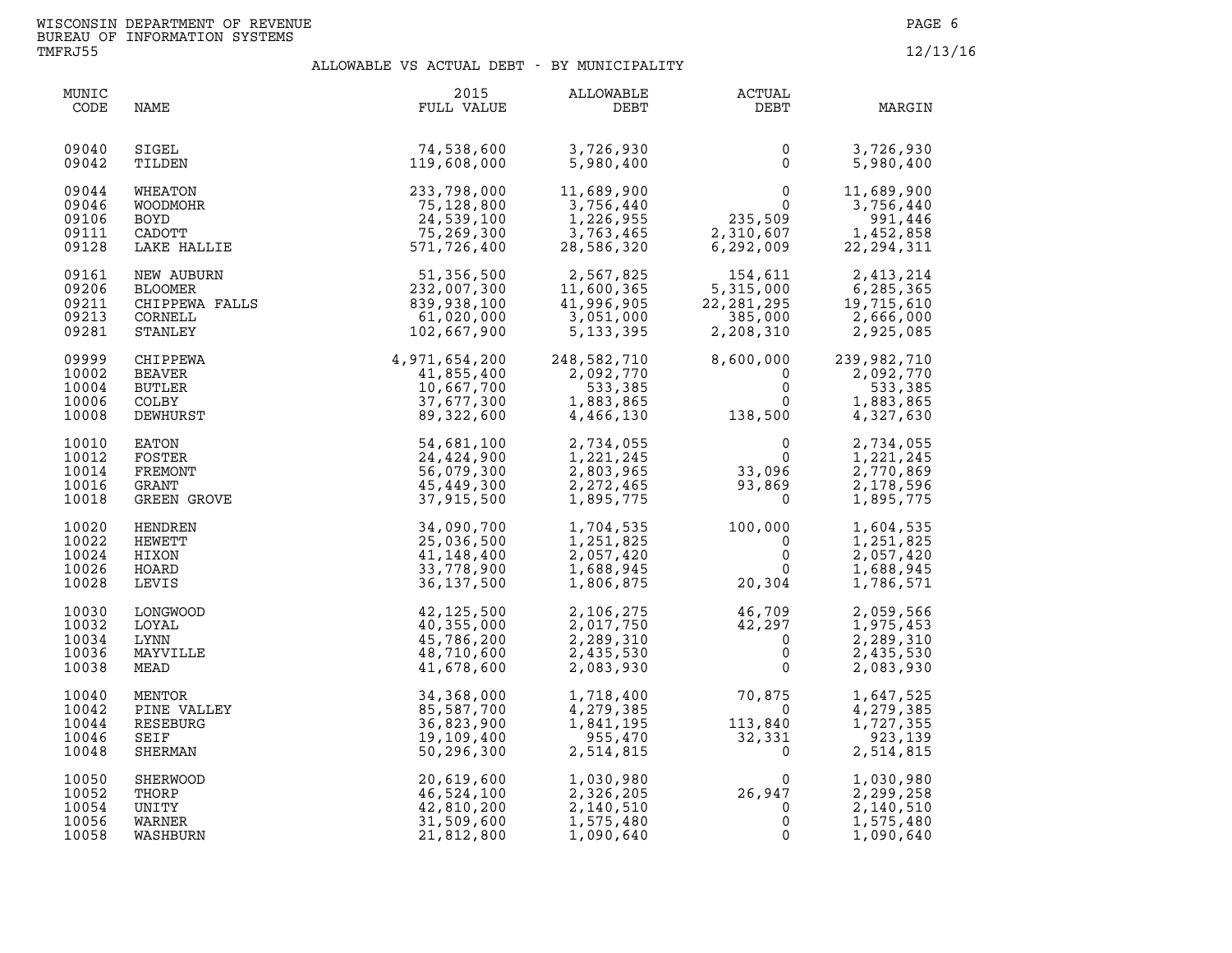| MUNIC<br>CODE                             | NAME                                                                                                                                                                                                                                                                     | 2015<br>FULL VALUE                                                                         | ALLOWABLE<br>DEBT                                                                                                                                                                                  | ACTUAL<br>DEBT                                                                                                                                                                                  | MARGIN                                                                                                                                               |
|-------------------------------------------|--------------------------------------------------------------------------------------------------------------------------------------------------------------------------------------------------------------------------------------------------------------------------|--------------------------------------------------------------------------------------------|----------------------------------------------------------------------------------------------------------------------------------------------------------------------------------------------------|-------------------------------------------------------------------------------------------------------------------------------------------------------------------------------------------------|------------------------------------------------------------------------------------------------------------------------------------------------------|
| 10060<br>10062<br>10064<br>10066<br>10111 | WESTON<br>WITHEE<br>WORDEN<br>YORK<br>CURTISS                                                                                                                                                                                                                            | 44,405,300<br>45,276,200<br>43,661,200<br>40,555,500<br>32,405,900                         |                                                                                                                                                                                                    | $2,220,265$<br>$2,263,810$<br>$2,183,060$<br>$2,027,775$<br>$1,620,295$<br>$2,000,000$                                                                                                          | 2,220,265<br>2,067,153<br>2,183,060<br>2,036,395<br>620,295                                                                                          |
| 10116<br>10131<br>10191<br>10201<br>10211 | DORCHESTER                                                                                                                                                                                                                                                               | $46,47$ ,<br>$11,126,100$<br>$18,419,400$<br>$105,566,000$<br>$75,195,400$<br>$39,849,400$ | 2,323,335<br>556,305<br>920,970<br>5,278,300<br>3,759,770                                                                                                                                          | $\begin{array}{c} 978,524 \\ 203,074 \\ 494,237 \\ 4,049,086 \\ 2,121,989 \end{array} \qquad \begin{array}{c} 1 \\ 1 \\ 1 \\ 1 \end{array}$                                                     | 1,345,441<br>353,231<br>426,733<br>1,229,214<br>1,637,781                                                                                            |
| 10231<br>10246<br>10261<br>10265<br>10286 |                                                                                                                                                                                                                                                                          |                                                                                            | 1,992,470<br>2,486,020<br>6,056,575<br>2,176,775<br>4,428,305                                                                                                                                      |                                                                                                                                                                                                 | $\begin{array}{cccc} 1,005,833 & 986,637 \\ 673,087 & 1,812,933 \\ 2,688,273 & 3,368,302 \\ 2,179,692 & -2,917 \\ 2,416,765 & 2,011,540 \end{array}$ |
| 10999<br>11002<br>11004<br>11006<br>11008 |                                                                                                                                                                                                                                                                          |                                                                                            | 95,565,395 3,000,000<br>4,329,170 7,500<br>11,408,420 0<br>3,696,030 0<br>2,527,940 0                                                                                                              |                                                                                                                                                                                                 | 92,565,395<br>4,321,670<br>11,408,420<br>3,696,030<br>2,527,940                                                                                      |
| 11010<br>11012<br>11014<br>11016<br>11018 |                                                                                                                                                                                                                                                                          |                                                                                            | 16,675,840                                                                                                                                                                                         | $\begin{array}{cccc} 16,675,840 & 1,837,346 & 14,838,494 \\ 3,724,390 & 0 & 3,724,390 \\ 4,746,530 & 0 & 4,746,530 \\ 3,007,370 & 0 & 3,007,370 \\ 4,014,445 & 365,540 & 3,648,905 \end{array}$ |                                                                                                                                                      |
| 11020<br>11022<br>11024<br>11026<br>11028 |                                                                                                                                                                                                                                                                          |                                                                                            | $\begin{array}{cccc} 6,082,900 & 0 & 6,082,900 \\ 22,265,320 & 186,028 & 22,079,292 \\ 4,549,935 & 157,635 & 4,392,300 \\ 4,441,785 & 56,217 & 4,385,568 \\ 3,128,190 & 0 & 3,128,190 \end{array}$ |                                                                                                                                                                                                 |                                                                                                                                                      |
| 11030<br>11032<br>11034<br>11036<br>11038 | COURTLAND<br>DEKORRA<br>FORT WINNEBAGO<br>FOUNTAIN PRAIRIE<br>HAMPDEN<br>LEEDS<br>LEWISTON<br>LEWISTON<br>LEWISTON<br>LEWISTON<br>LEWISTON<br>LEWISTON<br>LEWISTON<br>LEWISTON<br>LEWISTON<br>LEWISTON<br>121,658,000<br>445,306,400<br>DODI<br>LEWISTON<br>MRCELLON<br> |                                                                                            | $3,417,940$<br>$11,625,145$<br>$4,465,125$<br>$2,989,465$<br>$3,519,065$<br>O                                                                                                                      |                                                                                                                                                                                                 | 3,137,940<br>11,625,145<br>4,465,125<br>2,989,465<br>3,519,065                                                                                       |
| 11040<br>11042<br>11101<br>11111<br>11116 | WEST POINT<br>WYOCENA<br>ARLINGTON<br>CAMBRIA<br>DOYLESTOWN                                                                                                                                                                                                              | 330,637,900<br>170,570,900<br>73,300,700<br>48,294,700<br>14,382,300                       | 16,531,895<br>8,528,545<br>3,665,035<br>2,414,735<br>719,115                                                                                                                                       | 266,299<br>0<br>1,673,989<br>1,673,989<br>1,065,600<br>0                                                                                                                                        | 16,265,596<br>8,528,545<br>1,991,046<br>1,349,135<br>719,115                                                                                         |
| 11126<br>11127<br>11171                   | FALL RIVER<br>FRIESLAND<br>PARDEEVILLE                                                                                                                                                                                                                                   | 121,706,800<br>21,293,800<br>120,243,900                                                   | 1,064,690                                                                                                                                                                                          | $6,085,340$<br>$1,064,690$<br>$6,012,195$<br>$6,012,195$<br>$6,012,195$<br>$6,012,015$                                                                                                          | 5,844,485<br>683,225<br>5,944,884                                                                                                                    |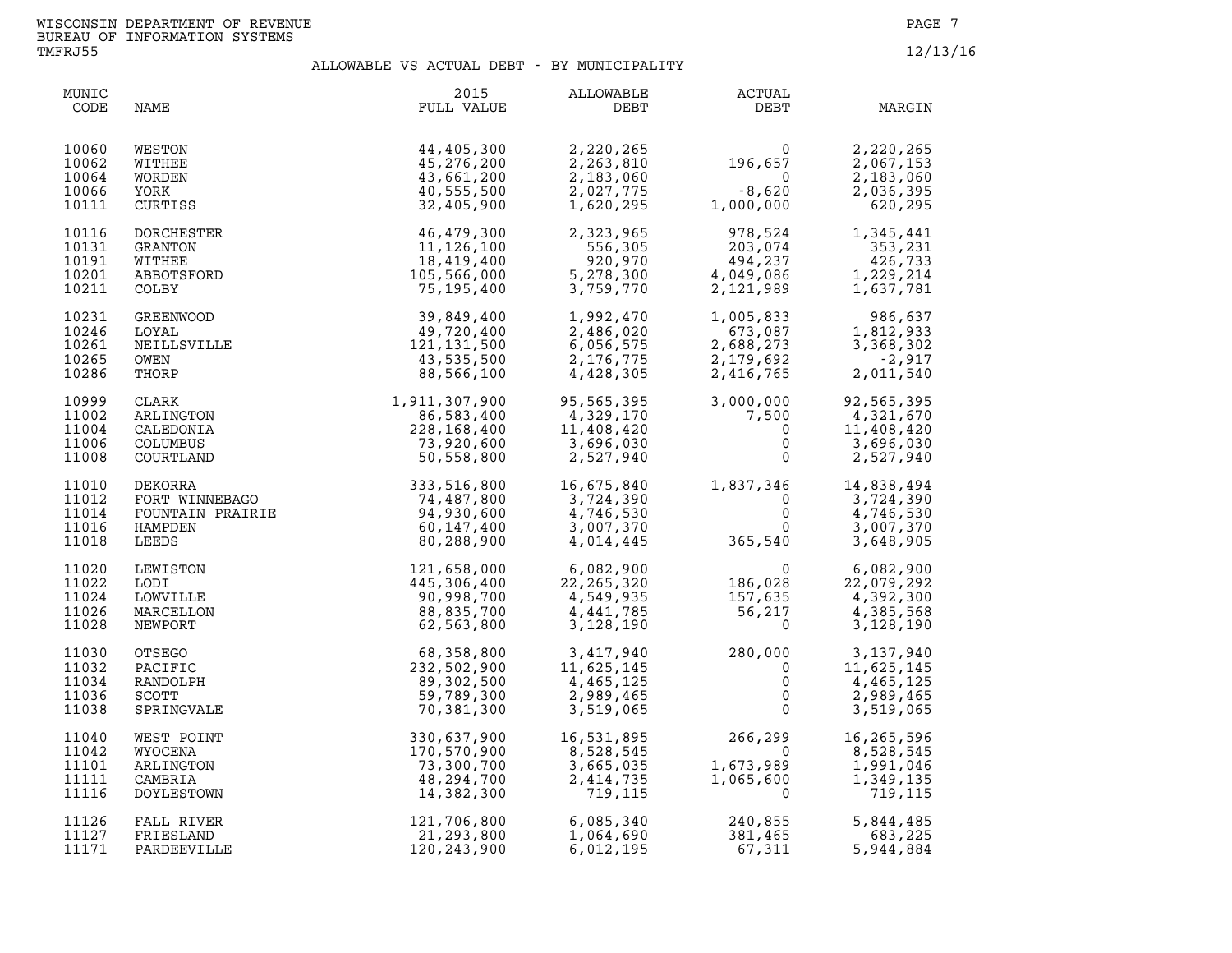| MUNIC<br>CODE                             | NAME                                                                                                      | 2015<br>FULL VALUE                                                                                                                                                                                                                                             | ALLOWABLE<br>DEBT                                                                                                      | ACTUAL<br>DEBT                                                                                                                                                                                                     | MARGIN                                                            |
|-------------------------------------------|-----------------------------------------------------------------------------------------------------------|----------------------------------------------------------------------------------------------------------------------------------------------------------------------------------------------------------------------------------------------------------------|------------------------------------------------------------------------------------------------------------------------|--------------------------------------------------------------------------------------------------------------------------------------------------------------------------------------------------------------------|-------------------------------------------------------------------|
| 11172<br>11177                            | POYNETTE<br>RIO                                                                                           | 153,509,300<br>60,358,000                                                                                                                                                                                                                                      | 7,675,465<br>3,017,900                                                                                                 | 4,271,772<br>1,649,802<br>4,271,772<br>1,649,802                                                                                                                                                                   | 3,403,693<br>1,368,098                                            |
| 11191<br>11211<br>11246<br>11271<br>11291 |                                                                                                           | WYOCENA 36,518,000<br>COLUMBUS 359,631,300<br>LODI 237,361,100<br>PORTAGE 562,196,700<br>WISCONSIN DELLS 455,213,500                                                                                                                                           | 1,825,900<br>17,981,565<br>11,868,055<br>28,109,835<br>22,760,675                                                      | $338,018$<br>9,848,663<br>4,955,000<br>14,545,000<br>14,876,436                                                                                                                                                    | 1,487,882<br>8,132,902<br>6,913,055<br>13,564,835<br>7,884,239    |
| 11999<br>12002<br>12004<br>12006<br>12008 | COLUMBIA<br>BRIDGEPORT<br>CLAYTON<br>EASTMAN                                                              | $\begin{array}{r}4,988,178,200\104,116,800\70,262,300\83,766,600\end{array}$                                                                                                                                                                                   | 249,408,910<br>$10310$<br>$-104,110,800$<br>$70,262,300$<br>$67,693,600$<br>$83,766,600$<br>$3,384,680$<br>$4,188,330$ | 28,107,930<br>$171,999$<br>$0$<br>$300,716$<br>$171,999$<br>0                                                                                                                                                      | 221,300,980<br>5,205,840<br>3,341,116<br>3,384,680<br>3,887,614   |
| 12010<br>12012<br>12014<br>12016<br>12018 | MARIETTA<br>PRAIRIE DU CHIEN<br>SCOTT<br>SENECA<br>TICA<br>NUZEKA<br>NUZEKA<br>NUZEKA<br>NUZEKA<br>NUZEKA | 22,621,700<br>41,268,500<br>61,514,500<br>35,556,600<br>87,836,200                                                                                                                                                                                             |                                                                                                                        | $\begin{array}{llll} 1,131,085 & 0 \\ 2,063,425 & 80,000 \\ 3,075,725 & 44,140 \\ 1,777,830 & 173,870 \\ 4,391,810 & 0 \end{array}$                                                                                | 1,131,085<br>1,983,425<br>3,031,585<br>1,603,960<br>4,391,810     |
| 12020<br>12022<br>12106<br>12121<br>12126 | BELL CENTER<br>EASTMAN<br>FERRYVILLE                                                                      | 43,933,300<br>26,648,400<br>6,154,700<br>16,787,000<br>21,655,800                                                                                                                                                                                              | 2,196,665<br>1,332,420<br>307, 735<br>839,350<br>1,082,790                                                             | $\begin{array}{cc} 300,000 & 1,896,665 \\ 127,443 & 1,204,977 \\ 0 & 307,735 \\ 184,524 & 654,826 \\ 239,256 & 843,534 \end{array}$                                                                                |                                                                   |
| 12131<br>12146<br>12151<br>12181<br>12182 | GAYS MILLS<br>LYNXVILLE<br>MOUNT STERLING<br>SOLDIERS GROVE<br>STEUBEN                                    | 22, 110, 400<br>9, 112, 700<br>5, 474, 300<br>NE<br>20, 873, 400<br>4, 706, 200                                                                                                                                                                                | 1,105,520<br>455,635<br>$\begin{array}{r} 433,033 \\ 323,715 \\ 1,043,670 \\ 235,310 \end{array}$                      | $\begin{array}{cc} 394,164 & 711,356 \\ 0 & 455,635 \\ 0 & 323,715 \\ 362,579 & 681,091 \\ 130,483 & 104,827 \end{array}$                                                                                          |                                                                   |
| 12191<br>12271<br>12999<br>13002<br>13004 |                                                                                                           | WAUZEKA 19,989,500 999,475<br>PRAIRIE DU CHIEN 350,671,300 17,533,565<br>CRAWFORD 1,127,441,200 56,372,060<br>ALBION 204,079,500 10,203,975<br>BERRY 178,063,800 8,903,190                                                                                     |                                                                                                                        | $\begin{array}{cccc} 999,475 & 691,197 & 308,278 \\ 17,533,565 & 11,140,000 & 6,393,565 \\ 56,372,060 & 6,830,000 & 49,542,060 \\ 10,203,975 & 474,912 & 9,729,063 \\ 8,903,190 & 106,596 & 8,796,594 \end{array}$ |                                                                   |
| 13006<br>13008<br>13010<br>13012<br>13014 |                                                                                                           | BLACK EARTH<br>BLACK EARTH<br>BLACK EARTH<br>BLOOMING GROVE<br>BLUE MOUNDS<br>BLUE MOUNDS<br>BLUE MOUNDS<br>BLACK CROYE<br>BLACK CONTAGE GROVE<br>CHRISTIANA<br>CHRISTIANA<br>CHRISTIANA<br>CHRISTIANA<br>COTTAGE GROVE<br>COTTAGE GROVE<br>CONTAGE GROVE<br>C |                                                                                                                        | 3,450,960<br>9,255,540<br>6,664,480<br>22,121,320<br>3,136,550<br>56,406<br>23,136,550<br>7                                                                                                                        | 3,443,152<br>8,658,263<br>6,549,865<br>21,664,914<br>23, 136, 550 |
| 13016<br>13018<br>13020<br>13022<br>13024 |                                                                                                           |                                                                                                                                                                                                                                                                |                                                                                                                        |                                                                                                                                                                                                                    | 6,218,960<br>20, 261, 020<br>11,287,437<br>5,772,565<br>8,358,281 |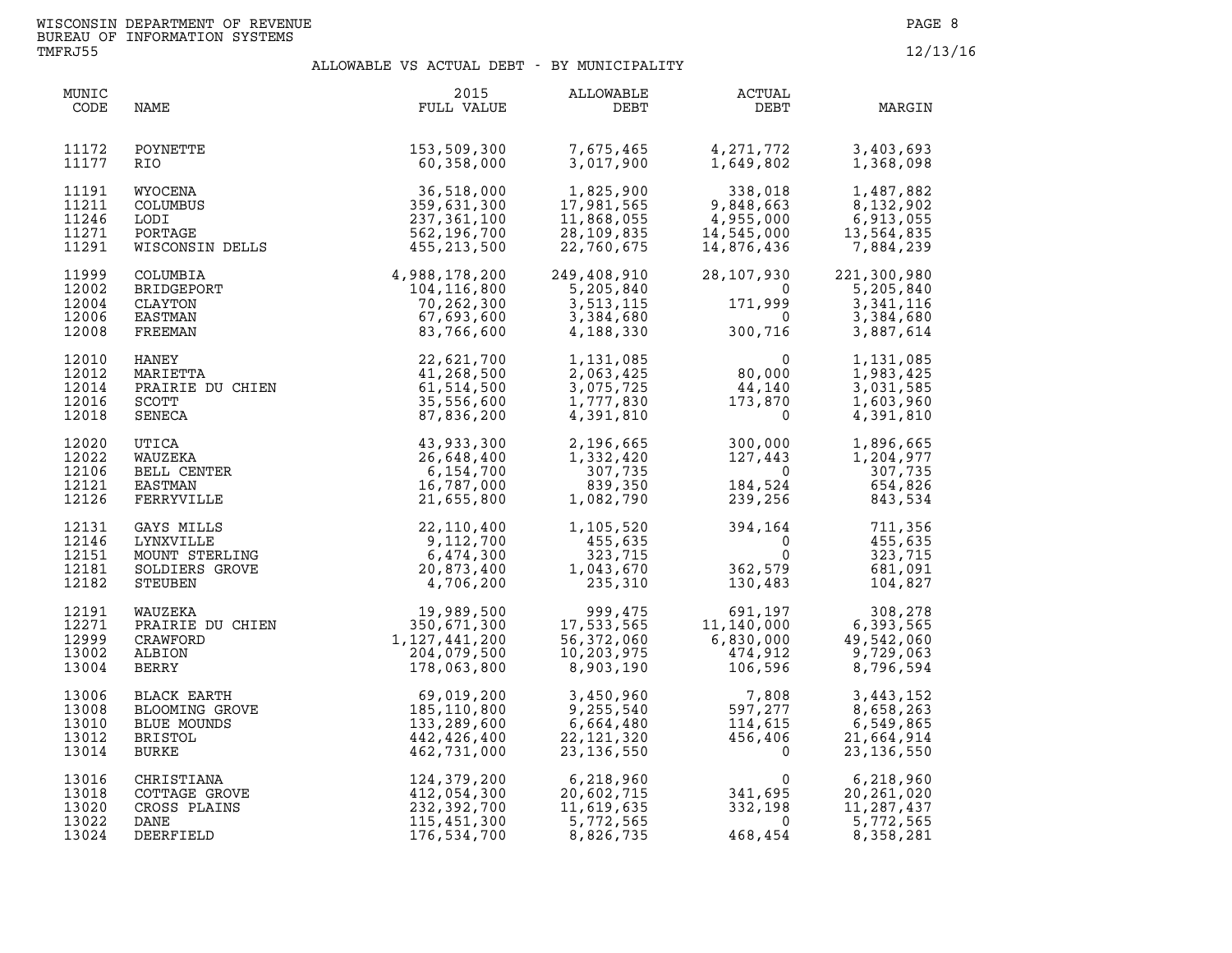| MUNIC<br>CODE                             | NAME                                                                         | 2015<br>FULL VALUE                                                                                                        | ALLOWABLE<br>DEBT                                                  | ACTUAL<br>DEBT                                                                                                                                                                          | MARGIN                                                                                                                                                                                                    |
|-------------------------------------------|------------------------------------------------------------------------------|---------------------------------------------------------------------------------------------------------------------------|--------------------------------------------------------------------|-----------------------------------------------------------------------------------------------------------------------------------------------------------------------------------------|-----------------------------------------------------------------------------------------------------------------------------------------------------------------------------------------------------------|
| 13026<br>13028<br>13032<br>13034<br>13036 | DUNKIRK<br>DUNN<br>MADISON<br>MAZOMANIE<br>MEDINA                            | 187,390,300<br>691,526,200<br>411,421,000<br>119,445,300<br>133,838,900                                                   | $9,369,515$<br>34 576 --<br>34,576,310                             | $226,928$<br>$2,324,367$<br>$2,062,540$<br>$35,000$<br>$329,859$                                                                                                                        | $\begin{array}{c} 226,928\\ 2,324,367\\ 2,062,540\\ 35,000\\ 329,859\\ 48,508,510\\ 329,859\\ \end{array} \quad \begin{array}{c} 9,142,587\\ 32,251,943\\ 18,508,510\\ 5,937,265\\ 6,362,086 \end{array}$ |
| 13038<br>13040<br>13042<br>13044<br>13046 |                                                                              | MIDDLETON 1,144,519,600<br>MONTROSE 123,276,000<br>OREGON 376,925,700<br>PERRY 80,388,800<br>PLEASANT SPRINGS 438,233,100 | 57,225,980<br>6,163,800<br>18,846,285<br>4,019,440<br>21,911,655   | $4,843,757$<br>$20,897$<br>$1,059,819$<br>$0$                                                                                                                                           | 52,382,223<br>6,142,903<br>18,846,285<br>2,959,621<br>21,911,655                                                                                                                                          |
| 13048<br>13050<br>13052<br>13054<br>13056 | PRIMROSE<br>ROXBURY<br>RUTLAND<br>SPRINGDALE<br>SPRINGFIELD                  | 89,365,000<br>206,536,700<br>246,076,600<br>300,468,200<br>388,149,500                                                    | 4,468,250                                                          | 139,024<br>0<br>$\begin{array}{ccc} 4,468,250 \\ 10,326,835 \\ 12,303,830 \\ 15,023,410 \\ 19,407,475 \end{array}$ $\begin{array}{ccc} 0 \\ 467,337 \\ 95,070 \\ 1,058,135 \end{array}$ | 4,329,226<br>10,326,835<br>11,836,493<br>14,928,340<br>18,349,340                                                                                                                                         |
| 13058<br>13060<br>13062<br>13064<br>13066 | SUN PRAIRIE<br>VERMONT<br>VERONA<br>VIENNA<br>WESTPORT                       | 254,867,200<br>136,607,900<br>279,077,300<br>217,023,800<br>751,351,800                                                   | 12,743,360<br>6,830,395<br>13,953,865<br>10,851,190<br>37,567,590  | $\overline{0}$<br>$\begin{smallmatrix}&&&0\0&&&&0\0&0&0&\\1,257,003&\\876,544&\\ \end{smallmatrix}$                                                                                     | 12,743,360<br>6,830,395<br>13,953,865<br>9,594,187<br>36,691,046                                                                                                                                          |
| 13068<br>13070<br>13106<br>13107<br>13108 | WINDSOR<br>YORK<br>BELLEVILLE<br>BLACK EARTH<br>BLUE MOUNDS                  | 672,754,500<br>77,192,500<br>184,389,900<br>104,028,000<br>66,626,500                                                     | 33,637,725<br>3,859,625<br>9,219,495<br>5,201,400<br>3,331,325     | 15,281,348<br>0<br>$\begin{array}{cc} 13,859,625 \\ 6,929,814 \\ 2,083,479 \\ 3,455,000 \end{array}$ $\begin{array}{cc} 3,859,625 \\ 2,289,681 \\ 3,117,921 \\ -123,675 \end{array}$    | 18, 356, 377                                                                                                                                                                                              |
| 13111<br>13112<br>13113<br>13116<br>13117 | CAMBRIDGE<br>COTTAGE GROVE<br>CROSS PLAINS<br>DANE<br>DEERFIELD              | 7E<br>7E<br>528,219,800<br>552,785,100<br>82,236,000<br>196,967,700                                                       | 6,806,400<br>31,410,990<br>17,639,255<br>4,111,800<br>9,848,385    | $\begin{array}{llll} 4,848,621 & 1,957,779 \\ 18,634,430 & 12,776,560 \\ 10,169,900 & 7,469,355 \\ 1,457,229 & 2,654,571 \\ 4,784,998 & 5,063,387 \end{array}$                          |                                                                                                                                                                                                           |
| 13118<br>13151<br>13152<br>13153<br>13154 | DEFOREST<br>MAPLE BLUFF<br>MARSHALL<br>MAZOMANIE<br>MCFARLAND                | 884,475,500<br>367,883,200<br>191,837,300<br>152,035,600<br>794,452,100                                                   | 44, 223, 775<br>18,394,160<br>9,591,865<br>7,601,780<br>39,722,605 | $2,775,241$<br>12,165,000                                                                                                                                                               | 28, 282, 069 15, 941, 706<br>11, 502, 101 6, 892, 059<br>4,645,299<br>4,826,539<br>27,557,605                                                                                                             |
| 13157<br>13165<br>13176<br>13181<br>13191 | MOUNT HOREB<br>OREGON<br>ROCKDALE<br>SHOREWOOD HILLS<br>WAUNAKEE<br>WAUNAKEE | 615,899,600<br>937,955,600<br>14,837,100<br>549,651,400<br>1,495,458,900                                                  | 30,794,980<br>46,897,780<br>741,855<br>27,482,570<br>74,772,945    | 14,508,832<br>10,293,143<br>78,341<br>8,341<br>17,095,000<br>27,128,251                                                                                                                 | 16,286,148<br>36,604,637<br>663,514<br>10,387,570<br>47,644,694                                                                                                                                           |
| 13225<br>13251<br>13255                   | FITCHBURG<br>MADISON<br>MIDDLETON                                            | 2,711,401,700<br>23,685,668,450<br>2,907,335,100                                                                          | 135,570,085<br>1,184,283,423<br>145,366,755                        | 42,230,000<br>381,835.762<br>381,835,762<br>50,350,000                                                                                                                                  | 93,340,085<br>802,447,661<br>95,016,755                                                                                                                                                                   |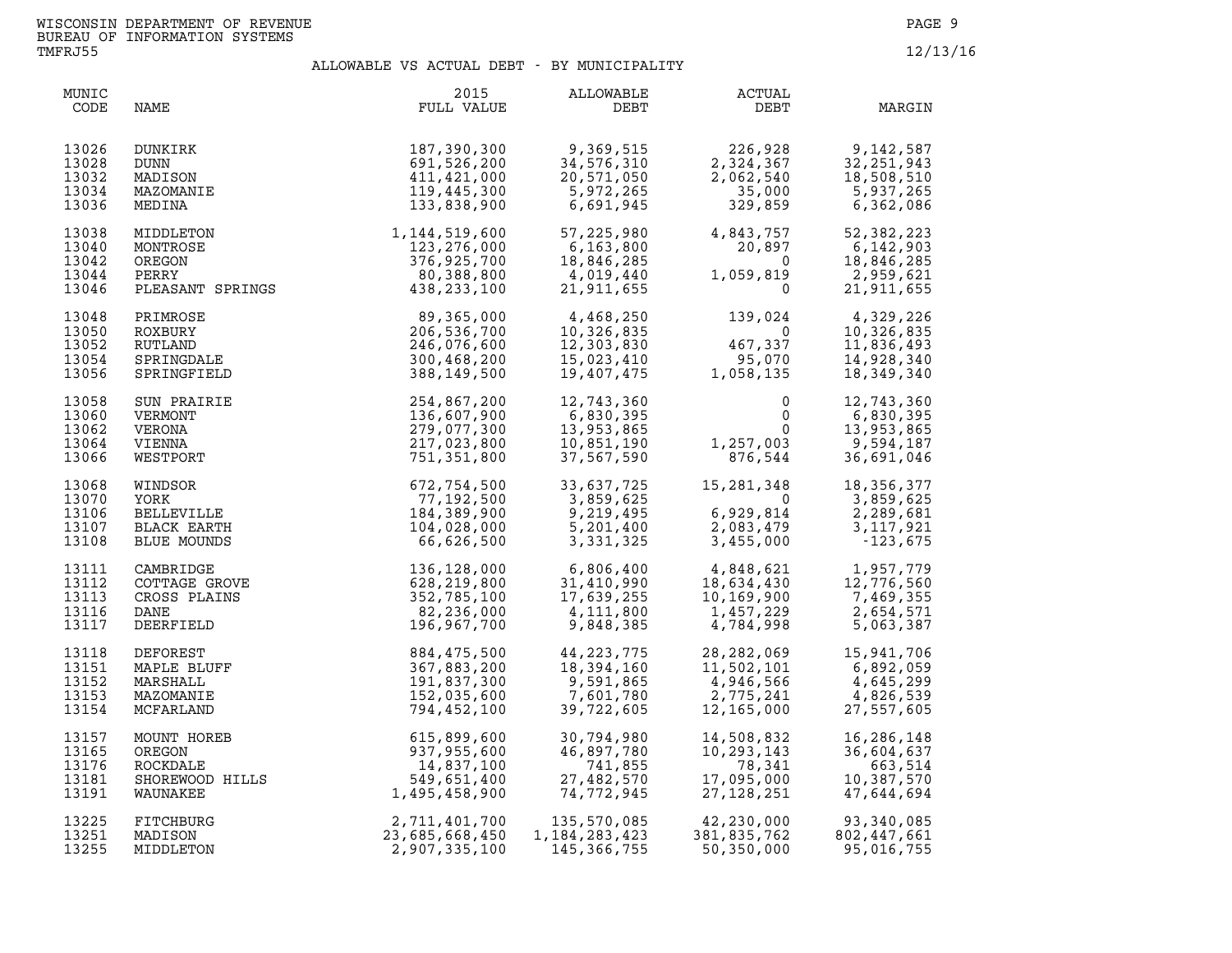| MUNIC<br>CODE                             | NAME                                                                   | 2015<br>FULL VALUE                                                                   | ALLOWABLE<br>DEBT                                                                           | ACTUAL<br>DEBT                                                                 | MARGIN                                                                |
|-------------------------------------------|------------------------------------------------------------------------|--------------------------------------------------------------------------------------|---------------------------------------------------------------------------------------------|--------------------------------------------------------------------------------|-----------------------------------------------------------------------|
| 13258<br>13281                            | MONONA<br>STOUGHTON                                                    | 1,130,326,000<br>954,262,000                                                         | 56,516,300<br>47,713,100                                                                    |                                                                                | 51,844,999 4,671,301<br>19,098,963 28,614,137                         |
| 13282<br>13286<br>13999<br>14002<br>14004 | SUN PRAIRIE<br>VERONA<br>DANE<br>ASHIPPUN<br>BEAVER DAM                | IE<br>2,566,183,900<br>2,093,811,600<br>53,916,406,550<br>242,114,000<br>298,931,300 | 128,309,195<br>104,690,580<br>2,695,820,328<br>12,105,700<br>14,946,565                     | 43,582,650<br>43,105,534<br>330,740,000<br>500,000<br>123,421                  | 84,726,545<br>61,585,046<br>2,365,080,328<br>11,605,700<br>14,823,144 |
| 14006<br>14008<br>14010<br>14012<br>14014 | <b>BURNETT</b><br>CALAMUS<br><b>CHESTER</b><br>CLYMAN<br>ELBA          | 72,319,300<br>90,012,100<br>47,854,800<br>68,579,500<br>100,380,400                  | 3,615,965<br>4,500,605<br>2,392,740<br>3,428,975<br>5,019,020                               | $250,675$ <sup>0</sup><br>$250,675$<br>0<br>135,468<br>34,435                  | 3,365,290<br>4,500,605<br>2,392,740<br>3,293,507<br>4,984,585         |
| 14016<br>14018<br>14020<br>14022<br>14024 | <b>EMMET</b><br>FOX LAKE<br>HERMAN<br>HUBBARD<br>HUSTISFORD            | 119,732,500<br>213,845,000<br>101, 167, 800<br>201,567,100<br>139,244,800            | 5,986,625<br>$\overline{\phantom{a}}$<br>10,692,250<br>5,058,390<br>10,078,355<br>6,962,240 | $\begin{smallmatrix}&&0\0&&0\0&0\0&313,484\\0&&0\end{smallmatrix}$<br>0        | 5,986,625<br>10,692,250<br>5,058,390<br>9,764,871<br>6,962,240        |
| 14026<br>14028<br>14030<br>14032<br>14034 | LEBANON<br>LEROY<br>LOMIRA<br>LOWELL<br>OAK GROVE                      | 122,842,200<br>87,124,300<br>127,935,300<br>102,896,800<br>100,240,200               | 6, 142, 110<br>4,356,215<br>6,396,765<br>5, 144, 840<br>5,012,010                           | $270,930$<br>0<br>31,187<br>237,373<br>40,000                                  | 5,871,180<br>4,356,215<br>6,365,578<br>4,907,467<br>4,972,010         |
| 14036<br>14038<br>14040<br>14042<br>14044 | PORTLAND<br>RUBICON<br>SHIELDS<br>THERESA<br>TRENTON                   | 91,181,500<br>191,330,700<br>51,206,800<br>89,449,700<br>113,664,200                 | 4,559,075<br>9,566,535<br>2,560,340<br>4,472,485<br>5,683,210                               | $\begin{smallmatrix}&&&0\0&&&0\225\, ,\, 023\0& 93\, ,\, 000\end{smallmatrix}$ | 4,559,075<br>9,566,535<br>2,560,340<br>4,247,462<br>5,590,210         |
| 14046<br>14048<br>14106<br>14111<br>14136 | WESTFORD<br>WILLIAMSTOWN<br><b>BROWNSVILLE</b><br>CLYMAN<br>HUSTISFORD | 132,584,000<br>77,914,900<br>69,758,200<br>19,767,200<br>68,838,800                  | 6,629,200<br>3,895,745<br>3,487,910<br>988,360<br>3,441,940                                 | $\begin{array}{c} 0 \\ 0 \\ 551, 501 \\ 409, 745 \\ 2, 434, 694 \end{array}$   | 6,629,200<br>3,895,745<br>2,936,409<br>578,615<br>1,007,246           |
| 14141<br>14143<br>14146<br>14147<br>14161 | IRON RIDGE<br>KEKOSKEE<br>LOMIRA<br>LOWELL<br>NEOSHO                   | 49,295,300<br>9,290,800<br>148,157,100<br>13,134,500<br>35,816,000                   | 2,464,765<br>464,540<br>7,407,855<br>656,725<br>1,790,800                                   | 163,026<br>$\Omega$<br>0<br>4,016,937<br>433,205<br>415,482                    | 2,301,739<br>464,540<br>3,390,918<br>223,520<br>1,375,318             |
| 14176<br>14177<br>14186<br>14206<br>14226 | RANDOLPH<br>REESEVILLE<br>THERESA<br>BEAVER DAM<br>FOX LAKE            | 94,141,900<br>31, 343, 800<br>55,049,700<br>1,041,828,500<br>76,893,500              | 4,707,095<br>1,567,190<br>2,752,485<br>52,091,425<br>3,844,675                              | 2,726,142<br>834,282<br>24,834,953<br>24,834,953<br>806,448                    | 1,980,953<br>732,908<br>2,752,485<br>27, 256, 472<br>3,038,227        |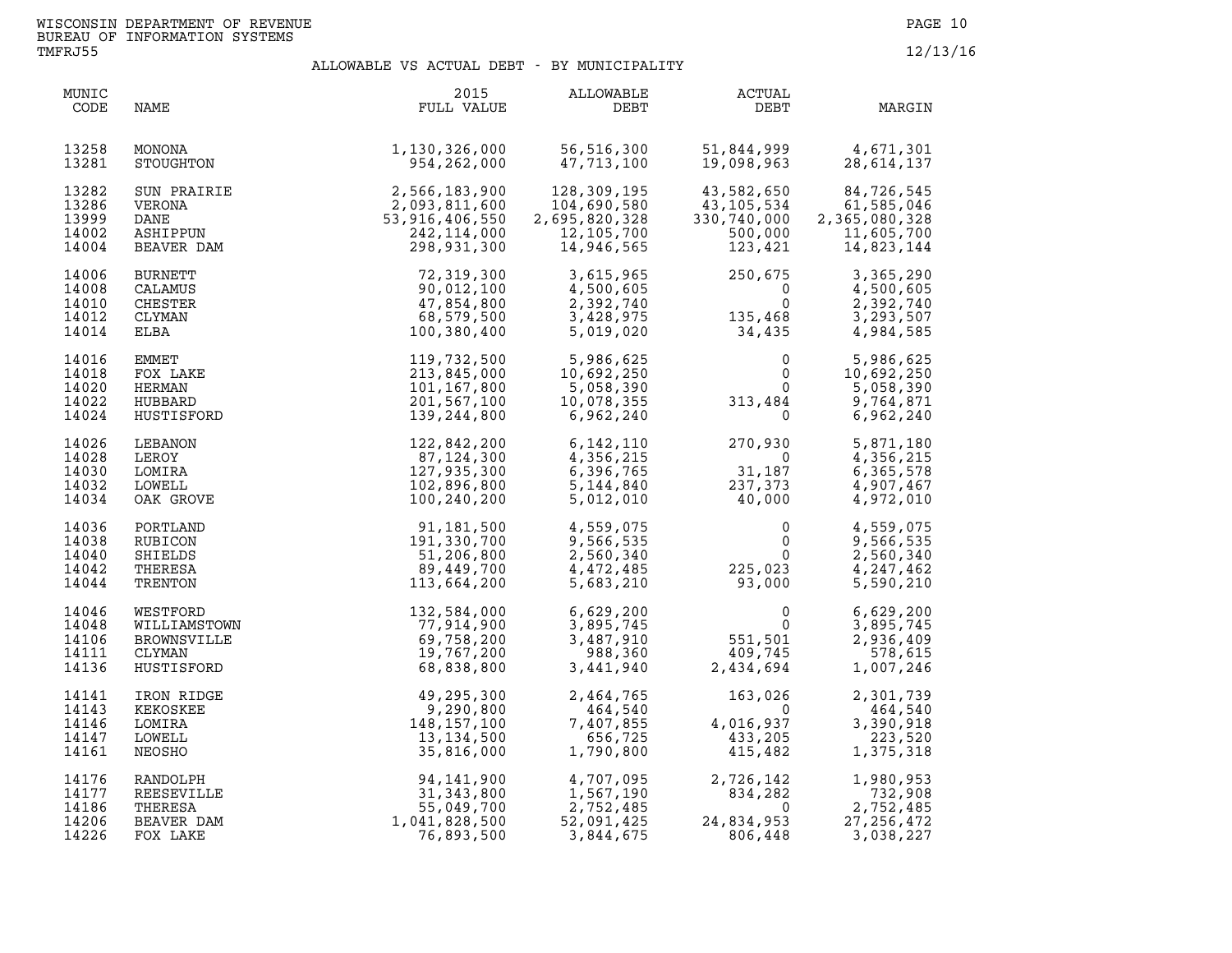| MUNIC<br>CODE                             | NAME                                             | 2015<br>FULL VALUE                                                                                                                                                                                                                                                                       | ALLOWABLE<br>DEBT                                                                | ACTUAL<br>DEBT                                                                                                      | MARGIN                                                                                                         |
|-------------------------------------------|--------------------------------------------------|------------------------------------------------------------------------------------------------------------------------------------------------------------------------------------------------------------------------------------------------------------------------------------------|----------------------------------------------------------------------------------|---------------------------------------------------------------------------------------------------------------------|----------------------------------------------------------------------------------------------------------------|
| 14236<br>14241<br>14251<br>14292<br>14999 | HORICON<br>JUNEAU<br>MAYVILLE<br>WAUPUN<br>DODGE | 209, 222, 500<br>101,987,900<br>308, 324, 200<br>432,751,100<br>5,991,792,600                                                                                                                                                                                                            | 10,461,125<br>10,461,125<br>5,099,395<br>15,416,210<br>21,637,555<br>299,589,630 | 3,823,727 6,637,398<br>2,799,666 2,299,729<br>5,557,149 9,859,061<br>12,037,216 9,600,339<br>35,935,000 263,654,630 |                                                                                                                |
| 15002<br>15004<br>15006<br>15008<br>15010 |                                                  | BAILEYS HARBOR 449,582,500<br>BRUSSELS 81,526,100<br>CLAY BANKS 68,892,100<br>EGG HARBOR 519,550,400<br>FORESTVILLE 88,563,900<br>GARDNER 215,589,000<br>GIBRALTAR 727,722,200<br>JACKSONPORT 268,134,300<br>LIBERTY GROVE 924,258,100<br>NASEWA                                         | 22,479,125<br>4,076,305<br>3,444,000<br>25,977,520<br>4,428,195                  | 1,438,987<br>$\mathbf{0}$                                                                                           | 21,040,138<br>$\begin{bmatrix} 0 \\ 0 \\ 0 \end{bmatrix}$<br>4,076,305<br>3,444,605<br>25,977,520<br>4,428,195 |
| 15012<br>15014<br>15016<br>15018<br>15020 |                                                  |                                                                                                                                                                                                                                                                                          | 10,779,450<br>36,386,110<br>13,406,715<br>46,212,905<br>17,982,640               | $58,068$<br>3,698,321<br>65,440<br>1,821,744<br>0                                                                   | 10,721,382<br>32,687,789<br>13,341,275<br>44,391,161<br>17,982,640                                             |
| 15022<br>15024<br>15026<br>15028<br>15118 |                                                  | SEVASTOPOL<br>STURGEON BAY<br>UNION<br>UNION<br>MASHINGTON<br>EGG HARBOR<br>EPHERITM<br>THERITM<br>THERITM<br>CONSINUES<br>CONSIDERS AND 290, 161, 400<br>348, 492, 900<br>EPHERITM                                                                                                      | 36,002,540<br>9,098,180<br>7, 340, 810<br>14, 508, 070<br>17,424,645             | $400,000$<br>0<br>0<br>0<br>7,494,135                                                                               | 35,602,540<br>9,098,180<br>7,340,810<br>14, 116, 564<br>9,930,510                                              |
| 15121<br>15127<br>15181<br>15281<br>15999 |                                                  |                                                                                                                                                                                                                                                                                          | 15,497,730<br>1,025,495<br>19,694,730<br>40,255,000<br>346,020,770               | $1,563,416$<br>$14,575,852$<br>$19,853,973$<br>$11,340,000$                                                         | 13,934,314<br>1,025,495<br>$\overline{5}$ , 118, 878<br>20,401,027<br>334,680,770                              |
| 16002<br>16004<br>16006<br>16008<br>16010 |                                                  |                                                                                                                                                                                                                                                                                          | 3,535,290                                                                        | 3,535,290<br>3,073,025<br>2,399,425<br>979,930<br>194,425<br>1,835,590<br>561,331                                   | 2,964,033<br>2,997,036<br>2, 113, 526<br>785,505<br>1,774,259                                                  |
| 16012<br>16014<br>16016<br>16018<br>16020 |                                                  |                                                                                                                                                                                                                                                                                          | 5,045,085<br>3,745,470<br>2,623,195<br>2,780,375<br>1,899,175                    | 552,806<br>470,031<br>317,609<br>163,914<br>491,889<br>552,806<br>470,031<br>317,609<br>163,914<br>491,889          | 4,492,279<br>3, 275, 439<br>2,305,586<br>2,616,461<br>1,407,286                                                |
| 16022<br>16024<br>16026<br>16028<br>16030 |                                                  | EGG HARBOR<br>EPHRAIM<br>SOP, 954, 600<br>FORESTVILLE<br>SISTER BAY<br>SITER BAY<br>STURGEON BAY<br>STURGEON BAY<br>PURCEON BAY<br>SURGEON BAY<br>$\begin{array}{l} 20,509,900 \\ 20,509,900 \\ 59,98,900 \\ 0000\end{array} \end{array}$<br>AMNICON<br>AMNICON<br>AMNICON<br>ENNETT<br> | 4,307,250<br>3,884,985<br>6,321,415<br>4,308,495<br>9,304,975                    | $244,843$<br>0<br>98,510<br>440,850<br>$(20, 510)$<br>440,850                                                       | 4,307,250<br>3,640,142<br>6,321,415<br>4,209,985<br>8,864,125                                                  |
| 16032<br>16146<br>16165                   | WASCOTT<br>LAKE NEBAGAMON<br>OLIVER              | 260,903,100<br>167, 264, 100<br>22,737,000                                                                                                                                                                                                                                               | 13,045,155<br>8,363,205<br>1,136,850                                             | 413,755<br>481,051<br>23,430<br>23,430                                                                              | 12,631,400<br>7,882,154<br>1,113,420                                                                           |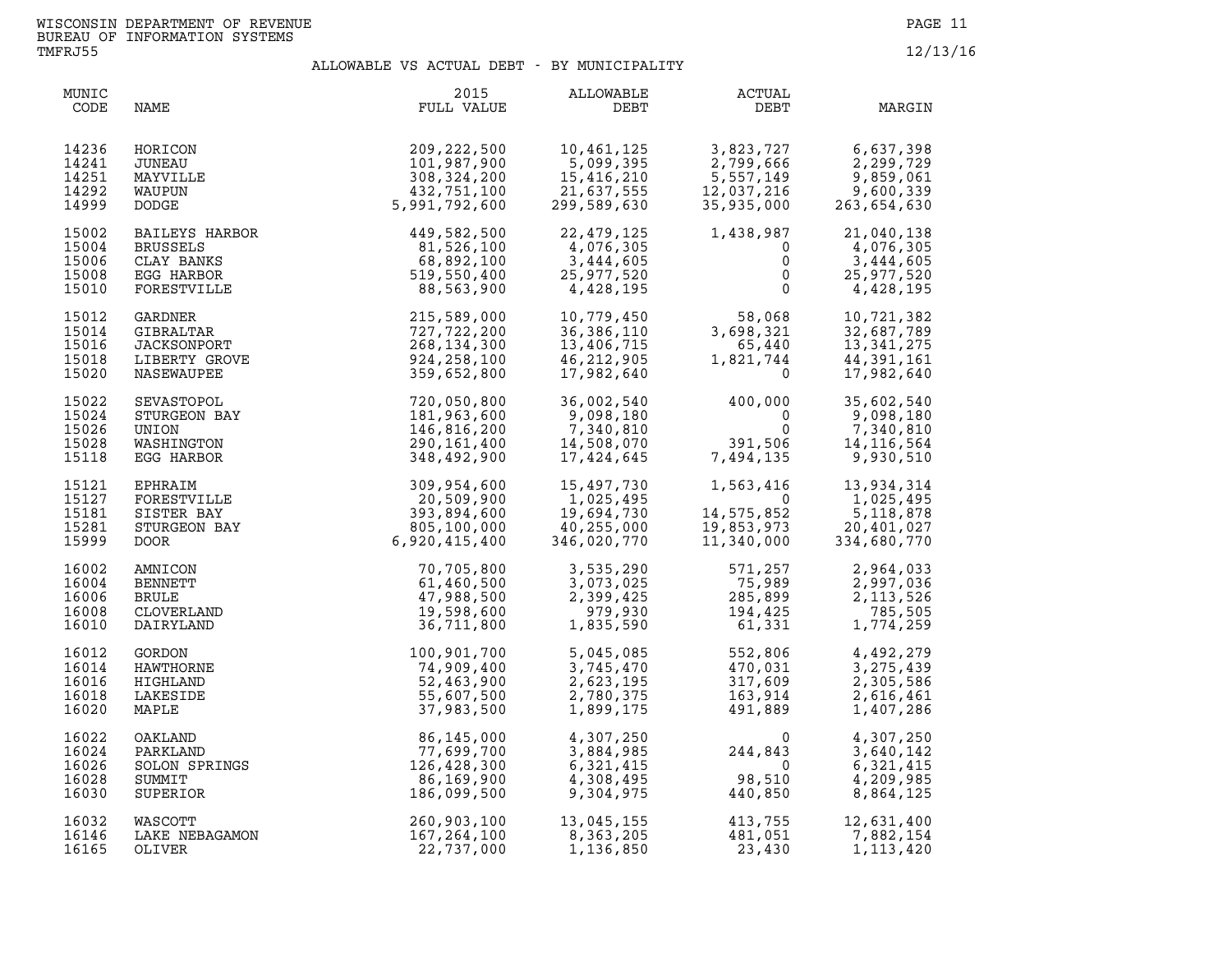| MUNIC<br>CODE                             | NAME                                                             | 2015<br>FULL VALUE                                                                                                      | ALLOWABLE<br>DEBT                                                                   | ACTUAL<br>DEBT                                                                                                                                                          | MARGIN                                                             |
|-------------------------------------------|------------------------------------------------------------------|-------------------------------------------------------------------------------------------------------------------------|-------------------------------------------------------------------------------------|-------------------------------------------------------------------------------------------------------------------------------------------------------------------------|--------------------------------------------------------------------|
| 16171<br>16181                            | POPLAR<br>SOLON SPRINGS                                          | 42,177,400<br>44,430,300                                                                                                | 2,108,870<br>2,221,515                                                              | 865,668<br>118,631                                                                                                                                                      | 1,243,202<br>2,102,884                                             |
| 16182<br>16281<br>16999<br>17002<br>17004 | SUPERIOR<br>SUPERIOR<br><b>DOUGLAS</b><br>COLFAX<br>DUNN         | $48,014,700$<br>$1,630,578,600$<br>$3,336,978,800$<br>$75,865,400$                                                      | 2,400,735<br>81,528,930<br>166,848,940<br>3,793,270<br>4,565,785                    | $101,903$<br>$41,062,415$<br>$31,525,709$<br>$43,492$<br>$580,000$                                                                                                      | 2,298,832<br>40,466,515<br>135, 323, 231<br>3,749,778<br>3,985,785 |
| 17006<br>17008<br>17010<br>17012<br>17014 | EAU GALLE<br>ELK MOUND<br>GRANT<br>HAY RIVER<br>LUCAS            | 69,714,600<br>111,230,800<br>35,899,600<br>52,852,100<br>53,562,800                                                     | 3,485,730<br>5,561,540<br>1,794,980<br>2,642,605<br>2,678,140                       | $\begin{array}{c} 0 \\ 129,631 \\ 0 \\ 52,769 \\ 16,870 \end{array}$                                                                                                    | 3,485,730<br>5,431,909<br>1,794,980<br>2,589,836<br>2,661,270      |
| 17016<br>17018<br>17020<br>17022<br>17024 | MENOMONIE<br>NEW HAVEN<br>OTTER CREEK<br>PERU<br>RED CEDAR       | 218,998,600<br>37,147,000<br>38,867,900<br>16,320,100<br>170,853,400                                                    | 10,949,930<br>10,949,930<br>1,857,350<br>1,943,395<br>816,005<br>8,542,670          | 116,335<br>390,000<br>34,366<br>0<br>51,120<br>51,120                                                                                                                   | 10,833,595<br>1,467,350<br>1,909,029<br>816,005<br>8,491,550       |
| 17026<br>17028<br>17030<br>17032<br>17034 |                                                                  | ROCK CREEK 63,905,700<br>SAND CREEK 37,153,200<br>SHERIDAN 35,820,500<br>SHERMAN 64,331,300<br>SPRING BROOK 118,950,800 | 3,195,285<br>1,857,660<br>1,791,025<br>3,216,565<br>5,947,540                       | 11,227<br>$\begin{matrix}0\\0\\0\end{matrix}$<br>$\overline{0}$<br>59,717<br>173,009                                                                                    | 3,184,058<br>1,857,660<br>1,791,025<br>3,156,848<br>5,774,531      |
| 17036<br>17038<br>17040<br>17042<br>17044 | STANTON<br>TAINTER<br>TIFFANY<br>WESTON<br>WILSON                | 51,250,100<br>202, 361, 700<br>38,268,100<br>41,292,000<br>36, 183, 400                                                 | 2,562,505<br>10,118,085<br>1,913,405<br>2,064,600<br>1,809,170                      | $\begin{array}{c}0 \ 0 \ 0 \ 114,136\ 0\end{array}$                                                                                                                     | 2,562,505<br>10,118,085<br>1,904,264<br>1,950,464<br>1,809,170     |
| 17106<br>17111<br>17116<br>17121<br>17141 | BOYCEVILLE<br>COLFAX<br>DOWNING<br>ELK MOUND<br>KNAPP            | 42,478,700<br>48,025,700<br>9,601,100<br>34,864,400<br>22,955,400                                                       | 480,055<br>1,743,220<br>1,147,770                                                   | 2, 123, 935<br>2, 401, 285<br>1, 425, 726<br>$\begin{array}{ccc} & 0 & 480,055 \ 904,184 & 839,036 \ 350,401 & 797,369 \end{array}$                                     | 1,517,856<br>975,559                                               |
| 17176<br>17191<br>17251<br>17999<br>18002 | RIDGELAND<br>WHEELER<br>MENOMONIE<br><b>DUNN</b><br>BRIDGE CREEK | $13,179,200$<br>9,746,200<br>959,601,000<br>2,802,596,500<br>154,869,800                                                | 658,960<br>487,310<br>960, ەرر<br>487, 310<br>47, 980, 050<br>140, 129<br>7,743,490 | $\begin{array}{ccc} & & & 0 & & 658,960 \\ & & & & 0 & & 487,310 \\ 20,284,892 & & 27,695,158 \\ 40,725,000 & & 99,404,825 \\ 0 & & 27,743,490 \end{array}$<br>$\Omega$ | 7,743,490                                                          |
| 18004<br>18006<br>18008<br>18010<br>18012 | BRUNSWICK<br>CLEAR CREEK<br>DRAMMEN<br>FAIRCHILD<br>LINCOLN      | 147,759,700<br>56,564,000<br>66,272,900<br>28,685,300<br>90,515,100                                                     | 7,387,985<br>2,828,200<br>3, 313, 645<br>1,434,265<br>4,525,755                     | $\begin{array}{c}0\\0\\192,525\\28,646\\30,912\end{array}$<br>30,912<br>$\overline{0}$                                                                                  | 7,387,985<br>2,635,675<br>3,284,999<br>1,403,353<br>4,525,755      |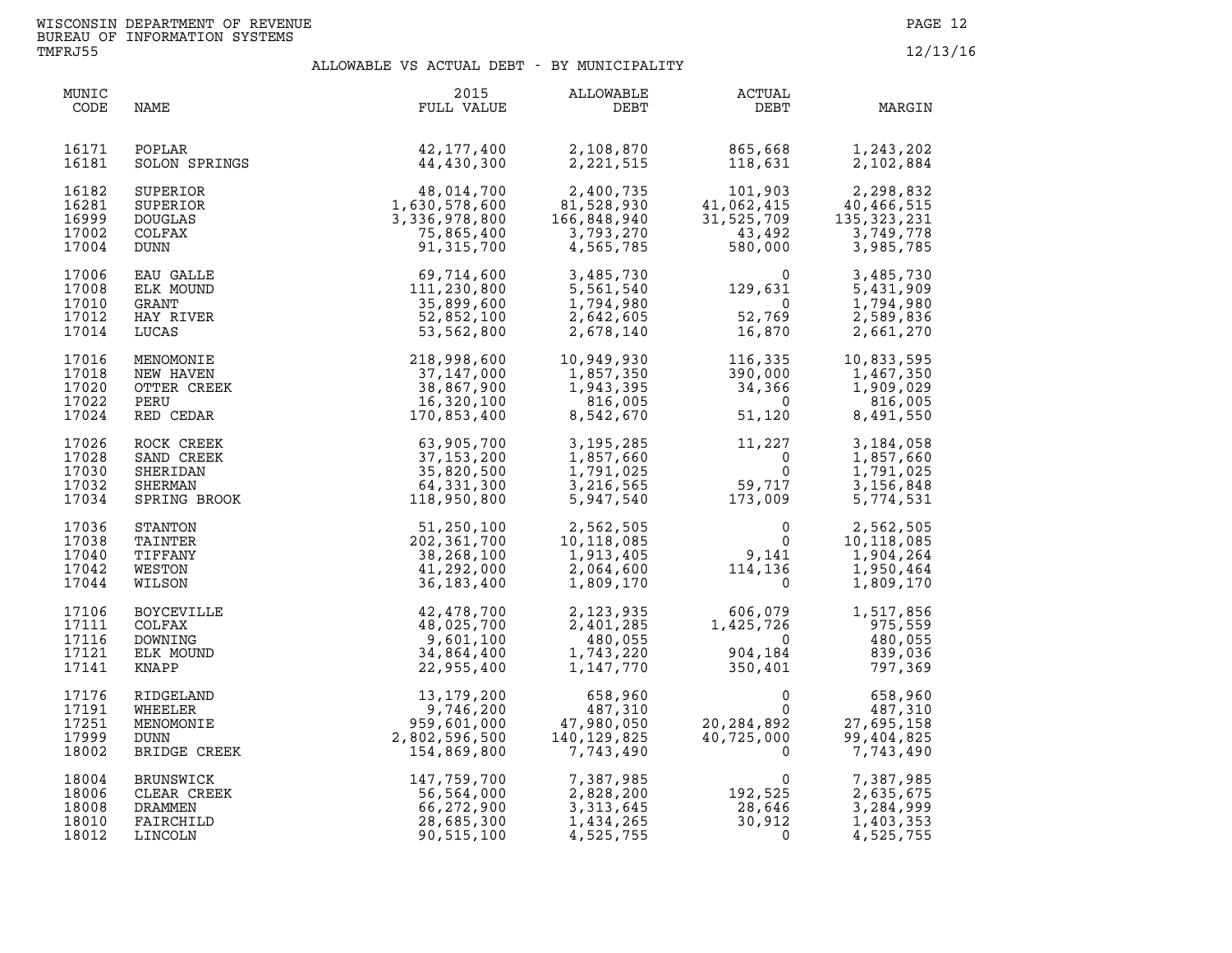| MUNIC<br>CODE                             | NAME                                                            | 2015<br>FULL VALUE                                                                 | ALLOWABLE<br>DEBT                                                   | ACTUAL<br>DEBT                                                                          | MARGIN                                                                |
|-------------------------------------------|-----------------------------------------------------------------|------------------------------------------------------------------------------------|---------------------------------------------------------------------|-----------------------------------------------------------------------------------------|-----------------------------------------------------------------------|
| 18014<br>18016<br>18018<br>18020<br>18022 | LUDINGTON<br>OTTER CREEK<br>PLEASANT VALLEY<br>SEYMOUR<br>UNION | 82,689,100<br>31,426,000<br>339,881,600<br>273,570,100<br>344,364,600              | 4, 134, 455<br>1,571,300<br>16,994,080<br>13,678,505<br>17,218,230  | $\begin{smallmatrix} 0 \\ 28,382 \end{smallmatrix}$<br>2,383,984<br>298,494<br>$\Omega$ | 4, 134, 455<br>1,542,918<br>14,610,096<br>13,380,011<br>17, 218, 230  |
| 18024<br>18026<br>18126<br>18127<br>18201 | WASHINGTON<br>WILSON<br>FAIRCHILD<br>FALL CREEK<br>ALTOONA      | 659,345,200<br>30,677,600<br>12,471,900<br>64,228,600<br>535,775,700               | 32,967,260<br>1,533,880<br>623,595<br>3, 211, 430<br>26,788,785     | $\frac{0}{122,419}$<br>2,296,077<br>22,631,306                                          | 32,967,260<br>1,533,880<br>501,176<br>915,353<br>4,157,479            |
| 18202<br>18221<br>18999<br>19002<br>19004 | AUGUSTA<br>EAU CLAIRE<br>EAU CLAIRE<br>AURORA<br>COMMONWEALTH   | $86,557,400$<br>$4,664,452,100$<br>$7,499,941,900$<br>$67,947,300$<br>$48,621,700$ | 4,327,870<br>233, 222, 605<br>374,997,095<br>3,397,365<br>2,431,085 | 1, 199, 785<br>101, 115, 000 1<br>70, 615, 459 3<br>35, 797<br>$\Omega$                 | 3,128,085<br>132, 107, 605<br>304, 381, 636<br>3,361,568<br>2,431,085 |
| 19006<br>19008<br>19010<br>19012<br>19014 | FENCE<br>FERN<br>FLORENCE<br>HOMESTEAD<br>LONG LAKE             | 38,851,200<br>48,798,400<br>306,842,900<br>44,123,200<br>40,960,600                | 1,942,560<br>2,439,920<br>15, 342, 145<br>2,206,160<br>2,048,030    | $\begin{array}{c} 0 \\ 42,759 \\ 2,150,000 \end{array}$<br>57,827<br>179,529            | 1,942,560<br>2,397,161<br>13, 192, 145<br>2,148,333<br>1,868,501      |
| 19016<br>19999<br>20002<br>20004<br>20006 | TIPLER<br>FLORENCE<br>ALTO<br>ASHFORD<br>AUBURN                 | 27,760,600<br>623,905,900<br>96,860,400<br>144,585,000<br>221,338,300              | 1,388,030<br>31,195,295<br>4,843,020<br>7,229,250<br>11,066,915     | 0<br>2, 375, 000<br>268, 629<br>0                                                       | 1,388,030<br>28,820,295<br>4,574,391<br>7,229,250<br>11,066,915       |
| 20008<br>20010<br>20012<br>20014<br>20016 | <b>BYRON</b><br>CALUMET<br>EDEN<br>ELDORADO<br><b>EMPIRE</b>    | 140,219,700<br>175,018,800<br>102,028,100<br>114,020,700<br>283,995,200            | 7,010,985<br>8,750,940<br>5,101,405<br>5,701,035<br>14, 199, 760    | $0 \qquad \qquad$<br>415,299<br>$\overline{0}$<br>$1, 116, 428$<br>$267.401$            | 7,010,985<br>8,335,641<br>5,101,405<br>4,584,607<br>13,932,359        |
| 20018<br>20020<br>20022<br>20024<br>20026 | FOND DU LAC<br>FOREST<br>FRIENDSHIP<br>LAMARTINE<br>MARSHFIELD  | 302,713,500<br>95,248,500<br>151,325,000<br>136,291,600<br>100,351,000             | 15, 135, 675<br>4,762,425<br>7,566,250<br>6,814,580<br>5,017,550    | 3,606,525<br>3,600,<br>$\Omega$<br>$\overline{0}$<br>8,572<br>$\Omega$                  | 11,529,150<br>4,762,425<br>7,566,250<br>6,806,008<br>5,017,550        |
| 20028<br>20030<br>20032<br>20034<br>20036 | METOMEN<br>OAKFIELD<br>OSCEOLA<br>RIPON<br>ROSENDALE            | 57,755,400<br>57,758,100<br>199,266,100<br>101,510,600<br>64,289,100               | 2,887,770<br>2,887,905<br>9,963,305<br>5,075,530<br>3, 214, 455     | $379,453$<br>0<br>0<br>0<br>0                                                           | 2,508,317<br>2,887,905<br>9,963,305<br>5,075,530<br>3, 214, 455       |
| 20038<br>20040<br>20042                   | SPRINGVALE<br>TAYCHEEDAH<br>WAUPUN                              | 52,772,200<br>458,910,900<br>108,615,500                                           | 2,638,610<br>22,945,545<br>5,430,775                                | 60,000<br>129,802<br>$\Omega$                                                           | 2,578,610<br>22,815,743<br>5,430,775                                  |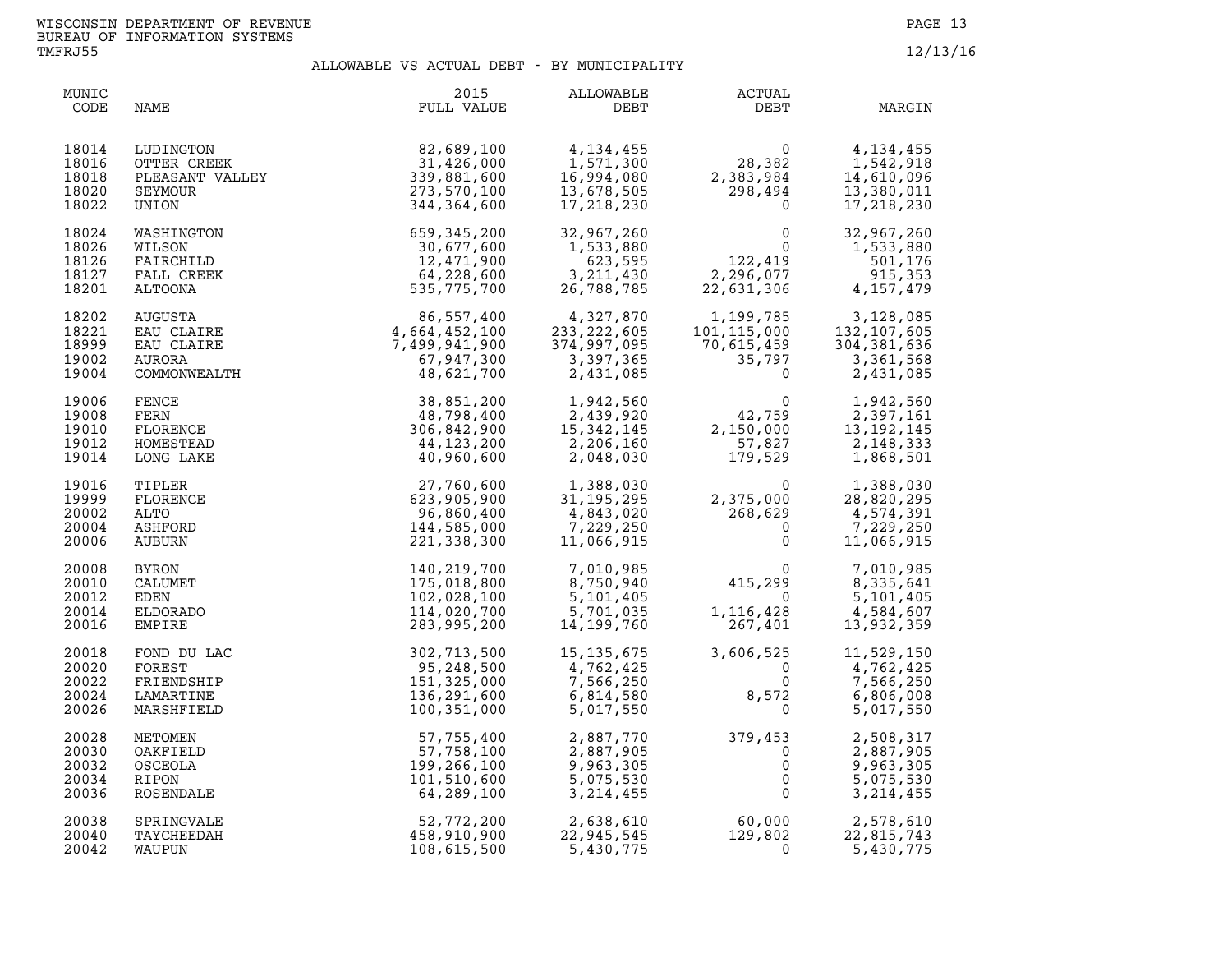| MUNIC<br>CODE                             | NAME                                                                                                                         | 2015<br>FULL VALUE                                                                    | ALLOWABLE<br>DEBT                                                    | ACTUAL<br>DEBT                                                                     | MARGIN                                                           |
|-------------------------------------------|------------------------------------------------------------------------------------------------------------------------------|---------------------------------------------------------------------------------------|----------------------------------------------------------------------|------------------------------------------------------------------------------------|------------------------------------------------------------------|
| 20106<br>20111                            | BRANDON<br>CAMPBELLSPORT                                                                                                     | $\frac{40,100,000}{103.893.900}$                                                      | 2,005,000<br>5,194,695                                               | 266,350<br>4,740,473                                                               | 1,738,650<br>454,222                                             |
| 20121<br>20126<br>20151<br>20161<br>20165 | EDEN 45,407,000<br>FAIRWATER 19,814,200<br>MOUNT CALVARY 32,588,500<br>NORTH FOND DU LAC 191,795,400<br>OAKFIELD<br>OAKFIELD | 59,543,800                                                                            | 2,270,350<br>990,710<br>1,629,425<br>9,589,770<br>2,977,190          | $\begin{array}{c} 0 \\ 172,602 \end{array}$<br>$600,000$<br>6,177,990<br>1,194,632 | 2,270,350<br>818,108<br>1,029,425<br>3,411,780<br>1,782,558      |
| 20176<br>20181<br>20226<br>20276<br>20999 | ROSENDALE<br>SAINT CLOUD<br>FOND DU LAC<br>RIPON<br>FOND DU LAC                                                              | 56, 325, 300<br>26, 404, 300<br>2, 662, 872, 500<br>457, 076, 000<br>7, 066, 199, 900 | 2,816,265<br>1,320,215<br>133, 143, 625<br>22,853,800<br>353,309,995 | 28,088<br>556,314<br>77,470,000<br>15,268,758<br>64,010,000                        | 2,788,177<br>763,901<br>55,673,625<br>7,585,042<br>289, 299, 995 |
| 21002<br>21004<br>21006<br>21008<br>21010 | ARGONNE<br>ARMSTRONG CREEK<br>BLACKWELL<br>CASWELL<br>`RANDON<br>`REEDOM                                                     | 37, 275, 800<br>37,456,600<br>42,394,800<br>24, 237, 500<br>11,526,500                | 1,863,790<br>1,872,830<br>2,119,740<br>1,211,875<br>576,325          | 0<br>0<br>$\mathsf{O}\xspace$<br>$\overline{0}$<br>$\Omega$                        | 1,863,790<br>1,872,830<br>2,119,740<br>1,211,875<br>576,325      |
| 21012<br>21014<br>21016<br>21018<br>21020 | FREEDOM<br>HILES<br>LAONA<br>LINCOLN                                                                                         | 53,445,900<br>73,442,900<br>135,792,700<br>99,710,200<br>186,536,700                  | 2,672,295<br>3,672,145<br>6,789,635<br>4,985,510<br>9,326,835        | $\begin{smallmatrix}&&&0\\&&&0\\145,844\\182,166\\0\end{smallmatrix}$              | 2,672,295<br>3,672,145<br>6,643,791<br>4,803,344<br>9,326,835    |
| 21022<br>21024<br>21026<br>21028<br>21211 | NASHVILLE<br>POPPLE RIVER<br>ROSS<br>WABENO<br>CRANDON<br>EOPEST                                                             | 200,788,100<br>12,655,800<br>13,303,800<br>81,792,800<br>95,046,500                   | 10,039,405<br>632,790<br>665,190<br>4,089,640<br>4,752,325           | $476,900$<br>0<br>5,931<br>$\overline{0}$<br>5,931<br>1,123,998                    | 9,562,505<br>632,790<br>665,190<br>4,083,709<br>3,628,327        |
| 21999<br>22002<br>22004<br>22006<br>22008 | FOREST<br><b>BEETOWN</b><br>BLOOMINGTON<br><b>BOSCOBEL</b><br>CASSVILLE                                                      | 1,105,406,600<br>47,707,200<br>31,559,400<br>24,326,500<br>31,499,000                 | 55,270,330<br>2,385,360<br>1,577,970<br>1,216,325<br>1,574,950       | 1,326,164<br>$\overline{0}$<br>$530,000\n0$<br>29,375                              | 53,944,166<br>2,385,360<br>1,047,970<br>1,216,325<br>1,545,575   |
| 22010<br>22012<br>22014<br>22016<br>22018 | CASTLE ROCK<br>CLIFTON<br>ELLENBORO<br>FENNIMORE<br>GLEN HAVEN                                                               | 18,743,800<br>32,210,800<br>40,190,900<br>34,304,900<br>26,972,000                    | 937,190<br>1,610,540<br>2,009,545<br>1,715,245<br>1,348,600          | $\overline{0}$<br>92,586<br>142,842<br>356, ر۔<br>89,500                           | 937,190<br>1,517,954<br>1,866,703<br>1,665,709<br>1,259,100      |
| 22020<br>22022<br>22024<br>22026<br>22028 | HARRISON<br>HAZEL GREEN<br>HICKORY GROVE<br>JAMESTOWN<br>LIBERTY                                                             | 41,436,300<br>65,186,400<br>33,345,700<br>178,866,000<br>37,770,400                   | 2,071,815<br>3,259,320<br>1,667,285<br>8,943,300<br>1,888,520        | $153, 633$<br>53,350<br>400,000<br>0                                               | 1,918,182<br>3,259,320<br>1,613,935<br>8,543,300<br>1,888,520    |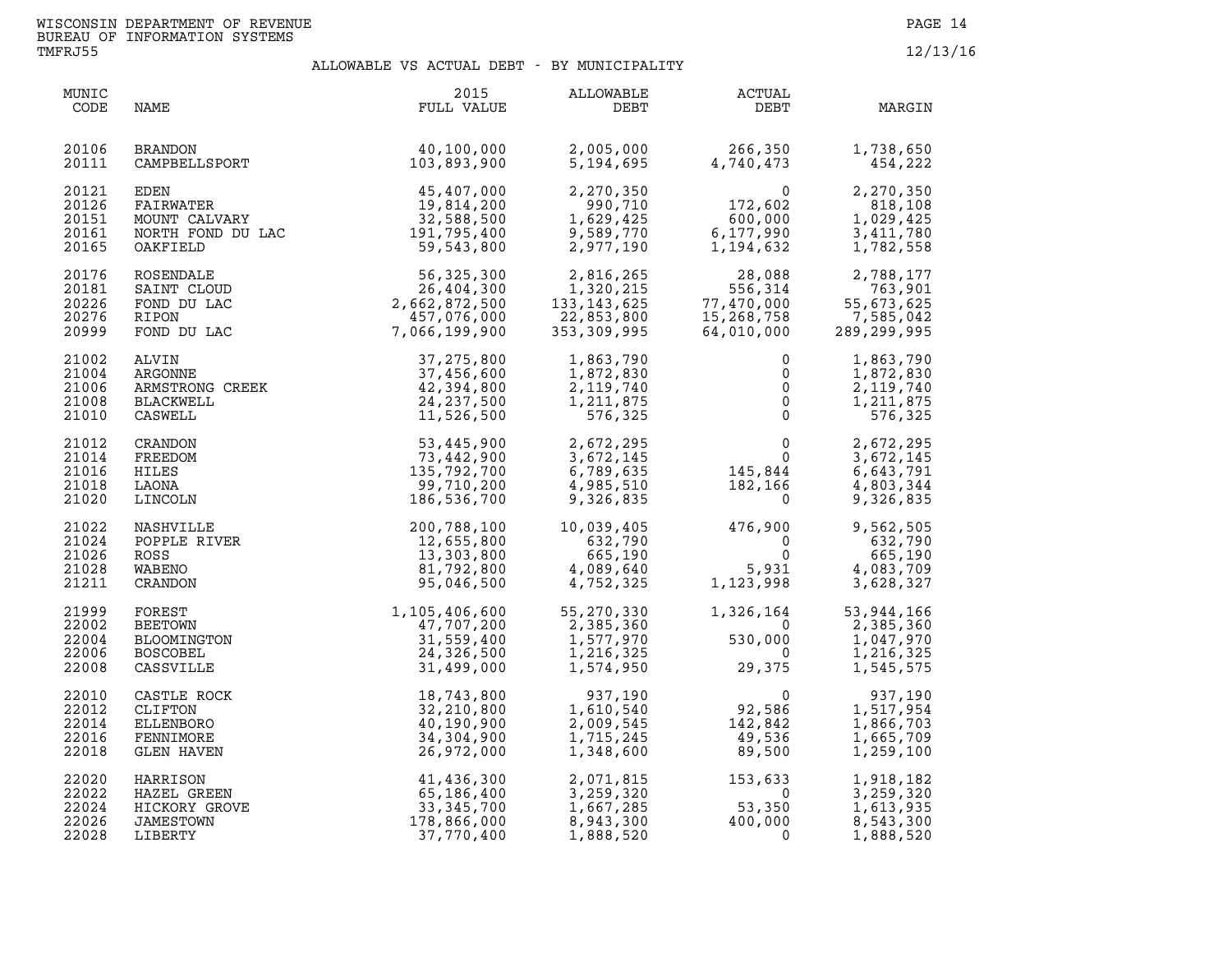| MUNIC<br>CODE                             | NAME                                                                 | 2015<br>FULL VALUE                                                                                                      | ALLOWABLE<br>DEBT                                                 | ACTUAL<br>DEBT                                                                                                                                                         | MARGIN                                                                       |
|-------------------------------------------|----------------------------------------------------------------------|-------------------------------------------------------------------------------------------------------------------------|-------------------------------------------------------------------|------------------------------------------------------------------------------------------------------------------------------------------------------------------------|------------------------------------------------------------------------------|
| 22030<br>22032<br>22034<br>22036<br>22038 | LITTLE GRANT<br>MARION<br>MILLVILLE<br>MUNT HOPE<br>MOUNT TDA        | 46,504,200<br>26,081,400<br>31,505,500<br>10,972,400<br>21,758,800                                                      | 2,325,210<br>1,304,070<br>1,575,275<br>548,620<br>1,087,940       | $-79,500$<br>0<br>511,042<br>144,291<br>511,042                                                                                                                        | 2,404,710<br>1,304,070<br>1,064,233<br>0 <sup>42</sup><br>548,620<br>943,649 |
| 22040<br>22042<br>22044<br>22046<br>22048 | MOUNT IDA<br>MUSCODA<br>NORTH LANCASTER<br>PARIS<br>PATCH GROVE      | 30,931,200<br>48,255,600<br>43, 347, 600<br>57,455,900<br>22,484,800                                                    | 1,546,560<br>2,412,780<br>2,167,380<br>2,872,795<br>1,124,240     | 293,132<br>$\overline{0}$<br>148,634<br>148,634<br>211,144<br>175,463<br>175,463                                                                                       | 1,253,428<br>2,412,780<br>2,018,746<br>2,661,651<br>948,777                  |
| 22050<br>22052<br>22054<br>22056<br>22058 |                                                                      | PLATTEVILLE 124,009,200<br>POTOSI 50,363,300<br>SMELSER 60,363,300<br>SOUTH LANCASTER 56,750,000<br>WATERLOO 49,203,600 | 6, 200, 460<br>3,018,165<br>3,118,500<br>2,837,500<br>2,460,180   | $240,000$<br>0<br>247,001<br>0                                                                                                                                         | 5,960,460<br>3,018,165<br>3,118,500<br>2,590,499<br>2,460,180                |
| 22060<br>22062<br>22064<br>22066<br>22106 | WATTERSTOWN<br>WINGVILLE<br><b>WOODMAN</b><br>WYALUSING<br>BAGLEY    | 27,522,700<br>25,622,400<br>15,333,500<br>29,745,600<br>20,389,000                                                      | 1,376,135<br>1,281,120<br>766,675<br>1,487,280<br>1,019,450       | $\begin{smallmatrix}&&&0\255,495\280,000\15,643\20,015\end{smallmatrix}$                                                                                               | 1,376,135<br>1,025,625<br>486,675<br>1,471,637<br>999,435                    |
| 22107<br>22108<br>22111<br>22116<br>22136 | BLOOMINGTON<br>BLUE RIVER<br>CASSVILLE<br>DICKEYVILLE<br>HAZEL GREEN | 28,695,500<br>14, 217, 200<br>43,673,900<br>55, 183, 100<br>51,779,900                                                  |                                                                   | $\begin{array}{cccc} 1,434\,,775 & 167\,,088 \\ 710\,,860 & 93\,,508 \\ 2,183\,,695 & 247\,,614 \\ 2,759\,,155 & 1,023\,,961 \\ 2,588\,,995 & 1,414\,,651 \end{array}$ | 1,267,687<br>617,352<br>1,936,081<br>1,735,194<br>1, 174, 344                |
| 22147<br>22151<br>22152<br>22153<br>22171 | LIVINGSTON<br>MONTFORT<br>MOUNT HOPE<br>MUSCODA<br>PATCH GROVE       | 27,018,800<br>32,442,200<br>6,586,900<br>71,947,700<br>8,118,100                                                        | 1,350,940<br>1,622,110<br>329,345<br>3,597,385<br>405,905         | 1,065,604<br>1,327,444<br>0<br>$1,550,000$<br>0                                                                                                                        | 285,336<br>294,666<br>329,345<br>2,047,385<br>405,905                        |
| 22172<br>22186<br>22191<br>22206<br>22211 | POTOSI<br>TENNYSON<br>WOODMAN<br><b>BOSCOBEL</b><br>CUBA CITY        | 33,924,600<br>17,421,000<br>3,980,600<br>120, 225, 300<br>109,672,500                                                   | 1,696,230<br>871,050<br>199,030<br>6,011,265<br>5,483,625         | 66,740<br>0<br>$\Omega$<br>$\overline{0}$<br>2,226,252<br>542,948                                                                                                      | 1,629,490<br>871,050<br>199,030<br>3,785,013<br>4,940,677                    |
| 22226<br>22246<br>22271<br>22999<br>23002 | FENNIMORE<br>LANCASTER<br>PLATTEVILLE<br>GRANT<br>ADAMS              | 100,424,700<br>219,304,200<br>633, 376, 500<br>3,003,073,200<br>49,954,200                                              | 5,021,235<br>10,965,210<br>31,668,825<br>150,153,660<br>2,497,710 | 719,224<br>$719, 224$<br>8,809,115<br>20,035,521<br>4,951,786<br>32,196                                                                                                | 4,302,011<br>2,156,095<br>11,633,304<br>145,201,874<br>2,465,514             |
| 23004<br>23006<br>23008                   | ALBANY<br>BROOKLYN<br>CADIZ                                          | 98,867,600<br>107,278,400<br>64,926,400                                                                                 | 4,943,380<br>5,363,920<br>3,246,320                               | 0<br>505,238<br>80.000<br>80,000                                                                                                                                       | 4,943,380<br>4,858,682<br>3,166,320                                          |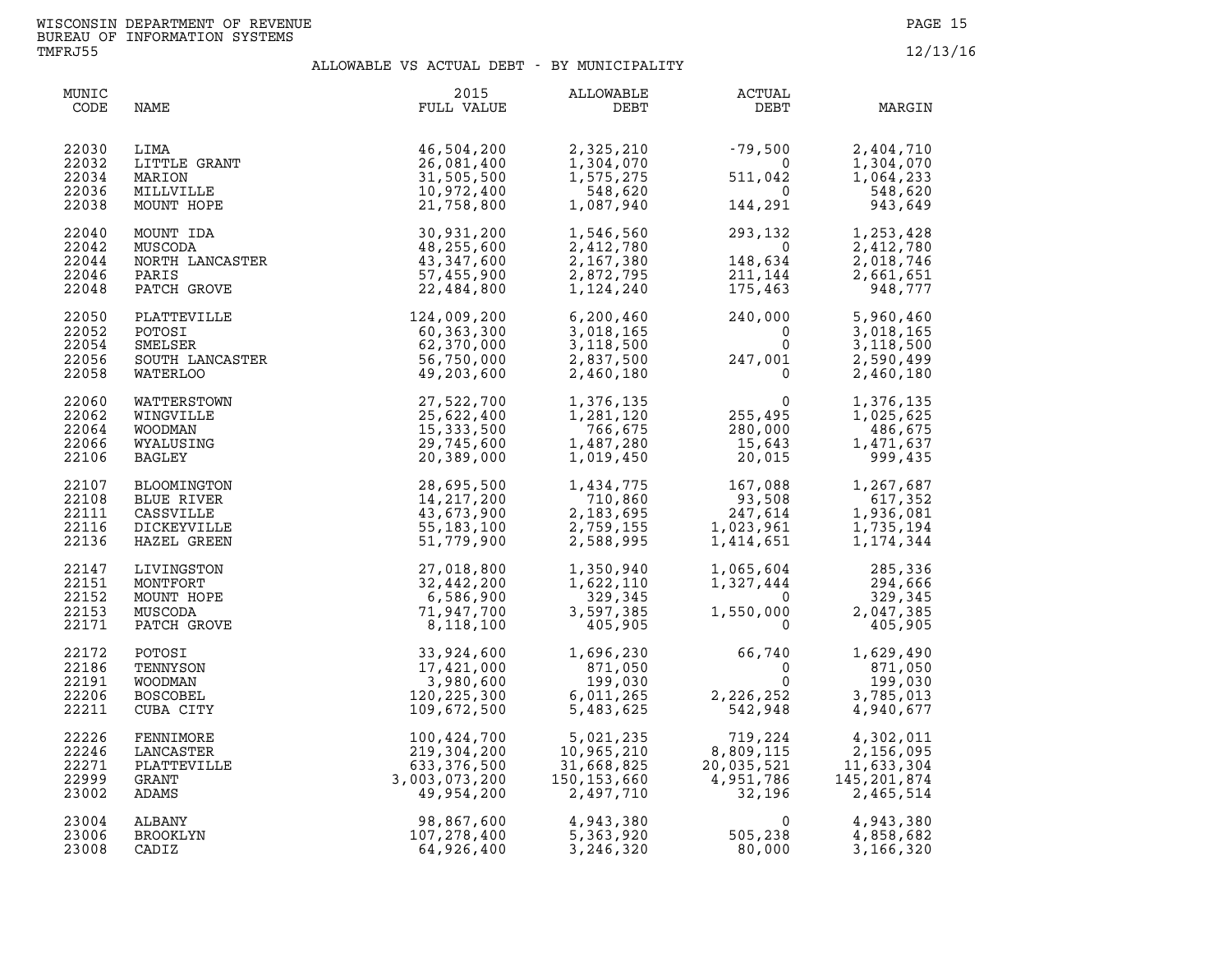| MUNIC<br>CODE                             | NAME                                                          | 2015<br>FULL VALUE                                                                            | ALLOWABLE<br>DEBT                                                                                                                                                       | ACTUAL<br>DEBT                                                                                                                                                           | MARGIN                                                           |
|-------------------------------------------|---------------------------------------------------------------|-----------------------------------------------------------------------------------------------|-------------------------------------------------------------------------------------------------------------------------------------------------------------------------|--------------------------------------------------------------------------------------------------------------------------------------------------------------------------|------------------------------------------------------------------|
| 23010<br>23012                            | CLARNO<br>DECATUR                                             | $\begin{array}{c} 87,768,800 \\ 141.176.500 \end{array}$                                      | 4,388,440<br>7,058,825                                                                                                                                                  | $\overline{0}$<br>$\overline{0}$                                                                                                                                         | 4,388,440<br>7,058,825                                           |
| 23014<br>23016<br>23018<br>23020<br>23022 | EXETER<br>JEFFERSON<br>JORDAN<br>MONROE<br>MOUNT PLEASANT     | 186,089,400<br>83,850,100<br>63,789,800<br>109,041,500<br>56,862,400                          |                                                                                                                                                                         | 9, 304, 470<br>4, 192, 505<br>3, 189, 490<br>5, 452, 075<br>2, 843, 120<br>84, 251                                                                                       | 9,171,884<br>4,049,302<br>2,806,685<br>5,452,075<br>2,758,869    |
| 23024<br>23026<br>23028<br>23030<br>23032 | NEW GLARUS<br>SPRING GROVE<br>SYLVESTER<br>WASHINGTON<br>YORK | 143,361,700<br>81,003,600<br>101,303,800<br>77,714,600<br>91,159,300                          | 7, 168, 085<br>4, 050, 180<br>5, 065, 190<br>3, 885, 730<br>4, 557, 965<br>97                                                                                           | $2, 134, 431$<br>0<br>0<br>112,741<br>97,435                                                                                                                             | 5,033,654<br>4,050,180<br>5,065,190<br>3,772,989<br>4,460,530    |
| 23101<br>23109<br>23110<br>23151<br>23161 | ALBANY<br>BROOKLYN<br>BROWNTOWN<br>MONTICELLO<br>NEW GLARUS   | 48,029,900<br>88,387,100<br>11,910,100<br>71,500,100<br>164,442,800                           | 2,401,495<br>4,419,355<br>595,505<br>3,575,005<br>8,222,140                                                                                                             | 1,744,577 656,918<br>1,857,743 2,561,612<br>0 595,505<br>1,509,044 2,065,961<br>5,927,053 2,295,087                                                                      |                                                                  |
| 23206<br>23251<br>23999<br>24002<br>24004 | <b>BRODHEAD</b><br>MONROE<br>GREEN<br>BERLIN<br>BROOKLYN      | 164, 389, 800<br>664, 220, 300<br>2, 721, 777, 200<br>102, 171, 300<br>453, 295, 200          | 8, 219, 490<br>33, 211, 015<br>136, 088, 860<br>5, 108, 565<br>22, 664, 760                                                                                             | $\begin{array}{cc} 470,543 & 7,748,947 \\ 11,927,810 & 21,283,205 \\ 10,435,000 & 125,653,860 \\ 0 & 5,108,565 \\ 402,945 & 22,261,815 \end{array}$                      |                                                                  |
| 24006<br>24008<br>24010<br>24012<br>24014 | GREEN LAKE<br>KINGSTON<br>MACKFORD<br>MANCHESTER<br>MARQUETTE | 437,833,200<br>54,100,400<br>54, 193, 900<br>62,074,300<br>78,414,900                         |                                                                                                                                                                         | $\begin{array}{llll} 21, 891, 660 & 0 & 3 \\ 2, 705, 020 & 386, 952 & 0 \\ 2, 709, 695 & 0 & 0 \\ 3, 103, 715 & 0 & 0 \\ 3, 920, 745 & 57, 130 & \end{array}$            | 21,891,660<br>2,318,068<br>2,709,695<br>3, 103, 715<br>3,863,615 |
| 24016<br>24018<br>24020<br>24141<br>24154 | PRINCETON<br>SAINT MARIE<br>SENECA<br>KINGSTON<br>MARQUETTE   | 33, 147, 400<br>16,648,600<br>15,601,800                                                      | 304, 242, 200 15, 212, 110<br>35, 862, 300 1, 793, 115<br>1,657,370<br>832,430<br>780,090                                                                               | $\begin{array}{cccc} 15,212,110 & 0\\ 1,793,115 & 88,336\\ 1,657,370 & 0\\ 832,430 & 253,628\\ 780,090 & 45,000 \end{array}$<br>$\overline{0}$<br>0<br>253,628<br>45,000 | 15, 212, 110<br>1,704,779<br>1,657,370<br>578,802<br>735,090     |
| 24206<br>24231<br>24251<br>24271<br>24999 | BERLIN<br>GREEN LAKE<br>MARKESAN<br>PRINCETON<br>GREEN LAKE   | 2, 240, 329, 000                                                                              | $\begin{array}{llll} 255,351,200 & 12,767,560 \\ 227,083,000 & 11,354,150 \\ 70,170,200 & 3,508,510 \\ 52,318,200 & 2,615,910 \\ 240,329,000 & 112,016,450 \end{array}$ | $\begin{array}{cccc} 4,988,714 & 7,778,846 \ 7,076,965 & 4,277,185 \ 791,773 & 2,716,737 \ 1,004,066 & 1,611,844 \ 18,075,000 & 93,941,450 \ \end{array}$                |                                                                  |
| 25002<br>25004<br>25006<br>25008<br>25010 | ARENA<br>BRIGHAM<br>CLYDE<br><b>DODGEVILLE</b><br>EDEN        | 151, 831, 000<br>117, 073, 800<br>41, 337, 500<br>195, 333, 800<br>33, 892, 400<br>33,892,400 | 7,591,550<br>5,853,690<br>2,066,875<br>9,766,690<br>1,694,620                                                                                                           | 279,422<br>125,220<br>135,552<br>116,840<br>38,919<br>38,919                                                                                                             | 7,312,128<br>5,728,470<br>1,931,323<br>9,649,850<br>1,655,701    |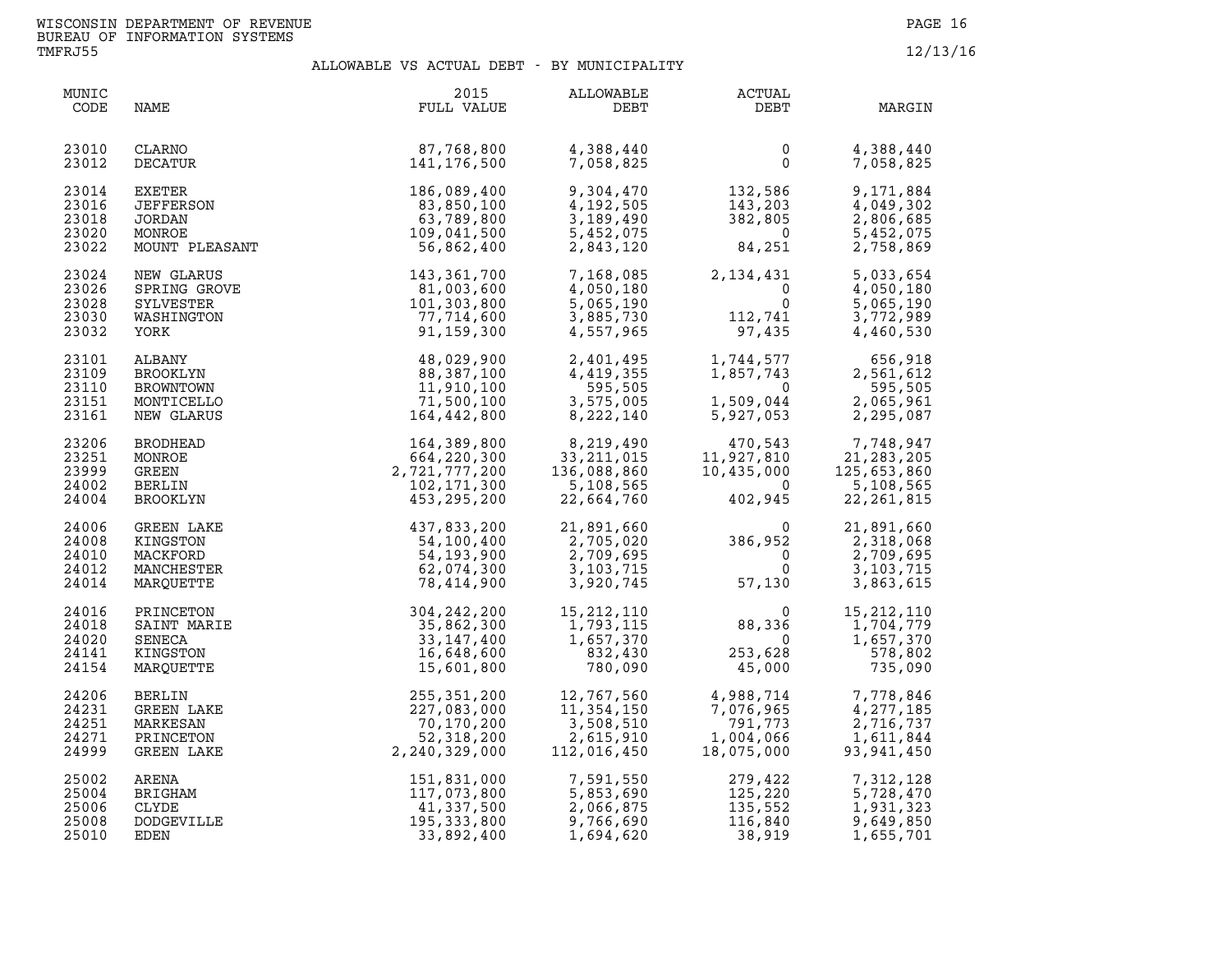| MUNIC<br>CODE                             | NAME                                                          | 2015<br>FULL VALUE                                                    | ALLOWABLE<br>DEBT                                                | ACTUAL<br>DEBT                                                                         | MARGIN                                                                   |
|-------------------------------------------|---------------------------------------------------------------|-----------------------------------------------------------------------|------------------------------------------------------------------|----------------------------------------------------------------------------------------|--------------------------------------------------------------------------|
| 25012<br>25014<br>25016<br>25018<br>25020 | HIGHLAND<br>LINDEN<br>MIFFLIN<br>MINERAL POINT<br>MOSCOW      | 63,861,900<br>52,709,200<br>34,816,600<br>79,868,600<br>56,958,200    | 3,193,095<br>2,635,460<br>1,740,830<br>3,993,430<br>2,847,910    | $\begin{array}{c} 0 \\ 52,659 \\ 5,236 \\ -5,233 \end{array}$<br>73,601<br>47,000      | 3,193,095<br>2,582,801<br>1,735,594<br>3,919,829<br>2,800,910            |
| 25022<br>25024<br>25026<br>25028<br>25101 | PULASKI<br>RIDGEWAY<br>WALDWICK<br>WYOMING<br>ARENA           | 34,837,900<br>59,972,500<br>41, 158, 400<br>95,083,700<br>43,172,600  | 1,741,895<br>2,998,625<br>2,057,920<br>4,754,185<br>2,158,630    | $\Omega$<br>65,813<br>23,706<br>$\overline{0}$<br>867,248                              | 1,741,895<br>2,932,812<br>2,034,214<br>4,754,185<br>1,291,382            |
| 25102<br>25106<br>25111<br>25136<br>25137 | <b>AVOCA</b><br>BARNEVELD<br>COBB<br>HIGHLAND<br>HOLLANDALE   | 16,923,700<br>87,912,200<br>22,450,300<br>36,675,200<br>13,617,000    | 846,185<br>4,395,610<br>1,122,515<br>1,833,760<br>680,850        | 380,920<br>380,920<br>,148,027<br>237,828<br>761,476<br>15,270<br>2,148,027<br>237,828 | 465,265<br>2,247,583<br>884,687<br>1,072,284<br>665,580                  |
| 25146<br>25176<br>25177<br>25216<br>25251 | LINDEN<br>REWEY<br>RIDGEWAY<br>DODGEVILLE<br>MINERAL POINT    | 15,907,000<br>6,790,400<br>30,686,100<br>346,805,300<br>184,731,700   | 795,350<br>339,520<br>1,534,305<br>17,340,265<br>9,236,585       | $91,323$<br>$417,000$<br>$2.640,001$<br>$1,117,305$<br>$14,700,264$<br>$6,028,310$     |                                                                          |
| 25999<br>26002<br>26004<br>26006<br>26008 | IOWA<br>ANDERSON<br>CAREY<br>GURNEY<br>KIMBALL                | $1,887,077,800 \18,515,000 \21,602,900 \13,789,100 \46,639,700$       | 94, 353, 890<br>925,750<br>1,080,145<br>689,455<br>2,331,985     | 3,143,465<br>18,001<br>$91,230$<br>$120,648$                                           | 91,210,425<br>907,749<br>1,080,145<br>598,225<br>2, 211, 337             |
| 26010<br>26012<br>26014<br>26016<br>26018 | KNIGHT<br>MERCER<br>OMA<br>PENCE<br>SAXON                     | 24,227,300<br>449,616,600<br>117,000,800<br>17,777,700<br>26,051,200  | 1,211,365<br>22,480,830<br>5,850,040<br>888,885<br>1,302,560     | 16,934<br>$\overline{0}$<br>216,248<br>216,248<br>214,840                              | 152,120<br>16,934<br>0<br>5.850.040<br>5,850,040<br>672,637<br>1,087,720 |
| 26020<br>26236<br>26251<br>26999<br>27002 | SHERMAN<br>HURLEY<br>MONTREAL<br>IRON<br>ADAMS                | 139,725,700<br>59,975,000<br>30,557,800<br>965,478,800<br>150,108,400 | 6,986,285<br>2,998,750<br>1,527,890<br>48, 273, 940<br>7,505,420 | 241,523<br>719,852<br>864,705<br>3,004,133<br>$\Omega$                                 | 6,744,762<br>2,278,898<br>663,185<br>45,269,807<br>7,505,420             |
| 27004<br>27006<br>27008<br>27010<br>27012 | ALBION<br>ALMA<br>BEAR BLUFF<br><b>BROCKWAY</b><br>CITY POINT | 99,475,500<br>119,715,900<br>29,203,700<br>121,134,900<br>32,840,800  | 4,973,775<br>5,985,795<br>1,460,185<br>6,056,745<br>1,642,040    | $0$<br>$0$<br>$64,797$<br>0<br>$\mathbf{0}$                                            | 4,973,775<br>5,985,795<br>1,460,185<br>5,991,948<br>1,642,040            |
| 27014<br>27016<br>27018                   | CLEVELAND<br>CURRAN<br>FRANKLIN                               | 42,017,300<br>77,777,400<br>40,832,600                                | 2,100,865<br>3,888,870<br>2,041,630                              | $\mathbf{0}$<br>60,033<br>30,078                                                       | 2,100,865<br>3,828,837<br>2,011,552                                      |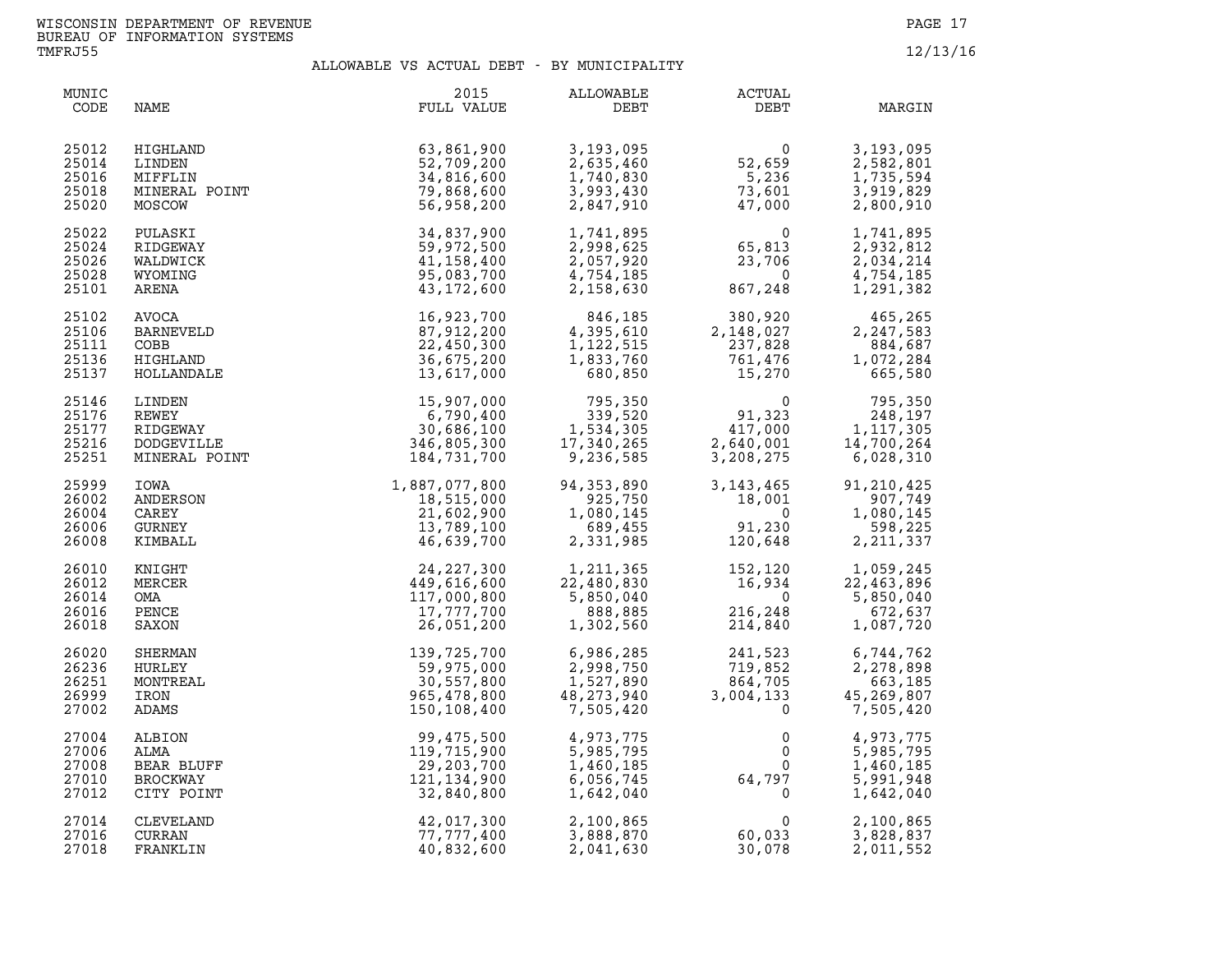| MUNIC<br>CODE                             | NAME                                                                                       | 2015<br>FULL VALUE                                                       | ALLOWABLE<br>DEBT                                                 | ACTUAL<br>DEBT                                                                               | MARGIN                                                            |
|-------------------------------------------|--------------------------------------------------------------------------------------------|--------------------------------------------------------------------------|-------------------------------------------------------------------|----------------------------------------------------------------------------------------------|-------------------------------------------------------------------|
| 27020<br>27022                            | GARDEN VALLEY<br>GARFIELD                                                                  | 34,042,000<br>50,731,300                                                 | 1,702,100<br>2,536,565                                            | 0<br>290,363                                                                                 | 1,702,100<br>2,246,202                                            |
| 27024<br>27026<br>27028<br>27030<br>27032 | HIXTON<br>IRVING<br>KNAPP<br>KOMENSKY<br>MANCHESTER                                        | 46,567,900<br>61,714,800<br>47,523,700<br>10,462,400<br>73,255,600       | 2,328,395<br>3,085,740<br>2,376,185<br>523,120<br>3,662,780       | $\overline{0}$<br>74,939<br>$\overline{0}$<br>14,717<br>$\mathbf 0$                          | 2,328,395<br>3,010,801<br>2,376,185<br>508,403<br>3,662,780       |
| 27034<br>27036<br>27038<br>27040<br>27042 | MELROSE<br>MILLSTON<br>NORTH BEND<br>NORTHFIELD<br>SPRINGFIELD                             | 38,532,200<br>15,356,400<br>39,794,600<br>43,342,700<br>57,387,600       | 1,926,610<br>767,820<br>1,989,730<br>2, 167, 135<br>2,869,380     | $\begin{smallmatrix}0&&&&0\\&0&&&&\\&28,815&\\71,449&\end{smallmatrix}$<br>71,448<br>128,378 | 1,926,610<br>767,820<br>1,960,915<br>2,095,687<br>2,741,002       |
| 27101<br>27136<br>27151<br>27152<br>27186 | ALMA CENTER<br>HIXTON<br>MELROSE<br>MERRILLAN<br>TAYLOR                                    | 16,779,600<br>27, 177, 000<br>21,559,000<br>18,807,700<br>12,780,400     | 838,980<br>1,358,850<br>1,077,950<br>940,385<br>639,020           | 465,810<br>297,210<br>$\overline{\mathbf{0}}$<br>745,893<br>$\mathbf 0$                      | 373,170<br>1,061,640<br>1,077,950<br>194,492<br>639,020           |
| 27206<br>27999<br>28002<br>28004<br>28006 | BLACK RIVER FALLS<br>IACKSON<br><b>JACKSON</b><br><b>AZTALAN</b><br>COLD SPRING<br>CONCORD | 238,223,800<br>1,567,145,200<br>131,877,600<br>74,307,200<br>170,160,400 | 11,911,190<br>78,357,260<br>6,593,880<br>3,715,360<br>8,508,020   | 2,424,725<br>4,290,000<br>$\overline{0}$<br>$\Omega$<br>$\mathsf{O}$                         | 9,486,465<br>74,067,260<br>6,593,880<br>3,715,360<br>8,508,020    |
| 28008<br>28010<br>28012<br>28014<br>28016 | FARMINGTON<br>HEBRON<br>IXONIA<br>JEFFERSON<br>KOSHKONONG                                  | 131,350,600<br>98,421,300<br>426,022,700<br>181,086,100<br>361,841,600   | 6,567,530<br>4,921,065<br>21,301,135<br>9,054,305<br>18,092,080   | $\begin{smallmatrix}0\\276,472\\1&0.43\end{smallmatrix}$<br>254,043<br>626,585<br>$\Omega$   | 6,567,530<br>4,644,593<br>21,047,092<br>8,427,720<br>18,092,080   |
| 28018<br>28020<br>28022<br>28024<br>28026 | LAKE MILLS<br>MILFORD<br>OAKLAND<br>PALMYRA<br>SULLIVAN                                    | 271,114,600<br>103,519,000<br>346,539,300<br>182,016,800<br>179,720,200  | 13,555,730<br>5,175,950<br>17,326,965<br>9,100,840<br>8,986,010   | 435,000<br>172,403<br>$-13,781$<br>33,779<br>170,000                                         | 13, 120, 730<br>5,003,547<br>17,340,746<br>9,067,061<br>8,816,010 |
| 28028<br>28030<br>28032<br>28141<br>28171 | <b>SUMNER</b><br><b>WATERLOO</b><br>WATERTOWN<br><b>JOHNSON CREEK</b><br>PALMYRA           | 107,762,600<br>87,590,000<br>176,370,300<br>296,300,300<br>119,549,500   | 5,388,130<br>4,379,500<br>8,818,515<br>14,815,015<br>5,977,475    | 120,000<br>50,000<br>$\mathbf 0$<br>6,995,000<br>2, 232, 132                                 | 5,268,130<br>4,329,500<br>8,818,515<br>7,820,015<br>3,745,343     |
| 28181<br>28226<br>28241<br>28246<br>28290 | SULLIVAN<br>FORT ATKINSON<br><b>JEFFERSON</b><br>LAKE MILLS<br>WATERLOO                    | 45,021,800<br>874,030,900<br>481,758,700<br>490,855,800<br>200,393,000   | 2,251,090<br>43,701,545<br>24,087,935<br>24,542,790<br>10,019,650 | 804,374<br>13,369,469<br>7,618,508<br>14 186 477<br>14,186,477<br>3,803,283                  | 1,446,716<br>30,332,076<br>16,469,427<br>10,356,313<br>6,216,367  |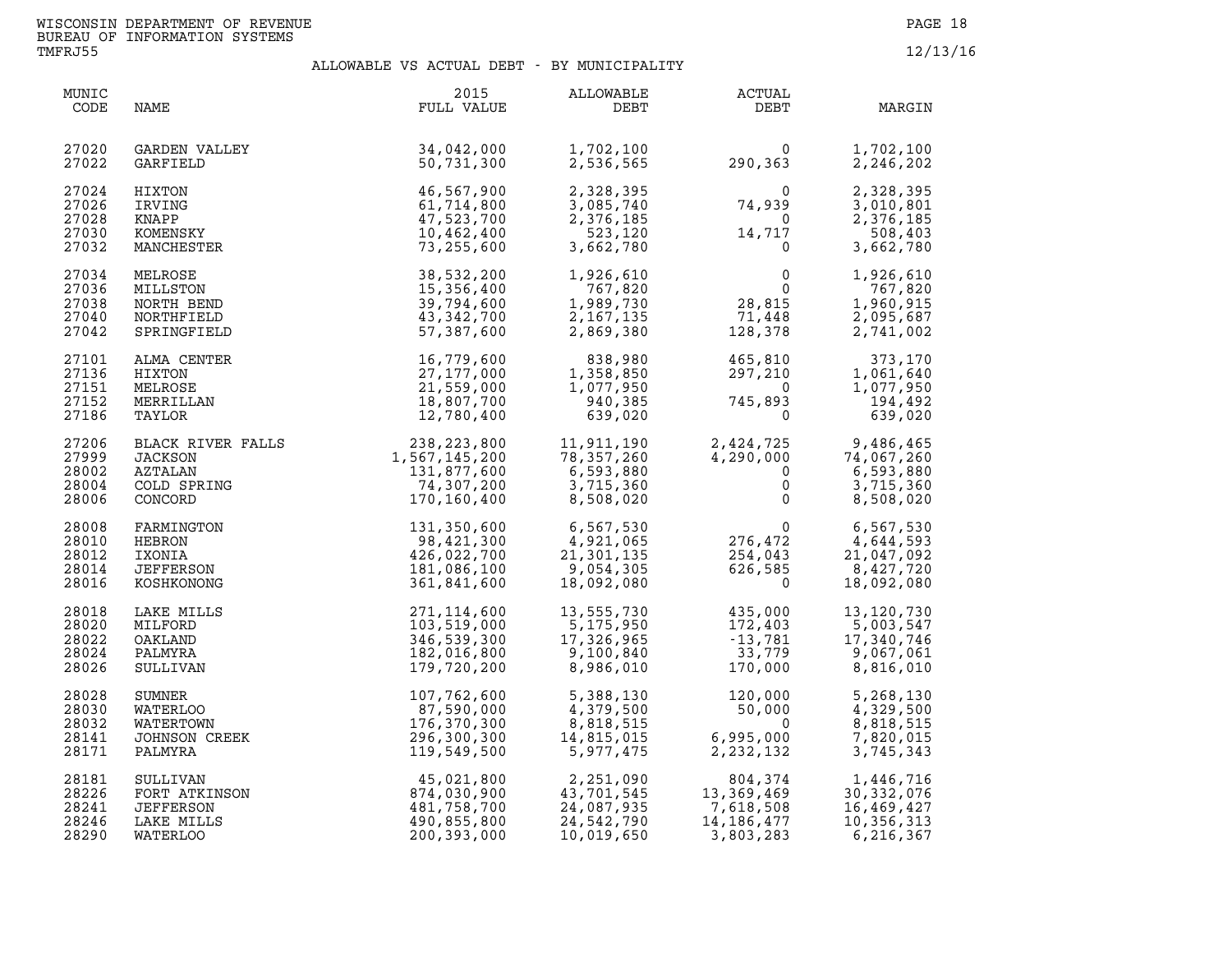| MUNIC<br>CODE                             | NAME                                                             | 2015<br>FULL VALUE                                                                                                                                                                                                                      | ALLOWABLE<br>DEBT                                                                                           | <b>ACTUAL</b><br>DEBT                                                                                                                                                                                | MARGIN                                                                                                                                      |
|-------------------------------------------|------------------------------------------------------------------|-----------------------------------------------------------------------------------------------------------------------------------------------------------------------------------------------------------------------------------------|-------------------------------------------------------------------------------------------------------------|------------------------------------------------------------------------------------------------------------------------------------------------------------------------------------------------------|---------------------------------------------------------------------------------------------------------------------------------------------|
| 28291<br>28999<br>29002<br>29004<br>29006 | WATERTOWN<br>JEFFERSON<br>ARMENIA<br>CLEARFIELD<br>CUTLER        | $1,288,747,400$<br>$6,488,642,200$<br>$132,992,500$<br>$67,659,700$<br>$30,078,600$<br>$34,842,900$<br>$345,427,100$<br>$70,122,200$<br>$3,742,600$                                                                                     | 64, 437, 370<br>324,432,110<br>6,649,625<br>3,382,985<br>1,503,930                                          | $\begin{smallmatrix} 43,216,215\ 16,390,000\ 184,688\ 0 \end{smallmatrix}$                                                                                                                           | 1,503,930                                                                                                                                   |
| 29008<br>29010<br>29012<br>29014<br>29016 | FINLEY<br>FOUNTAIN<br>GERMANTOWN<br>KILDARE<br>KINGSTON          |                                                                                                                                                                                                                                         | $\begin{array}{r} 867,380 \\ 1,742,145 \\ 17,271,355 \\ 3,506,110 \\ 187,130 \end{array}$                   | $66,559$<br>$279,993$<br>$9,037$<br>$1,675,586$<br>$2591,362$<br>$3,506,110$<br>$9,037$<br>$178,093$                                                                                                 |                                                                                                                                             |
| 29018<br>29020<br>29022<br>29024<br>29026 | LEMONWEIR<br>LINDINA<br>LISBON<br>LYNDON<br>MARION               | 110,475,400<br>50,063,100<br>61,728,600<br>108,903,000<br>50,906,000                                                                                                                                                                    | 5,523,770<br>2,503,155<br>3,086,430<br>5,445,150<br>2,545,300                                               | $250,000$<br>0<br>$48,711$<br>$25,000$                                                                                                                                                               | 5,273,770<br>2,503,155<br>3,037,719<br>5,445,150<br>2,520,300                                                                               |
| 29028<br>29030<br>29032<br>29034<br>29036 |                                                                  | MARION<br>NECEDAH<br>ORANGE<br>ORANGE<br>DIYMOUTH<br>SUYMOUTH<br>SUYMOUTH<br>SUYMOUTH<br>SUYMOUTH<br>SUYMOUTH<br>$54, 146, 000$<br>SUYMOUTH<br>$31, 055, 100$<br>SUMMIT<br>$49, 756, 300$                                               | 9,040,855<br>1,842,830<br>2,707,300<br>1,552,755<br>2,487,815                                               | $\begin{array}{r} 48,824\ 56,004\ 0\ 0\ 180,847\ 0 \end{array}$                                                                                                                                      | 8,992,031<br>1,786,826<br>2,707,300<br>1,371,908<br>2,487,815                                                                               |
| 29038<br>29111<br>29136<br>29146<br>29161 |                                                                  | WONEWOC<br>CAMP DOUGLAS<br>HUSTLER 20,762,500<br>HUSTLER 9,941,300<br>LYNDON STATION 23,223,500<br>NECEDAH 39,474,000                                                                                                                   |                                                                                                             | $\begin{array}{cccc} 2,180,040 & 125,257 & 2,054,783 \\ 1,038,125 & 112,742 & 925,383 \\ 497,065 & 59,590 & 437,475 \\ 1,161,175 & 199,596 & 961,579 \\ 1,973,700 & 1,640,824 & 332,876 \end{array}$ |                                                                                                                                             |
| 29186<br>29191<br>29221<br>29251<br>29261 | UNION CENTER<br><b>WONEWOC</b><br>ELROY<br>MAUSTON<br>NEW LISBON | 10,245,100<br>21, 153, 700<br>51,186,600<br>193,109,900<br>69,140,100                                                                                                                                                                   | 512,255<br>1,057,685<br>2,559,330<br>9,655,495<br>3,457,005                                                 | 172,478<br>772,415<br>1,870,847<br>6,358,721<br>1,763.985                                                                                                                                            | $\begin{array}{cc} 172,478 & 339,777\\ 772,415 & 285,270\\ 1,870,847 & 688,483\\ 6,358,721 & 3,296,774\\ 1,763,985 & 1,693,020 \end{array}$ |
| 29999<br>30002<br>30006<br>30010<br>30012 |                                                                  |                                                                                                                                                                                                                                         | 95,962,485<br>95,962,485<br>8,453,605<br>10,399,450<br>23,718,025<br>50,679,430<br>23,718,025<br>50,679,430 | 13,659,650<br>$\mathbf 0$<br>$\Omega$<br>3,905,000<br>31, 103, 336                                                                                                                                   | 82,302,835<br>8,453,605<br>10,399,450<br>19,813,025<br>19,576,094                                                                           |
| 30014<br>30016<br>30104<br>30171<br>30174 |                                                                  | UNEAU 1,919,249,700<br>BRIGHTON 169,072,100<br>PARIS 207,989,000<br>RANDALL 474,360,500<br>SALEM 1,013,588,600<br>SOMERS 719,825,100<br>WHEATLAND<br>BRISTIOL 288,932,200<br>PADDOCK LAKE 210,838,800<br>PLEASANT PRAIRIE 2,875,239,800 | 35,991,255<br>14,446,610<br>27,038,920<br>10,541,940<br>143,761,990                                         | 20,411,307<br>578,073<br>578,073<br>2,175,000<br>3,950,000<br>95,445,000                                                                                                                             | 15,579,948<br>13,868,537<br>24,863,920<br>6,591,940<br>48,316,990                                                                           |
| 30181<br>30186<br>30241                   | SILVER LAKE<br>TWIN LAKES<br>KENOSHA                             | 160,444,100<br>704,296,900<br>5,814,762,300                                                                                                                                                                                             | 8,022,205<br>35, 214, 845<br>290,738,115                                                                    | 4,248,381<br>108,432,242                                                                                                                                                                             | 828,474 7,193,731<br>248,381 30,966,464<br>30,966,464<br>182, 305, 873                                                                      |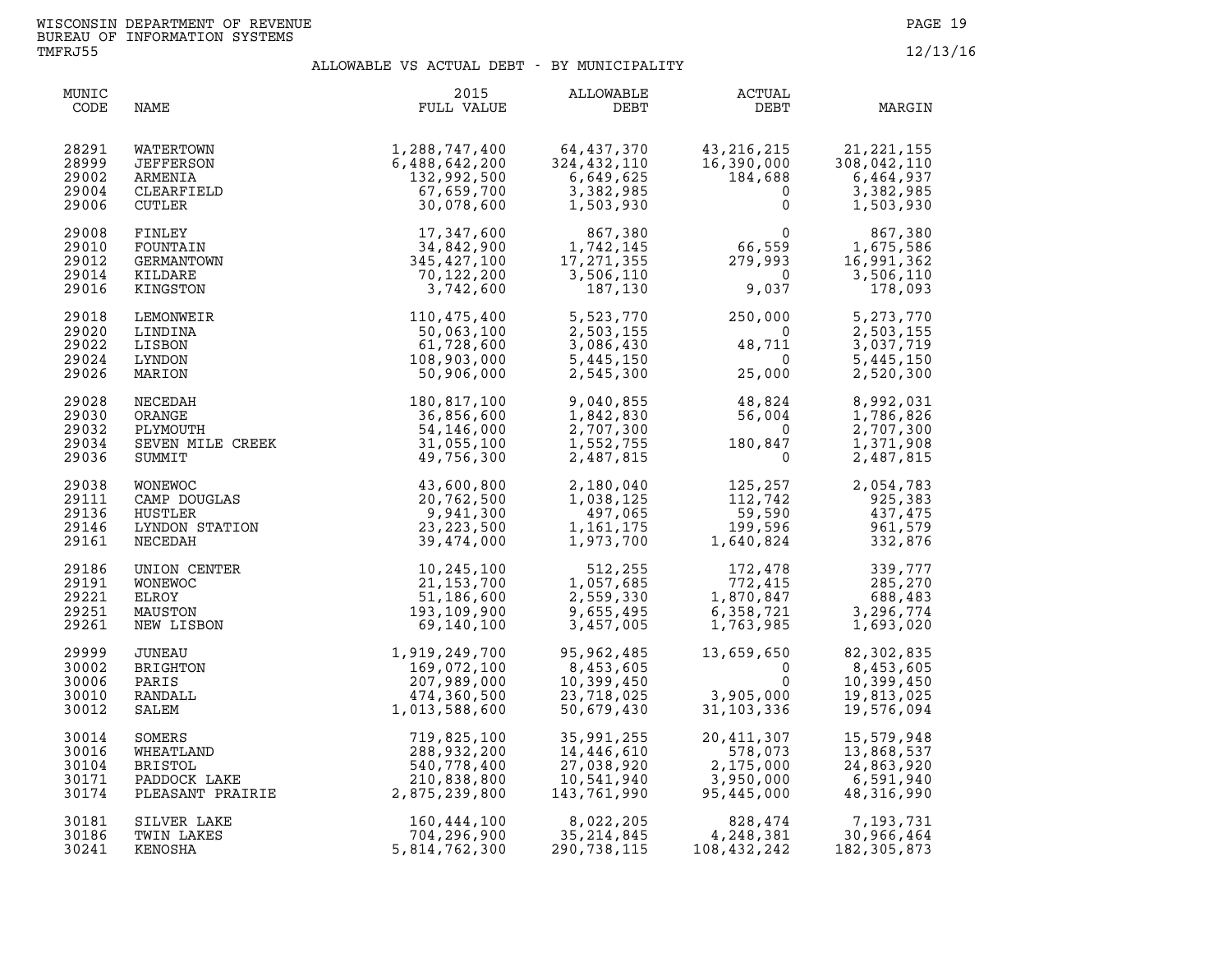| MUNIC<br>CODE                             | NAME                                                                    | 2015<br>FULL VALUE                                                                        | ALLOWABLE<br>DEBT                                                           | <b>ACTUAL</b><br>DEBT                                                                                        | MARGIN                                                              |
|-------------------------------------------|-------------------------------------------------------------------------|-------------------------------------------------------------------------------------------|-----------------------------------------------------------------------------|--------------------------------------------------------------------------------------------------------------|---------------------------------------------------------------------|
| 30999<br>31002                            | KENOSHA<br>AHNAPEE                                                      | 13,180,389,300<br>83,449,300                                                              | 659,019,465<br>4,172,465                                                    | 117,980,000<br>205,664                                                                                       | 541,039,465<br>3,966,801                                            |
| 31004<br>31006<br>31008<br>31010<br>31012 | CARLTON<br>CASCO<br>FRANKLIN<br>LINCOLN<br>LUXEMBURG                    | 518,042,000<br>91,672,900<br>88,869,900<br>80,508,800<br>123,907,100                      | 25,902,100<br>4,583,645<br>4,443,495<br>4,025,440<br>6,195,355              | $\mathbf{0}$<br>0<br>$\mathbf{0}$<br>$\overline{0}$<br>$\mathbf 0$                                           | 25,902,100<br>4,583,645<br>4,443,495<br>4,025,440<br>6, 195, 355    |
| 31014<br>31016<br>31018<br>31020<br>31111 | MONTPELIER<br>PIERCE<br>RED RIVER<br>WEST KEWAUNEE<br>CASCO<br>CASCO    | 124,701,000<br>78,786,700<br>143,570,500<br>101,208,200<br>26,924,900                     | 6,235,050<br>3,939,335<br>7,178,525<br>5,060,410<br>1,346,245               | 24,691<br>$\overline{0}$<br>69,000<br>$\overline{0}$<br>$0 \hspace{1.5mm} 0$ 617,971                         | 6,210,359<br>3,939,335<br>7,109,525<br>5,060,410<br>728,274         |
| 31146<br>31201<br>31241<br>31999<br>32002 | LUXEMBURG<br>ALGOMA<br>KEWAUNEE<br>KEWAUNEE<br>BANGOR                   | $167,783,400$<br>$163,934,800$<br>$158,534,700$<br>$1,951,894,200$<br>$54,081,900$        | 8,389,170<br>8,389,170<br>8,196,740<br>7,926,735<br>97,594,710<br>2,704,095 | 2,309,708<br>4,710,142<br>3,931,887<br>15,175,000<br>67,451<br>$2,3$<br>$4,5$<br>$3,9$<br>$15,1$             | 6,079,462<br>3,486,598<br>3,994,848<br>82, 419, 710<br>2,636,644    |
| 32004<br>32006<br>32008<br>32010<br>32012 | BARRE<br><b>BURNS</b><br>CAMPBELL<br>FARMINGTON<br><b>GREENFIELD</b>    | 99,640,300<br>82,917,500<br>344,830,100<br>155,269,700<br>159,090,300                     | 4,982,015<br>4,145,875<br>17,241,505<br>7,763,485<br>7,954,515              | $\mathbf 0$<br>$\overline{0}$<br>952,505<br>17,777<br>565,465                                                | 4,982,015<br>4, 145, 875<br>16,289,000<br>7,745,708<br>7,389,050    |
| 32014<br>32016<br>32018<br>32020<br>32022 | HAMILTON<br>HOLLAND<br>MEDARY<br>ONALASKA<br>SHELBY                     | 242,104,600<br>344,023,700<br>152,229,600<br>488,387,500<br>407,282,100                   | 12,105,230<br>17,201,185<br>7,611,480<br>24,419,375<br>20,364,105           | $\begin{smallmatrix}&&&0\273,784\0\619,821\261,209\end{smallmatrix}$<br>$\overline{0}$<br>619,821<br>261.209 | 12, 105, 230<br>16,927,401<br>7,611,480<br>23,799,554<br>20,102,896 |
| 32024<br>32106<br>32136<br>32176<br>32191 | WASHINGTON<br>BANGOR<br><b>HOLMEN</b><br>ROCKLAND<br>WEST SALEM         | 48,609,800<br>71,909,700<br>570,790,100<br>30,202,300<br>359,582,600                      | 2,430,490<br>3,595,485<br>28,539,505<br>1,510,115<br>17,979,130             | 0<br>617,845<br>7,955,000<br>683,582<br>53,982<br>7,955,000<br>683,582<br>53,982                             | 2,430,490<br>2,977,640<br>20,584,505<br>826,533<br>17,925,148       |
| 32246<br>32265<br>32999<br>33002<br>33004 | LA CROSSE<br>ONALASKA<br>LA CROSSE<br>ARGYLE<br>BELMONT                 | 3,328,324,600<br>1,781,195,000<br>8,717,923,400<br>51.134.300<br>51,134,300<br>55,026,200 | 166,416,230<br>89,059,750<br>435,896,170<br>2,556,715<br>2,751,310          | 70,066,989<br>43,004,263<br>79,072,271<br>0<br>$\mathsf{O}\xspace$                                           | 96, 349, 241<br>46,055,487<br>356,823,899<br>2,556,715<br>2,751,310 |
| 33006<br>33008<br>33010<br>33012<br>33014 | <b>BENTON</b><br><b>BLANCHARD</b><br>DARLINGTON<br>ELK GROVE<br>FAYETTE | 36,232,900<br>26,946,300<br>71,755,900<br>37,088,400<br>31,672,300                        | 1,811,645<br>1,347,315<br>3,587,795<br>1,854,420<br>1,583,615               | $0$<br>$67,565$<br>$91,256$                                                                                  | 1,811,645<br>1,347,315<br>3,520,230<br>1,763,164<br>1,583,615       |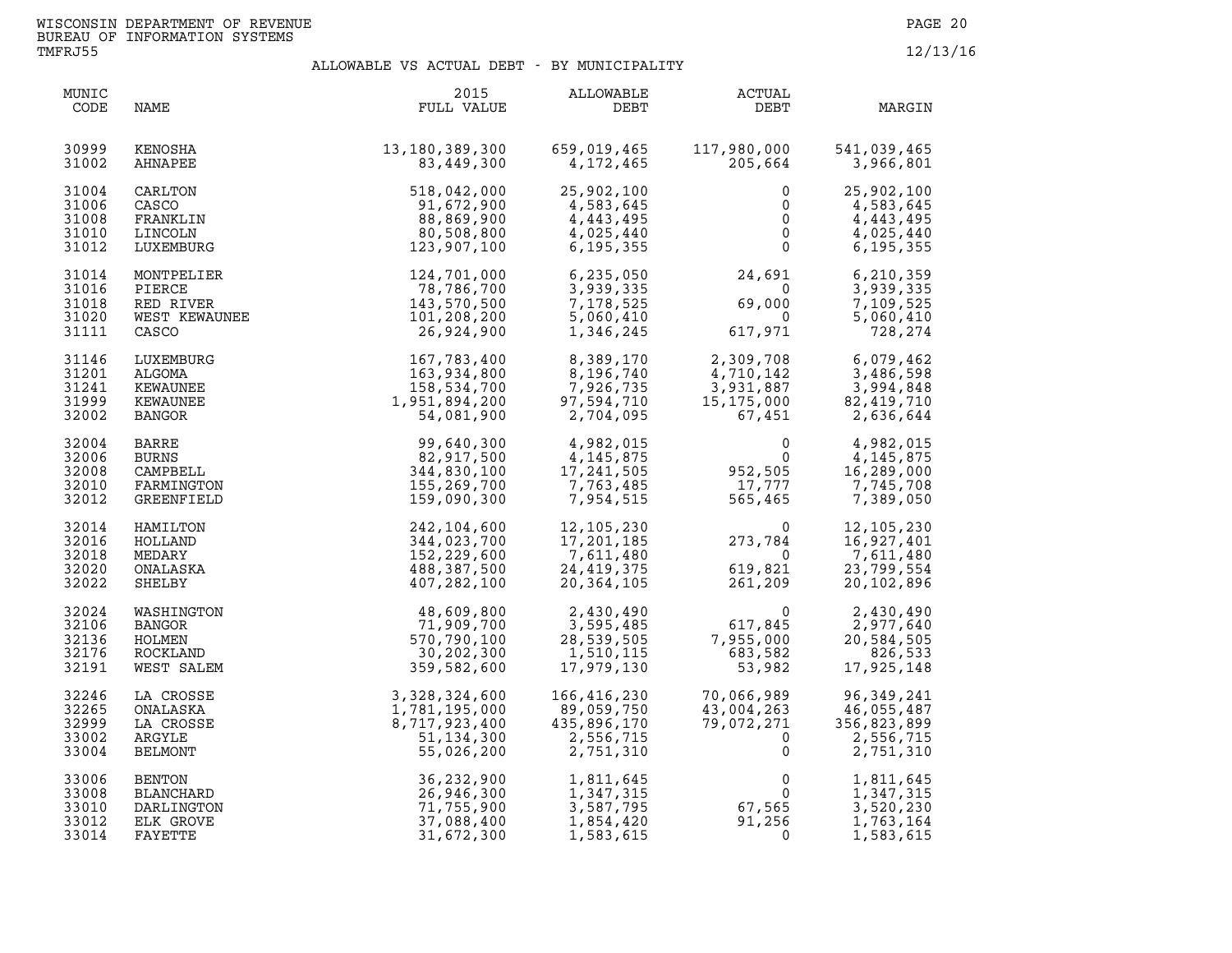| MUNIC<br>CODE                             | NAME                                                                   | 2015<br>FULL VALUE                                                    | ALLOWABLE<br>DEBT                                             | ACTUAL<br>DEBT                                            | MARGIN                                                        |
|-------------------------------------------|------------------------------------------------------------------------|-----------------------------------------------------------------------|---------------------------------------------------------------|-----------------------------------------------------------|---------------------------------------------------------------|
| 33016                                     | GRATIOT                                                                | 43,235,500                                                            | 2,161,775                                                     | 115,975                                                   | 2,045,800                                                     |
| 33018                                     | KENDALL                                                                | 31,998,500                                                            | 1,599,925                                                     | 173,310                                                   | 1,426,615                                                     |
| 33020                                     | LAMONT                                                                 | 19,702,800                                                            | 985,140                                                       | $\mathbf 0$                                               | 985,140                                                       |
| 33022                                     | MONTICELLO                                                             | 12,307,000                                                            | 615,350                                                       | $\overline{0}$                                            | 615,350                                                       |
| 33024                                     | NEW DIGGINGS                                                           | 28,922,400                                                            | 1,446,120                                                     | $\mathbf{0}$                                              | 1,446,120                                                     |
| 33026                                     | SEYMOUR<br>SHULLSBURG<br>WAYNE<br>WHITE OAK SPRINGS<br>WILLOW SPRINGS  | 35,955,300                                                            | 1,797,765                                                     | 31,696                                                    | 1,766,069                                                     |
| 33028                                     |                                                                        | 41,041,800                                                            | 2,052,090                                                     | $\overline{0}$                                            | 2,052,090                                                     |
| 33030                                     |                                                                        | 34,612,200                                                            | 1,730,610                                                     | 65,000                                                    | 1,665,610                                                     |
| 33032                                     |                                                                        | 10,006,900                                                            | 500,345                                                       | $\overline{0}$                                            | 500,345                                                       |
| 33034                                     |                                                                        | 64,024,200                                                            | 3,201,210                                                     | 22,000                                                    | 3, 179, 210                                                   |
| 33036<br>33101<br>33106<br>33107<br>33108 | WIOTA<br>ARGYLE<br>BELMONT<br>BENTON<br>BLANCHARDVILLE                 | 69,909,400<br>35,526,800<br>66,038,800<br>37,786,800<br>40,038,200    | 3,495,470<br>1,776,340<br>3,301,940<br>1,889,340<br>2,001,910 | $679,768$<br>1,675,000<br>118,892<br>1,675,000<br>118,892 | 3,495,470<br>1,096,572<br>1,626,940<br>1,889,340<br>1,883,018 |
| 33131<br>33181<br>33216<br>33281<br>33999 | <b>GRATIOT</b><br>SOUTH WAYNE<br>DARLINGTON<br>SHULLSBURG<br>LAFAYETTE | 8,043,900<br>17,937,100<br>107,104,900<br>56,337,700<br>1,077,361,200 | 402,195<br>$896,8555,355,2452,816,88553,868$                  | 8,252<br>554,980<br>2,365,915<br>1,609,135<br>2,178,569   | 393,943<br>341,875<br>2,989,330<br>1,207,750<br>51,689,491    |
| 34002                                     | ACKLEY                                                                 | 39,188,600                                                            | 1,959,430                                                     | $334,656$<br>0<br>0<br>0<br>0                             | 1,959,430                                                     |
| 34004                                     | AINSWORTH                                                              | 77,208,300                                                            | 3,860,415                                                     |                                                           | 3,525,759                                                     |
| 34006                                     | ANTIGO                                                                 | 96,368,000                                                            | 4,818,400                                                     |                                                           | 4,818,400                                                     |
| 34008                                     | ELCHO                                                                  | 245,555,100                                                           | 12, 277, 755                                                  |                                                           | 12, 277, 755                                                  |
| 34010                                     | EVERGREEN                                                              | 33,245,900                                                            | 1,662,295                                                     |                                                           | 1,662,295                                                     |
| 34012                                     | LANGLADE                                                               | 65,302,000                                                            | 3,265,100                                                     | $\overline{0}$                                            | 3,265,100                                                     |
| 34014                                     | NEVA                                                                   | 68,929,100                                                            | 3,446,455                                                     | $\overline{0}$                                            | 3,446,455                                                     |
| 34016                                     | NORWOOD                                                                | 67,548,000                                                            | 3,377,400                                                     | $\overline{0}$                                            | 3,377,400                                                     |
| 34018                                     | PARRISH                                                                | 13,742,400                                                            | 687,120                                                       | $\overline{0}$                                            | 687,120                                                       |
| 34020                                     | PECK                                                                   | 29,424,900                                                            | 1,471,245                                                     | $\overline{0}$                                            | 1,471,245                                                     |
| 34022                                     | POLAR                                                                  | 74,772,300                                                            | 3,738,615                                                     | $\mathbf 0$                                               | 3,738,615                                                     |
| 34024                                     | PRICE                                                                  | 19,629,800                                                            | 981,490                                                       | $\overline{0}$                                            | 981,490                                                       |
| 34026                                     | ROLLING                                                                | 101,953,500                                                           | 5,097,675                                                     | $\mathsf{O}\xspace$                                       | 5,097,675                                                     |
| 34028                                     | SUMMIT                                                                 | 21,537,300                                                            | 1,076,865                                                     | $\mathsf{O}$                                              | 1,076,865                                                     |
| 34030                                     | UPHAM                                                                  | 187,096,400                                                           | 9,354,820                                                     | 91,608                                                    | 9,263,212                                                     |
| 34032                                     | VILAS                                                                  | 27,450,000                                                            | 1,372,500                                                     | 0                                                         | 1,372,500                                                     |
| 34034                                     | WOLF RIVER                                                             | 120,832,700                                                           | 6,041,635                                                     | 0                                                         | 6,041,635                                                     |
| 34191                                     | WHITE LAKE                                                             | 17,981,800                                                            | 899,090                                                       | $\Omega$                                                  | 899,090                                                       |
| 34201                                     | ANTIGO                                                                 | 369,552,800                                                           | 18,477,640                                                    | 11,865,000<br>1,842,527                                   | 6,612,640                                                     |
| 34999                                     | LANGLADE                                                               | 1,677,318,900                                                         | 83,865,945                                                    | 11,865,000                                                | 82,023,418                                                    |
| 35002                                     | <b>BIRCH</b>                                                           | 38, 264, 200                                                          | 1,913,210                                                     | 0                                                         | 1,913,210                                                     |
| 35004                                     | BRADLEY                                                                | 432,298,900                                                           | 21,614,945                                                    | 0                                                         | 21,614,945                                                    |
| 35006                                     | CORNING                                                                | 69,387,700                                                            | 3,469,385                                                     | 0                                                         | 3,469,385                                                     |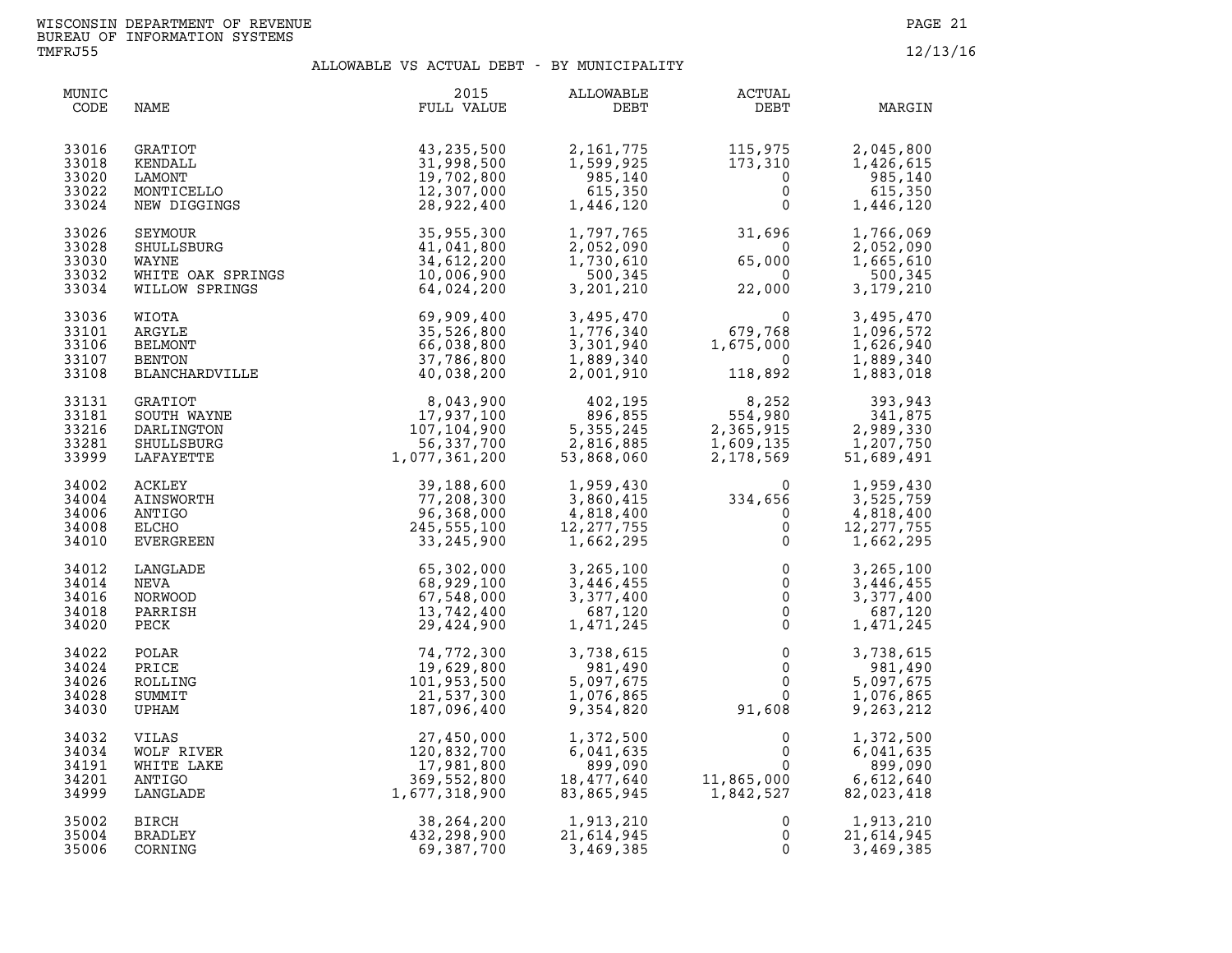| MUNIC<br>CODE                             | NAME                                                                    | 2015<br>FULL VALUE                                                                                                                                                                                                                                  | ALLOWABLE<br>DEBT                                                 | ACTUAL<br>DEBT                                                                              | MARGIN                                                                                                |
|-------------------------------------------|-------------------------------------------------------------------------|-----------------------------------------------------------------------------------------------------------------------------------------------------------------------------------------------------------------------------------------------------|-------------------------------------------------------------------|---------------------------------------------------------------------------------------------|-------------------------------------------------------------------------------------------------------|
| 35008<br>35010                            | HARDING<br>HARRISON                                                     | 46,534,700<br>162,126,000                                                                                                                                                                                                                           | 2,326,735<br>8,106,300                                            | 0<br>$\Omega$                                                                               | 2,326,735<br>8,106,300                                                                                |
| 35012<br>35014<br>35016<br>35018<br>35020 | KING<br>MERRILL<br>PINE RIVER<br>ROCK FALLS<br>RUSSELL                  | 156,838,300<br>191,389,100<br>134,051,200<br>83,283,900<br>40,924,800                                                                                                                                                                               | 7,841,915<br>9,569,455<br>6,702,560<br>4, 164, 195<br>2,046,240   | $\begin{array}{c} 0 \\ 272,231 \end{array}$<br>$\overline{0}$<br>0<br>43,250<br>$\mathbf 0$ | 7,841,915<br>9,297,224<br>6,702,560<br>4,120,945<br>2,046,240                                         |
| 35022<br>35024<br>35026<br>35028<br>35030 | <b>SCHLEY</b><br><b>SCOTT</b><br>SKANAWAN<br>SOMO<br>TOMAHAWK           | 63,630,800<br>95,028,900<br>50,607,300<br>21,130,200<br>68,129,000                                                                                                                                                                                  | 3,181,540<br>4,751,445<br>2,530,365<br>1,056,510<br>3,406,450     | $97,649$<br>0<br>0<br>0<br>0                                                                | 3,181,540<br>4,653,796<br>2,530,365<br>1,056,510<br>3,406,450                                         |
| 35032<br>35251<br>35286<br>35999<br>36002 | WILSON<br>MERRILL<br>TOMAHAWK<br>LINCOLN<br>CATO                        | 64,312,000<br>371,510,700<br>224,948,700<br>2,314,396,400<br>141, 122, 500                                                                                                                                                                          | 3,215,600<br>18,575,535<br>11,247,435<br>115,719,820<br>7,056,125 | $\mathbf 0$<br>10,045,788<br>7,277,908<br>10,580,000<br>$\Omega$                            | 3,215,600<br>8,529,747<br>3,969,527<br>105, 139, 820<br>7,056,125                                     |
| 36004<br>36006<br>36008<br>36010<br>36012 | CENTERVILLE<br>COOPERSTOWN<br>EATON<br>FRANKLIN<br>GIBSON               | 69,671,800<br>101,768,200<br>75,391,400<br>104,519,000<br>104,967,200                                                                                                                                                                               | 3,483,590<br>5,088,410<br>3,769,570<br>5,225,950<br>5,248,360     | 0<br>$\mathsf{O}\xspace$<br>$\overline{0}$<br>$\mathbf 0$<br>$\mathbf 0$                    | 3,483,590<br>5,088,410<br>3,769,570<br>5,225,950<br>5,248,360                                         |
| 36014<br>36016<br>36018<br>36020<br>36022 |                                                                         | $\begin{tabular}{l l l l} \texttt{KOSSUTH} & & & & 160,186,000 \\ \texttt{LIBERTY} & & & 139,467,700 \\ \texttt{MANITOWOC} & & 88,428,800 \\ \texttt{MANITOWOC RAPIDS} & & & 198,263,000 \\ \texttt{MAPLE GROVE} & & & 66,904,800 \\ \end{tabular}$ | 8,009,300<br>6,973,385<br>4,421,440<br>9,913,150<br>3,345,240     | $\overline{0}$<br>$0 \qquad \qquad$<br>$\mathbf{0}$<br>242,122                              | 8,009,300<br>6,973,385<br>4,421,440<br>9,671,028<br>$\begin{matrix} 22 \ 0 \end{matrix}$<br>3,345,240 |
| 36024<br>36026<br>36028<br>36030<br>36032 | MEEME<br>MISHICOT<br>NEWTON<br>ROCKLAND<br>SCHLESWIG                    | 107,740,700<br>92,995,200<br>211,540,400<br>83,156,500<br>222,488,100                                                                                                                                                                               | 5,387,035<br>4,649,760<br>10,577,020<br>4,157,825<br>11, 124, 405 | 178,440<br>191,696<br>$\overline{\mathbf{0}}$<br>225,000<br>$\Omega$                        | 5,208,595<br>4,458,064<br>10,577,020<br>3,932,825<br>11, 124, 405                                     |
| 36034<br>36036<br>36112<br>36126<br>36132 | TWO CREEKS<br>TWO RIVERS<br>CLEVELAND<br>FRANCIS CREEK<br>KELLNERSVILLE | 43,905,500<br>127,147,200<br>87,672,400<br>38,711,700<br>12,576,000                                                                                                                                                                                 | 2, 195, 275<br>6,357,360<br>4,383,620<br>1,935,585<br>628,800     | 21, 299<br>1,860,000<br>381,053<br>$\mathbf 0$                                              | 2, 195, 275<br>6,336,061<br>2,523,620<br>1,554,532<br>628,800                                         |
| 36147<br>36151<br>36176<br>36181<br>36186 | MARIBEL<br>MISHICOT<br>REEDSVILLE<br>SAINT NAZIANZ<br>VALDERS           | 16,173,100<br>82,172,800<br>50,254,000<br>38,583,400<br>53, 256, 100                                                                                                                                                                                | 808,655<br>4,108,640<br>2,512,700<br>1,929,170<br>2,662,805       | 144,974<br>314.554<br>314,554<br>1,029,982<br>1,313,921<br>1,560,529                        | 663,681<br>3,794,086<br>1,482,718<br>615,249<br>1,102,276                                             |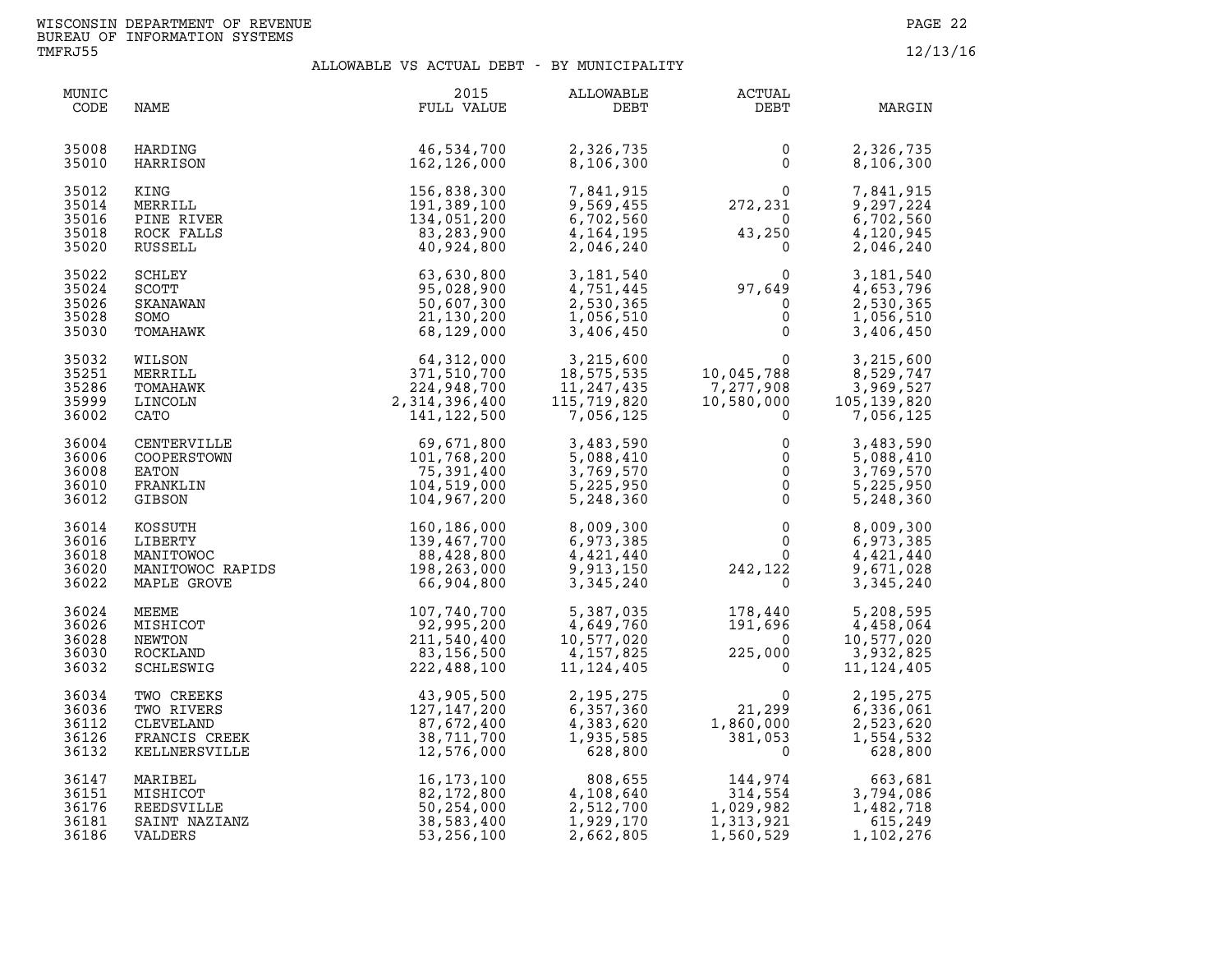| MUNIC<br>CODE                             | NAME                                                       | 2015<br>FULL VALUE                                                     | ALLOWABLE<br>DEBT                                              | ACTUAL<br>DEBT                                                                               | MARGIN                                                         |
|-------------------------------------------|------------------------------------------------------------|------------------------------------------------------------------------|----------------------------------------------------------------|----------------------------------------------------------------------------------------------|----------------------------------------------------------------|
| 36191                                     | WHITELAW                                                   | 39,386,100                                                             | 1,969,305                                                      | 409,893                                                                                      | 1,559,412                                                      |
| 36241                                     | KIEL                                                       | 259,571,700                                                            | 12,978,585                                                     | 10,489,618                                                                                   | 2,488,967                                                      |
| 36251                                     | MANITOWOC                                                  | 1,911,750,600                                                          | 95,587,530                                                     | 52,889,000                                                                                   | 42,698,530                                                     |
| 36286                                     | TWO RIVERS                                                 | 499,375,900                                                            | 24,968,795                                                     | 19,149,610                                                                                   | 5,819,185                                                      |
| 36999                                     | MANITOWOC                                                  | 5,202,782,500                                                          | 260, 139, 125                                                  | 22,410,000                                                                                   | 237, 729, 125                                                  |
| 37002                                     | BERGEN                                                     | 69,675,600                                                             | 3,483,780                                                      | 190,763                                                                                      | 3,293,017                                                      |
| 37004                                     | BERLIN                                                     | 71,201,000                                                             | 3,560,050                                                      | 0                                                                                            | 3,560,050                                                      |
| 37006                                     | BERN                                                       | 33,390,300                                                             | 1,669,515                                                      | $\mathbf 0$                                                                                  | 1,669,515                                                      |
| 37008                                     | <b>BEVENT</b>                                              | 88,926,600                                                             | 4,446,330                                                      | $\mathbf{0}$                                                                                 | 4,446,330                                                      |
| 37010                                     | BRIGHTON                                                   | 41,481,900                                                             | 2,074,095                                                      | 133,960                                                                                      | 1,940,135                                                      |
| 37012<br>37014<br>37016<br>37018<br>37020 | CASSEL<br>CLEVELAND<br>DAY<br>EASTON<br>EAU PLEINE         | 68,969,900<br>109,613,100<br>77,378,400<br>77,178,800<br>60,345,000    | 3,448,495<br>5,480,655<br>3,868,920<br>3,858,940<br>3,017,250  | $\begin{array}{c} 0 \\ 0 \\ 801,971 \\ 357,278 \end{array}$<br>$\overline{0}$<br>$\mathbf 0$ | 3,448,495<br>5,480,655<br>3,066,949<br>3,501,662<br>3,017,250  |
| 37022<br>37024<br>37026<br>37028<br>37030 | ELDERON<br>EMMET<br>FRANKFORT<br>FRANZEN<br>GREEN VALLEY   | 51,469,400<br>70,571,100<br>41,687,300<br>41,818,500<br>57,898,400     | 2,573,470<br>3,528,555<br>2,084,365<br>2,090,925<br>2,894,920  | $\mathbf 0$<br>0<br>$\overline{0}$<br>1,010,000<br>134,941                                   | 2,573,470<br>3,528,555<br>2,084,365<br>1,080,925<br>2,759,979  |
| 37032<br>37034<br>37036<br>37038<br>37040 | <b>GUENTHER</b><br>HALSEY<br>HAMBURG<br>HARRISON<br>HEWITT | 32,321,100<br>37,657,800<br>57,008,500<br>23,963,400<br>46,727,700     | 1,616,055<br>1,882,890<br>2,850,425<br>1,198,170<br>2,336,385  | $81,400$<br>$61,762$<br>$0$<br>19,926                                                        | 1,616,055<br>1,801,490<br>2,788,663<br>1,198,170<br>2,316,459  |
| 37042<br>37044<br>37046<br>37048<br>37052 | HOLTON<br>HULL<br>JOHNSON<br>KNOWLTON<br>MAINE             | 50,896,100<br>51, 133, 200<br>48,353,700<br>240,489,000<br>196,502,600 | 2,544,805<br>2,556,660<br>2,417,685<br>12,024,450<br>9,825,130 | 0<br>58,832<br>321,812<br>485,672<br>485,672<br>116,376                                      | 2,544,805<br>2,497,828<br>2,095,873<br>11,538,778<br>9,708,754 |
| 37054                                     | MARATHON                                                   | 93,709,200                                                             | 4,685,460                                                      | $\mathbf{0}$                                                                                 | 4,685,460                                                      |
| 37056                                     | MCMILLAN                                                   | 194,810,700                                                            | 9,740,535                                                      | 113,393                                                                                      | 9,627,142                                                      |
| 37058                                     | MOSINEE                                                    | 164,160,300                                                            | 8,208,015                                                      | $\overline{0}$                                                                               | 8,208,015                                                      |
| 37060                                     | NORRIE                                                     | 69,117,300                                                             | 3,455,865                                                      | $\Omega$                                                                                     | 3,455,865                                                      |
| 37062                                     | PLOVER                                                     | 44,427,400                                                             | 2,221,370                                                      | 240,000                                                                                      | 1,981,370                                                      |
| 37064                                     | REID                                                       | 89,832,800                                                             | 4,491,640                                                      | 100,000                                                                                      | 4,391,640                                                      |
| 37066                                     | RIB FALLS                                                  | 77,784,500                                                             | 3,889,225                                                      | $\overline{0}$                                                                               | 3,889,225                                                      |
| 37068                                     | RIB MOUNTAIN                                               | 712,722,100                                                            | 35,636,105                                                     | 6,590,123                                                                                    | 29,045,982                                                     |
| 37070                                     | RIETBROCK                                                  | 47,796,700                                                             | 2,389,835                                                      | $\mathbf 0$                                                                                  | 2,389,835                                                      |
| 37072                                     | RINGLE                                                     | 141,773,300                                                            | 7,088,665                                                      | $\mathbf{0}$                                                                                 | 7,088,665                                                      |
| 37074                                     | <b>SPENCER</b>                                             | 109,285,200                                                            | 5,464,260                                                      | $\mathbf 0$                                                                                  | 5,464,260                                                      |
| 37076                                     | STETTIN                                                    | 246,586,600                                                            | 12,329,330                                                     | $\Omega$                                                                                     | 12,329,330                                                     |
| 37078                                     | TEXAS                                                      | 111, 112, 300                                                          | 5,555,615                                                      | 24,610                                                                                       | 5,531,005                                                      |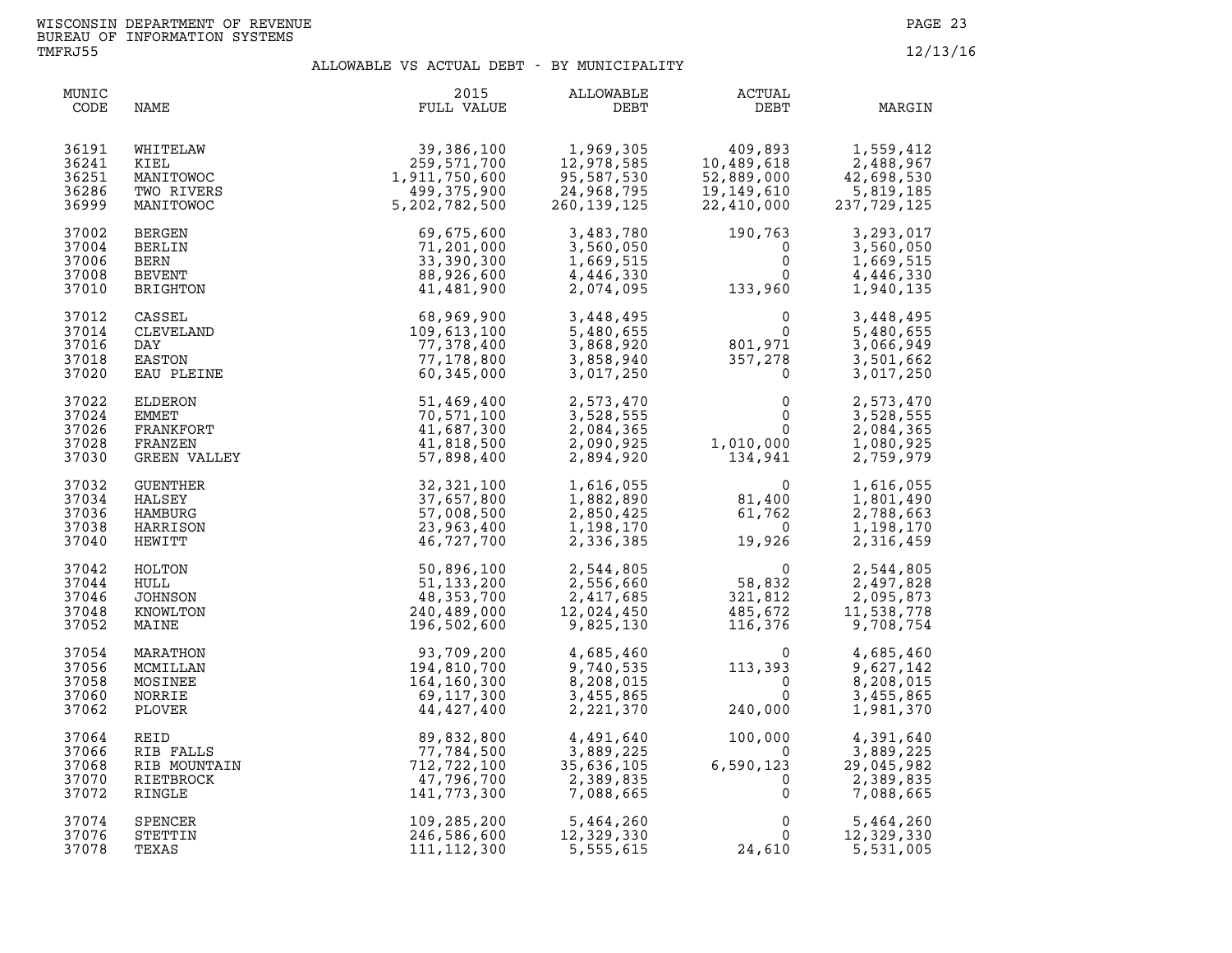| MUNIC<br>CODE | NAME           | 2015<br>FULL VALUE | ALLOWABLE<br>DEBT | <b>ACTUAL</b><br>DEBT | MARGIN       |
|---------------|----------------|--------------------|-------------------|-----------------------|--------------|
| 37080         | WAUSAU         | 155,840,000        | 7,792,000         | 297,051               | 7,494,949    |
| 37082         | WESTON         | 52,278,400         | 2,613,920         | $\mathbf{0}$          | 2,613,920    |
| 37084         | WIEN           | 58,430,100         | 2,921,505         | $\Omega$              | 2,921,505    |
| 37102         | <b>ATHENS</b>  | 51,316,600         | 2,565,830         | 346,200               | 2,219,630    |
| 37106         | BROKAW         | 18,105,000         | 905,250           | 620, 396              | 284,854      |
| 37121         | EDGAR          | 65,971,700         | 3,298,585         | 435,000               | 2,863,585    |
| 37122         | ELDERON        | 6,723,700          | 336,185           | 180,083               | 156,102      |
| 37126         | FENWOOD        | 6,282,500          | 314,125           | 64,770                | 249,355      |
| 37136         | HATLEY         | 33,934,200         | 1,696,710         | 634,540               | 1,062,170    |
| 37145         | KRONENWETTER   | 513,453,400        | 25,672,670        | 17,705,000            | 7,967,670    |
| 37151         | MARATHON       | 122, 153, 800      | 6,107,690         | 3,939,561             | 2,168,129    |
| 37176         | ROTHSCHILD     | 409,096,000        | 20,454,800        | 5,405,866             | 15,048,934   |
| 37181         | SPENCER        | 97,055,300         | 4,852,765         | 2,042,290             | 2,810,475    |
| 37182         | STRATFORD      | 97,447,100         | 4,872,355         | 1,676,880             | 3, 195, 475  |
| 37186         | UNITY          | 13, 316, 200       | 665,810           | 44,734                | 621,076      |
| 37192         | WESTON         | 1,031,617,400      | 51,580,870        | 10, 141, 971          | 41,438,899   |
| 37251         | MOSINEE        | 261,977,800        | 13,098,890        | 9,277,418             | 3,821,472    |
| 37281         | SCHOFIELD      | 189,601,700        | 9,480,085         | 3,290,965             | 6,189,120    |
| 37291         | WAUSAU         | 2,633,849,300      | 131,692,465       | 56, 373, 575          | 75, 318, 890 |
| 37999         | MARATHON       | 9,852,982,500      | 492,649,125       | 13,490,000            | 479,159,125  |
| 38002         | AMBERG         | 89,426,000         | 4,471,300         | $\overline{0}$        | 4,471,300    |
| 38004         | ATHELSTANE     | 118,637,500        | 5,931,875         | 317,268               | 5,614,607    |
| 38006         | BEAVER         | 142, 254, 600      | 7,112,730         | $\Omega$              | 7,112,730    |
| 38008         | <b>BEECHER</b> | 89,378,500         | 4,468,925         | 213,892               | 4,255,033    |
| 38010         | DUNBAR         | 75, 314, 500       | 3,765,725         | റ                     | 3,765,725    |
| 38012         | GOODMAN        | 71,527,900         | 3,576,395         | 487,989               | 3,088,406    |
| 38014         | GROVER         | 122,141,600        | 6,107,080         | $\overline{0}$        | 6,107,080    |
| 38016         | LAKE           | 154,787,800        | 7,739,390         | 158,100               | 7,581,290    |
| 38018         | MIDDLE INLET   | 99,863,500         | 4,993,175         | $\Omega$              | 4,993,175    |
| 38020         | NIAGARA        | 72,093,600         | 3,604,680         | $\mathsf{O}$          | 3,604,680    |
| 38022         | PEMBINE        | 84,001,900         | 4,200,095         | $\mathsf{O}$          | 4,200,095    |
| 38024         | PESHTIGO       | 308,864,100        | 15,443,205        | $\mathsf{O}$          | 15,443,205   |
| 38026         | PORTERFIELD    | 160,964,000        | 8,048,200         | $\mathbf 0$           | 8,048,200    |
| 38028         | POUND          | 94,152,100         | 4,707,605         | $\mathbf{0}$          | 4,707,605    |
| 38030         | SILVER CLIFF   | 127,890,000        | 6,394,500         | $\mathsf{O}$          | 6,394,500    |
| 38032         | STEPHENSON     | 522,864,900        | 26, 143, 245      | $\mathbf{0}$          | 26, 143, 245 |
| 38034         | WAGNER         | 95,008,600         | 4,750,430         | 160,000               | 4,590,430    |
| 38036         | WAUSAUKEE      | 164,639,500        | 8,231,975         | 97,571                | 8,134,404    |
| 38111         | COLEMAN        | 37,502,400         | 1,875,120         | 825,000               | 1,050,120    |
| 38121         | CRIVITZ        | 75,659,100         | 3,782,955         | 2,740,000             | 1,042,955    |
| 38171         | POUND          | 11,901,000         | 595,050           | 384,315               | 210,735      |
| 38191         | WAUSAUKEE      | 24,774,600         | 1,238,730         | 731,141               | 507,589      |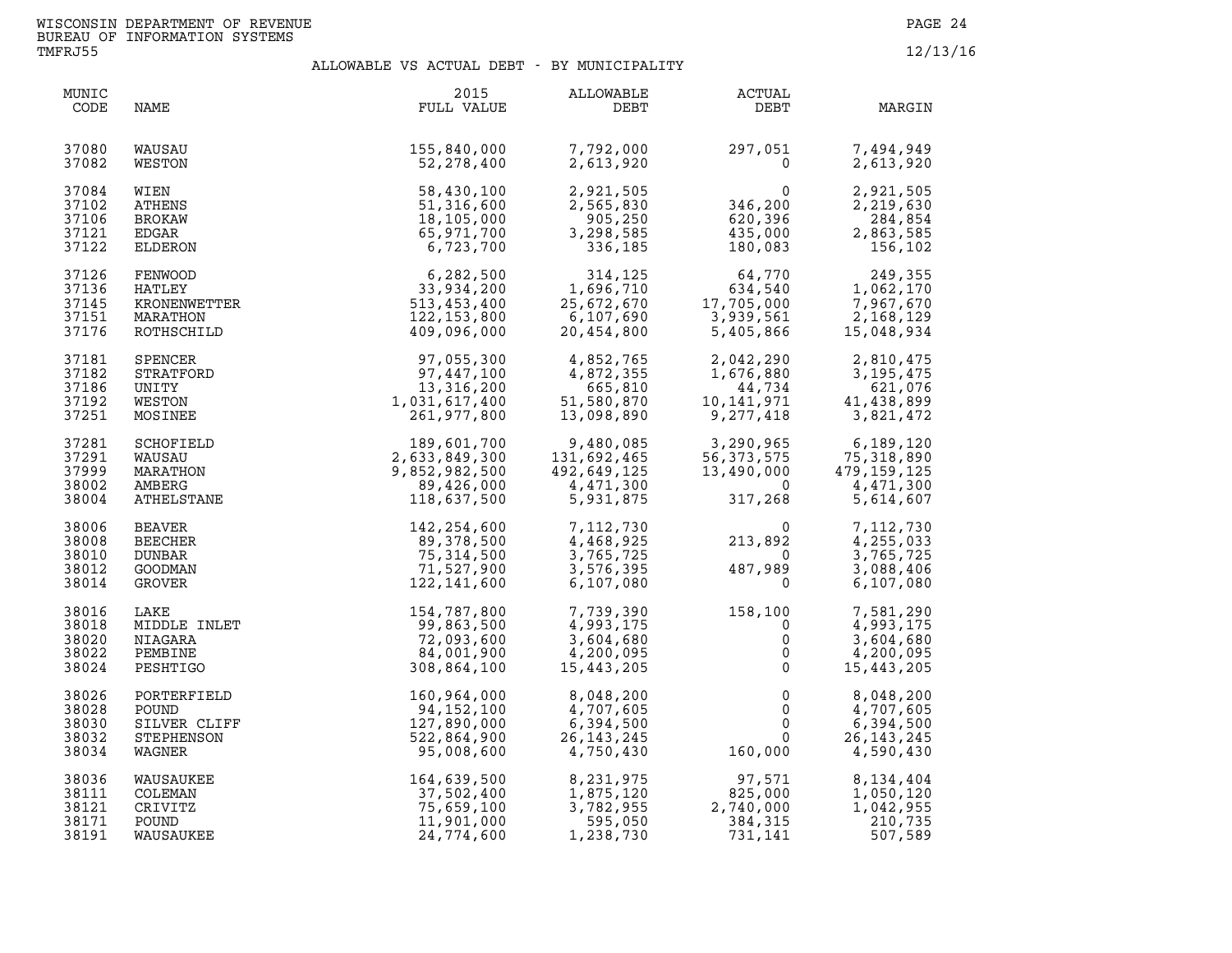| MUNIC<br>CODE                             | NAME                                                               | 2015<br>FULL VALUE                                                               | ALLOWABLE<br>DEBT                                           | <b>ACTUAL</b><br>DEBT                                                     | MARGIN                                                      |
|-------------------------------------------|--------------------------------------------------------------------|----------------------------------------------------------------------------------|-------------------------------------------------------------|---------------------------------------------------------------------------|-------------------------------------------------------------|
| 38251                                     | MARINETTE                                                          | 628,142,700                                                                      | 31,407,135                                                  | 8,116,309                                                                 | 23, 290, 826                                                |
| 38261                                     | NIAGARA                                                            | 66,722,600                                                                       | 3,336,130                                                   | 1,617,000                                                                 | 1,719,130                                                   |
| 38271                                     | PESHTIGO                                                           | 165,657,500                                                                      | 8,282,875                                                   | 946,260                                                                   | 7,336,615                                                   |
| 38999                                     | MARINETTE                                                          | 3,604,170,500                                                                    | 180, 208, 525                                               | 27,860,000                                                                | 152, 348, 525                                               |
| 39002                                     | <b>BUFFALO</b>                                                     | 93,033,900                                                                       | 4,651,695                                                   | $\overline{0}$                                                            | 4,651,695                                                   |
| 39004                                     | CRYSTAL LAKE                                                       | 122,559,600                                                                      | 6,127,980                                                   | $\Omega$                                                                  | 6,127,980                                                   |
| 39006                                     | <b>DOUGLAS</b>                                                     | 61,717,000                                                                       | 3,085,850                                                   | 11,700                                                                    | 3,074,150                                                   |
| 39008                                     | HARRIS                                                             | 68,571,700                                                                       | 3,428,585                                                   | $\overline{0}$                                                            | 3,428,585                                                   |
| 39010                                     | MECAN                                                              | 112,781,400                                                                      | 5,639,070                                                   | $\mathsf{O}\xspace$                                                       | 5,639,070                                                   |
| 39012                                     | MONTELLO                                                           | 133,230,400                                                                      | 6,661,520                                                   | $\mathsf{O}$                                                              | 6,661,520                                                   |
| 39014                                     | MOUNDVILLE                                                         | 42,857,900                                                                       | 2,142,895                                                   | $\begin{array}{c} 0 \\ 0 \\ 0 \\ 0 \\ 0 \end{array}$                      | 2,142,895                                                   |
| 39016                                     | NESHKORO                                                           | 84,697,000                                                                       | 4,234,850                                                   |                                                                           | 4,234,850                                                   |
| 39018                                     | NEWTON                                                             | 59,874,000                                                                       | 2,993,700                                                   |                                                                           | 2,993,700                                                   |
| 39020                                     | OXFORD                                                             | 99,214,800                                                                       | 4,960,740                                                   |                                                                           | 4,960,740                                                   |
| 39022                                     | PACKWAUKEE                                                         | 151,967,100                                                                      | 7,598,355                                                   |                                                                           | 7,598,355                                                   |
| 39024<br>39026<br>39028<br>39121<br>39161 | SHIELDS<br>SPRINGFIELD<br>WESTFIELD<br>ENDEAVOR<br>NESHKORO        | 53,398,800<br>126,260,600<br>95,856,000<br>18,462,300<br>22,555,400              | 2,669,940<br>6,313,030<br>4,792,800<br>923,115<br>1,127,770 | $\begin{array}{ccc} 30 & 52,982 \\ 0 & 745 \end{array}$<br>$\overline{0}$ | 2,669,940<br>6,260,048<br>4,792,800<br>177,949<br>1,127,770 |
| 39165                                     | OXFORD                                                             | $24,910,300$<br>$55,694,500$<br>$86,401,000$<br>$1,514,043,700$<br>$609,462,600$ | 1,245,515                                                   | 77,282<br>1,573,391<br>2,490,588                                          | 1,168,233                                                   |
| 39191                                     | WESTFIELD                                                          |                                                                                  | 2,784,725                                                   | 77,282                                                                    | 1,211,334                                                   |
| 39251                                     | MONTELLO                                                           |                                                                                  | 2, 764, 725<br>4, 320, 050<br>75, 702, 185                  | 1,573,391                                                                 | 1,829,462                                                   |
| 39999                                     | MARQUETTE                                                          |                                                                                  | 75,702,185                                                  | 12,609,506                                                                | 63,092,679                                                  |
| 40106                                     | <b>BAYSIDE</b>                                                     |                                                                                  | 30,473,130                                                  | 11,516,512                                                                | 18,956,618                                                  |
| 40107                                     | BROWN DEER                                                         | 899,594,200                                                                      | 44,979,710                                                  | 23,050,493                                                                | 21,929,217                                                  |
| 40126                                     | FOX POINT                                                          | 1,072,257,600                                                                    | 53,612,880                                                  | 13,532,988                                                                | 40,079,892                                                  |
| 40131                                     | <b>GREENDALE</b>                                                   | 1,333,340,400                                                                    | 66,667,020                                                  | 16,190,000                                                                | 50,477,020                                                  |
| 40136                                     | HALES CORNERS                                                      | 653,094,600                                                                      | 32,654,730                                                  | 7,046,617                                                                 | 25,608,113                                                  |
| 40176                                     | RIVER HILLS                                                        | 470,755,800                                                                      | 23,537,790                                                  | 3,778,912                                                                 | 19,758,878                                                  |
| 40181                                     | SHOREWOOD<br>WEST MILWAUKEE<br>WHITEFISH BAY<br>CUDAHY<br>FRANKLIN | 1,497,728,300                                                                    | 74,886,415                                                  | 49,450,255                                                                | 25,436,160                                                  |
| 40191                                     |                                                                    | 362,669,100                                                                      | 18, 133, 455                                                | 9,850,000                                                                 | 8,283,455                                                   |
| 40192                                     |                                                                    | 2,089,016,800                                                                    | 104,450,840                                                 | 52,099,298                                                                | 52, 351, 542                                                |
| 40211                                     |                                                                    | 1,095,819,200                                                                    | 54,790,960                                                  | 35,410,001                                                                | 19,380,959                                                  |
| 40226                                     |                                                                    | 3,649,185,900                                                                    | 182,459,295                                                 | 35,912,276                                                                | 146,547,019                                                 |
| 40231                                     | GLENDALE                                                           | 2,088,866,300                                                                    | 104,443,315                                                 | 31,911,188                                                                | 72,532,127                                                  |
| 40236                                     | GREENFIELD                                                         | 2,753,243,300                                                                    | 137,662,165                                                 | 50,375,000                                                                | 87, 287, 165                                                |
| 40251                                     | MILWAUKEE                                                          | 25,980,469,600                                                                   | 1,299,023,480                                               | 794,600,442                                                               | 504,423,038                                                 |
| 40265                                     | OAK CREEK                                                          | 3,003,919,300                                                                    | 150,195,965                                                 | 90,105,000                                                                | 60,090,965                                                  |
| 40281                                     | SAINT FRANCIS                                                      | 601,410,000                                                                      | 30,070,500                                                  | 11,905,000                                                                | 18,165,500                                                  |
| 40282<br>40291<br>40292                   | SOUTH MILWAUKEE<br>WAUWATOSA<br>WEST ALLIS                         | 1,147,286,000<br>5,543,348,500<br>3,741,492,800<br>3,741,492,800                 | 57, 364, 300<br>277, 167, 425<br>187,074,640                | 24,129,750<br>103,970,002<br>73,110,383                                   | 33, 234, 550<br>173, 197, 423<br>113,964,257                |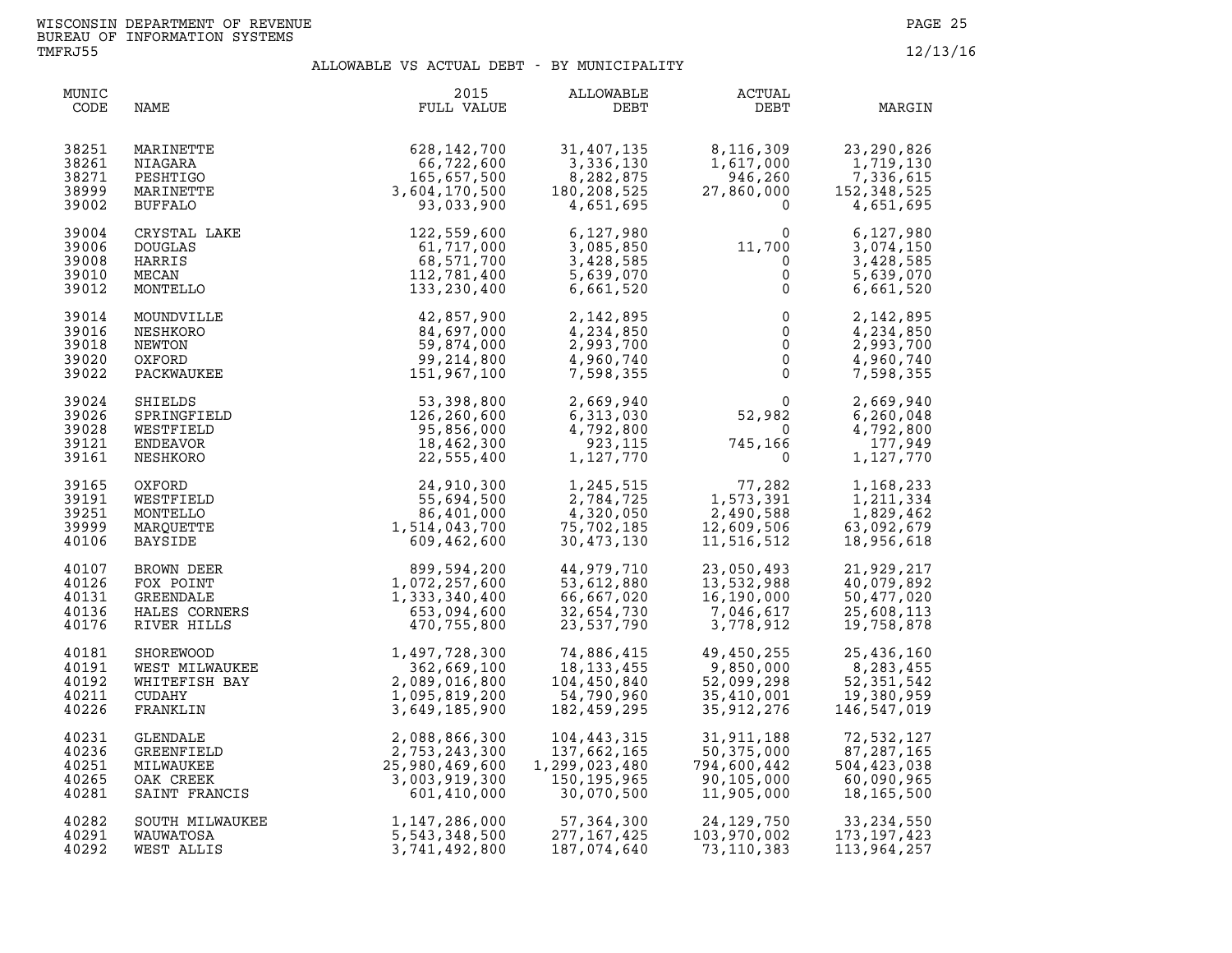| MUNIC<br>CODE                             | NAME                                                       | 2015<br>FULL VALUE                                                                                                                                                              | ALLOWABLE<br>DEBT                                                                                                   | ACTUAL<br>DEBT                                                                                                                        | MARGIN                                                                                                                               |
|-------------------------------------------|------------------------------------------------------------|---------------------------------------------------------------------------------------------------------------------------------------------------------------------------------|---------------------------------------------------------------------------------------------------------------------|---------------------------------------------------------------------------------------------------------------------------------------|--------------------------------------------------------------------------------------------------------------------------------------|
| 40999<br>41002                            | MILWAUKEE<br>ADRIAN                                        | 58, 553, 179, 100 2, 927, 658, 955<br>65,207,700                                                                                                                                | 3,260,385                                                                                                           | 599,286,919<br>$\Omega$                                                                                                               | 2,328,372,036<br>3,260,385                                                                                                           |
| 41004<br>41006<br>41008<br>41010<br>41012 | ANGELO<br><b>BYRON</b><br>CLIFTON<br>GLENDALE<br>GRANT     | 67,923,200<br>121,748,900<br>34,066,900<br>36,549,500<br>39,084,400                                                                                                             | 3,396,160<br>6,087,445<br>1,703,345<br>1,827,475<br>1,954,220                                                       | 23,527<br>$\begin{array}{c}0\\0\\97\, ,095\\0\end{array}$                                                                             | 3,372,633<br>6,087,445<br>1,703,345<br>1,730,380<br>1,954,220                                                                        |
| 41014<br>41016<br>41018<br>41020<br>41022 | GREENFIELD<br>JEFFERSON<br>LA FAYETTE<br>LA GRANGE<br>LEON | $39,084,400$<br>$135,298,800$<br>$39,259,300$<br>$21,857,300$<br>$142,998,800$<br>$90,575,700$<br>$73,357,500$<br>$112,533,800$<br>$21,017,900$<br>$89,805,500$<br>$53,539,100$ | 6,764,940<br>1,962,965<br>1,092,865<br>7,149,940<br>4,528,785                                                       | 0<br>$\Omega$<br>$\mathsf 0$<br>$\begin{smallmatrix}&&0\0&&0\104\,,294\end{smallmatrix}$                                              | 6,764,940<br>1,962,965<br>1,092,865<br>7,149,940<br>4,424,491                                                                        |
| 41024<br>41026<br>41028<br>41030<br>41032 | LINCOLN<br>LITTLE FALLS<br>NEW LYME<br>OAKDALE<br>PORTLAND |                                                                                                                                                                                 | 3,667,875<br>5,626,690<br>1,050,895<br>4,490,275<br>2,676,955                                                       | $250,000$<br>0<br>0<br>0<br>0                                                                                                         | 3,417,875<br>5,626,690<br>1,050,895<br>4,490,275<br>2,676,955                                                                        |
| 41034<br>41036<br>41038<br>41040<br>41042 | RIDGEVILLE<br>SCOTT<br>SHELDON<br>SPARTA<br>TOMAH          | 36,817,800<br>12,536,500<br>30,758,200<br>222,506,400<br>107,967,400                                                                                                            | 626,825<br>$1,537,910$<br>$11,125,320$<br>$5,398,370$                                                               | 1,840,890<br>626,825 0<br>1,537,910 0<br>1,125,320 139,006<br>$\begin{smallmatrix}&&&0\139\,,006\48\,,396\end{smallmatrix}$           | 1,771,167<br>626,825<br>1,537,910<br>10,986,314<br>5,349,974                                                                         |
| 41044<br>41046<br>41048<br>41111<br>41141 | WELLINGTON<br>WELLS<br>WILTON<br>CASHTON<br>KENDALL        | 37,087,900<br>43,324,200<br>38, 122, 400<br>60,223,900<br>17,381,500                                                                                                            | 1,854,395<br>2,166,210<br>1,906,120<br>3,011,195<br>869,075                                                         | $60,000$<br>$959,100$<br>$503,987$                                                                                                    | 1,854,395<br>2,106,210<br>1,906,120<br>2,052,095<br>365,088                                                                          |
| 41151<br>41161<br>41165<br>41185<br>41191 | MELVINA<br>NORWALK<br>OAKDALE<br>WARRENS<br>WILTON         | 2,465,000<br>15,482,500<br>21,062,200<br>57,047,800<br>24,608,900                                                                                                               | 1,053,110<br>2,852,390<br>1,230,445<br>1,230,445                                                                    | $\begin{array}{r} 123,250 \\ 774,125 \end{array}$ 531,<br>053.110 238.                                                                | $\begin{array}{ccc} & 0 & 123,250 \\ 531,004 & 243,121 \\ 238,185 & 814,925 \\ 2,440,662 & 411,728 \\ 392,511 & 837,934 \end{array}$ |
| 41192<br>41281<br>41286<br>41999<br>42002 | WYEVILLE<br>SPARTA<br>TOMAH<br>MONROE<br>ABRAMS            | 5,215,100<br>539,005,000<br>623,777,700<br>3,042,762,700<br>159,290,100                                                                                                         | 260,755<br>26,950,250<br>31,188,885<br>152, 138, 135<br>7,964,505                                                   | $\begin{array}{cc} & 0 & 260,755 \ 8,362,775 & 18,587,475 \ 14,901,255 & 16,287,630 \ 27,375,000 & 124,763,135 \end{array}$<br>84,443 | 7,880,062                                                                                                                            |
| 42006<br>42008<br>42010<br>42012<br>42014 | BAGLEY<br>BRAZEAU<br><b>BREED</b><br>CHASE<br>DOTY         | 43,579,400<br>235, 233, 000<br>74,899,200<br>222,771,200<br>98,538,000                                                                                                          | 2, 178, 970 50, 000<br>11, 761, 650 0<br>3, 744, 960 244, 806<br>11, 129, 560 111, 991<br>11, 138, 560<br>4,926,900 | 50,000<br>111,991<br>322,778                                                                                                          | 2,128,970<br>11,761,650<br>3,500,154<br>11,026,569<br>4,604,122                                                                      |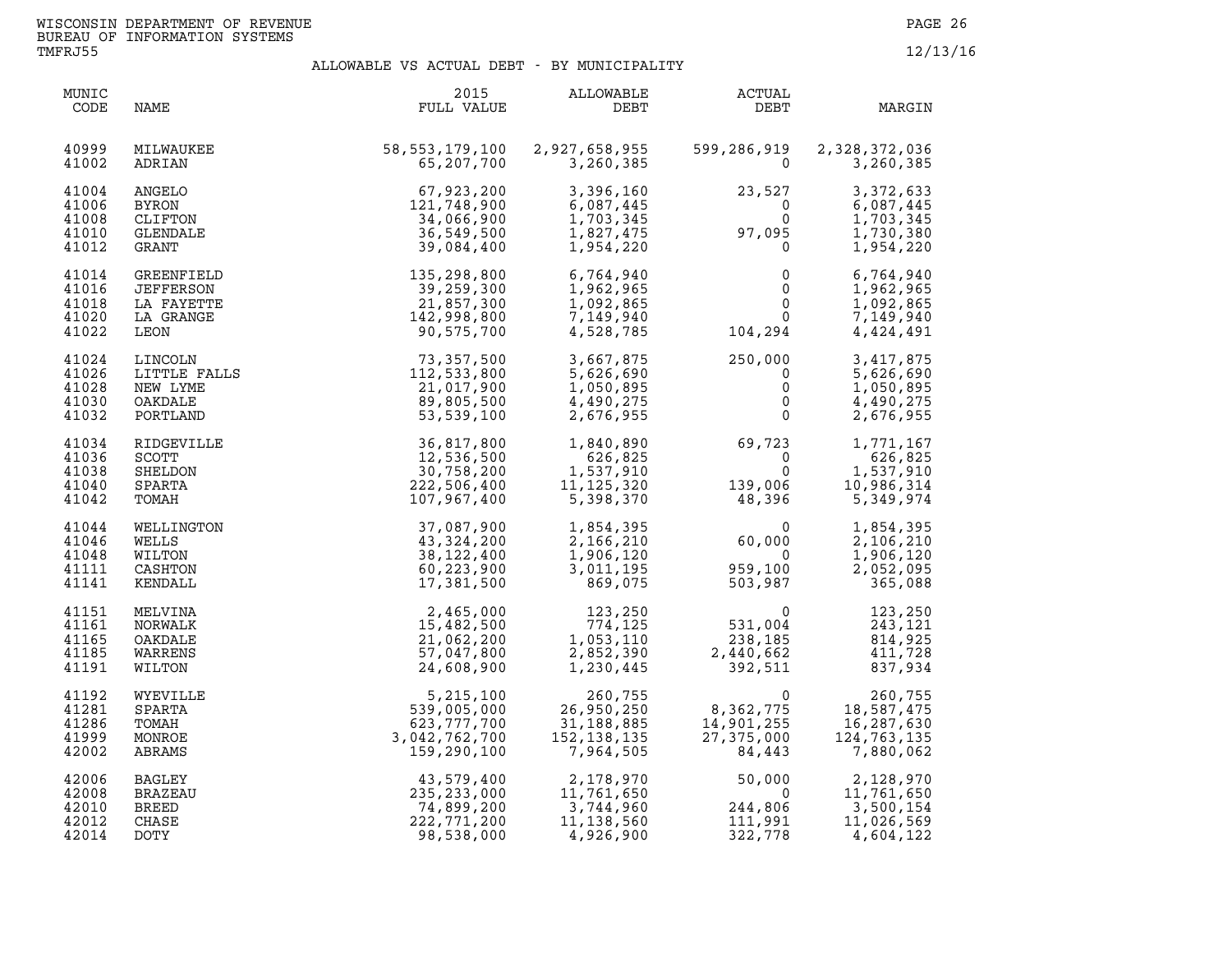| MUNIC<br>CODE                             | NAME                                                              | 2015<br>FULL VALUE                                                                                                                                                | ALLOWABLE<br>DEBT                                                                                                   | ACTUAL<br>DEBT                                                                                                                                              | MARGIN                                                            |
|-------------------------------------------|-------------------------------------------------------------------|-------------------------------------------------------------------------------------------------------------------------------------------------------------------|---------------------------------------------------------------------------------------------------------------------|-------------------------------------------------------------------------------------------------------------------------------------------------------------|-------------------------------------------------------------------|
| 42016<br>42018<br>42019<br>42020<br>42022 | GILLETT<br>HOW<br>LAKEWOOD<br>LENA<br>LITTLE RIVER                | 73,082,600<br>41,079,500<br>219, 222, 800<br>54,405,300<br>78,771,100                                                                                             | 3,654,130<br>2,053,975<br>$\begin{array}{c} 10,961,140 \\ 2,720,265 \\ 3,938 \end{array}$                           | $854,071$<br>0<br>0<br>0<br>0                                                                                                                               | 3,654,130<br>2,053,975<br>10,107,069<br>2,720,265<br>3,938,555    |
| 42024<br>42026<br>42028<br>42029<br>42030 | LITTLE SUAMICO<br>MAPLE VALLEY<br>MORGAN<br>MOUNTAIN<br>OCONTO    | MICO<br>EY 55, 036, 800<br>55, 036, 800<br>78, 197, 000<br>154, 655, 900<br>98, 794, 600                                                                          | 20,443,575<br>2,751,840<br>3,909,850<br>7,732,795<br>4,939,730                                                      | $\begin{matrix}0&&2\\0&&\\0&&\\0&&\\230,156\\282,459\end{matrix}$                                                                                           | 20,443,575<br>2,751,840<br>3,909,850<br>7,502,639<br>4,657,271    |
| 42032<br>42034<br>42036<br>42038<br>42040 | OCONTO FALLS<br>PENSAUKEE<br>RIVERVIEW<br>SPRUCE<br>STILES        | 90,601,400<br>115,625,400<br>238,151,700<br>106,885,000<br>122,894,500<br>309,209,900<br>83,233,800<br>29,708,500<br>22,241,800<br>53,649,800<br>53,649,800       | 4,530,070<br>5,781,270<br>11,907,585<br>5,344,250<br>6,144,725                                                      | $\begin{array}{ccc} & 0 & 4,530,070\ 160,409 & 5,620,861\ 0 & 11,907,585\ 58,000 & 5,286,250\ 34,359 & 6,110,366\ \end{array}$                              |                                                                   |
| 42042<br>42044<br>42146<br>42181<br>42231 | TOWNSEND<br>UNDERHILL<br>LENA<br>SURING<br>GILLETT                | 309,209,900<br>83.233.800                                                                                                                                         | 15,460,495<br>4,161,690<br>1,485,425<br>1,112,090<br>2,682,490                                                      | $298,499$<br>50,458<br>481,463<br>867,662<br>1,319,089                                                                                                      | 15,161,996<br>4,111,232<br>1,003,962<br>244,428<br>1,363,401      |
| 42265<br>42266<br>42999<br>43002<br>43004 | OCONTO<br>OCONTO FALLS<br><b>OCONTO</b><br>CASSIAN<br>CRESCENT    | LS<br>$193,895,200$<br>$153,426,600$<br>$3,616,763,000$<br>$241,865,600$<br>$246,640,300$                                                                         | 9,694,760<br>7,671,330<br>180,838,150<br>12,093,280<br>12,332,015                                                   | 5,967,270 3,727,490<br>2,876,914 4,794,416<br>10,000,000 170,838,150<br>78,784 12,014,496<br>651,442 11,680,573                                             |                                                                   |
| 43006<br>43008<br>43010<br>43012<br>43014 | ENTERPRISE<br>HAZELHURST<br>LAKE TOMAHAWK<br>LITTLE RICE<br>LYNNE | $94, 751, 700$<br>341, 111, 800<br>243, 035, 800<br>70, 664, 700<br>34, 418, 600                                                                                  |                                                                                                                     | $\begin{array}{cccc} 4,737,585 & & 287,121 \ 17,055,590 & & 67,403 \ 12,151,790 & & & 0 \ 3,533,235 & & & 0 \ 1,720,930 & & & 46,279 \end{array}$<br>46,279 | 4,450,464<br>16,988,187<br>12, 151, 790<br>3,533,235<br>1,674,651 |
| 43016<br>43018<br>43020<br>43022<br>43024 | MINOCOUA<br>MONICO<br>NEWBOLD<br>NOKOMIS<br>PELICAN               |                                                                                                                                                                   | 75,899,495<br>$1,415,880$<br>$25,784,555$<br>$10,688,830$<br>$15,209,165$<br>25,784,555<br>10,688,830<br>15,209,165 | 2,997,973<br>$2, 997, 973$<br>11, 304<br>219, 729<br>0                                                                                                      | 72,901,522<br>1,404,576<br>25,564,826<br>10,688,830<br>15,209,165 |
| 43026<br>43028<br>43030<br>43032<br>43034 | PIEHL<br>PINE LAKE<br>SCHOEPKE<br>STELLA<br>SUGAR CAMP            | 1,517,989,900<br>28,317,600<br>515,691,100<br>213,776,600<br>304,183,300<br>287,743,400<br>287,743,400<br>122,835,300<br>78,384,000<br>364,829,500<br>364,829,500 | 800,815<br>14,387,170<br>6,141,765<br>3,919,200<br>18,241,475                                                       | $\begin{smallmatrix}&&&0\105,133\183,786\120,332\0\end{smallmatrix}$                                                                                        | 800,815<br>14,282,037<br>5,957,979<br>3,798,868<br>18, 241, 475   |
| 43036<br>43038<br>43040                   | THREE LAKES<br><b>WOODBORO</b><br>WOODRUFF                        | 923,559,200<br>162,595,300<br>344,690,900                                                                                                                         | 46,177,960<br>$46, 111, 500$<br>$8, 129, 765$<br>17, 234, 545                                                       | $931,746$<br>0<br>$\overline{0}$<br>1,503,025                                                                                                               | 45, 246, 214<br>8,129,765<br>15,731,520                           |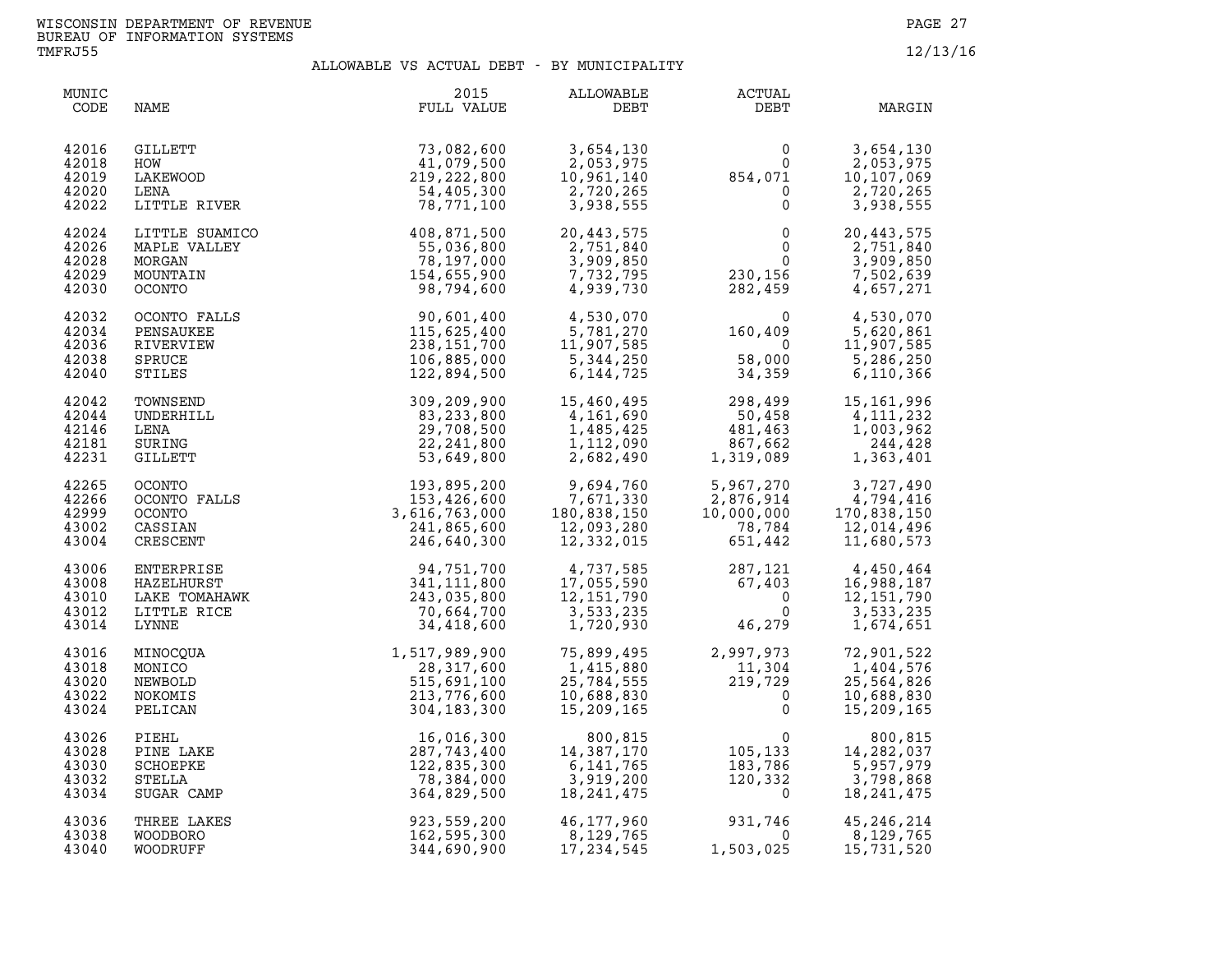| MUNIC<br>CODE                             | NAME                                                            | 2015<br>FULL VALUE                                                         | ALLOWABLE<br>DEBT                                                  | <b>ACTUAL</b><br>DEBT                                     | MARGIN                                                               |
|-------------------------------------------|-----------------------------------------------------------------|----------------------------------------------------------------------------|--------------------------------------------------------------------|-----------------------------------------------------------|----------------------------------------------------------------------|
| 43276                                     | RHINELANDER                                                     | 588,990,700                                                                | 29,449,535                                                         | 16,647,855                                                | 12,801,680                                                           |
| 43999                                     | ONEIDA                                                          | 6,742,091,600                                                              | 337,104,580                                                        | 425,000                                                   | 336,679,580                                                          |
| 44002                                     | BLACK CREEK                                                     | 93,094,300                                                                 | 4,654,715                                                          | 28,276                                                    | 4,626,439                                                            |
| 44004                                     | <b>BOVINA</b>                                                   | 88,118,200                                                                 | 4,405,910                                                          | $\overline{0}$                                            | 4,405,910                                                            |
| 44006                                     | <b>BUCHANAN</b>                                                 | 585,068,200                                                                | 29, 253, 410                                                       | 2,175,000                                                 | 27,078,410                                                           |
| 44008                                     | CENTER                                                          | 306,297,900                                                                | 15, 314, 895                                                       | 133,483                                                   | 15,181,412                                                           |
| 44010                                     | CICERO                                                          | 79,526,500                                                                 | 3,976,325                                                          | $\Omega$                                                  | 3,976,325                                                            |
| 44012<br>44014<br>44016<br>44018<br>44020 | DALE<br>DEER CREEK<br>ELLINGTON<br>FREEDOM<br>GRAND CHUTE       | 229,390,100<br>40,727,500<br>230,652,300<br>476,909,200<br>2,359,012,300   | 11,469,505<br>2,036,375<br>11,532,615<br>23,845,460<br>117,950,615 | $\Omega$<br>406,093<br>5,234,169<br>15,485,000            | 11,469,505<br>2,036,375<br>11, 126, 522<br>18,611,291<br>102,465,615 |
| 44022                                     | GREENVILLE                                                      | 1,146,625,700                                                              | 57, 331, 285                                                       | 2,373,868                                                 | 54,957,417                                                           |
| 44024                                     | HORTONIA                                                        | 112,793,600                                                                | 5,639,680                                                          | 50,612                                                    | 5,589,068                                                            |
| 44026                                     | KAUKAUNA                                                        | 124,949,400                                                                | 6,247,470                                                          | $\mathbf 0$                                               | 6,247,470                                                            |
| 44028                                     | LIBERTY                                                         | 66,669,600                                                                 | 3,333,480                                                          | $\mathbf 0$                                               | 3,333,480                                                            |
| 44030                                     | MAINE                                                           | 67,507,700                                                                 | 3,375,385                                                          | $\mathsf{O}$                                              | 3,375,385                                                            |
| 44032                                     | MAPLE CREEK                                                     | 42,980,900                                                                 | 2,149,045                                                          | $\mathbf 0$                                               | 2,149,045                                                            |
| 44034                                     | ONEIDA                                                          | 193,066,300                                                                | 9,653,315                                                          | $\mathsf{O}$                                              | 9,653,315                                                            |
| 44036                                     | OSBORN                                                          | 94,014,700                                                                 | 4,700,735                                                          | $\mathsf{O}$                                              | 4,700,735                                                            |
| 44038                                     | SEYMOUR                                                         | 94,733,800                                                                 | 4,736,690                                                          | $\mathbf 0$                                               | 4,736,690                                                            |
| 44040                                     | VANDENBROEK                                                     | 145,332,700                                                                | 7,266,635                                                          | $\mathbf{0}$                                              | 7,266,635                                                            |
| 44106                                     | BEAR CREEK                                                      | 15,642,800                                                                 | 782,140                                                            | $\mathbf{0}$                                              | 782,140                                                              |
| 44107                                     | <b>BLACK CREEK</b>                                              | 64,569,900                                                                 | 3,228,495                                                          | 1,493,877                                                 | 1,734,618                                                            |
| 44111                                     | COMBINED LOCKS                                                  | 270, 174, 100                                                              | 13,508,705                                                         | 6,734,175                                                 | 6,774,530                                                            |
| 44136                                     | HORTONVILLE                                                     | 175,019,800                                                                | 8,750,990                                                          | 6,096,819                                                 | 2,654,171                                                            |
| 44141                                     | KIMBERLY                                                        | 466,586,100                                                                | 23,329,305                                                         | 3,999,000                                                 | 19,330,305                                                           |
| 44146                                     | LITTLE CHUTE                                                    | 704,553,900                                                                | 35, 227, 695                                                       | 20,744,814                                                | 14,482,881                                                           |
| 44155                                     | NICHOLS                                                         | 8,689,600                                                                  | 434,480                                                            | 38,385                                                    | 396,095                                                              |
| 44181                                     | SHIOCTON                                                        | 36,571,800                                                                 | 1,828,590                                                          | 390,079                                                   | 1,438,511                                                            |
| 44201                                     | APPLETON                                                        | 4,816,754,800                                                              | 240,837,740                                                        | 31,535,000                                                | 209, 302, 740                                                        |
| 44241                                     | KAUKAUNA                                                        | 944,939,900                                                                | 47,246,995                                                         | 37,265,000                                                | 9,981,995                                                            |
| 44281<br>44999<br>45002<br>45004<br>45006 | SEYMOUR<br>OUTAGAMIE<br><b>BELGIUM</b><br>CEDARBURG<br>FREDONIA | 188,504,700<br>13,650,745,000<br>247,722,500<br>821,663,700<br>200,439,400 | 9,425,235<br>682,537,250<br>12,386,125<br>41,083,185<br>10,021,970 | 2,020,000<br>39,179,286<br>88,537<br>1,225,000<br>607,059 | 7,405,235<br>643, 357, 964<br>12,297,588<br>39,858,185<br>9,414,911  |
| 45008                                     | GRAFTON                                                         | 558,641,400                                                                | 27,932,070                                                         | $\mathbf{0}$                                              | 27,932,070                                                           |
| 45012                                     | PORT WASHINGTON                                                 | 199,200,400                                                                | 9,960,020                                                          | $\Omega$                                                  | 9,960,020                                                            |
| 45014                                     | SAUKVILLE                                                       | 209,131,200                                                                | 10,456,560                                                         | $\Omega$                                                  | 10,456,560                                                           |
| 45106                                     | BELGIUM                                                         | 172,890,700                                                                | 8,644,535                                                          | 2,768,546                                                 | 5,875,989                                                            |
| 45126                                     | FREDONIA                                                        | 155,193,900                                                                | 7,759,695                                                          | 189,965                                                   | 7,569,730                                                            |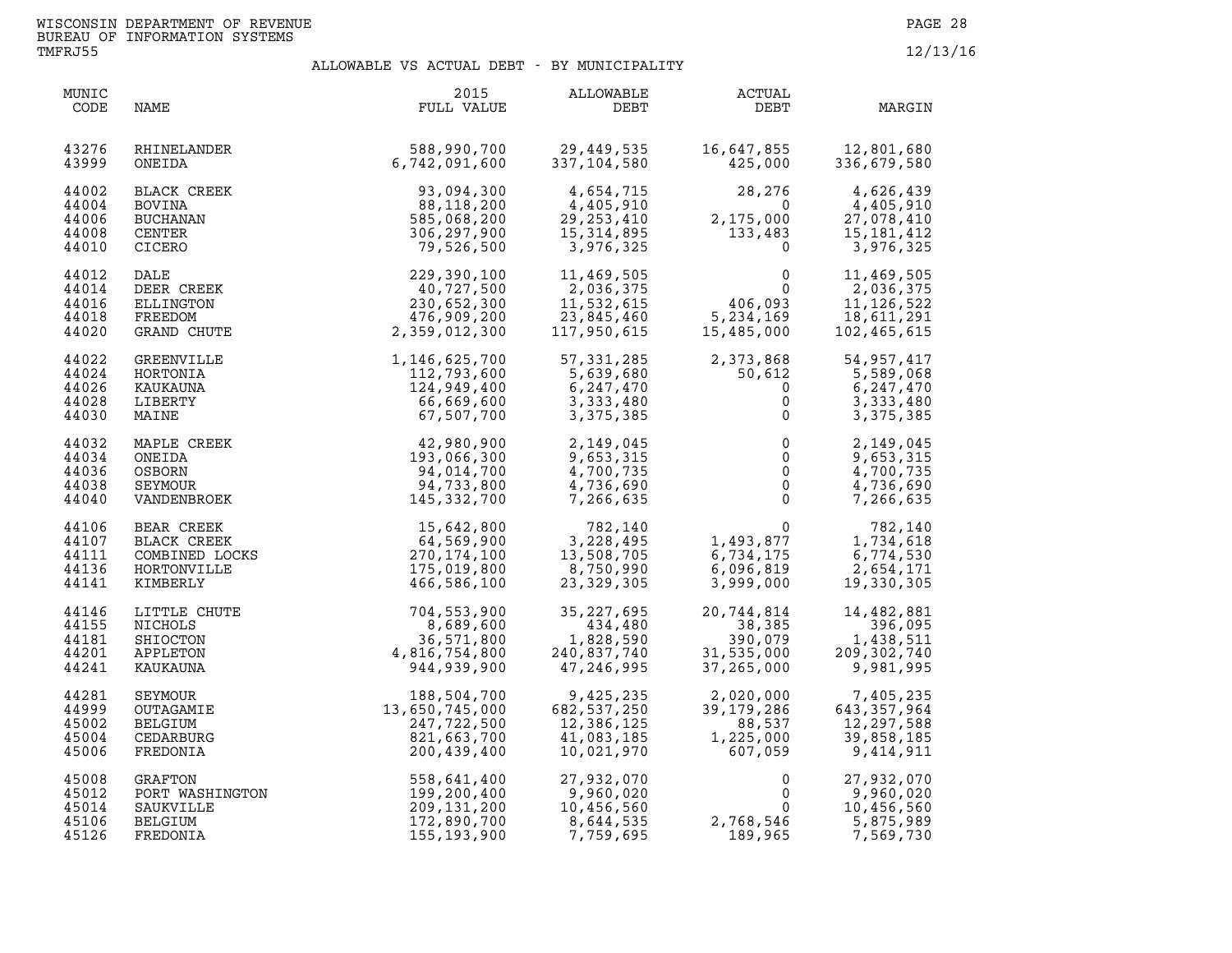| MUNIC<br>CODE                             | NAME                                                                                                                                         | 2015<br>FULL VALUE                                                            | ALLOWABLE<br>DEBT                                                  | ACTUAL<br>DEBT                                                                                                     | MARGIN                                                               |
|-------------------------------------------|----------------------------------------------------------------------------------------------------------------------------------------------|-------------------------------------------------------------------------------|--------------------------------------------------------------------|--------------------------------------------------------------------------------------------------------------------|----------------------------------------------------------------------|
| 45131<br>45181<br>45186<br>45211<br>45255 | GRAFTON<br>SAUKVILLE<br>THIENSVILLE<br>CEDARBURG<br>MEQUON                                                                                   | 1,193,069,400<br>408,067,800<br>315,897,500<br>1,204,323,800<br>4,361,728,700 | 59,653,470<br>20,403,390<br>15,794,875<br>60,216,190<br>218,096    | 36,979,472<br>15,330,304<br>$\overline{0}$<br>9,021,207<br>29,490,000                                              | 22,673,998<br>5,073,086<br>15,794,875<br>51, 194, 983<br>188,596,435 |
| 45271<br>45999<br>46002<br>46004<br>46006 | PORT WASHINGTON<br>OZAUKEE<br>ALBANY<br><b>DURAND</b><br>FRANKFORT                                                                           | 891,062,600<br>10,970,706,600<br>48,030,500<br>45, 134, 000<br>27,449,400     | 44,553,130<br>548, 535, 330<br>2,401,525<br>2,256,700<br>1,372,470 | 22,894,700<br>32,090,000<br>$\mathbf{0}$<br>$\mathbf 0$<br>0                                                       | 21,658,430<br>516,445,330<br>2,401,525<br>2,256,700<br>1,372,470     |
| 46008<br>46010<br>46012<br>46014<br>46016 | LIMA<br>PEPIN<br>STOCKHOLM<br>WATERVILLE<br>WAUBEEK                                                                                          | 49,302,900<br>90,875,600<br>34, 171, 700<br>56,504,300<br>38,914,200          | 2,465,145<br>4,543,780<br>1,708,585<br>2,825,215<br>1,945,710      | $\begin{array}{c}0\\0\\44,038\\0\\7\end{array}$                                                                    | 2,465,145<br>4,543,780<br>1,664,547<br>2,825,215<br>1,938,355        |
| 46171<br>46181<br>46216<br>46999<br>47002 | PEPIN<br>STOCKHOLM<br><b>DURAND</b><br>PEPIN<br>CLIFTON                                                                                      | 59,708,700<br>19,400,400<br>95,725,400<br>565, 217, 100<br>268,328,400        | 2,985,435<br>970,020<br>4,786,270<br>28, 260, 855<br>13,416,420    | 752,845<br>0<br>2,693,500<br>501,999<br>$\mathbf 0$                                                                | 2,232,590<br>970,020<br>2,092,770<br>27,758,856<br>13,416,420        |
| 47004<br>47006<br>47008<br>47010<br>47012 |                                                                                                                                              | 46,596,500<br>92,071,600<br>59,555,200<br>78,582,600<br>65,891,800            | 2,329,825<br>4,603,580<br>2,977,760<br>3,929,130<br>3,294,590      | $\begin{smallmatrix}0&&0\0&&0\0&43,360\end{smallmatrix}$<br>$0 \qquad \qquad$<br>0<br>$\mathsf{O}$                 | 2,329,825<br>4,603,580<br>2,977,760<br>3,885,770<br>3,294,590        |
| 47014<br>47016<br>47018<br>47020<br>47022 | DIAMOND BLUFF<br>ELLSWORTH<br>EL PASO<br>GILMAN<br>HARTLAND<br>ISABELLE<br>MAIDEN ROCK<br>MAIDEN ROCK<br>MARTELL<br>OAK GROVE<br>RIVER FALLS | 30,913,400<br>62,269,200<br>90,952,400<br>244,733,000<br>218,486,900          | 1,545,670<br>3, 113, 460<br>4,547,620<br>12,236,650<br>10,924,345  | $\begin{array}{c} 0 \\ 0 \\ 110, 196 \\ 0 \\ 35, 671 \end{array}$<br>$\begin{smallmatrix}&&0\&&0\end{smallmatrix}$ | 1,545,670<br>3, 113, 460<br>4,437,424<br>12,236,650<br>10,888,674    |
| 47024<br>47026<br>47028<br>47030<br>47032 | ROCK ELM<br>SALEM<br>SPRING LAKE<br>TRENTON<br>TRIMBELLE                                                                                     | 32,742,800<br>43,972,700<br>40,430,400<br>177,595,400<br>127,653,400          | 1,637,140<br>2,198,635<br>2,021,520<br>8,879,770<br>6,382,670      | 0<br>197,132<br>149,587<br>0<br>0                                                                                  | 1,637,140<br>2,001,503<br>1,871,933<br>8,879,770<br>6,382,670        |
| 47034<br>47106<br>47121<br>47122<br>47151 | UNION<br>BAY CITY<br>ELLSWORTH<br><b>ELMWOOD</b><br>MAIDEN ROCK                                                                              | 48,020,000<br>19,342,500<br>178,321,600<br>36,392,400<br>19,673,300           | 2,401,000<br>967,125<br>8,916,080<br>1,819,620<br>983,665          | 367,367<br>356,244<br>367, 367<br>356, 244<br>3, 799, 000<br>880, 007<br>0<br>3,799,000<br>880,007                 | 2,033,633<br>610,881<br>5,117,080<br>939,613<br>983,665              |
| 47171<br>47181<br>47271                   | PLUM CITY<br>SPRING VALLEY<br>PRESCOTT                                                                                                       | 24,812,600<br>64,372,700<br>350, 351, 000                                     | 1,240,630<br>3,218,635<br>17,517,550                               | 462,274<br>1,086,649<br>10,709,032                                                                                 | 778,356<br>2,131,986<br>6,808,518                                    |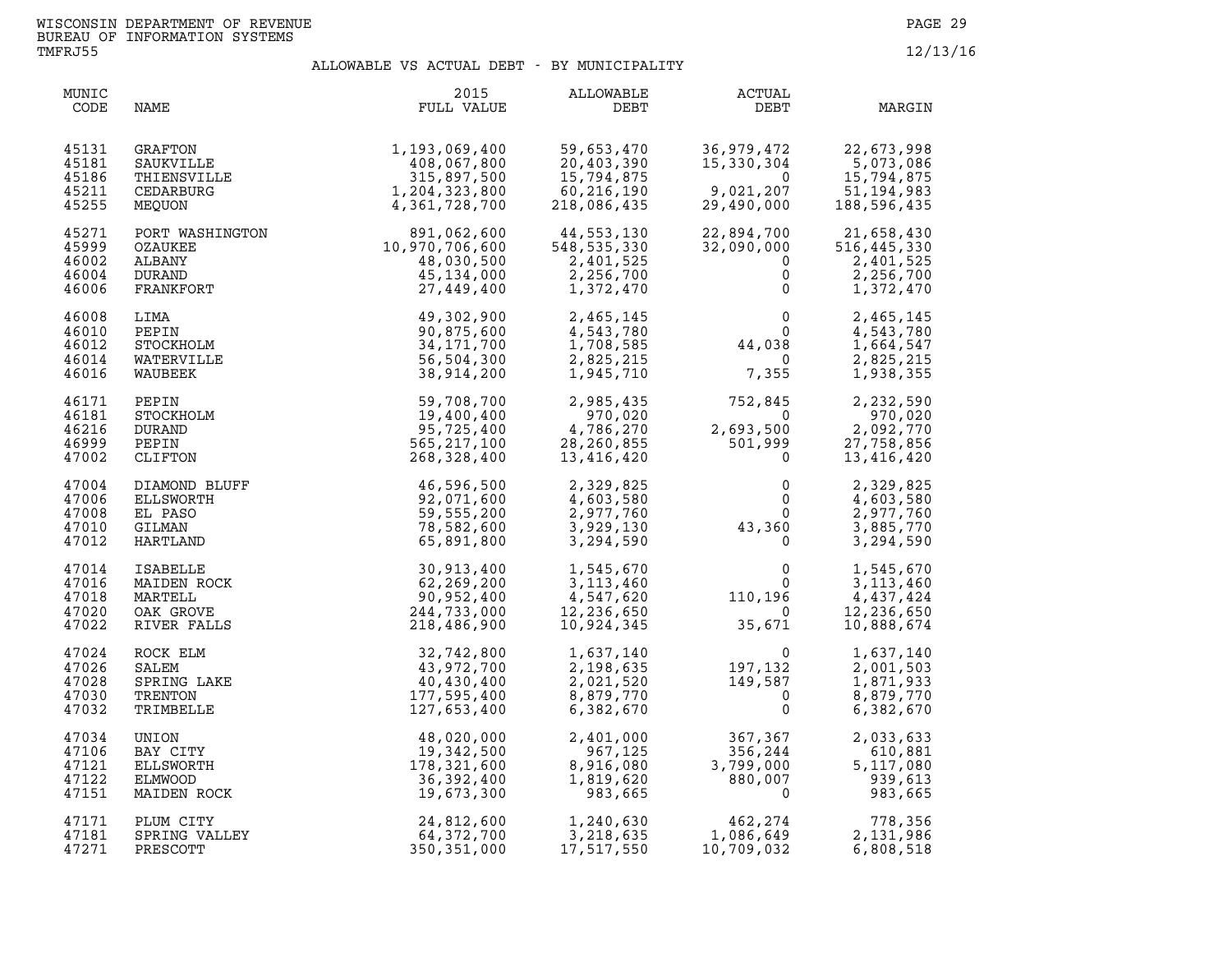| MUNIC<br>CODE                             | NAME                                                                                                                                                                                                                                                                     | 2015<br>FULL VALUE                                                                                                                                                                                                                                                                                      | ALLOWABLE<br>DEBT                                                                                                                                                                                                                                                              | ACTUAL<br>DEBT                                                                                                                                                                                                                                                                                                                                                  | MARGIN                                                          |
|-------------------------------------------|--------------------------------------------------------------------------------------------------------------------------------------------------------------------------------------------------------------------------------------------------------------------------|---------------------------------------------------------------------------------------------------------------------------------------------------------------------------------------------------------------------------------------------------------------------------------------------------------|--------------------------------------------------------------------------------------------------------------------------------------------------------------------------------------------------------------------------------------------------------------------------------|-----------------------------------------------------------------------------------------------------------------------------------------------------------------------------------------------------------------------------------------------------------------------------------------------------------------------------------------------------------------|-----------------------------------------------------------------|
| 47276<br>47999                            | RIVER FALLS<br>PIERCE                                                                                                                                                                                                                                                    | 879,304,600  43,965,230  21,043,916  22,921,314<br>2,996,430,700  149,821,535  7,450,000  142,371,535                                                                                                                                                                                                   |                                                                                                                                                                                                                                                                                |                                                                                                                                                                                                                                                                                                                                                                 |                                                                 |
| 48002<br>48004<br>48006<br>48008<br>48010 | ALDEN<br>APPLE RIVER<br>BALSAM LAKE<br>BEAVER<br>BLACK BROOK                                                                                                                                                                                                             | 302, 185, 100<br>136, 236, 300<br>256, 823, 000<br>96, 474, 300<br>103, 929, 500<br>5, 196, 475                                                                                                                                                                                                         | 15, 109, 255<br>6, 811, 815<br>12, 841, 150<br>4, 823, 715<br>5, 196, 475<br>0                                                                                                                                                                                                 | $\overline{0}$                                                                                                                                                                                                                                                                                                                                                  | 14,615,715<br>6,811,815<br>12,841,150<br>4,823,715<br>5,196,475 |
| 48012<br>48014<br>48016<br>48018<br>48020 | BONE LAKE<br>CLAM FALLS<br>CLAYTON<br>CLEAR LAKE<br>EUREKA<br>FADMINGEON                                                                                                                                                                                                 | 93,946,600<br>$50,189,700$<br>65, 163,600<br>52, 257,400<br>121, 112,900                                                                                                                                                                                                                                | 4,697,330<br>2,509,485                                                                                                                                                                                                                                                         | $\begin{array}{cccc} 4\, , \, 697 \, , \, 330 \\ 2\, , \, 509 \, , \, 485 \\ 3\, , \, 258 \, , \, 180 \\ 2\, , \, 612 \, , \, 870 \\ 6\, , \, 055 \, , \, 645 \\ \end{array} \qquad \qquad \begin{array}{cccc} 0 \\ 0 \\ 110 \, , \, 092 \\ 13 \, , \, 000 \\ \end{array} \qquad \qquad \begin{array}{cccc} 4\, , \, 697 \, , \, 330 \\ 2\, , \, 509 \, , \, 4$ |                                                                 |
| 48022<br>48024<br>48026<br>48028<br>48030 | FARMINGTON<br>GARFIELD<br>GEORGETOWN<br>JOHNSTOWN<br>LAKETOWN                                                                                                                                                                                                            | 145,545,900<br>187,643,400<br>301,470,800<br>99,568,600<br>85,041,400                                                                                                                                                                                                                                   | $\begin{array}{cccc} 7,277,295 & 287,844 & 6,989,451 \\ 9,382,170 & 395,299 & 8,986,871 \\ 15,073,540 & 89,487 & 14,984,053 \\ 4,978,430 & 0 & 4,978,430 \\ 4,252,070 & 0 & 4,252,070 \end{array}$                                                                             |                                                                                                                                                                                                                                                                                                                                                                 |                                                                 |
| 48032<br>48034<br>48036<br>48038<br>48040 | LINCOLN<br>LORAIN<br>LUCK<br>MCKINLEY<br>MILLTOWN                                                                                                                                                                                                                        | $239, 791, 000\n25, 014, 100\n66, 048, 800\n42, 310, 400\n230, 042, 500$                                                                                                                                                                                                                                | 11,989,550<br>1,250,705<br>$\begin{array}{c} 1,250,77 \\ 3,302,440 \\ 2,115,520 \\ 11,502,125 \end{array}$                                                                                                                                                                     | $\begin{array}{cccc} 11,989,550 & 0 & 11,989,550 \\ 1,250,705 & 0 & 1,250,705 \\ 3,302,440 & 38,251 & 3,264,189 \\ 2,115,520 & 0 & 2,115,520 \\ 11,502,125 & 41,000 & 11,461,125 \end{array}$                                                                                                                                                                   |                                                                 |
| 48042<br>48044<br>48046<br>48048<br>48106 | 0SCEOLA 259,354,400<br>SAINT CROIX FALLS 148,150,000<br>STERLING 56,739,400<br>WEST SWEDEN 56,831,600<br>BALSAM LAKE 124,214,500                                                                                                                                         |                                                                                                                                                                                                                                                                                                         | $\begin{array}{cccc} 12,967,720 \\ 7,407,500 \\ 2,836,970 \\ 6,210,725 \end{array} \qquad \begin{array}{cccc} 388,378 \\ 0 \\ 25,384 \\ 14,823 \\ 1,829,192 \end{array} \qquad \begin{array}{cccc} 12,579,342 \\ 7,407,500 \\ 2,811,586 \\ 2,726,757 \\ 4,381,533 \end{array}$ |                                                                                                                                                                                                                                                                                                                                                                 |                                                                 |
| 48111<br>48112<br>48113<br>48116<br>48126 |                                                                                                                                                                                                                                                                          | 29,620,700<br>21,505,500<br>43,329,900<br>49,277,400<br>49,915,200                                                                                                                                                                                                                                      |                                                                                                                                                                                                                                                                                | $\begin{array}{cccc} 1,481,035 & 606,221 & 874,814 \\ 1,075,275 & 430,021 & 645,254 \\ 2,166,495 & 1,095,644 & 1,070,851 \\ 2,463,870 & 840,861 & 1,623,009 \\ 2,495,760 & 1,374,525 & 1,121,235 \end{array}$                                                                                                                                                   |                                                                 |
| 48146<br>48151<br>48165<br>48201<br>48281 | CENTURIA<br>CLAYTON<br>CLAYTON<br>CLEAR LAKE<br>DRESSER<br>DRESSER<br>AP, 277, 400<br>FREDERIC<br>LUCK<br>LUCK<br>G1, 821, 100<br>MILLITOWN<br>OSCEOLA<br>AMERY<br>AMERY<br>AMERY<br>AMERY<br>18, 704, 800<br>SAINT CROIX FALLS<br>196, 233, 600<br>AMERY<br>188, 704, 8 |                                                                                                                                                                                                                                                                                                         |                                                                                                                                                                                                                                                                                | 3,091,055<br>1,911,680<br>8,227,610<br>9,435,240<br>9,842,235<br>3,856,155                                                                                                                                                                                                                                                                                      | 1,816,356<br>1,341,906<br>4,395,690<br>5,295,265<br>5,986,080   |
| 48999<br>49002<br>49004<br>49006<br>49008 | POLK<br>ALBAN<br>ALMOND<br>AMHERST<br>BELMONT                                                                                                                                                                                                                            | $\begin{array}{cccc} 4\, , 229\, , 718\, , 700\quad & 211\, , 485\, , 935\quad & 11\, , 330\, , 000\quad & 200\, , 155\, , 935\quad & 86\, , 338\, , 300\quad & 4\, , 316\, , 915\quad & 292\, , 000\quad & 4\, , 024\, , 915\ 50\, , 980\, , 700\quad & 2\, , 549\, , 035\quad & 6\, , 145\quad & 2\,$ |                                                                                                                                                                                                                                                                                |                                                                                                                                                                                                                                                                                                                                                                 |                                                                 |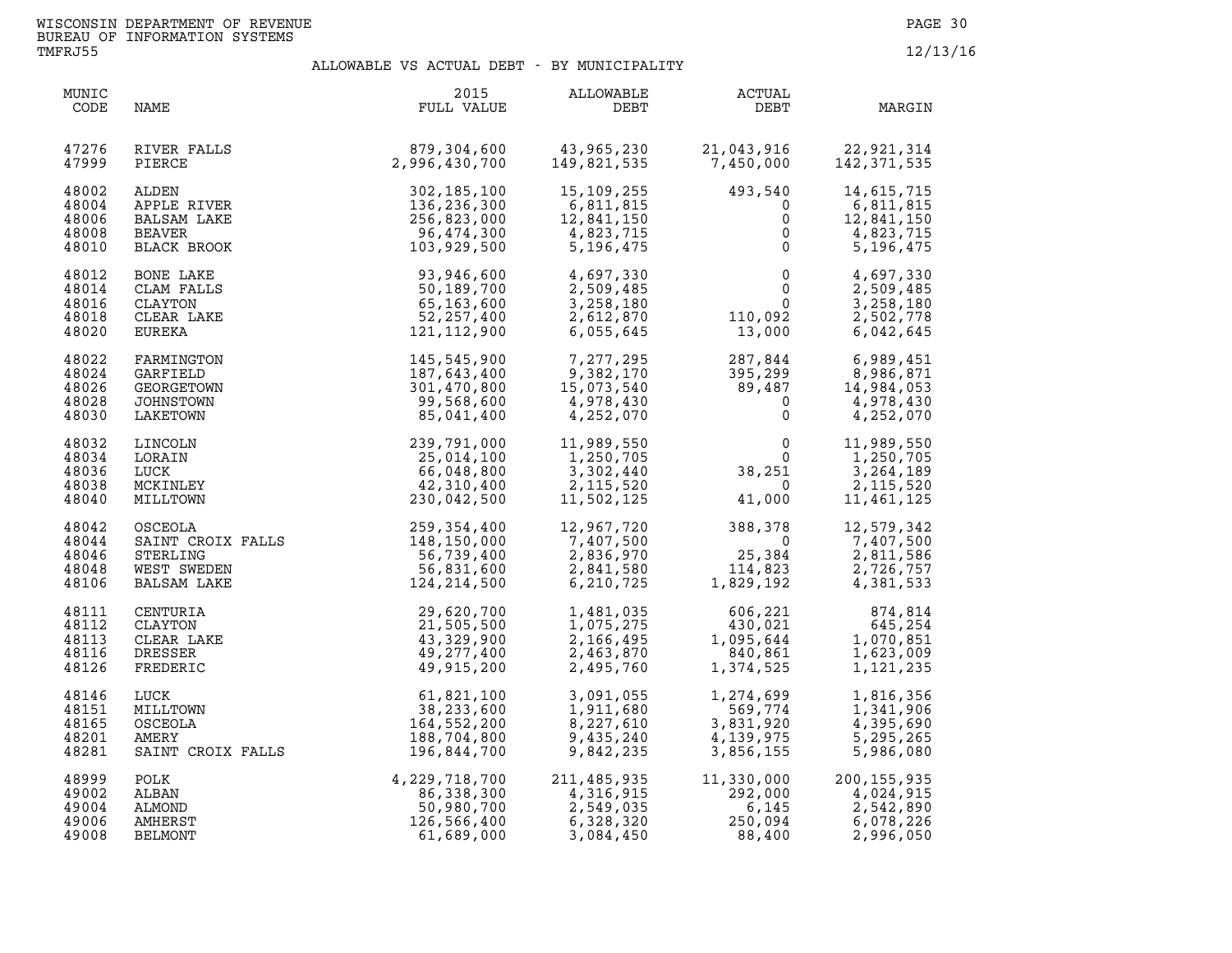| MUNIC<br>CODE                             | NAME                                                                                                                                                                                                                                                           | 2015<br>FULL VALUE                                                                                        | ALLOWABLE<br>DEBT                                                                                                                                 | ACTUAL<br>DEBT                                                                                                                                                                                                     | MARGIN                                                         |
|-------------------------------------------|----------------------------------------------------------------------------------------------------------------------------------------------------------------------------------------------------------------------------------------------------------------|-----------------------------------------------------------------------------------------------------------|---------------------------------------------------------------------------------------------------------------------------------------------------|--------------------------------------------------------------------------------------------------------------------------------------------------------------------------------------------------------------------|----------------------------------------------------------------|
| 49010<br>49012<br>49014<br>49016<br>49018 | BUENA VISTA<br>CARSON<br>DEWEY<br>EAU PLEINE<br>GRANT                                                                                                                                                                                                          | 88,813,500<br>139,014,700<br>105,244,000<br>104,480,800<br>148,733,300                                    | 4,440,675<br>6,950,735<br>5,262,200<br>5,224,040<br>7,436,665                                                                                     | $\begin{smallmatrix}&&&0\0&168,869\213,068\195,745\end{smallmatrix}$                                                                                                                                               | 4,440,675<br>6,950,735<br>5,093,331<br>5,010,972<br>7,240,920  |
| 49020<br>49022<br>49024<br>49026<br>49028 | HULL<br>LANARK<br>LINWOOD<br>NEW HOPE<br>PINE GROVE                                                                                                                                                                                                            | 398,284,500<br>121,464,600<br>106,028,700<br>83,983,200<br>49,743,100                                     | 19,914,225<br>6,073,230                                                                                                                           | $19,914,225$<br>$6,073,230$<br>$5,301,435$<br>$4,199,160$<br>$2,487,155$<br>$37,599$<br>$820,459$                                                                                                                  | 18,960,567<br>6,073,230<br>5,301,435<br>4,161,561<br>1,666,696 |
| 49030<br>49032<br>49034<br>49101<br>49102 | PLOVER<br>SHARON<br>STOCKTON<br>ALMOND<br>AMHERST                                                                                                                                                                                                              | 181,881,400<br>177,309,600<br>245,476,600<br>19,334,100                                                   | 9,094,070<br>8,865,480<br>12,273,830<br>966,705<br>3,191,295                                                                                      | $\begin{array}{lllllllllllllllllllll} 9,094,070 & 0 & 9,094,070 \\ 8,865,480 & 166,645 & 8,698,835 \\ 12,273,830 & 170,841 & 12,102,989 \\ 966,705 & 0 & 966,705 \\ 3,191,295 & 1,349,222 & 1,842,073 \end{array}$ |                                                                |
| 49103<br>49141<br>49161<br>49171<br>49173 | AMHERST JUNCTION<br>JUNCTION CITY<br>NELSONVILLE<br>PARK RIDGE                                                                                                                                                                                                 | 63, 825, 900<br>UNCTION<br>28, 808, 800<br>CITY<br>16, 749, 000<br>16, 264, 200<br>48, 581, 700<br>1, 002 | $\begin{array}{cccc} 1,440,440 & & & 0\\ 837,450 & & 344,542\\ 513,210 & & & 0\\ 2,429,085 & & & 0\\ 50,114,570 & & 22,557,774 & & 2 \end{array}$ |                                                                                                                                                                                                                    | 1,440,440<br>$492,210$<br>513,210<br>2,429,085<br>27,556,796   |
| 49176<br>49191<br>49281<br>49999<br>50002 |                                                                                                                                                                                                                                                                | 20,766,800<br>117,156,000<br>1,740,399,800<br>5, 344, 210, 100<br>24,419,600                              | 1,038,340<br>5,857,800<br>87,019,990<br>267,210,505<br>1,220,980                                                                                  | $365, 238$<br>$1, 885, 000$<br>$30, 547, 233$<br>$10, 300, 000$<br>$45, 500$                                                                                                                                       | 673,102<br>3,972,800<br>56,472,757<br>256,910,505<br>1,175,480 |
| 50004<br>50006<br>50008<br>50010<br>50012 | WHITING<br>STEVENS POINT<br>PORTAGE<br>CATAWBA<br>ISENSTEIN<br>K<br>K<br>ERY<br>FIELD<br>MBEAU<br>CETOWN<br>ETT<br>NUMBEAU<br>THE CONN<br>THE CONN<br>THE CONN<br>THE CONN<br>THE CONN<br>THE CONN<br>THE CONN<br>THE CONN<br>THE CONN<br>THE CONN<br>THE CONN | 60,142,700<br>147, 277, 700<br>35,776,700<br>164,712,000<br>72,907,800                                    |                                                                                                                                                   | $3,007,135$<br>$7,363,885$<br>$1,788,835$<br>$8,235,600$<br>$3,645,390$<br>$135,923$<br>$157,501$                                                                                                                  | 2,722,006<br>7,363,885<br>1,788,835<br>8,099,677<br>3,487,889  |
| 50014<br>50016<br>50018<br>50020<br>50022 | HARMONY<br>HILL<br>KENNAN                                                                                                                                                                                                                                      | 15,599,200<br>27,586,800<br>21,839,300<br>37,496,000<br>29,503,800                                        | 779,960<br>1,379,340<br>1,091,965<br>1,874,800<br>1,475,190                                                                                       | $\begin{array}{c}0\\0\\0\\41,993\\140,878\end{array}$                                                                                                                                                              | 779,960<br>1,379,340<br>1,091,965<br>1,832,807<br>1,334,312    |
| 50024<br>50026<br>50028<br>50030<br>50032 | KNOX<br>LAKE<br>OGEMA<br>PRENTICE<br>SPIRIT                                                                                                                                                                                                                    | 36,530,400<br>144,509,300<br>63,627,800<br>52,577,700<br>43,323,800                                       | 1,826,520<br>7,225,465<br>3,181,390<br>2,628,885<br>2,166,190                                                                                     | $36,251$<br>$51,322$<br>$203,000$<br>$49,428$<br>$114,740$<br>$, 500$<br>$49, 428$<br>$114, 740$                                                                                                                   | 1,790,269<br>7,174,143<br>2,978,390<br>2,579,457<br>2,051,450  |
| 50034<br>50111<br>50141                   | WORCESTER<br>CATAWBA<br>KENNAN                                                                                                                                                                                                                                 | 169,583,800<br>5,693,000<br>5,589,800                                                                     | 8,479,190<br>284,650<br>279,490                                                                                                                   | 0<br>$\mathsf{O}$<br>$\mathbf 0$                                                                                                                                                                                   | 8,479,190<br>284,650<br>279,490                                |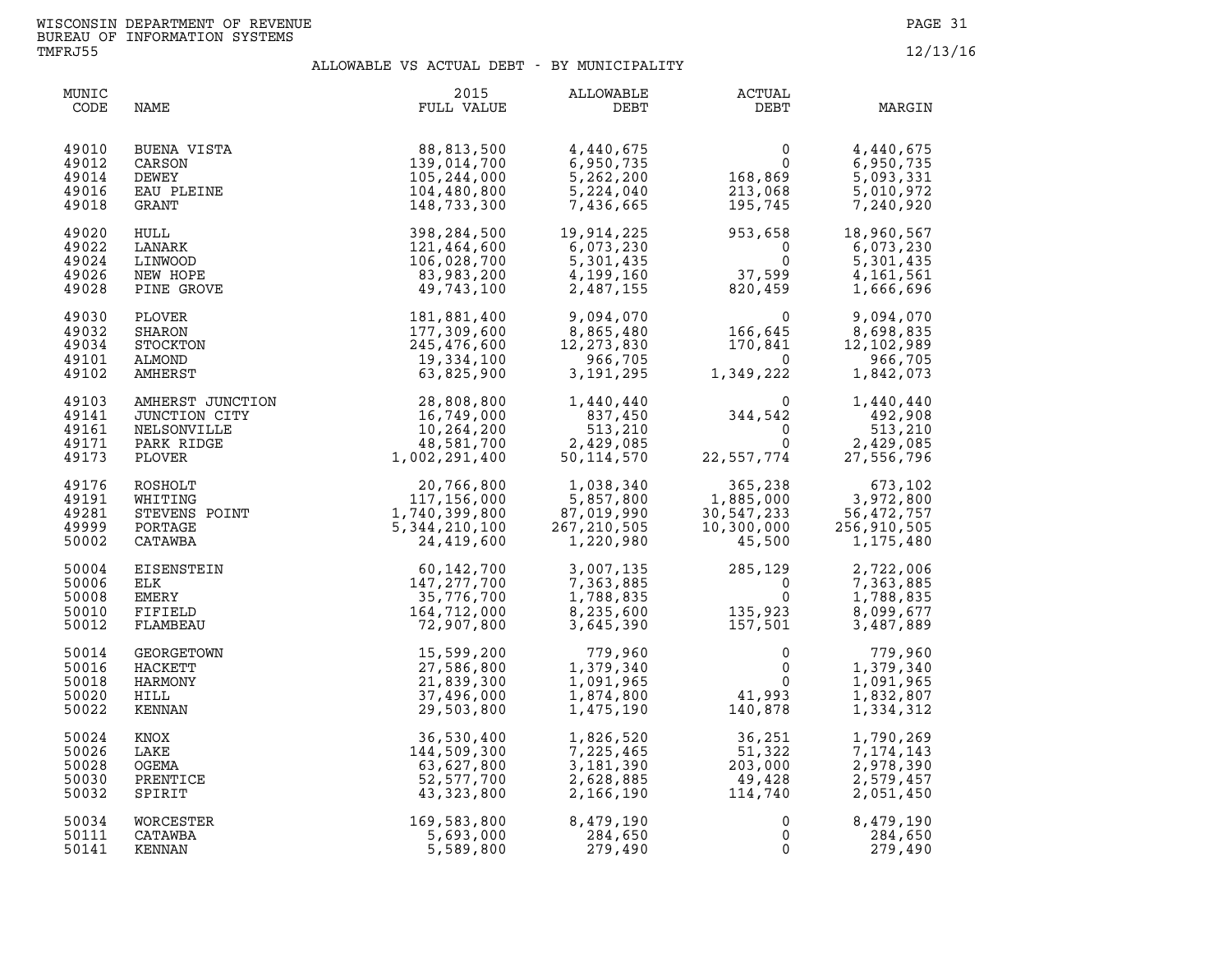| MUNIC<br>CODE                             | NAME                                                      | 2015<br>FULL VALUE                                                                                                 | ALLOWABLE<br>DEBT                                                    | ACTUAL<br>DEBT                                                   | MARGIN                                                              |
|-------------------------------------------|-----------------------------------------------------------|--------------------------------------------------------------------------------------------------------------------|----------------------------------------------------------------------|------------------------------------------------------------------|---------------------------------------------------------------------|
| 50171                                     | PRENTICE                                                  | 29,424,900                                                                                                         | 1,471,245                                                            | 558,120                                                          | 913,125                                                             |
| 50271                                     | PARK FALLS                                                | 116,854,900                                                                                                        | 5,842,745                                                            | 2,986,655                                                        | 2,856,090                                                           |
| 50272                                     | PHILLIPS                                                  | 86,268,600                                                                                                         | 4,313,430                                                            | 3,897,866                                                        | 415,564                                                             |
| 50999                                     | PRICE                                                     | 1,391,245,600                                                                                                      | 69,562,280                                                           | 1,253,545                                                        | 68,308,735                                                          |
| 51002                                     | BURLINGTON                                                | 642,439,700                                                                                                        | 32,121,985                                                           | $\overline{0}$                                                   | 32, 121, 985                                                        |
| 51006                                     | <b>DOVER</b>                                              | 335,883,500                                                                                                        | 16,794,175                                                           | 645,440                                                          | 16, 148, 735                                                        |
| 51010                                     | NORWAY                                                    | 833,541,900                                                                                                        | 41,677,095                                                           | 684,614                                                          | 40,992,481                                                          |
| 51012<br>51016<br>51018<br>51104<br>51121 |                                                           | RAYMOND<br>WATERFORD<br>140,559,200<br>YORKVILLE 524,797,600<br>CALEDONIA 1,966,559,400<br>ELMWOOD PARK 36,666,400 | 23,074,480<br>37,027,960<br>26,239,880<br>98,327,970<br>1,833,320    | 1,023,695<br>737,061<br>180,422<br>59, 283, 439<br>638,376       | 22,050,785<br>36,290,899<br>26,059,458<br>39,044,531<br>1,194,944   |
| 51151                                     | MOUNT PLEASANT                                            | 2,434,660,700                                                                                                      | 121,733,035                                                          | 26, 145, 000                                                     | 95,588,035                                                          |
| 51161                                     | NORTH BAY                                                 | 34, 317, 700                                                                                                       | 1,715,885                                                            | $\overline{0}$                                                   | 1,715,885                                                           |
| 51176                                     | ROCHESTER                                                 | 349,999,000                                                                                                        | 17,499,950                                                           | 1,854,220<br>16,235,259<br>9,723,451                             | 15,645,730                                                          |
| 51181                                     | STURTEVANT                                                | 554,567,900                                                                                                        | 27,728,395                                                           | 1,854,220                                                        | 11,493,136                                                          |
| 51186                                     | UNION GROVE                                               | 306,939,500                                                                                                        | 15,346,975                                                           | 16,235,259                                                       | 5,623,524                                                           |
| 51191<br>51192<br>51206<br>51276<br>51999 | WATERFORD<br>WIND POINT<br>BURLINGTON<br>RACINE<br>RACINE | 446,590,800<br>228,533,800<br>826,054,600<br>3,172,985,000<br>13,896,028,800                                       | 22,329,540<br>11,426,690<br>41,302,730<br>158,649,250<br>694,801,440 | 6,285,000<br>$\Omega$<br>25,725,000<br>104,215,000<br>61,041,533 | 16,044,540<br>11,426,690<br>15,577,730<br>54,434,250<br>633,759,907 |
| 52002                                     | AKAN                                                      | 30,387,100                                                                                                         | 1,519,355                                                            | 28,352                                                           | 1,491,003                                                           |
| 52004                                     | BLOOM                                                     | 33,649,600                                                                                                         | 1,682,480                                                            | 30,560                                                           | 1,651,920                                                           |
| 52006                                     | BUENA VISTA                                               | 104,872,100                                                                                                        | 5,243,605                                                            | $\overline{0}$                                                   | 5,243,605                                                           |
| 52008                                     | DAYTON                                                    | 47,283,400                                                                                                         | 2,364,170                                                            | $\mathsf{O}$                                                     | 2,364,170                                                           |
| 52010                                     | EAGLE                                                     | 38,755,300                                                                                                         | 1,937,765                                                            | $\overline{0}$                                                   | 1,937,765                                                           |
| 52012                                     | FOREST                                                    | 30,946,300                                                                                                         | 1,547,315                                                            | $\mathsf 0$                                                      | 1,547,315                                                           |
| 52014                                     | HENRIETTA                                                 | 31,800,000                                                                                                         | 1,590,000                                                            | $\Omega$                                                         | 1,590,000                                                           |
| 52016                                     | ITHACA                                                    | 45,339,400                                                                                                         | 2,266,970                                                            | $\overline{0}$                                                   | 2,266,970                                                           |
| 52018                                     | MARSHALL                                                  | 40,321,700                                                                                                         | 2,016,085                                                            | $\mathsf 0$                                                      | 2,016,085                                                           |
| 52020                                     | ORION                                                     | 55,960,200                                                                                                         | 2,798,010                                                            | $\mathsf 0$                                                      | 2,798,010                                                           |
| 52022                                     | RICHLAND                                                  | 85, 363, 200                                                                                                       | 4,268,160                                                            | 0                                                                | 4,268,160                                                           |
| 52024                                     | RICHWOOD                                                  | 36,441,900                                                                                                         | 1,822,095                                                            | $\mathsf 0$                                                      | 1,822,095                                                           |
| 52026                                     | ROCKBRIDGE                                                | 47,675,000                                                                                                         | 2,383,750                                                            | $\mathsf{O}\xspace$                                              | 2,383,750                                                           |
| 52028                                     | SYLVAN                                                    | 31,991,200                                                                                                         | 1,599,560                                                            | $\check{\mathbf{0}}$                                             | 1,599,560                                                           |
| 52030                                     | WESTFORD                                                  | 33,595,400                                                                                                         | 1,679,770                                                            | $\mathbf 0$                                                      | 1,679,770                                                           |
| 52032                                     | <b>MILLOW</b>                                             | 33, 241, 800                                                                                                       | 1,662,090                                                            | 0                                                                | 1,662,090                                                           |
| 52106                                     | BOAZ                                                      | 3,895,700                                                                                                          | 194,785                                                              | $\mathbf{0}$                                                     | 194,785                                                             |
| 52111                                     | CAZENOVIA                                                 | 14,083,300                                                                                                         | 704,165                                                              | 419,170                                                          | 284,995                                                             |
| 52146                                     | LONE ROCK                                                 | 32,881,900                                                                                                         | 1,644,095                                                            | $\mathbf 0$                                                      | 1,644,095                                                           |
| 52186                                     | VIOLA                                                     | 20, 241, 300                                                                                                       | 1,012,065                                                            | 199,250                                                          | 812,815                                                             |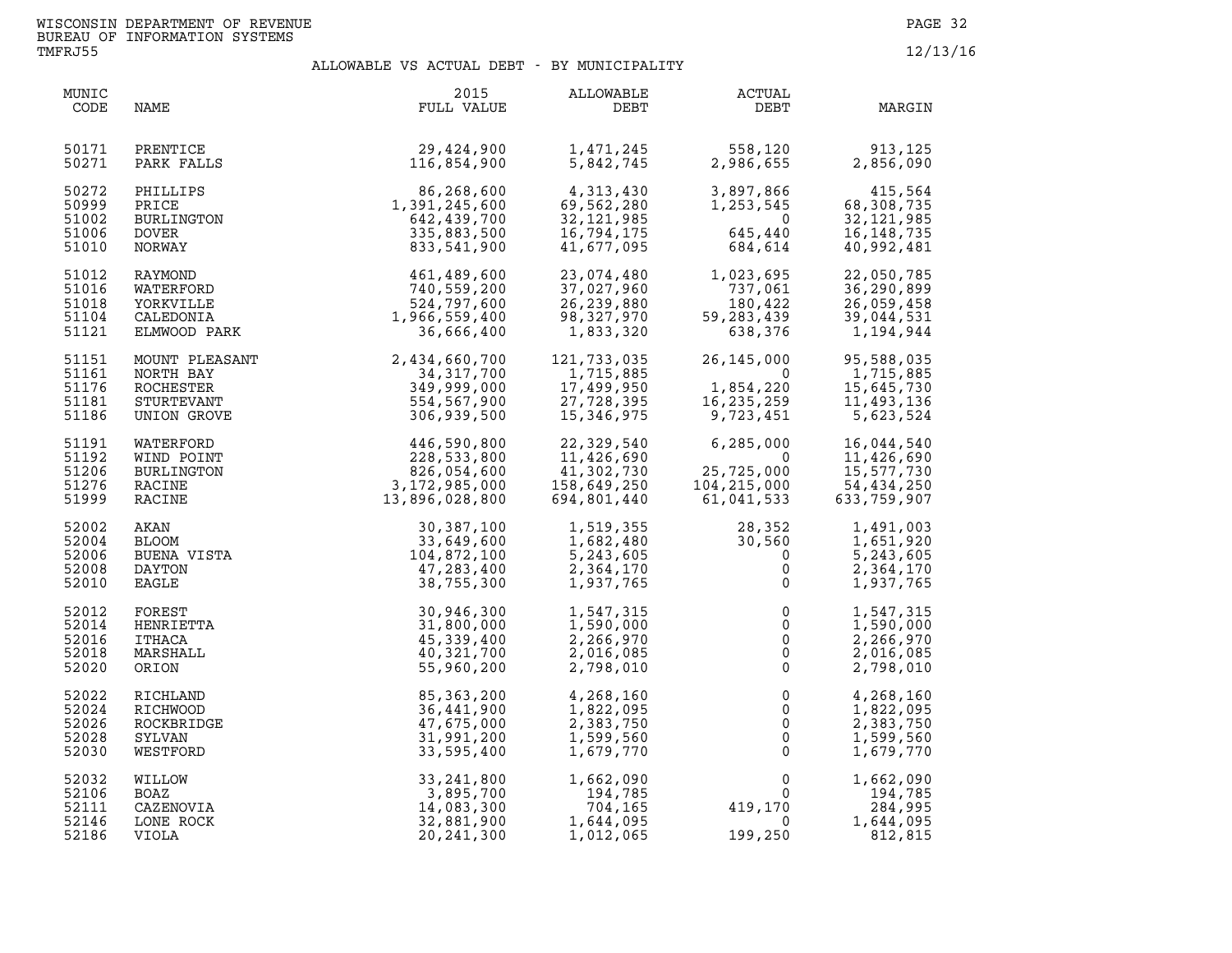| MUNIC<br>CODE                             | NAME                                                                        | 2015<br>FULL VALUE                                                                                                                                                                                                                        | ALLOWABLE<br>DEBT                                                                                                                                                                                                                                                | ACTUAL<br>DEBT                                                                                                                                                                                | MARGIN                                                         |
|-------------------------------------------|-----------------------------------------------------------------------------|-------------------------------------------------------------------------------------------------------------------------------------------------------------------------------------------------------------------------------------------|------------------------------------------------------------------------------------------------------------------------------------------------------------------------------------------------------------------------------------------------------------------|-----------------------------------------------------------------------------------------------------------------------------------------------------------------------------------------------|----------------------------------------------------------------|
| 52196<br>52276<br>52999<br>53002<br>53004 |                                                                             | XUBA 2,223,400<br>RICHLAND CENTER 278,256,200<br>RICHLAND 1,072,880,400<br>AVON 49,967,100<br>BELOIT 429,231,500<br>CENTER 95,179,100<br>CENTER 95,319,800<br>CLINTON 95,319,800<br>NULTON 555,860,600<br>IARMONY 227,495,800<br>NESVILLE | 53,644,∪∠∪<br>2,498,355<br>21,461,575                                                                                                                                                                                                                            | $\begin{array}{cccc} 111,170 & & 40,643 \\ 13,912,810 & & 600,000 \\ 53,644,020 & & 4,120,000 \\ 2,498,355 & & 0 \\ 21,461,575 & & 5,292,200 \end{array}$                                     | 70,527<br>13,312,810<br>49,524,020<br>2.499.02<br>16, 169, 375 |
| 53006<br>53008<br>53010<br>53012<br>53014 |                                                                             |                                                                                                                                                                                                                                           | 4,758,955<br>4,765,990<br>3,379,735<br>17,793,030<br>11,374,790                                                                                                                                                                                                  | $\begin{array}{cc} & 0 & 4\, , 758\, , 955\ 17\, , 250 & 4\, , 748\, , 740\ 200\, , 000 & 3\, , 179\, , 735\ 501\, , 401 & 17\, , 291\, , 629\ 205\, , 521 & 11\, , 169\, , 269\ \end{array}$ |                                                                |
| 53016<br>53018<br>53020<br>53022<br>53024 | JANESVILLE<br>JOHNSTOWN<br>LA PRAIRIE<br>LIMA<br>MAGNOLIA                   | 369,987,700<br>75,821,000<br>69,138,500<br>96,822,000<br>60,913,900                                                                                                                                                                       | 18,499,385<br>3,791,050<br>3,456,925<br>4,841,100<br>3,045,695                                                                                                                                                                                                   | $\begin{array}{c} 0 \\ 0 \\ 0 \\ 0 \\ 0 \end{array}$                                                                                                                                          | 18,499,385<br>3,791,050<br>3,456,925<br>4,841,100<br>3,045,695 |
| 53026<br>53028<br>53030<br>53032<br>53034 | MILTON<br>NEWARK<br>PLYMOUTH<br>PORTER<br>ROCK                              |                                                                                                                                                                                                                                           | $\begin{array}{cccc} 282, 502, 000 & 14, 125, 100 & 175, 645 & 13, 949, 455 \\ 112, 801, 500 & 5, 640, 075 & 0 & 5, 640, 075 \\ 89, 810, 600 & 4, 490, 530 & 0 & 4, 490, 530 \\ 96, 219, 700 & 4, 810, 985 & 0 & 4, 810, 985 \\ 167, 422, 500 & 8, 371, 125 & 0$ |                                                                                                                                                                                               |                                                                |
| 53036<br>53038<br>53040<br>53111<br>53126 |                                                                             | SPRING VALLEY<br>TURTLE<br>TURTLE<br>UNION 185,929,400<br>CLINTON 157,219,400<br>FOOTVILLE<br>TOOTVILLE<br>TOOTVILLE<br>TOOTVILLE<br>TOOTVILLE<br>TOOTVILLE<br>25,249,200                                                                 |                                                                                                                                                                                                                                                                  | 3, 291, 495<br>9, 296, 470<br>7, 860, 970<br>5, 852, 250<br>1, 762, 460<br>1, 381, 805                                                                                                        | 3,291,495<br>9,038,437<br>7,734,755<br>4,442,232<br>380,655    |
| 53165<br>53206<br>53221<br>53222<br>53241 | ORFORDVILLE<br><b>BELOIT</b><br>EDGERTON<br>EVANSVILLE<br><b>JANESVILLE</b> | 1,557,937,900<br>3,987,273,400                                                                                                                                                                                                            | $\begin{array}{lll} 65,095,300 && 3,254,765 \\ 557,937,900 && 77,896,895 \\ 336,037,600 && 16,801,880 \\ 333,992,400 && 16,699,620 \\ 987,273,400 && 199,363,670 \end{array}$                                                                                    | 2,009,375<br>50,797,072<br>5,921,458<br>7,195,514<br>82,200,000<br>117,163,670                                                                                                                |                                                                |
| 53257<br>53999<br>54002<br>54004<br>54006 | MILTON<br>ROCK<br>ATLANTA<br>BIG BEND<br>BIG FALLS                          | 362,028,200<br>9,926,025,100<br>47,552,400<br>112,915,100<br>12,834,500                                                                                                                                                                   | 18,101,410<br>$2,301,255$<br>2,377,620<br>5,645,755                                                                                                                                                                                                              | 13,860,000<br>46,630,000<br>$46,630,000$<br>0<br>0<br>61,616                                                                                                                                  | 4,241,410<br>449,671,255<br>2,377,620<br>5,645,755<br>580,109  |
| 54008<br>54010<br>54012<br>54014<br>54016 | CEDAR RAPIDS<br>DEWEY<br>FLAMBEAU<br>GRANT<br>GROW                          | 3,708,900<br>69,605,300<br>67,263,600<br>51,724,300<br>20,795,800                                                                                                                                                                         | 3,480,265<br>3,363,180<br>2,586,215<br>1,039,790                                                                                                                                                                                                                 | $185,445$<br>$7480,265$<br>$7363,180$<br>$7586,215$<br>$790$<br>$87,522$<br>$87,522$                                                                                                          | 185,445<br>3,384,075<br>2,470,668<br>2,586,215<br>952,268      |
| 54018<br>54020<br>54022                   | HAWKINS<br>HUBBARD<br>LAWRENCE                                              | 16,316,800<br>21,377,700<br>23,639,400                                                                                                                                                                                                    | $815,840$<br>1,068,885<br>1,181,970<br>1,068,885<br>1,181,970                                                                                                                                                                                                    | $\Omega$                                                                                                                                                                                      | $0$ 815,840<br>109,180 959,705<br>1,181,970                    |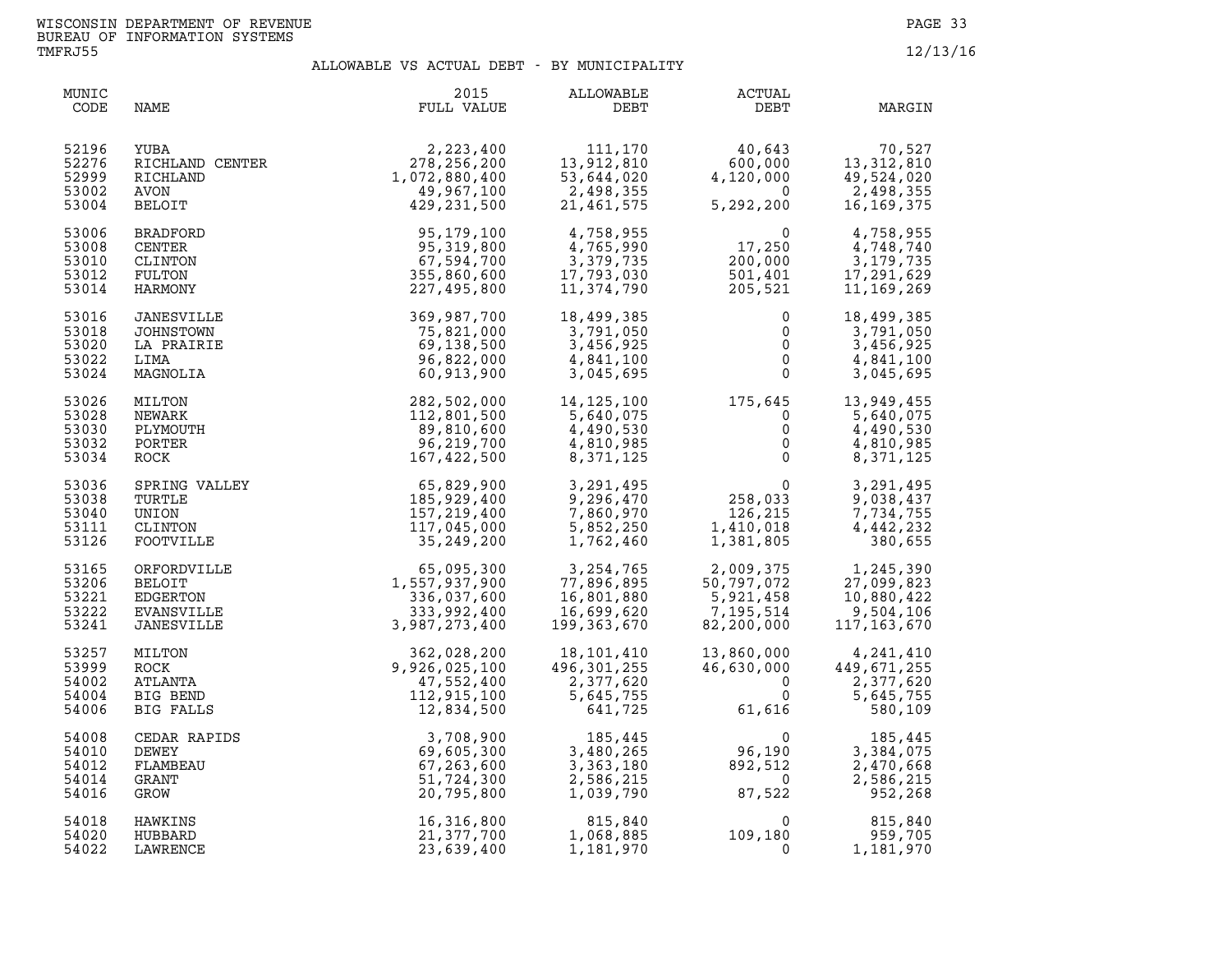| MUNIC<br>CODE                             | NAME                                                               | 2015<br>FULL VALUE                                                                                                            | ALLOWABLE<br>DEBT                                                | <b>ACTUAL</b><br>DEBT                                                  | MARGIN                                                                               |
|-------------------------------------------|--------------------------------------------------------------------|-------------------------------------------------------------------------------------------------------------------------------|------------------------------------------------------------------|------------------------------------------------------------------------|--------------------------------------------------------------------------------------|
| 54024<br>54026                            | MARSHALL<br>MURRY                                                  | 27,371,500<br>24,659,900                                                                                                      | 1,368,575<br>1,232,995                                           | 64,548<br>$\Omega$                                                     | 1,304,027<br>1,232,995                                                               |
| 54028<br>54030<br>54032<br>54034<br>54036 | RICHLAND<br>RUSK                                                   | 20,364,300<br>118,818,700                                                                                                     | 1,018,215<br>5,940,935<br>610, 305<br>1,364,985<br>2,886,125     | $-207$<br>35,097<br>0<br>0<br>0                                        | 1,018,422<br>5,905,838<br>610,305<br>1,364,985<br>2,886,125                          |
| 54038<br>54040<br>54042<br>54044<br>54046 |                                                                    |                                                                                                                               | 2,957,050<br>842,880<br>3,444,315<br>371,630<br>3,439,340        | $45,029$<br>0<br>0<br>0<br>0                                           | 2,957,050<br>797,851<br>3,444,315<br>371,630<br>3,439,340                            |
| 54048<br>54106<br>54111<br>54131<br>54136 |                                                                    |                                                                                                                               | 496,320<br>1,321,730<br>160,950<br>281,260<br>646,155            | 156,500<br>225,453<br>$\overline{0}$<br>$\overline{0}$<br>397,288      | 339,820<br>1,096,277<br>160,950<br>281,260<br>248,867                                |
| 54141<br>54181<br>54186<br>54191<br>54246 |                                                                    |                                                                                                                               | 90,745<br>465,325<br>227,145<br>1,241,345<br>8,530,765           | 19,540<br>90,458<br>195,113<br>590,836<br>4,577,929                    | 71,205<br>374,867<br>32,032<br>650,509<br>3,952,836                                  |
| 54999<br>55002<br>55004<br>55006<br>55008 | CADY<br><b>CYLON</b><br>EAU GALLE                                  | $1,226,515,600$<br>$69,736,300$<br>$67,793,700$<br>$49,099,600$<br>$93,319,300$                                               | 61,325,780<br>3,486,815<br>3,389,685<br>2,454,980<br>4,665,965   | $\begin{bmatrix} 90,095 \\ 90,095 \\ 0 \\ 0 \\ 0 \end{bmatrix}$        | 12,908,755 48,417,025<br>90,095 90,095 90,095<br>3,389,685<br>2,454,980<br>4,665,965 |
| 55010<br>55012<br>55014<br>55016<br>55018 | EMERALD<br>ERIN PRAIRIE<br>FOREST<br>GLENWOOD<br>HAMMOND           | 49,622,900<br>56,682,300<br>41,658,500<br>49,522,300<br>177, 102, 200                                                         | 2,481,145<br>2,834,115<br>2,082,925<br>2,476,115<br>8,855,110    | $73,088$<br>0<br>95,542<br>95,542<br>95,542                            | 2,408,057<br>2,834,115<br>2,082,925<br>2,380,573<br>8,855,110                        |
| 55020<br>55022<br>55024<br>55026<br>55028 |                                                                    | HUDSON 936,736,600<br>KINNICKINNIC 936,736,600<br>PLEASANT VALLEY 40,100,300<br>RICHMOND 287,532,200<br>RUSH RIVER 41,530,800 | 46,836,830<br>8,855,965<br>2,005,015<br>14,376,610<br>2,076,540  | $\mathsf 0$<br>$\mathbf{0}$<br>77,083<br>$\Omega$                      | 46,836,830<br>8,855,965<br>2,005,015<br>14,299,527<br>2,076,540                      |
| 55030<br>55032<br>55034<br>55036<br>55038 | SAINT JOSEPH<br>SOMERSET<br>SPRINGFIELD<br>STANTON<br>STAR PRAIRIE | 484, 413, 700<br>373, 906, 300<br>64, 019, 700<br>57, 990, 900<br>274, 615, 300                                               | 24,220,685<br>18,695,315<br>3,200,985<br>2,899,545<br>13,730,765 | 2,010,000<br>135,482<br>50.000<br>2,010,000<br>135,482<br>0<br>522,384 | 22, 210, 685<br>18,559,833<br>3,200,985<br>2,849,545<br>13,208,381                   |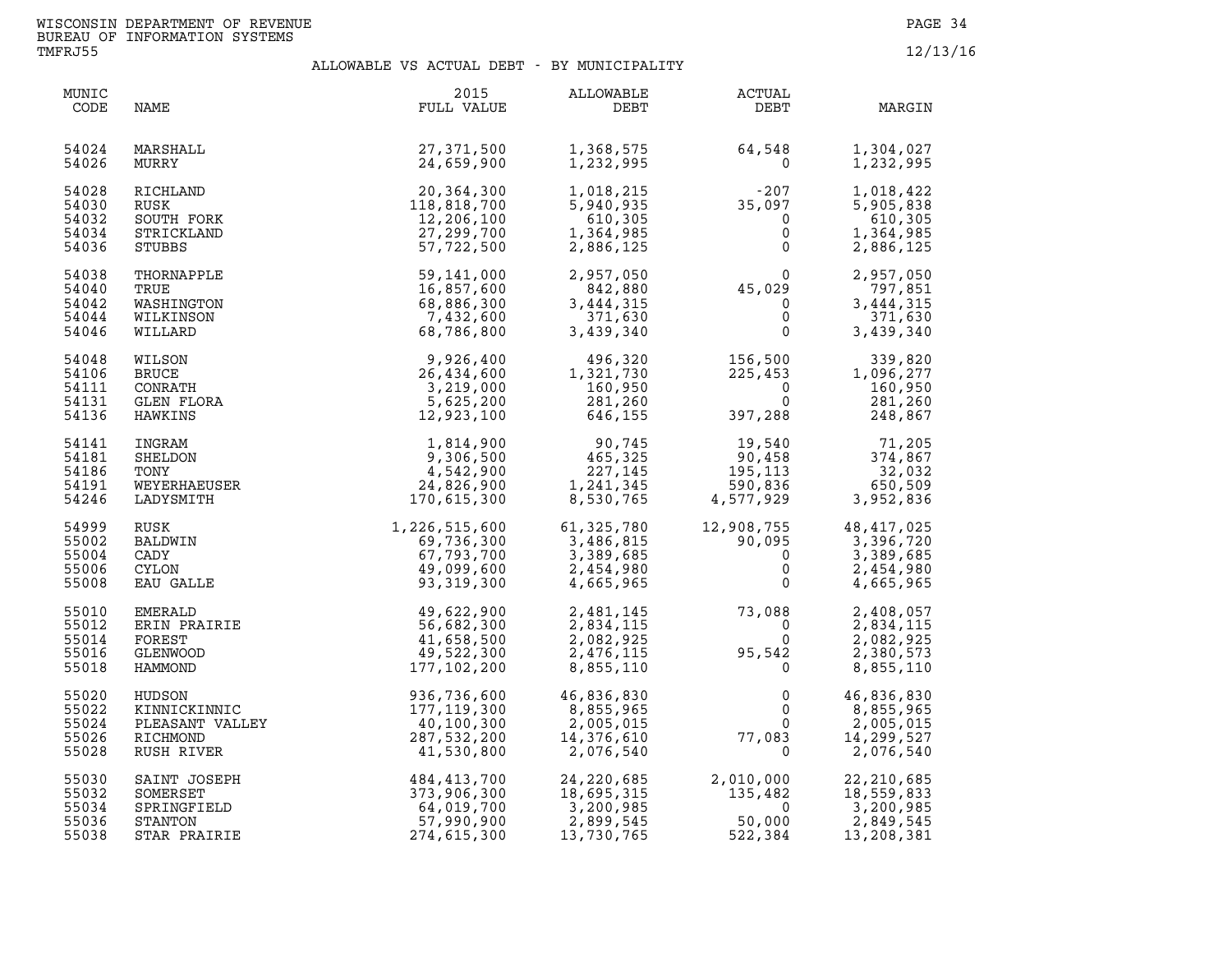| MUNIC<br>CODE                             | NAME                                                                                | 2015<br>FULL VALUE                                                                                                   | ALLOWABLE<br>DEBT                                                            | <b>ACTUAL</b><br>DEBT                                                                                  | MARGIN                                                            |
|-------------------------------------------|-------------------------------------------------------------------------------------|----------------------------------------------------------------------------------------------------------------------|------------------------------------------------------------------------------|--------------------------------------------------------------------------------------------------------|-------------------------------------------------------------------|
| 55040<br>55042<br>55106<br>55116<br>55136 | TROY<br>WARREN<br>BALDWIN<br>DEER PARK<br>HAMMOND                                   | 719,918,200<br>147,428,800<br>255,871,400<br>12,035,600<br>117,982,300                                               | 35,995,910<br>7,371,440<br>$12,793,570$<br>$601,780$<br>5.899.11             | 0<br>180,000<br>3,470,699<br>29,099<br>4,541,388<br>3,470,699<br>4,541,388                             | 35,995,910<br>7,191,440<br>9,322,871<br>572,681<br>1,357,727      |
| 55161<br>55176<br>55181<br>55182<br>55191 | NORTH HUDSON<br><b>ROBERTS</b><br>SOMERSET                                          | 351,463,400<br>122,336,500<br>189,265,600                                                                            | $17,573,173$<br>6,116,825<br>120,280<br>9,463,280<br>1,669,000<br>476,155    | $1, 827, 823$<br>$3, 071, 000$<br>$5, 843, 080$<br>$317, 887$<br>$0$<br>$\Omega$                       | 15,745,347<br>3,045,825<br>3,620,200<br>1,351,113<br>476,155      |
| 55192<br>55231<br>55236<br>55261<br>55999 |                                                                                     | 33,380,000<br>WOODVILLE<br>GLENWOOD CITY<br>GLENWOOD CITY<br>HUDSON<br>HUDSON<br>NEW RICHMOND<br>ST CROIX<br>BABARCC | 5,892,150<br>2,848,090<br>83,201,660<br>30,363,485<br>403,137                | 2,801,961<br>343,691<br>$14,072,999$<br>$17,379,685$<br>$22,110,000$                                   | 1,090,189<br>2,504,399<br>69,128,661<br>12,983,800<br>381,027,525 |
| 56002<br>56004<br>56006<br>56008<br>56010 | <b>BARABOO</b><br>BEAR CREEK<br>DELLONA<br>DELTON<br><b>EXCELSIOR</b>               | 196,874,400<br>63,609,800<br>224,701,000<br>296,965,900<br>141,643,900                                               | 9,843,720<br>3,180,490<br>11,235,050<br>$\frac{14,010,1}{7,082,195}$         | $\mathbf{0}$<br>$\begin{bmatrix} 0 \\ 0 \\ 0 \\ 0 \end{bmatrix}$<br>0                                  | 9,843,720<br>3,180,490<br>11,235,050<br>14,848,295<br>7,082,195   |
| 56012<br>56014<br>56016<br>56018<br>56020 | FAIRFIELD<br>FRANKLIN<br>FREEDOM<br>GREENFIELD<br>HONEY CREEK                       | 102,662,500<br>71,466,500<br>55,916,500<br>100,045,600<br>81,490,200                                                 | 5, 133, 125<br>3,573,325<br>2,795,825<br>5,002,280<br>4,074,510              | $0$<br>$870,653$<br>$176,000$<br>$0$<br>0                                                              | 5, 133, 125<br>2,702,672<br>2,619,825<br>5,002,280<br>4,074,510   |
| 56022<br>56024<br>56026<br>56028<br>56030 | HONEY CREEK<br>IRONTON<br>LA VALLE<br>MERRIMAC<br>PRAIRIE DU SAC<br>DERAIRIE DU SAC | 49,445,600<br>351,031,400<br>230,996,000<br>144,325,000<br>100,767,700                                               | 2,472,280<br>17,551,570<br>11,549,800<br>7,216.250<br>7,216,250<br>5,038,385 | $950,000\n0\n0\n0\n0$                                                                                  | 2,472,280<br>16,601,570<br>11,549,800<br>7,216,250<br>5,038,385   |
| 56032<br>56034<br>56036<br>56038<br>56040 | SPRING GREEN<br>SUMPTER<br>TROY<br>WASHINGTON<br>WESTFIELD                          | 165,584,000<br>62,511,100<br>88,077,600<br>57,458,400<br>52,466,100                                                  | 8,279,200<br>3, 125, 555<br>4,403,880<br>2,872,920<br>2,623,305              | $77,333\n441,499\n14,821\n0\n0$                                                                        | 8,201,867<br>2,684,056<br>4,389,059<br>2,872,920<br>2,623,305     |
| 56042<br>56044<br>56141<br>56146<br>56147 | WINFIELD<br>WOODLAND<br>IRONTON<br>LAKE DELTON<br>LA VALLE                          | $-2,466,100$<br>$84,350,700$<br>$79,762,400$<br>$7,392,600$<br>$1,433,788,000$<br>$15,493,300$                       | 4,217,535<br>3,988,120<br>369,630<br>71,689,400<br>774,665                   | $\begin{smallmatrix}&&&0\\&&&0\\&&34\, ,536\\12\, ,364\, ,362\\&&0\end{smallmatrix}$<br>$\overline{0}$ | 4,217,535<br>3,988,120<br>335,094<br>59, 325, 038<br>774,665      |
| 56148<br>56149<br>56151                   | LIME RIDGE<br>LOGANVILLE<br>MERRIMAC                                                | 8,082,200<br>13,179,000<br>72,545,500                                                                                | 404,110<br>658,950<br>3,627,275                                              | $\Omega$<br>411,157<br>735,326                                                                         | 404,110<br>247,793<br>2,891,949                                   |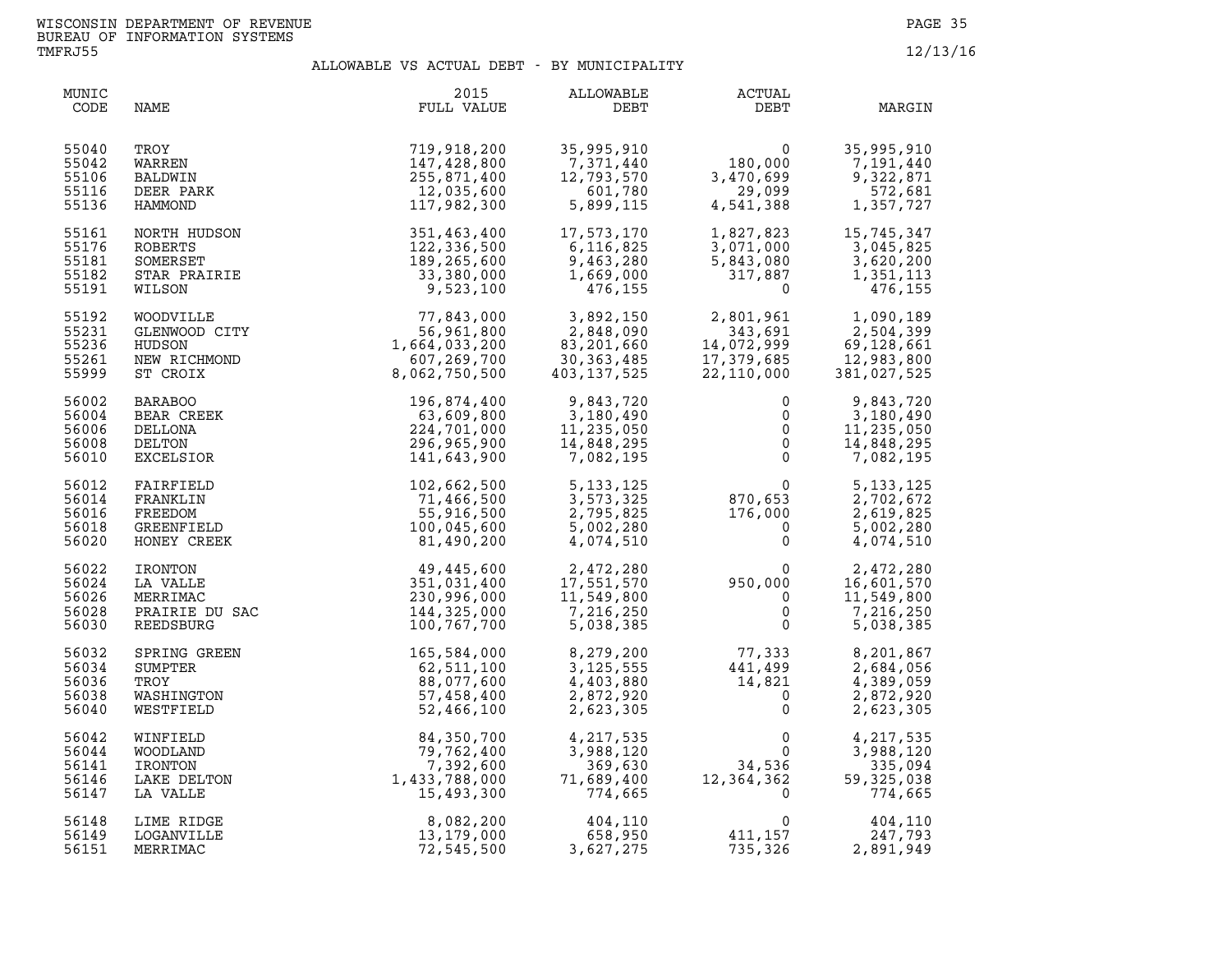| MUNIC<br>CODE                             | NAME                                                                        | 2015<br>FULL VALUE                                                               | ALLOWABLE<br>DEBT                                                             | ACTUAL<br>DEBT                                                            | MARGIN                                                              |
|-------------------------------------------|-----------------------------------------------------------------------------|----------------------------------------------------------------------------------|-------------------------------------------------------------------------------|---------------------------------------------------------------------------|---------------------------------------------------------------------|
| 56161<br>56171                            | NORTH FREEDOM<br>PLAIN                                                      | 27,931,400<br>69,626,100                                                         | 1,396,570<br>3,481,305                                                        | 615,000<br>3,155,542                                                      | 781,570<br>325,763                                                  |
| 56172<br>56176<br>56181<br>56182<br>56191 | PRAIRIE DU SAC<br>ROCK SPRINGS<br>SAUK CITY<br>SPRING GREEN<br>WEST BARABOO | 359, 383, 000<br>19, 476, 200<br>307, 611, 400<br>153, 001, 500<br>108, 471, 700 | 17,969,150<br>973,810<br>15,380,570<br>7,650,075<br>5,423,585                 | 8,557,584<br>449,214<br>7,227,933<br>$\overline{\mathbf{0}}$<br>2,010,801 | 9,411,566<br>524,596<br>8,152,637<br>7,650,075<br>3,412,784         |
| 56206<br>56276<br>56999<br>57002<br>57004 | <b>BARABOO</b><br>REEDSBURG<br>SAUK<br>BASS LAKE<br>COUDERAY                | 776,843,200<br>544,209,800<br>6,829,472,200<br>477,751,700<br>28,939,400         | 38,842,160<br>27,210,490<br>341,473,610<br>23,887,585<br>1,446,970            | 21,362,000<br>20,435,000<br>20,145,000<br>135,609<br>$\Omega$             | 17,480,160<br>6,775,490<br>321, 328, 610<br>23,751,976<br>1,446,970 |
| 57006<br>57008<br>57010<br>57012<br>57014 | DRAPER<br>EDGEWATER<br>HAYWARD<br>HUNTER<br>LENROOT                         | 44,718,700<br>166,953,000<br>540,699,900<br>209,439,700<br>253,129,100           | 2,235,935<br>2,235,935<br>8,347,650<br>27,034,995<br>10,471,985<br>12,656,455 | $142, 112$<br>$134, 564$<br>$49, 276$<br>$0$                              | 2,093,823<br>8,347,650<br>26,900,431<br>10,422,709<br>12,656,455    |
| 57016<br>57018<br>57020<br>57022<br>57024 | MEADOWBROOK<br>METEOR<br>OJIBWA<br>RADISSON<br>ROUND LAKE                   | 19,494,900<br>24,695,400<br>53,824,300<br>61,676,300<br>373,674,300              | 974,745<br>1,234,770<br>2,691,215<br>3,083,815<br>18,683,715                  | $9,756$<br>0<br>240,543<br>562,531<br>0                                   | 964,989<br>1,234,770<br>2,450,672<br>2,521,284<br>18,683,715        |
| 57026<br>57028<br>57030<br>57032<br>57111 | SAND LAKE<br>SPIDER LAKE<br>WEIRGOR<br>WINTER<br>COUDERAY                   | 370,855,100<br>290,853,500<br>42,425,400<br>213,479,200<br>3,114,500             | 18,542,755<br>14,542,675<br>2,121,270<br>10,673,960<br>155,725                | $74,352$<br>301,973<br>117,812<br>14,947                                  | 18,542,755<br>14,468,323<br>1,819,297<br>10,556,148<br>140,778      |
| 57121<br>57176<br>57190<br>57236<br>57999 | EXELAND<br>RADISSON<br>WINTER<br>HAYWARD<br>SAWYER                          | 7,006,200<br>7,061,600<br>12,374,000<br>232,166,200<br>3,434,332,400             | 350,310<br>353,080<br>618,700<br>11,608,310<br>171,716,620                    | $\overline{0}$<br>17,248<br>$135,598$<br>1,647,581<br>1,665,000 1         | 350,310<br>335,832<br>483,102<br>9,960,729<br>170,051,620           |
| 58002<br>58004<br>58006<br>58008<br>58010 | ALMON<br>ANGELICA<br>ANIWA<br>BARTELME<br>BELLE PLAINE                      | 54,037,100<br>124,071,000<br>43,839,500<br>16,887,200<br>204,947,100             | 2,701,855<br>6, 203, 550<br>2,191,975<br>844,360<br>10,247,355                | 0<br>$\mathsf{O}$<br>$\mathsf{O}\xspace$<br>$\overline{0}$<br>$\mathbf 0$ | 2,701,855<br>6,203,550<br>2,191,975<br>844,360<br>10,247,355        |
| 58012<br>58014<br>58016<br>58018<br>58020 | <b>BIRNAMWOOD</b><br>FAIRBANKS<br>GERMANIA<br>GRANT<br>GREEN VALLEY         | 50,417,300<br>50,091,900<br>46,858,200<br>63,738,200<br>71,246,700               | 2,520,865<br>2,504,595<br>2,342,910<br>3,186,910<br>3,562,335                 | $\mathsf{O}$<br>$\mathbf 0$<br>0<br>13,449<br>$\mathbf 0$                 | 2,520,865<br>2,504,595<br>2,342,910<br>3, 173, 461<br>3,562,335     |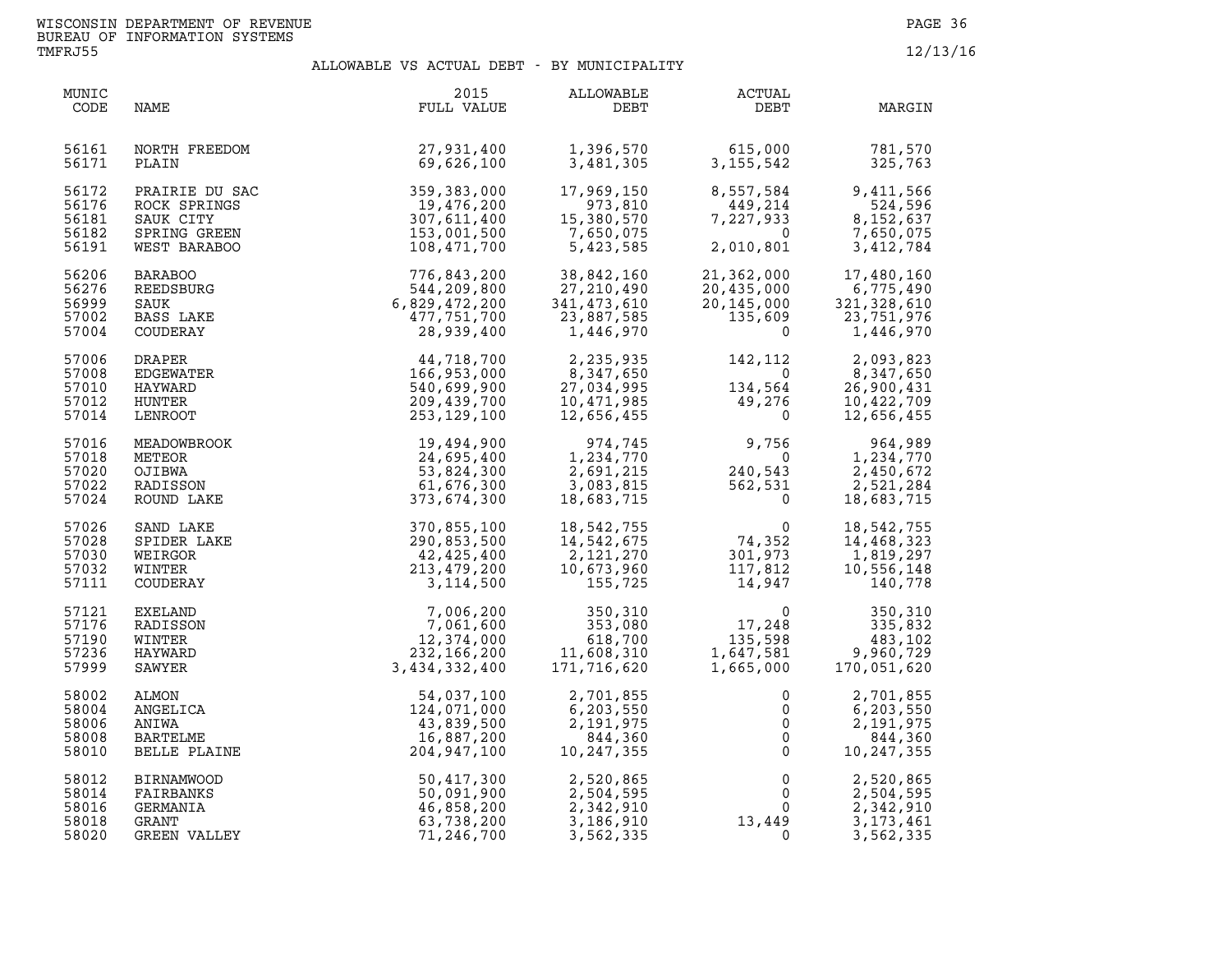| MUNIC<br>CODE                             | NAME                                                            | 2015<br>FULL VALUE                                                        | ALLOWABLE<br>DEBT                                                   | ACTUAL<br>DEBT                                            | MARGIN                                                             |
|-------------------------------------------|-----------------------------------------------------------------|---------------------------------------------------------------------------|---------------------------------------------------------------------|-----------------------------------------------------------|--------------------------------------------------------------------|
| 58022                                     | HARTLAND                                                        | 65,155,900                                                                | 3,257,795                                                           | 116,519                                                   | 3, 141, 276                                                        |
| 58024                                     | HERMAN                                                          | 54,804,400                                                                | 2,740,220                                                           | $\Omega$                                                  | 2,740,220                                                          |
| 58026                                     | HUTCHINS                                                        | 48,152,400                                                                | 2,407,620                                                           | 81,411                                                    | 2,326,209                                                          |
| 58028                                     | LESSOR                                                          | 89,708,300                                                                | 4,485,415                                                           | $\mathbf 0$                                               | 4,485,415                                                          |
| 58030                                     | MAPLE GROVE                                                     | 58,857,300                                                                | 2,942,865                                                           | $\Omega$                                                  | 2,942,865                                                          |
| 58032                                     | MORRIS                                                          | 41,754,800                                                                | 2,087,740                                                           | 0                                                         | 2,087,740                                                          |
| 58034                                     | NAVARINO                                                        | 40,575,500                                                                | 2,028,775                                                           | 36,314                                                    | 1,992,461                                                          |
| 58036                                     | PELLA                                                           | 75,630,600                                                                | 3,781,530                                                           | $\Omega$                                                  | 3,781,530                                                          |
| 58038                                     | RED SPRINGS                                                     | 74,064,500                                                                | 3,703,225                                                           | 65,432                                                    | 3,637,793                                                          |
| 58040                                     | RICHMOND                                                        | 155,565,000                                                               | 7,778,250                                                           | $\mathbf 0$                                               | 7,778,250                                                          |
| 58042                                     | SENECA                                                          | 50,395,500                                                                | 2,519,775                                                           | 196,000                                                   | 2,323,775                                                          |
| 58044                                     | WASHINGTON                                                      | 201,028,600                                                               | 10,051,430                                                          | 0                                                         | 10,051,430                                                         |
| 58046                                     | WAUKECHON                                                       | 83,683,500                                                                | 4, 184, 175                                                         | $\mathsf 0$                                               | 4, 184, 175                                                        |
| 58048                                     | WESCOTT                                                         | 359, 377, 100                                                             | 17,968,855                                                          | $\mathbf 0$                                               | 17,968,855                                                         |
| 58050                                     | WITTENBERG                                                      | 67,446,900                                                                | 3,372,345                                                           | $\overline{0}$                                            | 3,372,345                                                          |
| 58101<br>58106<br>58107<br>58108<br>58111 | ANIWA<br><b>BIRNAMWOOD</b><br><b>BONDUEL</b><br>BOWLER<br>CECIL | 8,305,700<br>31,565,200<br>75,485,700<br>8,705,900<br>44,390,200          | 415,285<br>1,578,260<br>3,774,285<br>435,295<br>2,219,510           | $284,124$<br>$284,124$<br>200,663<br>24,596               | 415,285<br>1,294,136<br>1,969,285<br>234,632<br>2,194,914          |
| 58121                                     | ELAND                                                           | 8,882,000                                                                 | 444,100                                                             | $\Omega$                                                  | 444,100                                                            |
| 58131                                     | GRESHAM                                                         | 18,034,100                                                                | 901,705                                                             | 505,303                                                   | 396,402                                                            |
| 58151                                     | MATTOON                                                         | 10,026,700                                                                | 501, 335                                                            | $\Omega$                                                  | 501,335                                                            |
| 58186                                     | TIGERTON                                                        | 19,700,300                                                                | 985,015                                                             | 71,759                                                    | 913,256                                                            |
| 58191                                     | WITTENBERG                                                      | 46,192,800                                                                | 2,309,640                                                           | 1,577,500                                                 | 732,140                                                            |
| 58281<br>58999<br>59002<br>59004<br>59006 | <b>SHAWANO</b><br>SHAWANO<br>GREENBUSH<br>HERMAN<br>HOLLAND     | 502,984,500<br>2,978,852,000<br>134,338,000<br>122,870,600<br>314,946,600 | 25, 149, 225<br>148,942,600<br>6,716,900<br>6,143,530<br>15,747,330 | 18,583,000<br>3,463,934<br>222,074<br>$\Omega$<br>570,000 | 6,566,225<br>145,478,666<br>6,494,826<br>6,143,530<br>15, 177, 330 |
| 59008                                     | LIMA                                                            | 215,444,500                                                               | 10,772,225                                                          | 197,790                                                   | 10,574,435                                                         |
| 59010                                     | LYNDON                                                          | 164,793,500                                                               | 8,239,675                                                           | 46,251                                                    | 8,193,424                                                          |
| 59012                                     | MITCHELL                                                        | 114,266,000                                                               | 5,713,300                                                           | $\overline{\mathbf{0}}$                                   | 5,713,300                                                          |
| 59014                                     | MOSEL                                                           | 125,907,300                                                               | 6, 295, 365                                                         | 181,791                                                   | 6, 113, 574                                                        |
| 59016                                     | PLYMOUTH                                                        | 322, 142, 900                                                             | 16,107,145                                                          | $\Omega$                                                  | 16, 107, 145                                                       |
| 59018                                     | RHINE                                                           | 328,832,500                                                               | 16,441,625                                                          | 697,124                                                   | 15,744,501                                                         |
| 59020                                     | RUSSELL                                                         | 35,241,500                                                                | 1,762,075                                                           | 23,830                                                    | 1,738,245                                                          |
| 59022                                     | SCOTT                                                           | 145, 255, 200                                                             | 7,262,760                                                           | $\overline{0}$                                            | 7,262,760                                                          |
| 59024                                     | SHEBOYGAN                                                       | 696,158,800                                                               | 34,807,940                                                          | 4,559,770                                                 | 30,248,170                                                         |
| 59026                                     | SHEBOYGAN FALLS                                                 | 197,126,200                                                               | 9,856,310                                                           | 657,694                                                   | 9,198,616                                                          |
| 59028                                     | SHERMAN                                                         | 133,438,600                                                               | 6,671,930                                                           | $\Omega$                                                  | 6,671,930                                                          |
| 59030                                     | WILSON                                                          | 376,438,000                                                               | 18,821,900                                                          | 243,011                                                   | 18,578,889                                                         |
| 59101                                     | ADELL                                                           | 33,924,700                                                                | 1,696,235                                                           | 530,000                                                   | 1,166,235                                                          |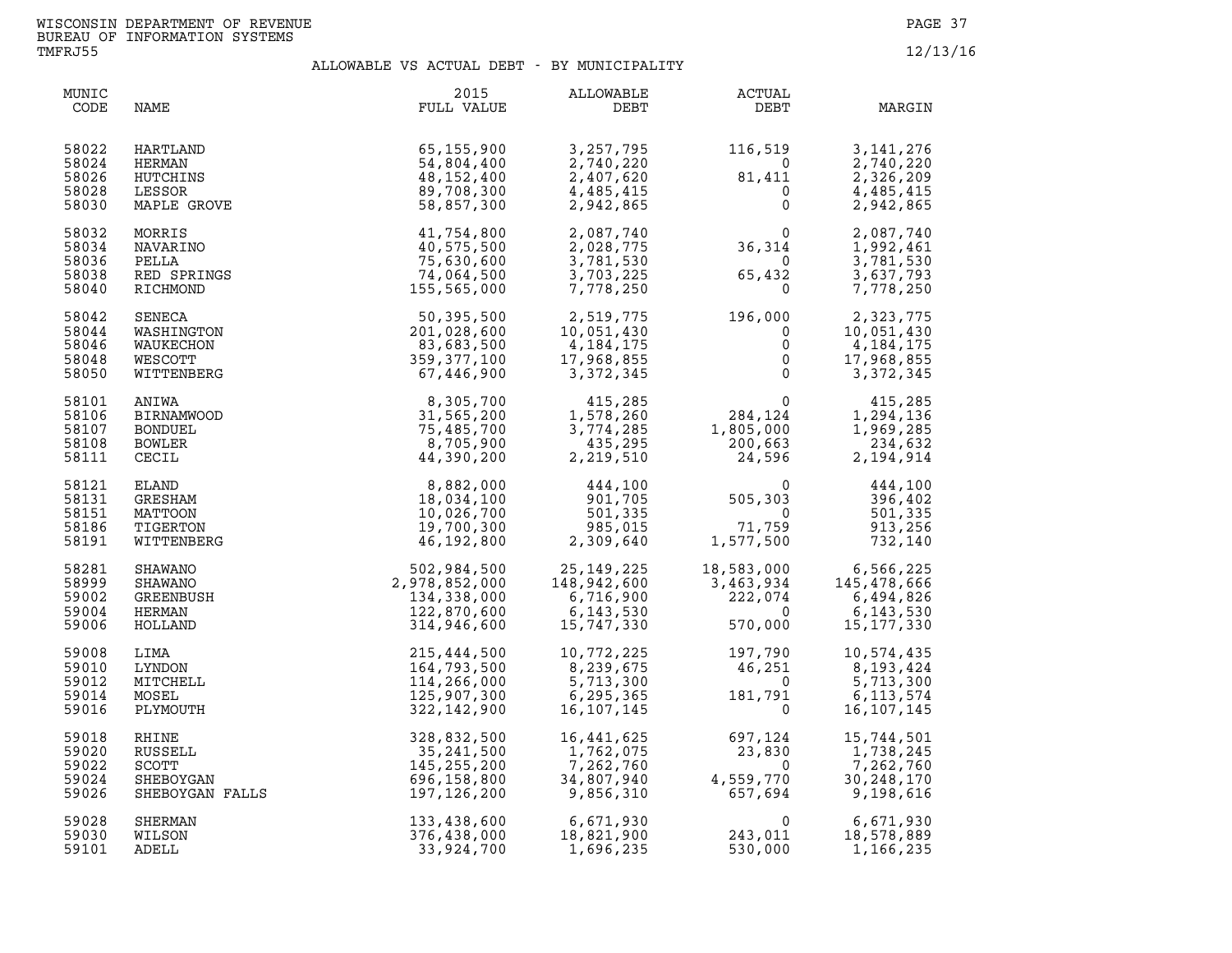| MUNIC<br>CODE                             | NAME                                                             | 2015<br>FULL VALUE                                                                                                                                                | ALLOWABLE<br>DEBT                                                                                                                                                                                          | <b>ACTUAL</b><br>DEBT                                                             | MARGIN                                                          |
|-------------------------------------------|------------------------------------------------------------------|-------------------------------------------------------------------------------------------------------------------------------------------------------------------|------------------------------------------------------------------------------------------------------------------------------------------------------------------------------------------------------------|-----------------------------------------------------------------------------------|-----------------------------------------------------------------|
| 59111<br>59112                            | CASCADE<br>CEDAR GROVE                                           | $37,907,100$<br>$132.406$ $400$                                                                                                                                   | 1,895,355<br>6,620,320                                                                                                                                                                                     | $0$<br>1,519,850                                                                  | 1,895,355<br>5,100,470                                          |
| 59121<br>59131<br>59135<br>59141<br>59165 |                                                                  | ELKHART LAKE<br>CLENBEULAH<br>HOWARDS GROVE<br>HOWARDS GROVE<br>223,680,700<br>COSTBURG<br>223,680,700<br>223,680,700<br>218,675,900<br>193,594,800               | 14,180,340<br>1,513,835<br>1,184,035<br>20,933,795<br>9,679,740                                                                                                                                            | 7,068,500<br>559,554<br>$495,838$<br>7,097,257<br>6,838,650<br>6,838,650          | 7,111,840<br>954,281<br>10,688,197<br>13,836,538<br>2,841,090   |
| 59176<br>59191<br>59271<br>59281<br>59282 | RANDOM LAKE<br>WALDO<br>PLYMOUTH<br>SHEBOYGAN<br>SHEBOYGAN FALLS | $\begin{array}{r} 136,793,800 \\ 29,875,700 \\ 700,920,400 \\ 2,407,532,000 \\ \text{LLS} \qquad \begin{array}{r} 532,000 \\ 588,691,000 \end{array} \end{array}$ | 6,839,690<br>$1,493,785$<br>$35,045,020$<br>35,046,020<br>120,376,600<br>29,434,550                                                                                                                        | 2,751,943<br>845,950<br>26,695,000<br>33,075,255<br>12,625,000                    | 4,087,747<br>647,835<br>8,351,020<br>87, 301, 345<br>16,809,550 |
| 59999<br>60002<br>60004<br>60006<br>60008 | SHEBOYGAN<br>AURORA<br>BROWNING<br>CHELSEA<br>CLEVELAND          | 8,645,086,200<br>27,686,700<br>55,046,300<br>62,186,800<br>20,588,100                                                                                             | 432, 254, 310<br>1,384,335<br>2,752,315<br>3,109,340<br>1,029,405                                                                                                                                          | 38,635,000<br>$\overline{0}$<br>$\mathsf{O}$<br>109,620<br>52,445<br>52,445       | 393,619,310<br>1,384,335<br>2,752,315<br>2,999,720<br>976,960   |
| 60010<br>60012<br>60014<br>60016<br>60018 | DEER CREEK<br>FORD<br>GOODRICH<br>GREENWOOD<br>GROVER            | 43,144,400<br>21, 136, 300<br>35,642,700<br>51,012,800<br>33,797,500                                                                                              | 2,157,220<br>1,056,815<br>1,782,135<br>2,550,640<br>1,689,875                                                                                                                                              | $\mathbf 0$<br>$\overline{0}$<br>0<br>$\Omega$<br>79,790                          | 2,157,220<br>1,056,815<br>1,782,135<br>2,550,640<br>1,610,085   |
| 60020<br>60022<br>60024<br>60026<br>60028 | HAMMEL<br>HOLWAY<br>JUMP RIVER<br>LITTLE BLACK<br>MAPLEHURST     | 66,510,600<br>39,196,700<br>23,360,200<br>74,202,000<br>25, 354, 600                                                                                              | 3,325,530<br>1,959,835<br>1,168,010<br>3,710,100<br>1,267,730                                                                                                                                              | 68,810<br>$\overline{\mathbf{0}}$<br>$\mathbf 0$<br>$\mathbf 0$<br>$\overline{0}$ | 3,256,720<br>1,959,835<br>1,168,010<br>3,710,100<br>1,267,730   |
| 60030<br>60032<br>60034<br>60036<br>60038 | MCKINLEY<br>MEDFORD<br>MOLITOR<br>PERSHING<br>RIB LAKE           | 29,647,400<br>164,445,000<br>39,807,200<br>18,696,800<br>72,053,400                                                                                               | 1,482,370<br>8,222,250<br>1,990,360<br>934,840<br>3,602,670                                                                                                                                                | $150, 105$<br>0<br>0<br>0<br>0                                                    | 1,332,265<br>8,222,250<br>1,990,360<br>934,840<br>3,602,670     |
| 60040<br>60042<br>60044<br>60131<br>60146 | <b>ROOSEVELT</b><br>TAFT<br>WESTBORO<br>GILMAN<br>LUBLIN         | 29,698,200<br>30,667,400<br>59,188,200<br>17,162,900<br>3,574,900                                                                                                 | 1,484,910<br>1,533,370<br>2,959,410<br>858,145<br>178,745                                                                                                                                                  | 0<br>$22,708$<br>$188,160$<br>$63,654$<br>0                                       | 1,484,910<br>1,510,662<br>2,771,250<br>794,491<br>178,745       |
| 60176<br>60181<br>60251<br>60999<br>61002 | RIB LAKE<br>STETSONVILLE<br>MEDFORD<br>TAYLOR<br>ALBION          | 295,560,200<br>1,395,485,700<br>48,738,800                                                                                                                        | 34,011,500<br>22,106,900<br>295,560,200<br>295,560,200<br>395,485,700<br>395,485,700<br>395,485,700<br>395,485,700<br>395,435,000<br>395,435,000<br>395,435,000<br>396,774,285<br>396,435,000<br>2,436,940 | 14,632<br>$\Omega$                                                                | 1,685,943<br>1,105,345<br>10,258,010<br>64,339,285<br>2,436,940 |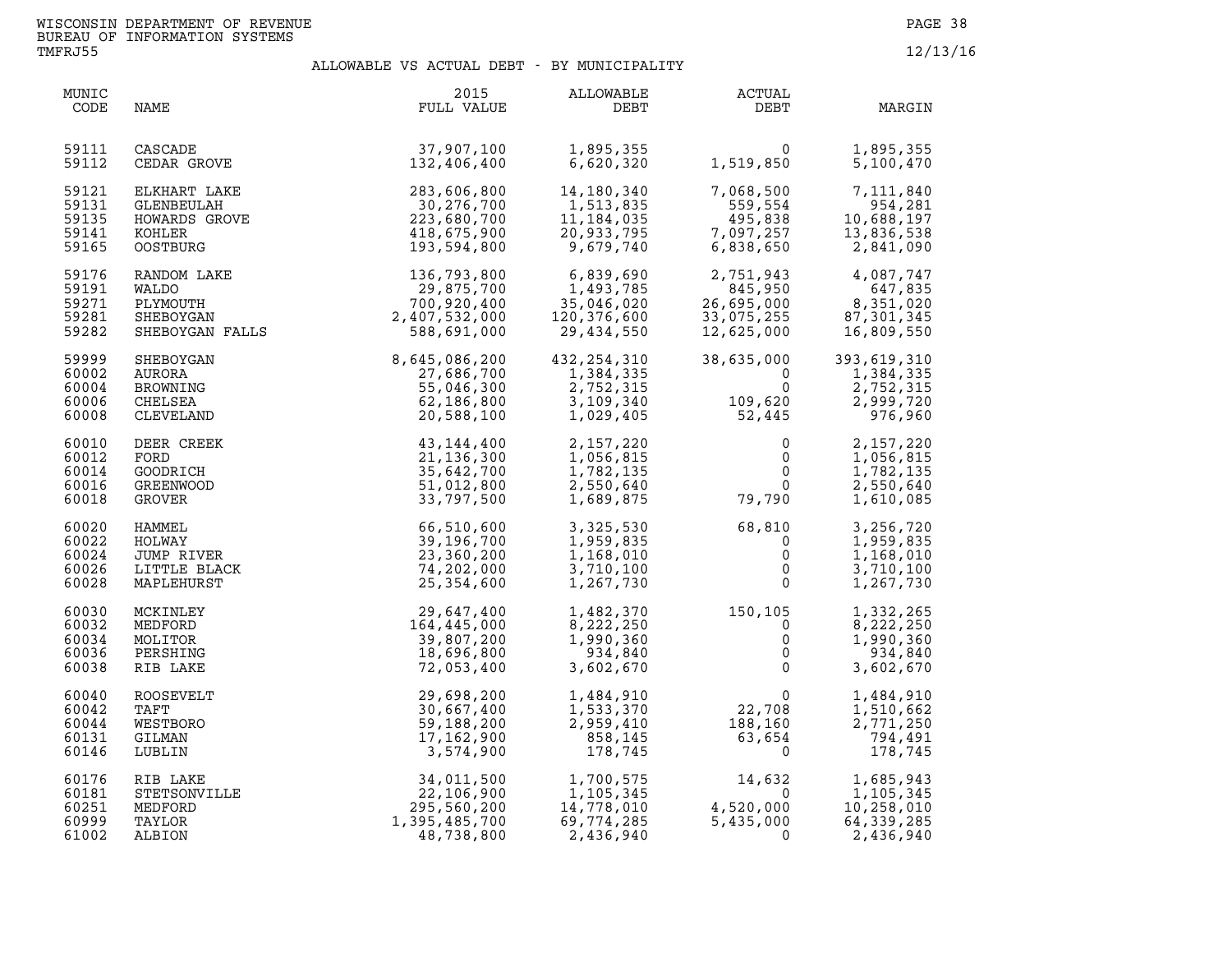| MUNIC<br>CODE                             | NAME  | 2015<br>FULL VALUE                                                                                                                                                                                                                                                     | ALLOWABLE<br>DEBT                                               | ACTUAL<br>DEBT                                                                                                                                                      | MARGIN                                                          |
|-------------------------------------------|-------|------------------------------------------------------------------------------------------------------------------------------------------------------------------------------------------------------------------------------------------------------------------------|-----------------------------------------------------------------|---------------------------------------------------------------------------------------------------------------------------------------------------------------------|-----------------------------------------------------------------|
| 61004<br>61006<br>61008<br>61010<br>61012 |       | READIR 168, 331, 200<br>CALEDONIA 36, 331, 200<br>CALEDONIA 36, 118, 600<br>CHIMNEY ROCK 24, 999, 700<br>DODGE<br>DODGE 24, 999, 700<br>DODGE 103, 389, 200<br>GALE<br>TIRCOLN 13, 389, 200<br>HALE<br>TIRCOLN 43, 176, 900<br>FIGEON 43, 134, 200<br>                 | 8,416,560<br>1,805,930<br>3,061,780<br>1,249,985<br>1,776,090   | $\begin{smallmatrix}&&0\0&&0\0&0\0&0\0&70\,242\end{smallmatrix}$                                                                                                    | 8,416,560<br>1,805,930<br>3,061,780<br>1,209,985<br>1,705,848   |
| 61014<br>61016<br>61018<br>61020<br>61022 |       |                                                                                                                                                                                                                                                                        | 5,169,460<br>7,423,845<br>4, 178, 515<br>2,156,710<br>2,858,295 | $191, 276$<br>$157, 793$<br>$0$<br>$0$                                                                                                                              | 4,978,184<br>7,266,052<br>4,178,515<br>2,156,710<br>2,858,295   |
| 61024<br>61026<br>61028<br>61030<br>61121 |       |                                                                                                                                                                                                                                                                        | 3,523,440<br>2,847,150<br>7,458,315<br>2,033,855<br>1,419,325   | $\begin{array}{c} 0 \\ 40,397 \\ 0 \\ 130,252 \\ 438,403 \end{array}$                                                                                               | 3,523,440<br>2,806,753<br>7,458,315<br>1,903,603<br>980,922     |
| 61122<br>61173<br>61181<br>61186<br>61201 |       |                                                                                                                                                                                                                                                                        |                                                                 | $\begin{array}{cccc} 1,159,310 & & 928,000 \\ 861,190 & & 0 \\ 2,416,880 & & 860,304 & 1 \\ 5,454,805 & & 1,659,519 & 3 \\ 7,941,445 & & 5,830,000 & 2 \end{array}$ | 231,310<br>861,190<br>1,556,576<br>3,795,286<br>2, 111, 445     |
| 61206<br>61231<br>61241<br>61265<br>61291 |       |                                                                                                                                                                                                                                                                        |                                                                 | 4, 240, 125<br>4, 319, 975<br>4, 935, 490<br>5, 675, 015<br>4, 798, 210<br>3, 334, 107                                                                              | 3, 313, 815<br>3,999,975<br>2,792,741<br>2,177,967<br>1,464,103 |
| 61999<br>62002<br>62004<br>62006<br>62008 |       |                                                                                                                                                                                                                                                                        |                                                                 | 99,618,640 33,461,429 66,157,211<br>5,787,385 60,796 5,726,589<br>3,135,890 349,298 2,786,592<br>2,437,130 0 2,437,130<br>2,970,555 93,565 2,876,990                |                                                                 |
| 62010<br>62012<br>62014<br>62016<br>62018 |       |                                                                                                                                                                                                                                                                        |                                                                 | $1, 715, 010$<br>$3, 825, 025$<br>$2, 769, 690$<br>$1, 828, 875$<br>$3, 587, 890$<br>$0$<br>$103, 062$<br>$9, 894$<br>$0$                                           | 1,715,010<br>3,704,418<br>2,656,628<br>1,818,981<br>3,587,890   |
| 62020<br>62022<br>62024<br>62026<br>62028 |       | 35, 304, 200<br>TREMPEALEAU<br>TREMPEALEAU<br>CRESTIANA<br>CRISTITANA<br>CRISTITANA<br>COON<br>STREMEALEAU<br>CRISTITANA<br>CRESTIANA<br>COON<br>STREMEALEAU<br>COON<br>STREMEALEAU<br>TREMPEALEAU<br>COON<br>STREMEALEAU<br>TREMPEALEAU<br>COON<br>STREMEALEAU<br>TRE |                                                                 | $617, 422$<br>0<br>0<br>0<br>50,611<br>$\begin{matrix}0\\0\\0\\50,611\end{matrix}$                                                                                  | 2,241,108<br>2,759,515<br>3,963,375<br>2, 117, 485<br>1,422,439 |
| 62030<br>62032<br>62034                   | UNION | 37,071,100                                                                                                                                                                                                                                                             | 1,853,555                                                       | $94,376$<br>0<br>143.265<br>143,265                                                                                                                                 | 1,348,214<br>2, 274, 425<br>1,710,290                           |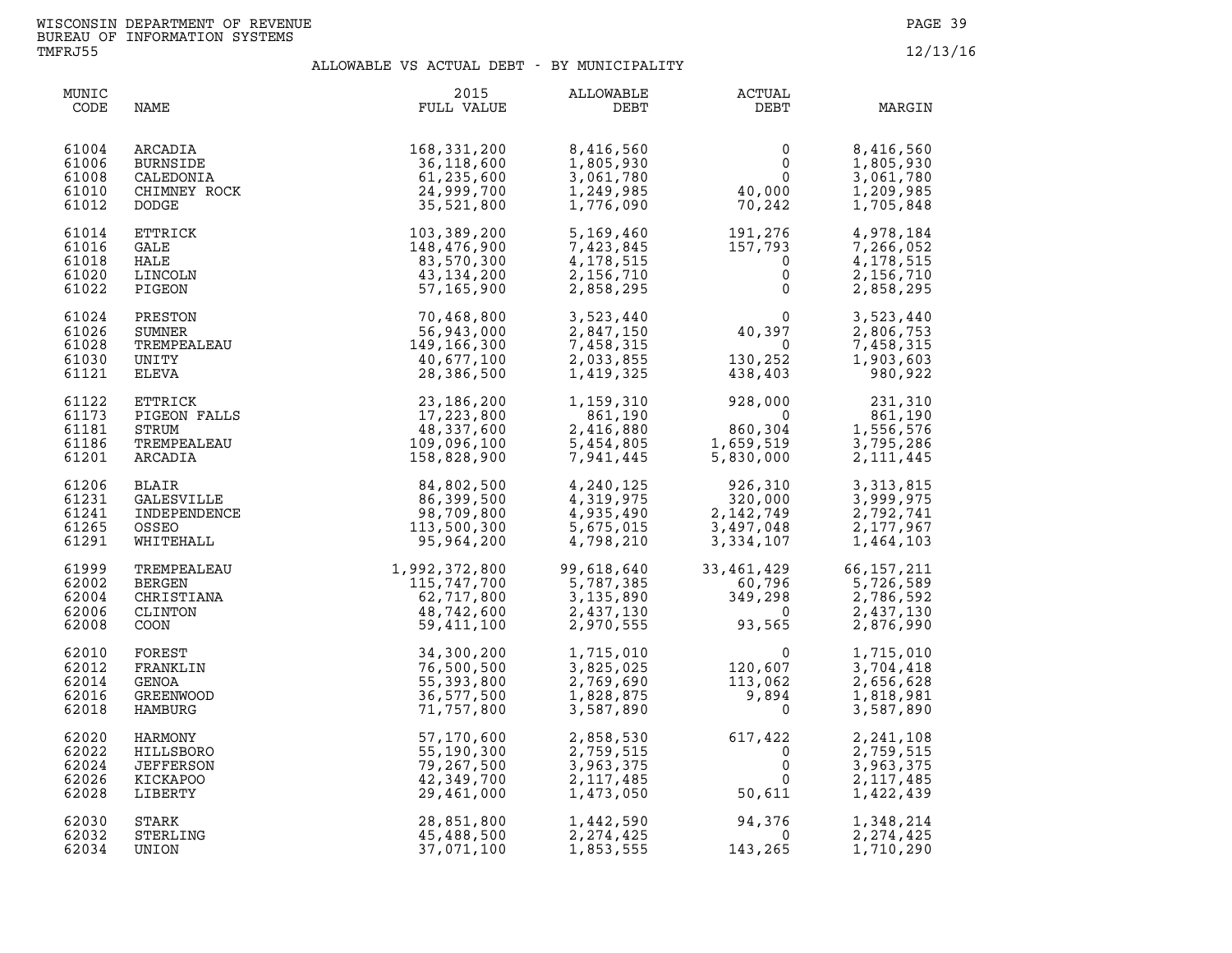| MUNIC<br>CODE                             | NAME                                                                                       | 2015<br>FULL VALUE                                                         | ALLOWABLE<br>DEBT                                                    | <b>ACTUAL</b><br>DEBT                                                  | MARGIN                                                                                                        |
|-------------------------------------------|--------------------------------------------------------------------------------------------|----------------------------------------------------------------------------|----------------------------------------------------------------------|------------------------------------------------------------------------|---------------------------------------------------------------------------------------------------------------|
| 62036<br>62038                            | VIROQUA<br>WEBSTER                                                                         | 137,256,100<br>55,529,300                                                  | 6,862,805<br>2,776,465                                               | 526,332<br>282,231                                                     | 6,336,473<br>2,494,234                                                                                        |
| 62040                                     | WHEATLAND                                                                                  | 58,063,200                                                                 | 2,903,160                                                            | $47,654$<br>144.836                                                    | 2,855,506                                                                                                     |
| 62042                                     | WHITESTOWN                                                                                 | 26,109,700                                                                 | 1,305,485                                                            | 144,836                                                                | 1,160,649                                                                                                     |
| 62111                                     | CHASEBURG                                                                                  | 16, 135, 200                                                               | 806,760                                                              | 134,047                                                                | 672,713                                                                                                       |
| 62112                                     | COON VALLEY                                                                                | 42,762,900                                                                 | 2, 138, 145                                                          | 770,096                                                                | 1,368,049                                                                                                     |
| 62116                                     | DE SOTO                                                                                    | 17,556,400                                                                 | 877,820                                                              | 138,863                                                                | 738,957                                                                                                       |
| 62131                                     | GENOA                                                                                      | 12,545,600                                                                 | 627,280                                                              | 30,546                                                                 | 596,734                                                                                                       |
| 62146                                     | LA FARGE                                                                                   | 33,320,300                                                                 | 1,666,015                                                            | 1, 195, 000                                                            | 471,015                                                                                                       |
| 62165                                     | ONTARIO                                                                                    | 16,017,000                                                                 | 800,850                                                              | 256,541                                                                | 544,309                                                                                                       |
| 62176                                     | READSTOWN                                                                                  | 13,100,500                                                                 | 655,025                                                              | 272,185                                                                | 382,840                                                                                                       |
| 62181                                     | STODDARD                                                                                   | 46,174,900                                                                 | 2,308,745                                                            | 216,512                                                                | 2,092,233                                                                                                     |
| 62236<br>62286<br>62291<br>62999<br>63002 | HILLSBORO<br>VIROQUA<br>WESTBY<br>VERNON<br>ARBOR VITAE                                    | 61,224,300<br>245,678,300<br>122, 178, 200<br>1,841,678,700<br>516,105,400 | 3,061,215<br>12,283,915<br>6, 108, 910<br>92,083,935<br>25,805,270   | د∪8,135<br>7,957,744,<br>1 أممك أ<br>1,666,000<br>5,885,000<br>420,389 | 2,325,410<br>$\frac{2}{3}, \frac{3}{2}, \frac{4}{17}$<br>4, 326, 171<br>4,442,910<br>86,198,935<br>25,384,881 |
| 63004<br>63006<br>63008<br>63010<br>63012 | BOULDER JUNCTION<br>CLOVERLAND<br>CLOVERLAND<br>CONOVER<br>LAC DU FLAMBEAU<br>LAND O LAKES | 476,887,900<br>230,452,200<br>382,488,900<br>906,363,600<br>467,054,900    | 23,844,395<br>11,522,610<br>19,124,445<br>45, 318, 180<br>23,352,745 | 455,824<br>$\overline{0}$<br>334,203<br>$\overline{0}$<br>437,363      | 23,388,571<br>11,522,610<br>18,790,242<br>45, 318, 180<br>22,915,382                                          |
| 63014<br>63016<br>63018<br>63020<br>63022 | LINCOLN<br>MANITOWISH WATERS<br>PHELPS<br>PLUM LAKE<br>PRESQUE ISLE                        | 501,630,200<br>540,995,000<br>389,488,800<br>256,814,300<br>554,938,000    | 25,081,510<br>27,049,750<br>19,474,440<br>12,840,715<br>27,746,900   | 0<br>109,652<br>529,402<br>246,558<br>964,000                          | 25,081,510<br>26,940,098<br>18,945,038<br>12,594,157<br>26,782,900                                            |
| 63024                                     | SAINT GERMAIN                                                                              | 614,839,700                                                                | 30,741,985                                                           | 1,541,151                                                              | 29,200,834                                                                                                    |
| 63026                                     | WASHINGTON                                                                                 | 491,582,000                                                                | 24,579,100                                                           | $\overline{0}$                                                         | 24,579,100                                                                                                    |
| 63028                                     | WINCHESTER                                                                                 | 253,280,400                                                                | 12,664,020                                                           | $\mathbf 0$                                                            | 12,664,020                                                                                                    |
| 63221                                     | EAGLE RIVER                                                                                | 166,835,300                                                                | 8,341,765                                                            | 4,654,844<br>1,310,000                                                 | 3,686,921                                                                                                     |
| 63999                                     | VILAS                                                                                      | 6,749,756,600                                                              | 337,487,830                                                          | 1,310,000                                                              | 336, 177, 830                                                                                                 |
| 64002                                     | <b>BLOOMFIELD</b>                                                                          | 105,201,800                                                                | 5,260,090                                                            | $\Omega$                                                               | 5,260,090                                                                                                     |
| 64004                                     | DARIEN                                                                                     | 196,676,700                                                                | 9,833,835                                                            | 28,000                                                                 | 9,805,835                                                                                                     |
| 64006                                     | DELAVAN                                                                                    | 884,660,400                                                                | 44,233,020                                                           | 3,501,249                                                              | 40,731,771                                                                                                    |
| 64008                                     | EAST TROY                                                                                  | 742,808,200                                                                | 37,140,410                                                           | 947,833                                                                | 36, 192, 577                                                                                                  |
| 64010                                     | GENEVA                                                                                     | 828,633,500                                                                | 41,431,675                                                           | $\mathbf 0$                                                            | 41,431,675                                                                                                    |
| 64012                                     | LA FAYETTE                                                                                 | 247,706,300                                                                | 12,385,315                                                           | 42,672                                                                 | 12,342,643                                                                                                    |
| 64014                                     | LA GRANGE                                                                                  | 687,850,300                                                                | 34, 392, 515                                                         | 45,542                                                                 | 34, 346, 973                                                                                                  |
| 64016                                     | LINN                                                                                       | 1,539,339,400                                                              | 76,966,970                                                           | $\mathbf 0$                                                            | 76,966,970                                                                                                    |
| 64018                                     | LYONS                                                                                      | 408,291,300                                                                | 20,414,565                                                           | $\mathbf 0$                                                            | 20,414,565                                                                                                    |
| 64020                                     | RICHMOND                                                                                   | 232,091,400                                                                | 11,604,570                                                           | $\mathbf 0$                                                            | 11,604,570                                                                                                    |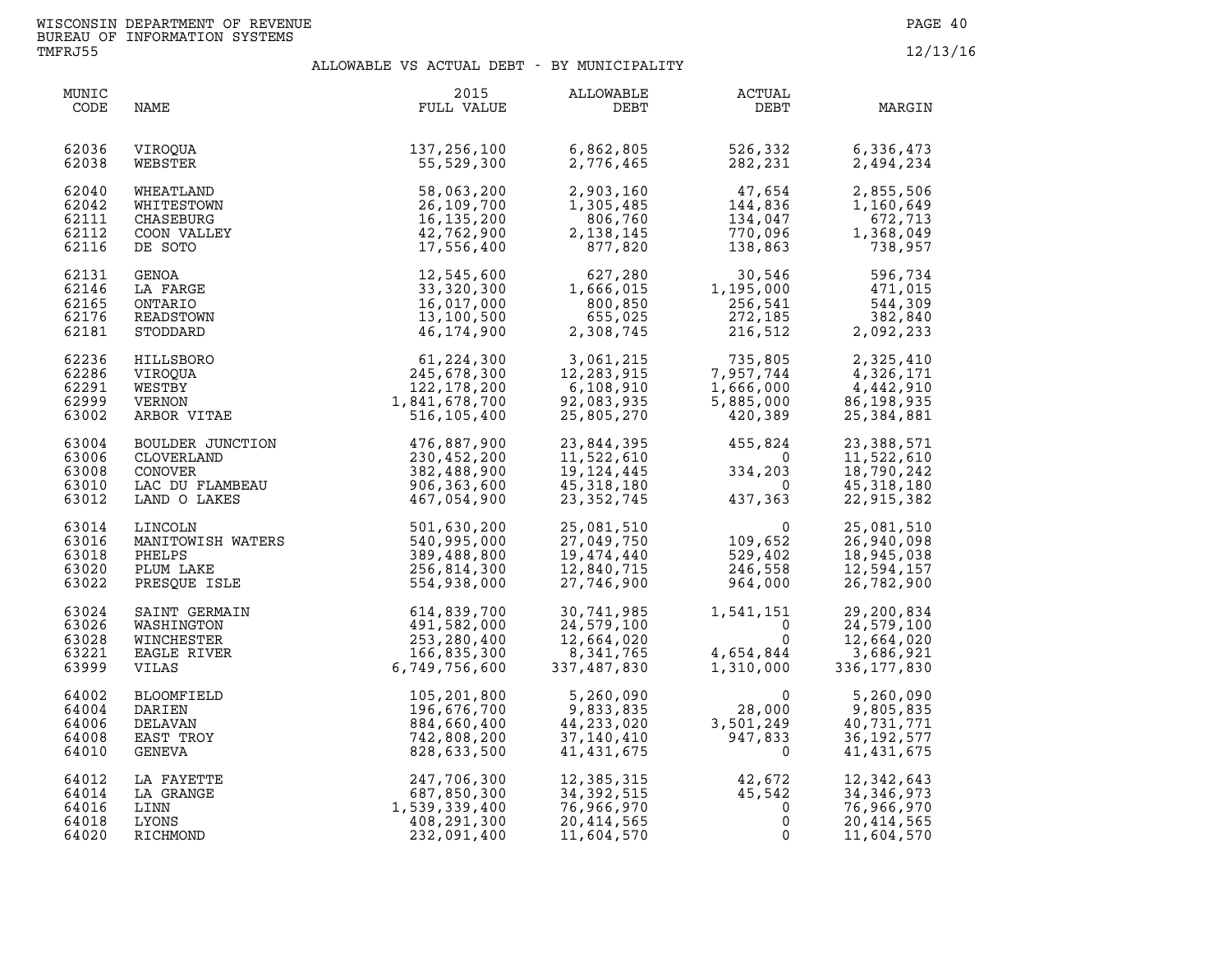| MUNIC<br>CODE                             | NAME                                                        | 2015<br>FULL VALUE                                                        | ALLOWABLE<br>DEBT                                                                              | ACTUAL<br>DEBT                                                                                                                                                                   | MARGIN                                                                |
|-------------------------------------------|-------------------------------------------------------------|---------------------------------------------------------------------------|------------------------------------------------------------------------------------------------|----------------------------------------------------------------------------------------------------------------------------------------------------------------------------------|-----------------------------------------------------------------------|
| 64022<br>64024<br>64026<br>64028<br>64030 | SPRING PRAIRIE<br>SUGAR CREEK<br>TROY<br>WALWORTH<br>WITTTT | 77,726,900<br>244,378,300<br>356,668,500<br>251,690,500<br>220,794,000    | 3,886,345<br>12,218,915<br>17,833,425<br>12,584,525<br>11,039,700                              | $411,667$<br>$715,000$<br>$81,615$<br>$625,638$<br>$458,215$                                                                                                                     | 3,474,678<br>11,503,915<br>17,751,810<br>11,958,887<br>10,581,485     |
| 64032<br>64115<br>64116<br>64121<br>64126 | WHITEWATER<br>BLOOMFIELD<br>DARIEN<br>EAST TROY<br>FONTANA  | 309,253,600<br>369,209,200<br>100,702,000<br>335,042,200<br>1,134,293,800 | 15,462,680<br>18,460,460<br>5,035,100<br>16,752,110<br>56,714,690                              | 0<br>905,801<br>5,341,563<br>5,570,000<br>28,344,406                                                                                                                             | 15,462,680<br>17,554,659<br>$-306, 463$<br>11, 182, 110<br>28,370,284 |
| 64131<br>64181<br>64191<br>64192<br>64216 |                                                             |                                                                           | 8,495,215<br>3,380,145<br>9,887,065<br>35,059,595<br>27,429,540                                | 4,590,000<br>4,590,000<br>2,065,522<br>1,880,738<br>5,026,274<br>1,758.497<br>14,758,497                                                                                         | 3,905,215<br>1,314,623<br>8,006,327<br>30,033,321<br>12,671,043       |
| 64221<br>64246<br>64291<br>64999<br>65002 |                                                             |                                                                           | 32,979,535<br>$\begin{array}{r} 58,857,122\\ 32,037,505\\ 668,741,625\\ 1,734,575 \end{array}$ | 19,625,000<br>$\begin{array}{r} -6,292,270\ 20,540,000\ 7,835,000\ 94,428 \end{array}$                                                                                           | 13, 354, 535<br>52,564,855<br>11,497,505<br>660,906,625<br>1,640,147  |
| 65004<br>65006<br>65008<br>65010<br>65012 |                                                             |                                                                           | 3,887,555<br>2,960,360<br>2,861,515<br>10,259,465<br>1,840,520                                 | $\begin{array}{ccc} 45,230 & \qquad & 3,842,325 \\ 0 & \qquad & 2,960,360 \\ 46,204 & \qquad & 2,815,311 \\ 204,665 & \qquad & 10,054,800 \\ 0 & \qquad & 1,840,520 \end{array}$ |                                                                       |
| 65014<br>65016<br>65018<br>65020<br>65022 |                                                             |                                                                           | 7,914,985<br>5,183,690<br>1,953,210<br>4,768,845<br>723,880                                    | $228,662$<br>0<br>95,564<br>0                                                                                                                                                    | 7,686,323<br>5,183,690<br>1,953,210<br>4,673,281<br>723,880           |
| 65024<br>65026<br>65028<br>65030<br>65032 | MINONG<br>SARONA                                            | 334,573,500<br>68,642,300                                                 | 1,691,430<br>9,708,125<br>6,647,380<br>16,728,675<br>3,432,115                                 | $\begin{smallmatrix} & & & 0\ & & & & 0\ & & & & 0\ & & & & 0\ & 141,890\ & & & & & 0\end{smallmatrix}$                                                                          | 1,691,430<br>9,708,125<br>6,647,380<br>16,586,785<br>3,432,115        |
| 65034<br>65036<br>65038<br>65040<br>65042 | SPOONER<br>SPRINGBROOK<br>STINNETT<br>STONE LAKE<br>TREGO   | 90,602,600<br>34,591,700<br>15,424,600<br>65,044,500<br>125,749,900       | 4,530,130<br>1,729,585<br>771,230<br>3, 252, 225<br>6,287,495                                  | $\begin{smallmatrix}&&0\0&&0\0&0\146\, ,309\0&0\end{smallmatrix}$                                                                                                                | 4,530,130<br>1,729,585<br>771,230<br>3,105,916<br>6,287,495           |
| 65106<br>65151<br>65281                   | <b>BIRCHWOOD</b><br>MINONG<br>SPOONER                       | 29,571,300<br>37, 221, 100<br>134,988,300                                 | 1,478,565<br>1,861,055<br>6,749,415                                                            | 419,630<br>322,072<br>2,769,984                                                                                                                                                  | 1,058,935<br>1,538,983<br>3,979,431                                   |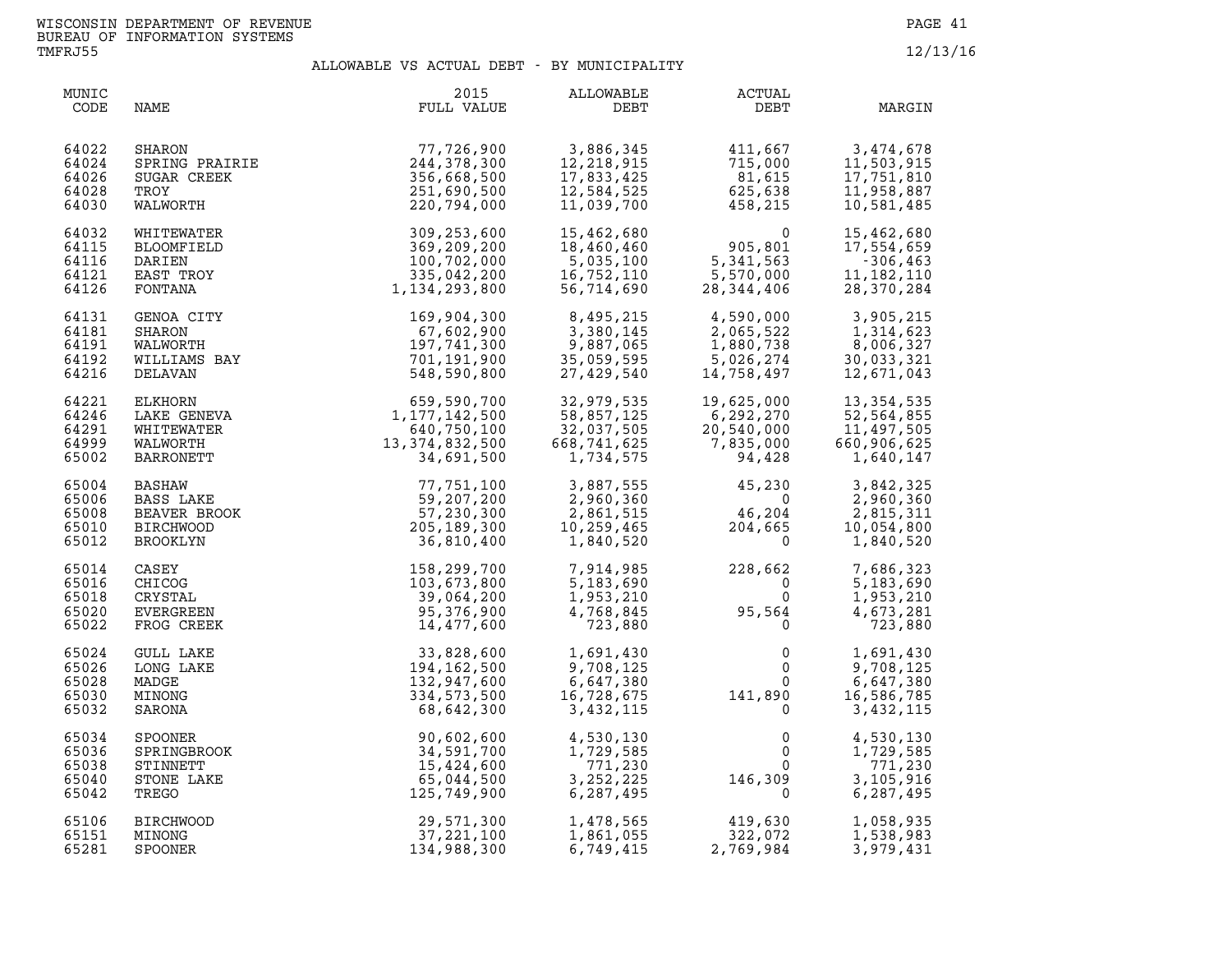| MUNIC<br>CODE                             | NAME                                                    | 2015<br>FULL VALUE                                                            | ALLOWABLE<br>DEBT                                                   | ACTUAL<br>DEBT                                                          | MARGIN                                                                |
|-------------------------------------------|---------------------------------------------------------|-------------------------------------------------------------------------------|---------------------------------------------------------------------|-------------------------------------------------------------------------|-----------------------------------------------------------------------|
| 65282                                     | SHELL LAKE                                              | 173,771,900                                                                   | 8,688,595                                                           | 3, 222, 570                                                             | 5,466,025                                                             |
| 65999                                     | WASHBURN                                                | 2,352,892,400                                                                 | 117,644,620                                                         | 4,526,426                                                               | 113, 118, 194                                                         |
| 66002<br>66004<br>66006<br>66008<br>66010 | ADDISON<br>BARTON<br>ERIN<br>FARMINGTON<br>GERMANTOWN   | 318,378,900<br>283,422,700<br>553,768,600<br>365, 349, 100<br>23,248,400      | 15,918,945<br>14, 171, 135<br>27,688,430<br>18,267,455<br>1,162,420 | $\mathbf{0}$<br>113,424<br>$0 \qquad \qquad$<br>$\overline{0}$          | 15,918,945<br>14, 171, 135<br>27,688,430<br>18, 154, 031<br>1,162,420 |
| 66012<br>66014<br>66016<br>66018<br>66022 | HARTFORD<br>JACKSON<br>KEWASKUM<br>POLK<br>TRENTON      | 362,148,400<br>474,369,000<br>123,670,600<br>584,209,100<br>456,981,800       | 18,107,420<br>23,718,450<br>6,183,530<br>29, 210, 455<br>22,849,090 | 183, 163<br>$\overline{\mathbf{0}}$<br>23,545<br>251,999                | 18,107,420<br>23,535,287<br>6,183,530<br>29,186,910<br>22,597,091     |
| 66024<br>66026<br>66131<br>66141<br>66142 | WAYNE<br>WEST BEND<br>GERMANTOWN<br>JACKSON<br>KEWASKUM | 196,789,500<br>819, 343, 600<br>2,405,913,400<br>582,082,000<br>283,879,900   | 9,839,475<br>40,967,180<br>120,295,670<br>29,104,100<br>14,193,995  | 61,050<br>27,391<br>27,355,000<br>15,494,000<br>15,494,000<br>9,840,000 | 9,778,425<br>40,939,789<br>92,940,670<br>13,610,100<br>4,353,995      |
| 66161                                     | NEWBURG                                                 | 73,436,100                                                                    | 3,671,805                                                           | 2,167,183                                                               | 1,504,622                                                             |
| 66166                                     | RICHFIELD                                               | 1,512,204,800                                                                 | 75,610,240                                                          | 118,386                                                                 | 75,491,854                                                            |
| 66181                                     | SLINGER                                                 | 466,487,200                                                                   | 23, 324, 360                                                        | 4,173,058                                                               | 19, 151, 302                                                          |
| 66236                                     | HARTFORD                                                | 1,122,676,800                                                                 | 56,133,840                                                          | 27,230,000                                                              | 28,903,840                                                            |
| 66291                                     | WEST BEND                                               | 2,418,080,000                                                                 | 120,904,000                                                         | 65,922,755                                                              | 54,981,245                                                            |
| 66999                                     | WASHINGTON                                              | 13, 367, 424, 000                                                             | 668, 371, 200                                                       | 12,535,000                                                              | 655,836,200                                                           |
| 67002                                     | <b>BROOKFIELD</b>                                       | 964,456,300                                                                   | 48,222,815                                                          | 196,847                                                                 | 48,025,968                                                            |
| 67004                                     | DELAFIELD                                               | 1,482,061,800                                                                 | 74,103,090                                                          | 4,003,630                                                               | 70,099,460                                                            |
| 67006                                     | EAGLE                                                   | 444,946,800                                                                   | 22, 247, 340                                                        | 295,081                                                                 | 21,952,259                                                            |
| 67008                                     | GENESEE                                                 | 916,662,200                                                                   | 45,833,110                                                          | 1,848,089                                                               | 43,985,021                                                            |
| 67010<br>67014<br>67016<br>67022<br>67024 | LISBON<br>MERTON<br>MUKWONAGO<br>OCONOMOWOC<br>OTTAWA   | 1,081,769,100<br>1,474,347,800<br>850,061,200<br>1,455,892,000<br>517,097,000 | 54,088,455<br>73,717,390<br>42,503,060<br>72,794,600<br>25,854,850  | 4,755,236<br>1,780,496<br>538,574<br>9,184,119<br>223,622               | 49, 333, 219<br>71,936,894<br>41,964,486<br>63,610,481<br>25,631,228  |
| 67030                                     | VERNON                                                  | 823,104,100                                                                   | 41, 155, 205                                                        | 811,588                                                                 | 40,343,617                                                            |
| 67032                                     | WAUKESHA                                                | 920,256,800                                                                   | 46,012,840                                                          | 19,297                                                                  | 45,993,543                                                            |
| 67106                                     | BIG BEND                                                | 147,500,500                                                                   | 7,375,025                                                           | 5,258,203                                                               | 2,116,822                                                             |
| 67107                                     | <b>BUTLER</b>                                           | 247,977,500                                                                   | 12,398,875                                                          | 3,585,084                                                               | 8,813,791                                                             |
| 67111                                     | CHENEQUA                                                | 443,267,900                                                                   | 22, 163, 395                                                        | 1,470,194                                                               | 20,693,201                                                            |
| 67116                                     | DOUSMAN                                                 | 178,863,500                                                                   | 8,943,175                                                           | 4,502,967                                                               | 4,440,208                                                             |
| 67121                                     | <b>EAGLE</b>                                            | 154, 133, 700                                                                 | 7,706,685                                                           | 1,009,084                                                               | 6,697,601                                                             |
| 67122                                     | ELM GROVE                                               | 1,076,396,900                                                                 | 53,819,845                                                          | 8,785,428                                                               | 45,034,417                                                            |
| 67136                                     | HARTLAND                                                | 1,189,880,500                                                                 | 59,494,025                                                          | 16,573,977                                                              | 42,920,048                                                            |
| 67146                                     | LAC LA BELLE                                            | 110,616,500                                                                   | 5,530,825                                                           | 1,804,640                                                               | 3,726,185                                                             |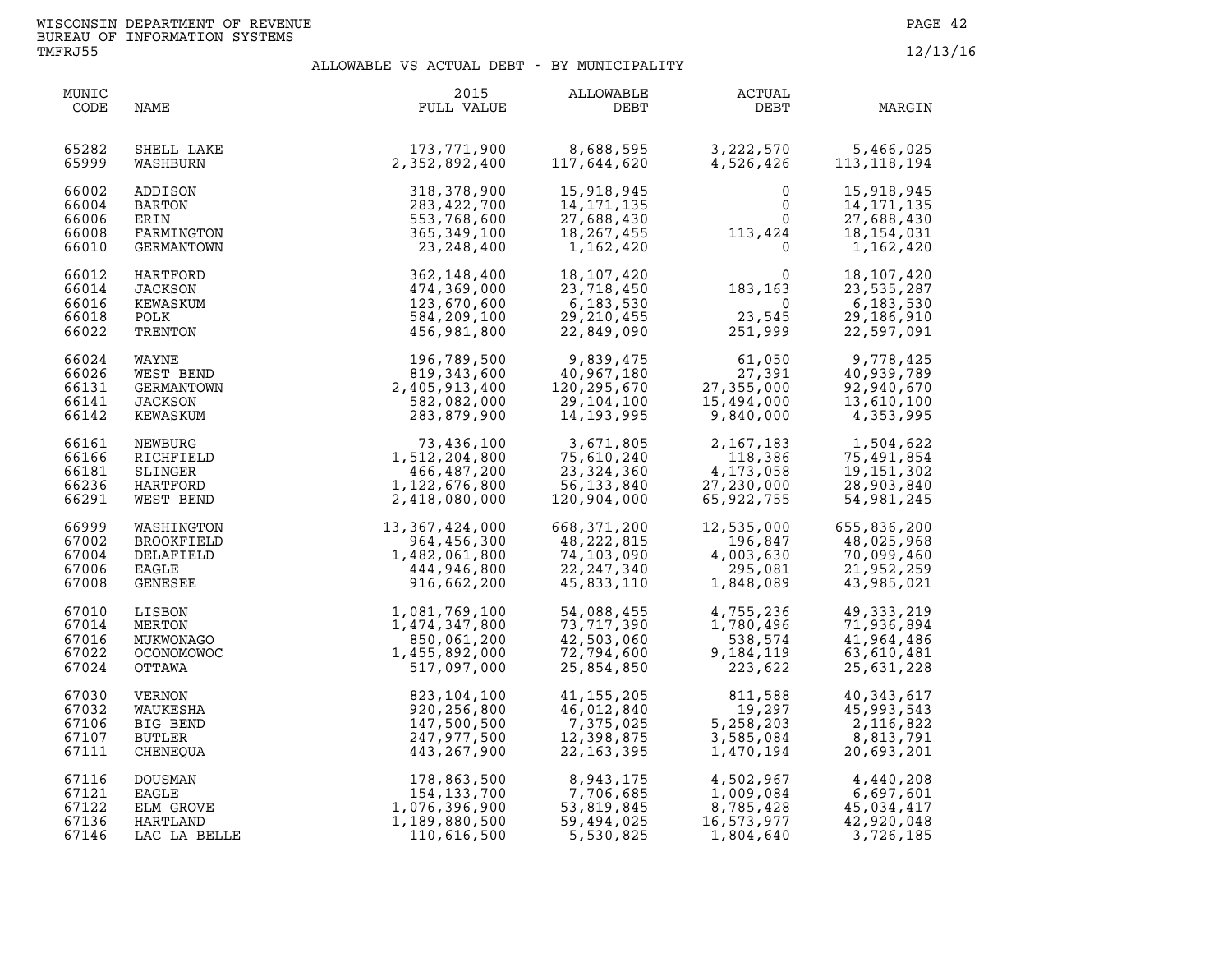| MUNIC<br>CODE                             | NAME                                                                            | 2015<br>FULL VALUE                                                                | ALLOWABLE<br>DEBT                                                     | ACTUAL<br>DEBT                                                                                        | MARGIN                                                                 |
|-------------------------------------------|---------------------------------------------------------------------------------|-----------------------------------------------------------------------------------|-----------------------------------------------------------------------|-------------------------------------------------------------------------------------------------------|------------------------------------------------------------------------|
| 67147<br>67151<br>67152<br>67153<br>67158 | MENOMONEE FALLS<br>MENOMONEE FALLS<br>MERTON<br>MERTON<br>MUKWONAGO<br>NASHOTAH | 114,285,300<br>4,583,053,600<br>390,073,900<br>744,755,700<br>176,327,300         | 5,714,265<br>229, 152, 680<br>19,503,695<br>37, 237, 785<br>8,816,365 | 2,293,758<br>95,800,669<br>3,338,905<br>29, 323, 045<br>580,613                                       | 3,420,507<br>133, 352, 011<br>16,164,790<br>7,914,740<br>8,235,752     |
| 67161<br>67166<br>67171<br>67172<br>67181 | NORTH PRAIRIE<br>OCONOMOWOC LAKE<br>PEWAUKEE<br>SUMMIT<br>SUSSEX                | 220,510,400<br>312,903,400<br>927,731,500<br>942,920,100<br>1,221,640,000         | 11,025,520<br>15,645,170<br>46,386,575<br>47,146,005<br>61,082,000    | 443,502<br>662,009<br>13,141,220<br>9,600,406<br>27,927,308<br>27,927,308                             | 10,582,018<br>14,983,161<br>33, 245, 355<br>37,545,599<br>33, 154, 692 |
| 67191<br>67206<br>67216<br>67251<br>67261 | WALES<br>BROOKFIELD<br>DELAFIELD<br>MUSKEGO<br>NEW BERLIN                       | 351, 273, 400<br>6,460,106,800<br>1,359,614,200<br>2,706,118,900<br>4,808,727,900 | 17,563,670<br>323,005,340<br>67,980,710<br>135,305,945<br>240,436,395 | 8,056,253<br>61,694,195<br>16,331,289<br>28, 246, 571<br>48,479,335                                   | 9,507,417<br>261, 311, 145<br>51,649,421<br>107,059,374<br>191,957,060 |
| 67265                                     | OCONOMOWOC                                                                      | 1,918,686,500                                                                     | 95,934,325                                                            | 15,233,712                                                                                            | 80,700,613                                                             |
| 67270                                     | PEWAUKEE                                                                        | 2,807,997,900                                                                     | 140,399,895                                                           | 15,463,308                                                                                            | 124,936,587                                                            |
| 67291                                     | WAUKESHA                                                                        | 5,664,111,600                                                                     | 283, 205, 580                                                         | 127,470,824                                                                                           | 155,734,756                                                            |
| 67999                                     | WAUKESHA                                                                        | 50, 187, 624, 500                                                                 | 2,509,381,225                                                         | 79,335,000                                                                                            | 2,430,046,225                                                          |
| 68002                                     | BEAR CREEK                                                                      | 60,029,500                                                                        | 3,001,475                                                             | 184,449                                                                                               | 2,817,026                                                              |
| 68004                                     | CALEDONIA                                                                       | 149,340,000                                                                       | 7,467,000<br>17,806,230<br>2,488,790<br>21,881,535<br>4,044,140       | $\mathbf{0}$                                                                                          | 7,467,000                                                              |
| 68006                                     | DAYTON                                                                          | 356,124,600                                                                       |                                                                       | $\mathsf{O}$                                                                                          | 17,806,230                                                             |
| 68008                                     | DUPONT                                                                          | 49,775,800                                                                        |                                                                       | $\mathsf{O}\xspace$                                                                                   | 2,488,790                                                              |
| 68010                                     | FARMINGTON                                                                      | 437,630,700                                                                       |                                                                       | $\overline{0}$                                                                                        | 21,881,535                                                             |
| 68012                                     | FREMONT                                                                         | 80,882,800                                                                        |                                                                       | $\mathbf 0$                                                                                           | 4,044,140                                                              |
| 68014<br>68016<br>68018<br>68020<br>68022 | HARRISON<br>HELVETIA<br>IOLA<br>LARRABEE<br>LEBANON                             | 58,349,500<br>69,431,400<br>106,490,400<br>86,482,500<br>114,568,700              | 2,917,475<br>3,471,570<br>5,324,520<br>4,324,125<br>5,728,435         | $\begin{smallmatrix}&&0\\&&0\\17,961\end{smallmatrix}$<br>$\begin{matrix}0\\0\end{matrix}$<br>161,563 | 2,917,475<br>3,471,570<br>5,306,559<br>4,324,125<br>5,566,872          |
| 68024                                     | LIND                                                                            | 118,074,700                                                                       | 5,903,735                                                             | 0                                                                                                     | 5,903,735                                                              |
| 68026                                     | LITTLE WOLF                                                                     | 99,221,700                                                                        | 4,961,085                                                             | $\mathsf{O}$                                                                                          | 4,961,085                                                              |
| 68028                                     | MATTESON                                                                        | 64,357,000                                                                        | 3,217,850                                                             | $\mathsf{O}\xspace$                                                                                   | 3,217,850                                                              |
| 68030                                     | MUKWA                                                                           | 218,415,200                                                                       | 10,920,760                                                            | $\overline{0}$                                                                                        | 10,920,760                                                             |
| 68032                                     | ROYALTON                                                                        | 122,300,800                                                                       | 6, 115, 040                                                           | $\overline{0}$                                                                                        | 6, 115, 040                                                            |
| 68034                                     | SAINT LAWRENCE                                                                  | 61,836,100                                                                        | 3,091,805                                                             | $\mathsf{O}\xspace$                                                                                   | 3,091,805                                                              |
| 68036                                     | SCANDINAVIA                                                                     | 101, 152, 800                                                                     | 5,057,640                                                             | $\mathbf{0}$                                                                                          | 5,057,640                                                              |
| 68038                                     | UNION                                                                           | 57,324,900                                                                        | 2,866,245                                                             | $\mathsf 0$                                                                                           | 2,866,245                                                              |
| 68040                                     | WAUPACA                                                                         | 89,945,000                                                                        | 4,497,250                                                             | $\overline{0}$                                                                                        | 4,497,250                                                              |
| 68042                                     | WEYAUWEGA                                                                       | 56,053,900                                                                        | 2,802,695                                                             | $\mathbf 0$                                                                                           | 2,802,695                                                              |
| 68044                                     | WYOMING                                                                         | 34,630,500                                                                        | 1,731,525                                                             | $\mathsf{O}$                                                                                          | 1,731,525                                                              |
| 68106                                     | BIG FALLS                                                                       | 3,019,000                                                                         | 1,731,525<br>150,950                                                  | $\mathbf 0$                                                                                           | 150,950                                                                |
| 68121                                     | EMBARRASS                                                                       | 14, 227, 200                                                                      | 711,360                                                               | $\Omega$                                                                                              | 711,360                                                                |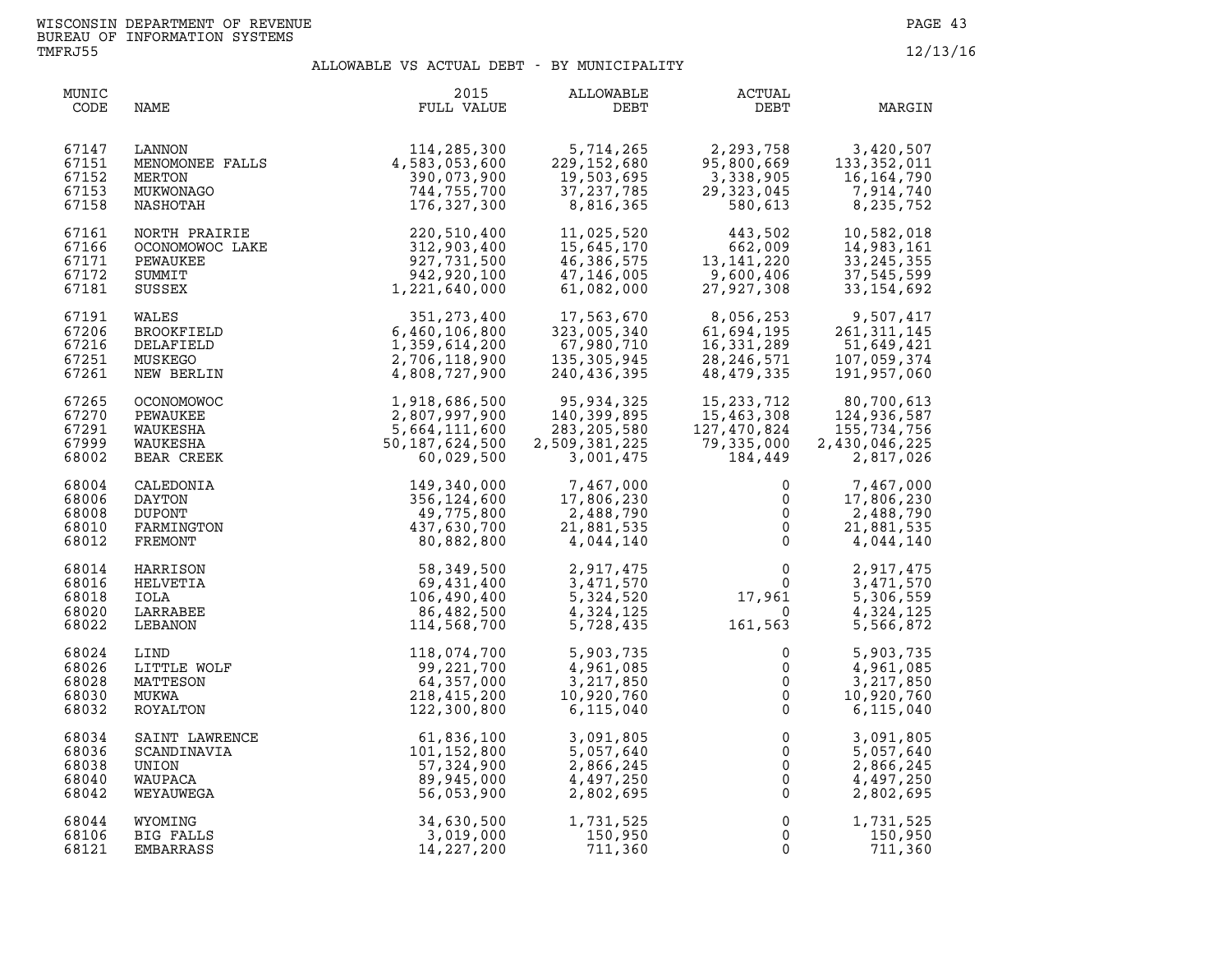| MUNIC<br>CODE                             | NAME                                                          | 2015<br>FULL VALUE                                                                                                                                                                                                                                           | ALLOWABLE<br>DEBT                                                            | ACTUAL<br>DEBT                                                                | MARGIN                                                                         |
|-------------------------------------------|---------------------------------------------------------------|--------------------------------------------------------------------------------------------------------------------------------------------------------------------------------------------------------------------------------------------------------------|------------------------------------------------------------------------------|-------------------------------------------------------------------------------|--------------------------------------------------------------------------------|
| 68126<br>68141                            | FREMONT<br>IOLA                                               | 71,563,900<br>62,551,800                                                                                                                                                                                                                                     | 3,578,195<br>3,127,590                                                       | 19,533<br>1,265,806                                                           | 3,558,662<br>1,861,784                                                         |
| 68165<br>68181<br>68211<br>68251<br>68252 | OGDENSBURG<br>SCANDINAVIA<br>CLINTONVILLE<br>MANAWA<br>MARION | 6,879,900<br>15,463,000<br>218,476,000<br>76,990,300<br>55,918,600                                                                                                                                                                                           | 343,995<br>773,150<br>773,150<br>10,923,800<br>3,849,515<br>2,795,930        | $\Omega$<br>$\overline{0}$<br>7,046,006<br>2,112,542<br>1,233,282             | 343,995<br>773,150<br>3,877,794<br>1,736,973<br>1,562,648                      |
| 68261<br>68291<br>68292<br>68999<br>69002 | NEW LONDON<br>WAUPACA<br>WEYAUWEGA<br>WAUPACA<br>AURORA       | 359, 115, 700<br>402, 769, 700<br>89, 732, 700<br>89, 732, 700<br>3, 849, 848, 800<br>92, 465, 700<br>94, 887, 200<br>94, 887, 200<br>98, 978, 100<br>89, 805, 700<br>72, 461, 700<br>72, 461, 700<br>72, 461, 700<br>235, 825, 500<br>52, 705, 800<br>45, 7 | 17,955,785<br>20,138,485<br>4,486,635<br>192,492,440<br>4,623,285            | 1,981,047<br>9,890,130<br>3,635,000<br>34,835,000<br>$\Omega$                 | 15,974,738<br>10,248,355<br>851,635<br>157,657,440<br>4,623,285                |
| 69004<br>69006<br>69008<br>69010<br>69012 | BLOOMFIELD<br>COLOMA<br>DAKOTA<br>DEERFIELD<br>HANCOCK        |                                                                                                                                                                                                                                                              | 4,744,360<br>4,589,715<br>4,948,905<br>4,490,285<br>3,623,085                | 0<br>$\overline{0}$<br>79,826                                                 | 4,744,360<br>4,589,715<br>4,948,905<br>$\frac{1}{2}$<br>4,490,285<br>3,543,259 |
| 69014<br>69016<br>69018<br>69020<br>69022 | LEON<br>MARION<br>MOUNT MORRIS<br>OASIS<br>PLAINFIELD         |                                                                                                                                                                                                                                                              | 8,181,670<br>8,181,670<br>16,047,960<br>11,791,275<br>2,635,290<br>2,289,165 | $\begin{array}{c} 0 \\ 35,149 \\ 100,000 \\ 57,870 \\ 289,909 \end{array}$    | 8,181,670<br>16,012,811<br>11,691,275<br>2,577,420<br>1,999,256                |
| 69024<br>69026<br>69028<br>69030<br>69032 | POY SIPPI<br>RICHFORD<br>ROSE<br>SAXEVILLE<br>SPRINGWATER     | 66,026,000<br>60,885,500<br>70,013,200<br>132,492,500<br>275,688,300                                                                                                                                                                                         | 3,301,300<br>3,044,275<br>3,500,660<br>6,624,625<br>13,784,415               | $\mathbf 0$<br>$\mathsf{O}$<br>$0 \qquad \qquad$<br>$\overline{0}$<br>179,458 | 3,301,300<br>3,044,275<br>3,500,660<br>6,624,625<br>13,604,957                 |
| 69034<br>69036<br>69111<br>69136<br>69146 | WARREN<br>WAUTOMA<br>COLOMA<br>HANCOCK<br>LOHRVILLE           | 49,784,700<br>122,393,100<br>23,396,700<br>15,622,100<br>14,928,400                                                                                                                                                                                          | 2,489,235<br>6,119,655<br>1,169,835<br>781,105<br>746,420                    | 74,985<br>0<br>232,752<br>0<br>$\begin{array}{c} 0 \\ 752 \\ 0 \end{array}$   | 2,414,250<br>6,119,655<br>937,083<br>781,105<br>746,420                        |
| 69171<br>69176<br>69191<br>69291<br>69999 | PLAINFIELD<br>REDGRANITE<br>WILD ROSE<br>WAUTOMA<br>WAUSHARA  | 32,798,900<br>41,335,500<br>30,984,900<br>95,419,700<br>2,403,248,500                                                                                                                                                                                        | 1,639,945<br>2,066,775<br>1,549,245<br>4,770,985<br>120,162,425              | 193,636<br>220,437<br>610,000<br>4,600,000                                    | 1,446,309<br>1,846,338<br>939,245<br>1,925,311<br>115,562,425                  |
| 70002<br>70004<br>70006<br>70008<br>70010 | ALGOMA<br>BLACK WOLF<br>CLAYTON<br>MENASHA<br>NEENAH          | 590,195,100<br>273,586,600<br>474,288,100<br>1,469,133,900<br>408,897,400                                                                                                                                                                                    | 29,509,755<br>13,679,330<br>23,714,405<br>73,456,695<br>20,444,870           | $\Omega$<br>0<br>3,176,953<br>20,539,516<br>328,693                           | 29,509,755<br>13,679,330<br>20,537,452<br>52,917,179<br>20, 116, 177           |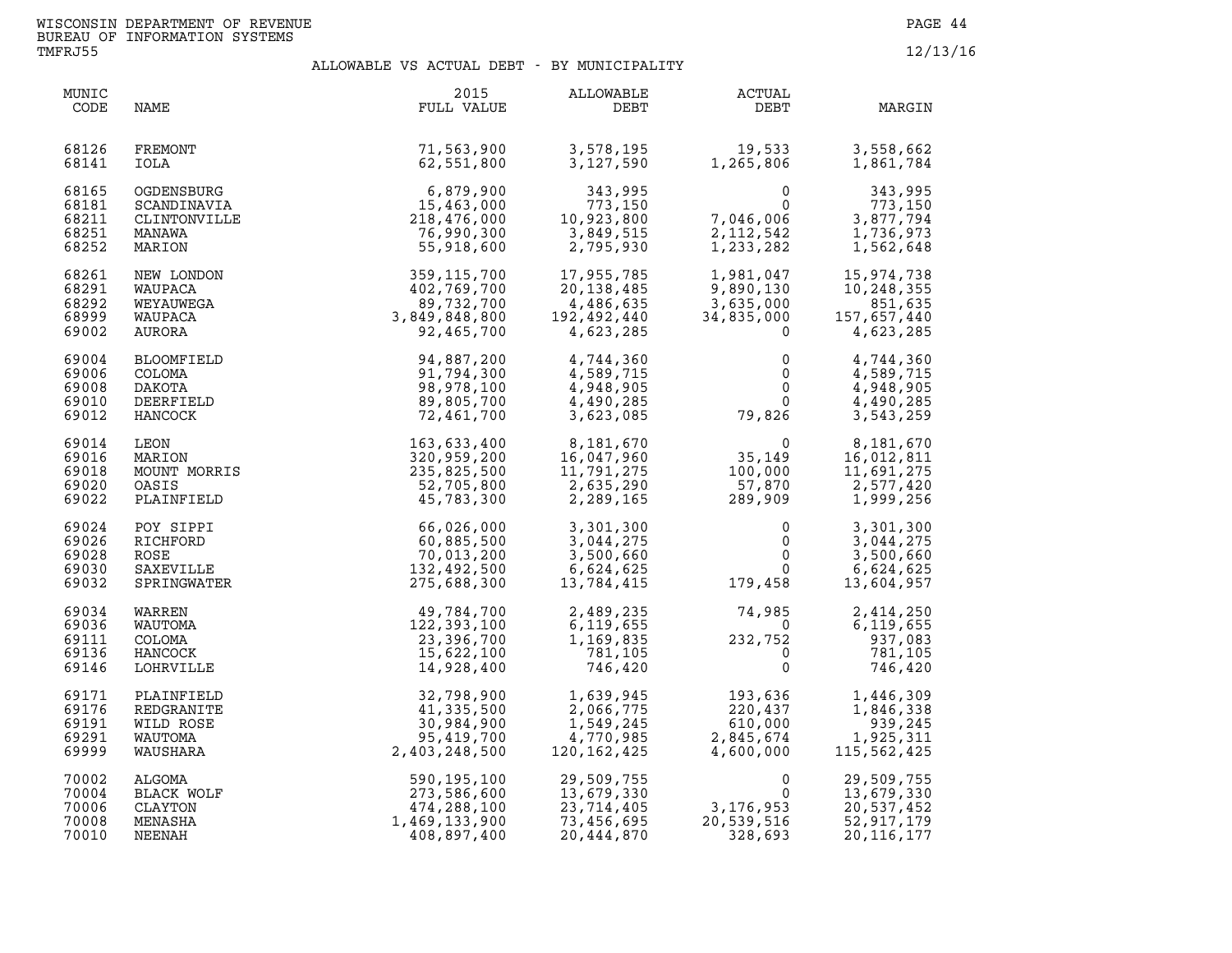| MUNIC<br>CODE                             | NAME                                              | 2015<br>FULL VALUE                                                                                                                                                                                                                                                                                    | <b>ALLOWABLE</b><br>DEBT                                                                   | ACTUAL<br>DEBT                                                                           | MARGIN                                                                                                     |
|-------------------------------------------|---------------------------------------------------|-------------------------------------------------------------------------------------------------------------------------------------------------------------------------------------------------------------------------------------------------------------------------------------------------------|--------------------------------------------------------------------------------------------|------------------------------------------------------------------------------------------|------------------------------------------------------------------------------------------------------------|
| 70012<br>70014<br>70016<br>70018<br>70020 | NEKIMI<br>NEPEUSKUN<br>OMRO<br>OSHKOSH<br>POYGAN  | 126,591,900<br>59,339,900<br>193,838,500<br>318,771,900<br>154,725,700                                                                                                                                                                                                                                | 6,329,595<br>6,329,595<br>2,966,995<br>9,691,925<br>15,938,595<br>7,736,285                | $107, 257$<br>0<br>$127, 176$<br>0<br>0<br>$\overline{0}$<br>$127, 176$<br>0             | 6,222,338<br>2,966,995<br>9,564,749<br>15,938,595<br>7,736,285                                             |
| 70022<br>70024<br>70026<br>70028<br>70030 | RUSHFORD<br>UTICA<br>VINLAND                      | 108,893,500<br>127,380,100<br>235,435,400                                                                                                                                                                                                                                                             | 5,444,675<br>6,369,005<br>6,369,005<br>11,771,770<br>7,024,770<br>14,810,170<br>11,771,770 | $88,681$<br>0<br>89,240<br>129,206                                                       | 5,355,994<br>6,369,005<br>11,771,770<br>6,935,530<br>14,680,964                                            |
| 70032<br>70191<br>70251<br>70261<br>70265 |                                                   | $\begin{tabular}{c c c} & & & & & & 171,811,\\ & & & 190,573,20,\\ & & 190,047,700\\ & & 1,933,055,000\\ & & 178,330,55,000\\ & & 178,330,55,000\\ & & 178,422,400\\ & & 56,422,400\\ & & 56,499,100\\ & & 100\\ & & 100\\ & & 100\\ & & 100\\ & & 100\\ & & 100\\ & & 100\\ & & 100\\ & & 100\\ & &$ | 8,590,640<br>9,528,660<br>50,502,385<br>96,652,750<br>8,916,975                            | 0<br>5, 097, 262<br>34, 843, 478<br>47, 167, 542<br>2, 584, 019                          | 8,590,640<br>4,431,398<br>15,658,907<br>49,485,208<br>6,332,956                                            |
| 70266<br>70999<br>71002<br>71004<br>71006 |                                                   |                                                                                                                                                                                                                                                                                                       | 187,182,250<br>603,582,930<br>2,921,120<br>2,984,175<br>2,824,955                          | 0<br>$\mathbf 0$                                                                         | 145,410,531 41,771,719<br>34,495,000 569,087,930<br>0 2,921,120<br>2,921,120<br>2,984,175<br>2,824,955     |
| 71008<br>71010<br>71012<br>71014<br>71016 |                                                   |                                                                                                                                                                                                                                                                                                       | 2,212,685<br>1,884,055<br>1,458,435<br>23,637,930<br>2,683,180                             | $\begin{matrix}0\\0\\0\\0\end{matrix}$<br>$0$<br>$643,965$<br>$13,026$                   | 2,212,685<br>1,884,055<br>1,458,435<br>22,993,965<br>2,670,154                                             |
| 71018<br>71020<br>71022<br>71024<br>71026 |                                                   |                                                                                                                                                                                                                                                                                                       | 1,104,480<br>6,800,510<br>3,097,710<br>1,991,010<br>4,099,190                              | $\mathbf 0$<br>62, 271                                                                   | 1,104,480<br>6,800,510<br>$\begin{matrix} 0 \\ 0 \\ 1 \end{matrix}$<br>3,097,710<br>1,991,010<br>4,036,919 |
| 71028<br>71030<br>71032<br>71034<br>71036 | SARATOGA                                          | 302,766,200                                                                                                                                                                                                                                                                                           | 1,525,140<br>4,754,155<br>3,717,370<br>3,022,350<br>15, 138, 310                           | $\frac{141}{1}$<br>141,644<br>$\mathbf 0$<br>$\mathbf 0$<br>$\mathbf{0}$<br>$\mathbf{0}$ | 1,383,496<br>4,754,155<br>3,717,370<br>3,022,350<br>15, 138, 310                                           |
| 71038<br>71040<br>71042<br>71044<br>71100 | SENECA<br>SHERRY<br>SIGEL<br><b>WOOD</b><br>ARPIN | 74,362,000<br>64,257,800<br>67,514,900<br>65,716,900<br>10,703,900                                                                                                                                                                                                                                    | 3,718,100<br>3,212,890<br>3, 375, 745<br>3,285,845<br>535,195                              | $100,000$<br>0<br>0<br>0<br>0                                                            | 3,618,100<br>3,212,890<br>3, 375, 745<br>$\overline{0}$<br>3,285,845<br>535,195                            |
| 71101<br>71106<br>71122                   | AUBURNDALE<br>BIRON<br>HEWITT                     | 33,867,500<br>90,000,700<br>54,736,800                                                                                                                                                                                                                                                                | 1,693,375<br>4,500,035<br>2,736,840                                                        | $0 \qquad \qquad$<br>2,158,523<br>259,105                                                | 1,693,375<br>2,341,512<br>2,477,735                                                                        |